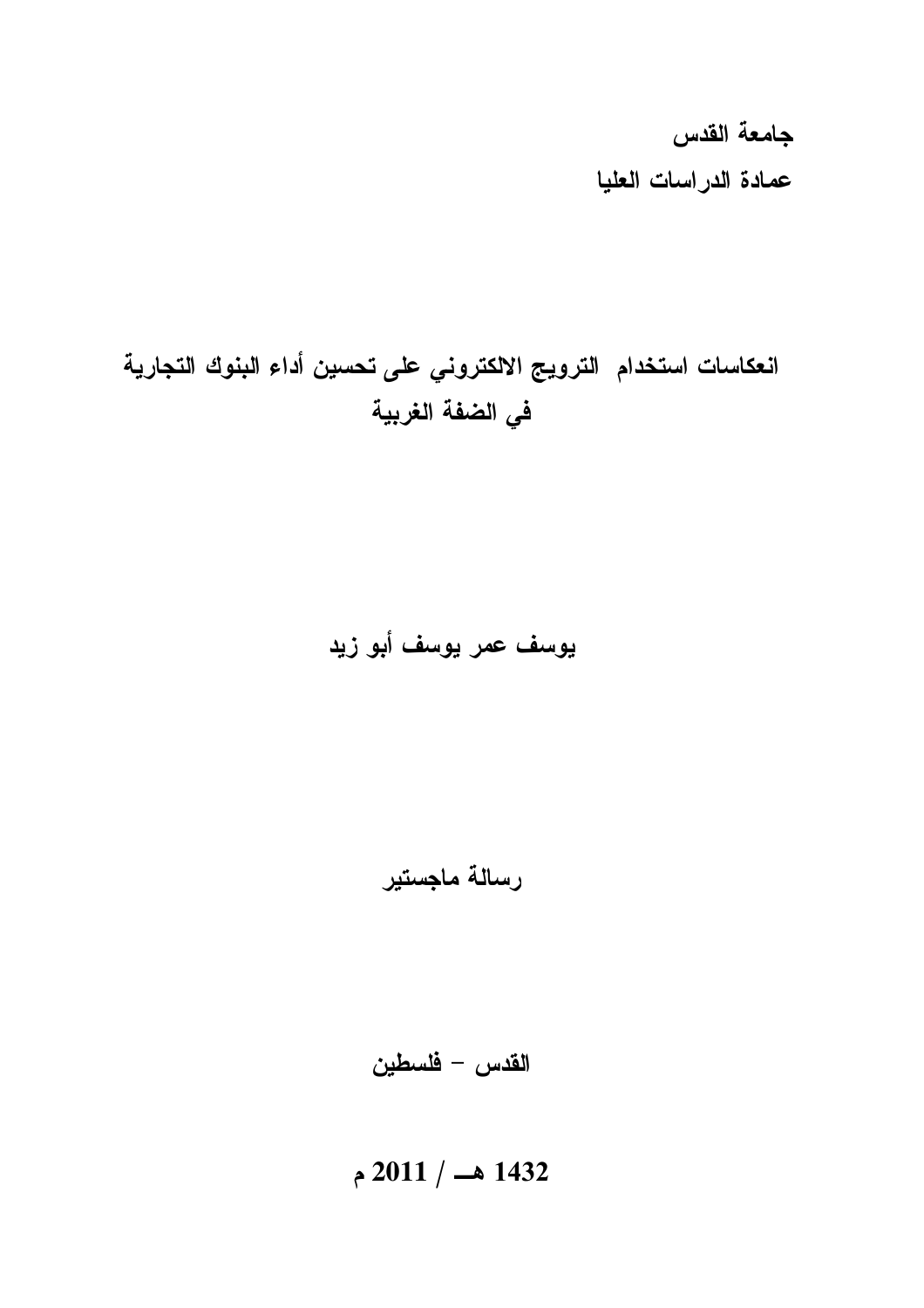# انعكاسات استخدام الترويج الالكتروني على تحسين أداء البنوك التجارية فى الضفة الغربية

إعداد : يوسف عمر يوسف أبو زيد

المشرف: د. مجيد منصور

قدمت هذه الدراسة استكمالا لمتطلبات درجة الماجستير في النتمية الريفية المستدامة– مسار بناء مؤسسات ونتمية الموارد البشرية– معهد النتمية المستدامة – جامعة القدس

## 1432 هـ -2011 م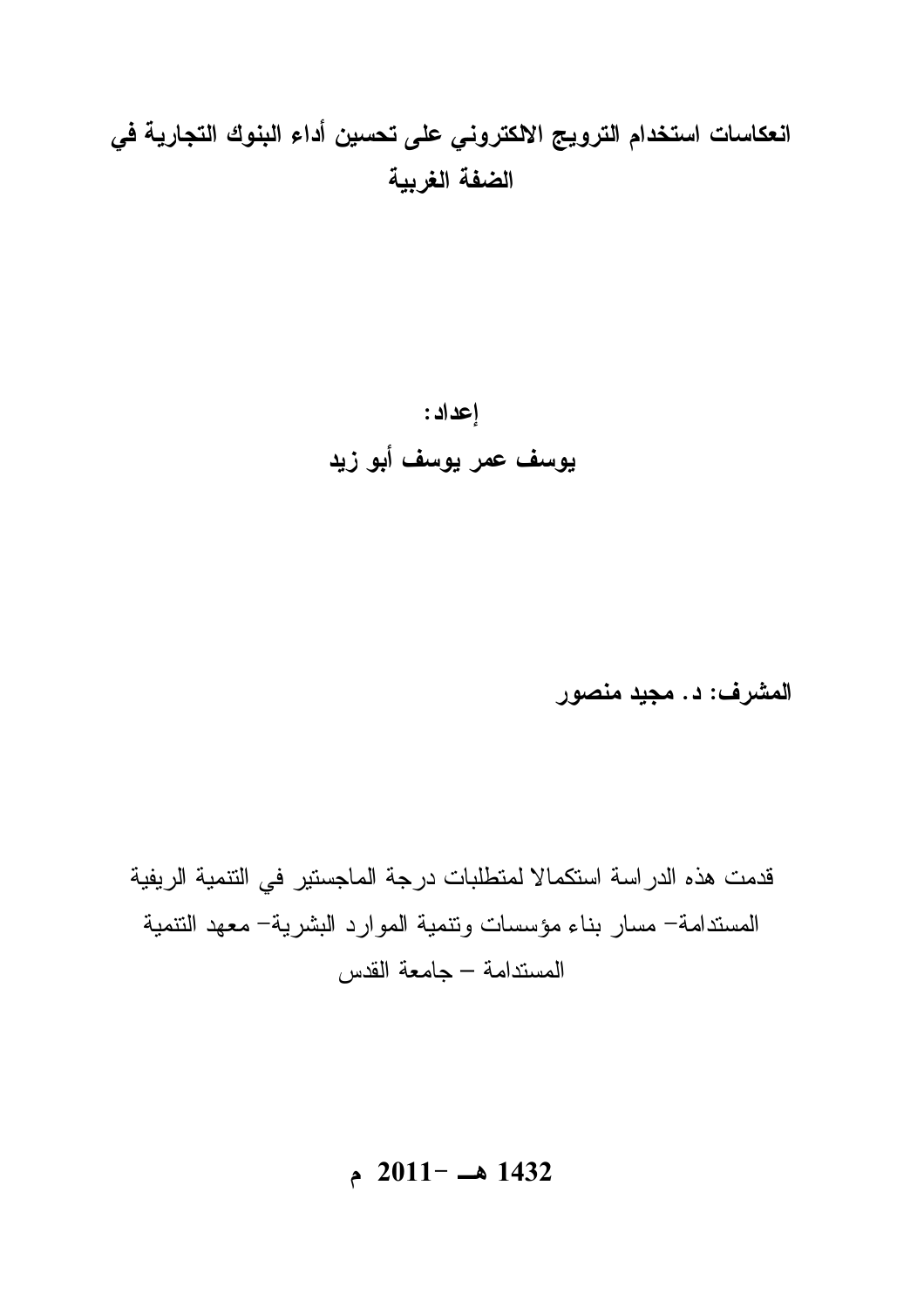جامعة القدس عمادة الدراسات العليا معهد التنمية المستدامة – بناء مؤسسات وتنمية موارد بشرية



## إجازة الرسالة

انعكاسات استخدام الترويج الالكتروني على تحسين أداء البنوك التجارية في الضفة الغربية

اسم الطالب: يوسف عمر يوسف أبو زيد الرقم الجامعي: 20811781

المشرف: د. مجيد منصور

نوقشت هذه الرسالة وأجيزت بناريخ 2011/07/30 من لجنة المناقشة المدرجة أسماؤهم وتواقيعهم:

| 1. رئيس لجنة المناقشة: د. مجيد منصور          |  |
|-----------------------------------------------|--|
| 2.       ممتحنا داخليا: د. أكرم رحال          |  |
| 3.       ممتحنا خارجيا: د. نور الدين أبو الرب |  |

القدس — فلسطين

 $2011 /$  هـ 2011 م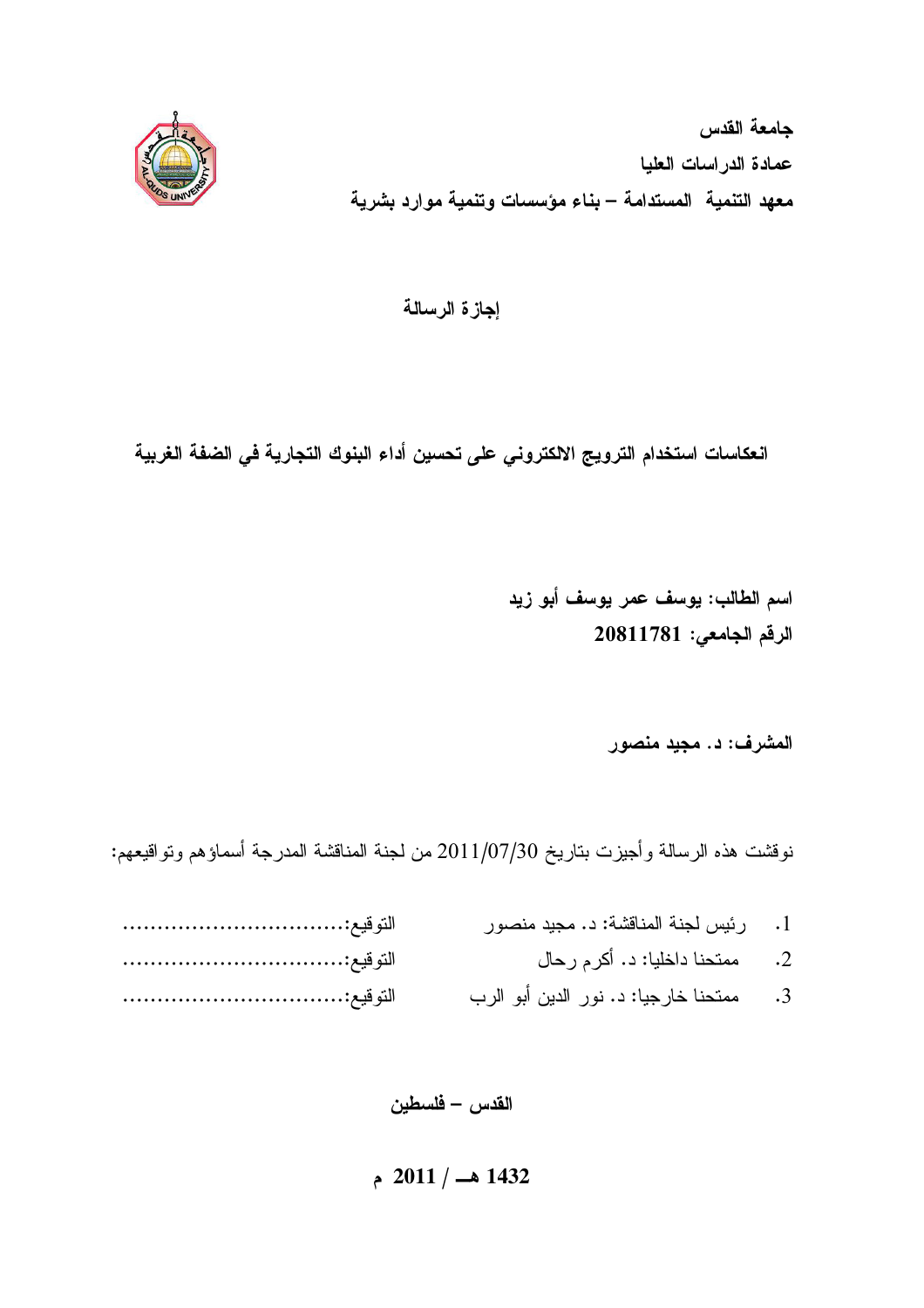## الإهداء

اهدي عملـي هذا إلـي خاتم الأنبياء والمرسلين الرسول الأمين محمد صلـي الله عليه وسلم والى من نبعه إلى بوم الدين.

كما واهديه إلى أرواح شهداء فلسطين الذين رووا بدمائهم الزكية الطاهرة ثرى الوطن الحبيب، واخص بالذكر روح شقيقي الشهيد..........." بلال".

إلى شعلة الحنان وينبوع العطاء الذي لا يجف، إلى الماس الذي لا ينكـــسر....."أمــــي الغالسة". إلى من زرعا الأمل في نفسي وكانا عونا وسنداً لي في دربي إلى النوأم .............. والدي"عمر أبو زيـــد"..... وعمي" عامر أبو زيد".

إلى من تعلمت لأجلهم معنى التواصل..... فلذات كبدي .......... محمد وإيساد وعبـــد السلام وأبية ورنيم ولينا.

إلى سندي... وعزتي... أَشْقَائي وشَقْبِقَاتي.

إلى جميع الزملاء والأصدقاء الذين منحونبي القوة والعزة والفخار ….

إلى كل هؤلاء اهدي عملي هذا....

يوسف عمر يوسف أبو زيد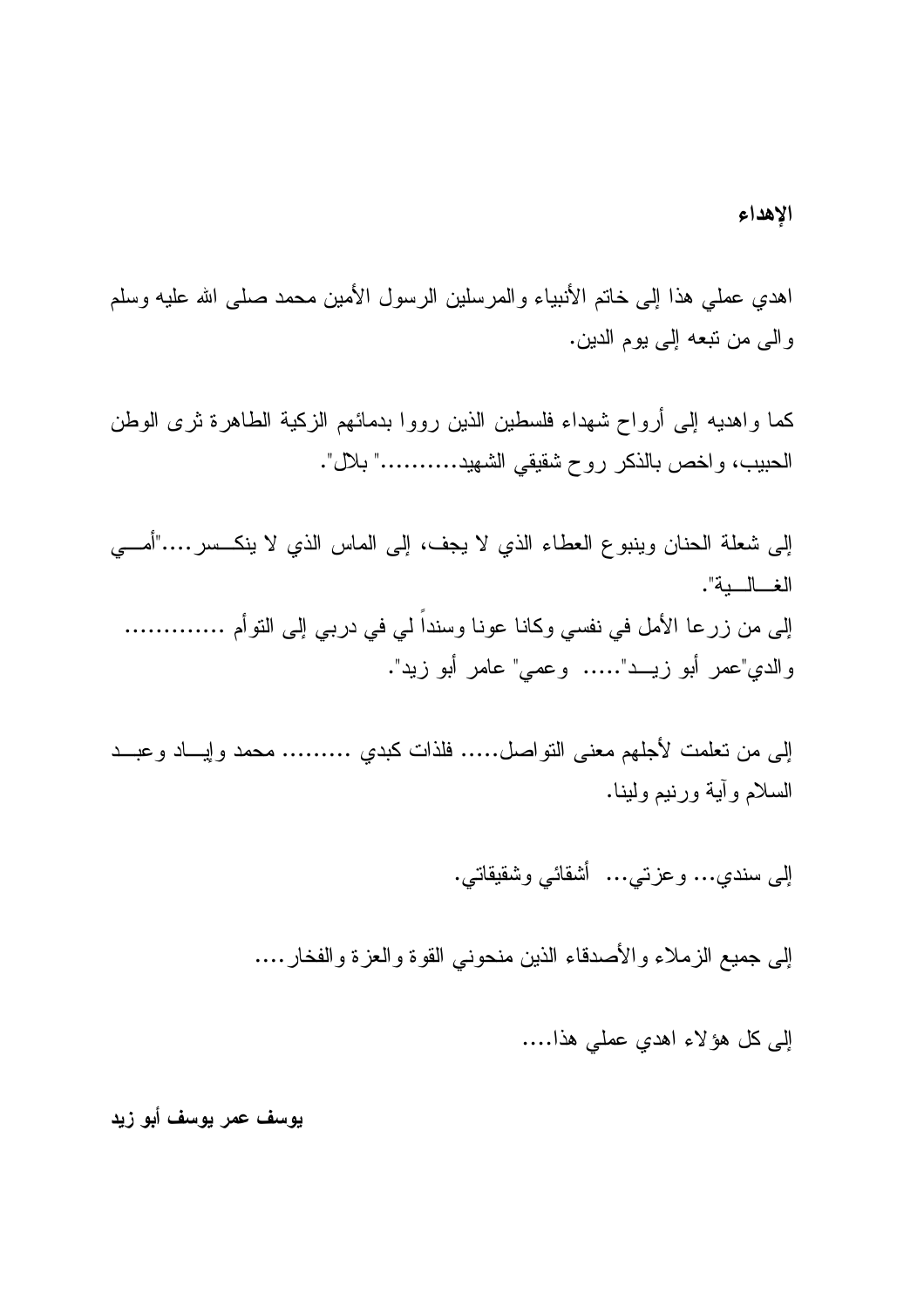## إقرار

اقر أنا مقدم الرسالة أنها قدمت لجامعة القدس لنيل درجة الماجستير في النتمية الريفية المــستدامة/ بناء مؤسسات ونتمية الموارد البشرية، وإنها نتيجة أبحاثي الخاصة باستثناء ما أشير إليـــه حيثمـــا ورد، وان هذه الرسالة أو أي جزء منها لم تقدم لنيل أي درجة عليا لأي جهة اخرى.

التوقيع:...........................

يوسف عمر يوسف أبو زيد

التاريخ: ......................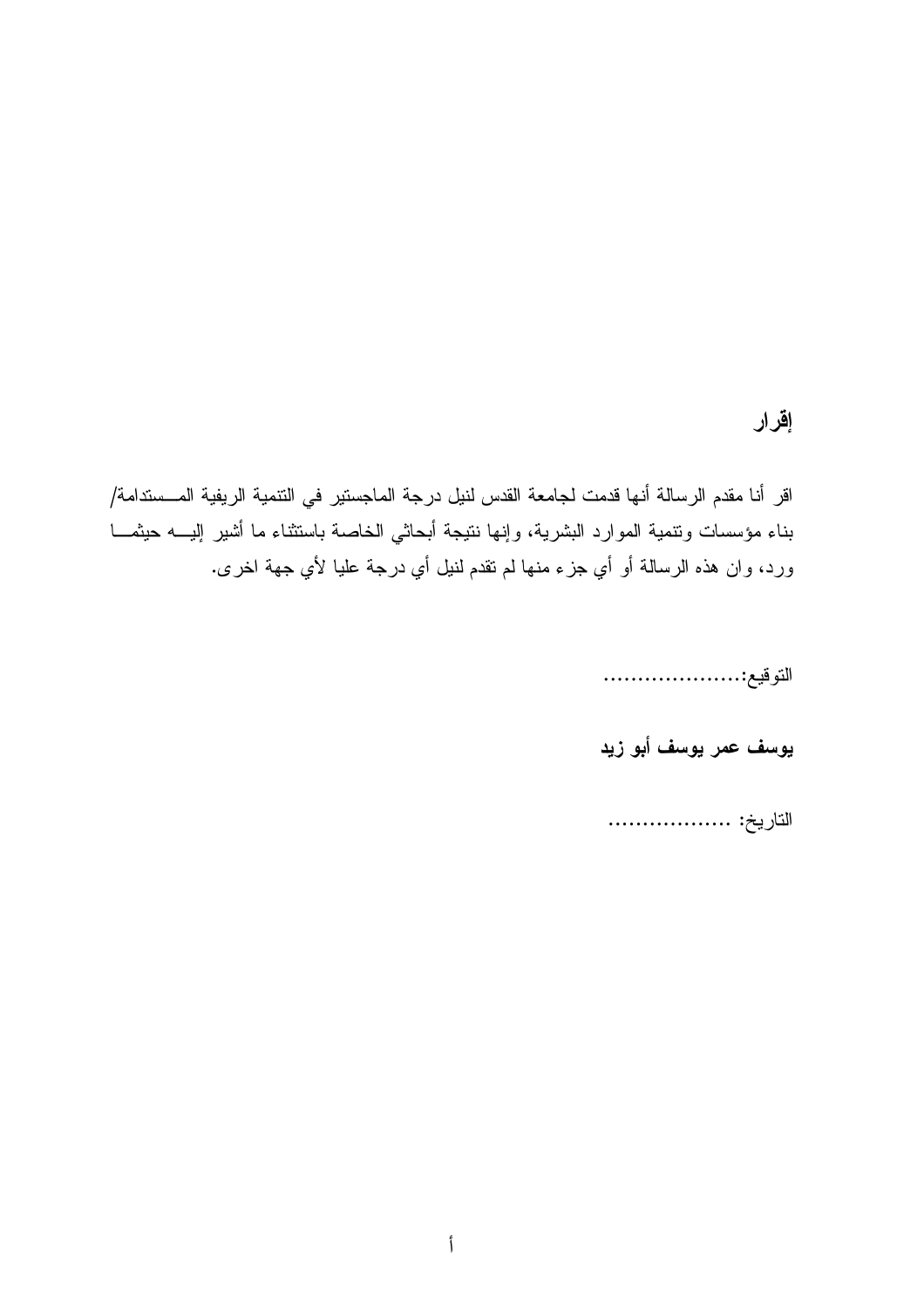## شكر وعرفان

الحمد والشكر لله رب العالمين على النعمة التي أنعمها على بأن أعانني على إنجاز هذا العمل، كما أنوجه بالشكر والنقدير والاحترام إلىي الدكتور مجيد منصور الذي أشرف على هذا العمـــل، وبـــذل جهداً لا بنسي موجها ومقبما ومقوما.

وأتقدم بالشكر والنقدير إلىي إدارة معهد النتمية الريفية المسندامة – جامعة القدس …إدارة ومشرفين وجميع العاملين على ما بذلوه من خدمات طوال فترة الدراسة.

كما واشكر أعضاء لجنة المناقشة لما بذلوه من جهد في نقييم هذا العمل ونقييمه ليخرج إلىي النور .

كما أتوجه بالشكر العميق إلى أعضاء لجنة تحكيم الاستبانة جزاهم الله خيرا .

ولا أنسى مدراء البنوك التجارية الذين قدموا كل التسهيلات لانجاز هذا العمل.

وأخيرًا أنقدم بجزيل الشكر إلى إخواني العاملين في مكتبات جامعة النجاح الوطنية والجامعة العربية الأمريكية وجامعة القدس وجامعة القس المفتوحة والجامعة الأردنية وجامعة اليرمـــوك.... حيـــث قدمو اكل التسهيلات الممكنة.

يوسف عمر يوسف أبو زيد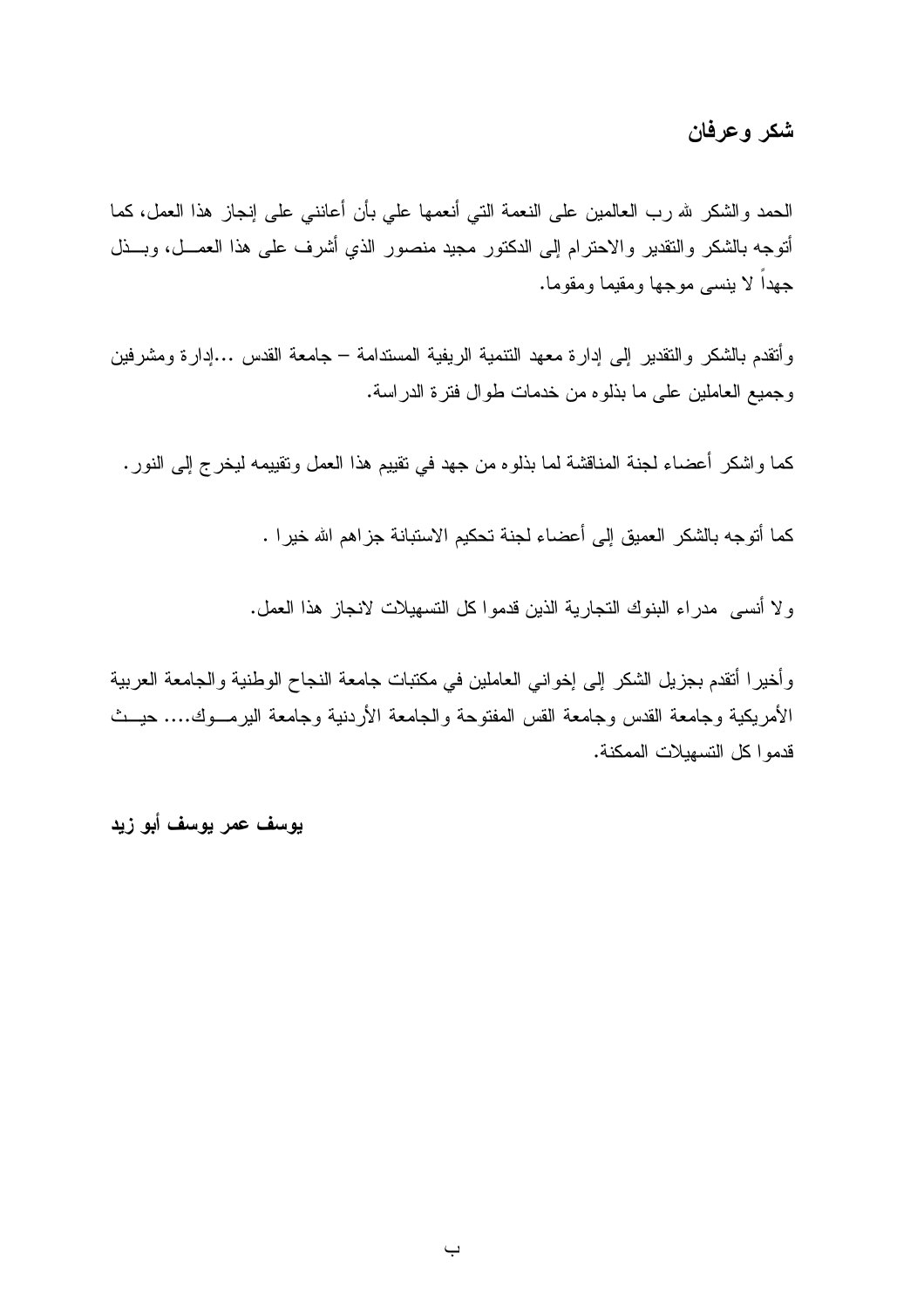## المفاهيم والمصطلحات:

- : مصطلح جغرافي سياسي يطلق على المنطقة الفلسطينية الواقعة وسط الضفة الغر بية شرق فلسطين التاريخية، على ضفة نهر الأردن الشرقية، التي تمتد من الخليل جنوبا حتى جنين جنوبا، وتبلغ مساحتها 5600كم(وزارة الحكم المحلي، 2003).
- النرويج الالكتروني : يقصد بالنرويج استخدام المصرف لجميع الجهود والأساليب الشخصية وغير الشخصية لإخبار الزبون بالخدمـــة المــصرفية، أو الخــدمات المصرفية التي يقدمها المصرف، وشرح ً مزاياها وخصائصها، وكيفية الاستفادة منها وإقناعه بالنعامل مع المصرف فيها. ويعرف على انسه نشاط بتصل بموجبه البنك بالعملاء والمستخدمين لمنتجاته المسصرفية ويقدم لهم المعلومات لنعريفهم بالبنك وخدماتسه وإقنساعهم بالنعامسل معه(عبده،2003). ويعتبره البعض بأنه كافة الطرق والأساليب التسي تستخدمها منظمات الأعمال في إيصال السمعة الجيدة عن منتجاتها أو خدماتها للوصول إلى الزبائن المستهدفين وجذبهم(طابع،1997).

تعريف إجرائي: مجموعة الجهود والنسشاطات التسي نتفــذها إدارات البنوك، باستخدام مختلف الوســـائل الالكترونيـــة المتاحـــة، لتعريـــف الجمهور بالخدمات والتسهيلات المصرفية التى تميزها عسن البنسوك الأخر ي، في سبيل إقناعهم وجذبهم للتعامل معها.

البنوك التي نقوم بصفة معتادة فبول ودائع ندفع عند الطلب أو لأجل البنوك التجارية  $\mathbb{R}^2$ محدود، ونز اول عمليات النمويل الداخلي والخارجي وخدمته بما يحقق أهداف خطة التنمية، وسياسة الدولة وندعم الاقتــصاد الـــوطنبي لهـــا، وتباشر عمليات نتمية الادخار والاستثمار المالي في الداخل والخارج، بما في ذلك المساهمة في المشروعات وما يتطلبه من عمليات مصرفية ونجاريسة وماليسة وفقسا للأوضساع التسمي يقررهسا البنسك المركز ي(حشاد،2002). كما تعرف البنوك التجارية بأنها تلك المنشآت المالية التي تقوم بــصفة

معتادة بقبول ودائع ندفع عند الطلب أو لأجال محددة، ونزاول عمليات النَّمويلِ الداخلي والخارِ جي، كما نباشـــر عمليـــات نتميـــة الادخــــار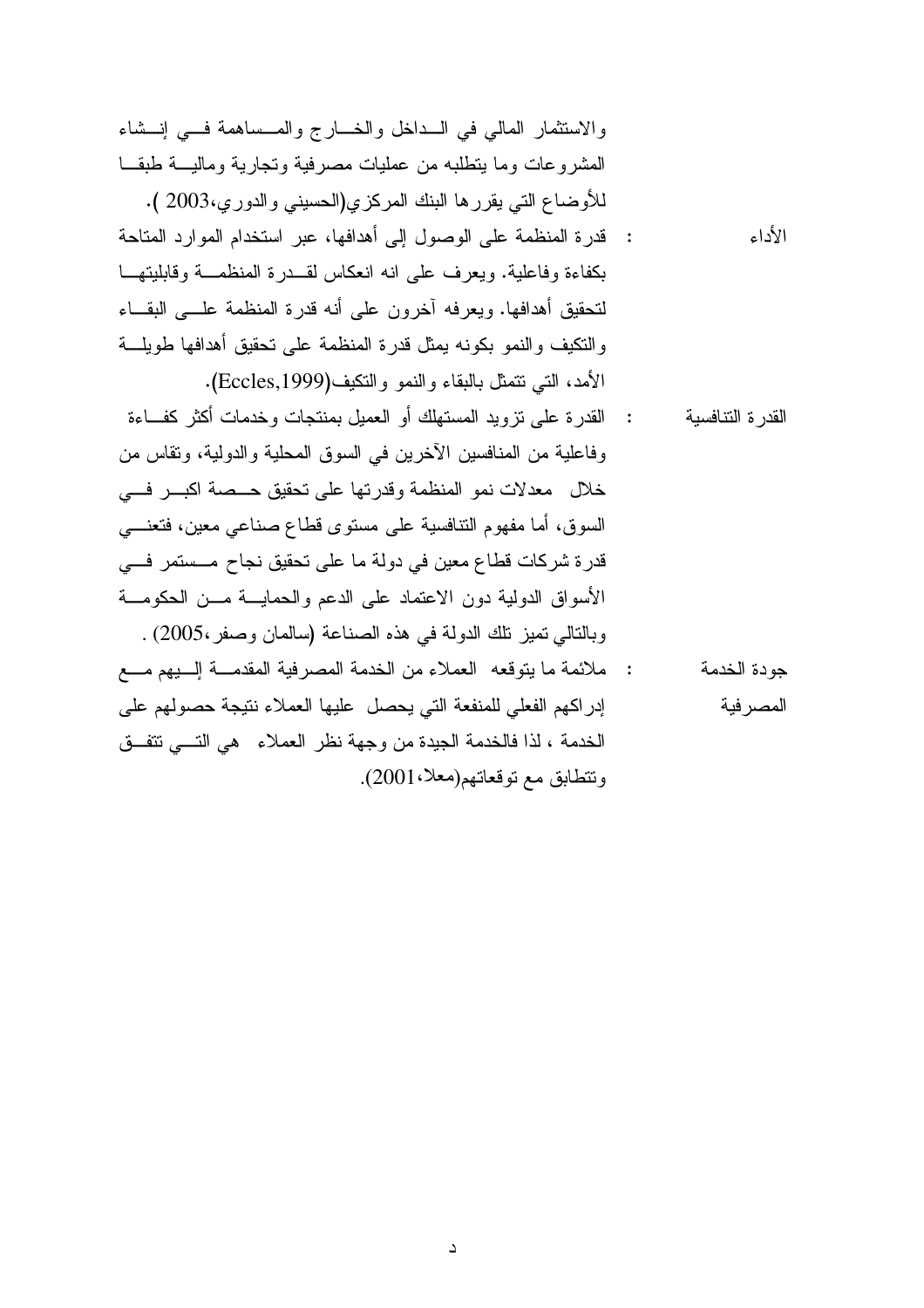#### الملخص

هدفت هذه الدراسة للتعرف على انعكاسات استخدام الترويج الالكتروني على تحسين أداء البنسوك التجارية في الضفة الغربية، حيث حددت تحسين الأداء بمؤشرات قياس (تعزيز القــدرة التنافــسية وفاعلية نقديم الخدمات المصرفية والنوسع الجغرافي وزيادة حجم النشاط المصرفي إضـــافة إلـــي تحقيق رضا العملاء).

ولتحقيق هذا الهدف استخدم المنهج الوصفي، وتم تصميم استبيان لجمع البيانات مـــن المبحـــوثين، حيث وزع على عينة تم اختيارها بالطريقة الطبقية العشوائية ذات التمثيل المتساوي، حجمهـــا(80) استرد منها (64) مثلت الطبقة الأولىي رؤساء الفروع وعددهم(32)، والطبقة الثانية رؤساء دوائــــر التسويق في الفروع وعددهم(32).

وبعد استرداد الاستبيانات تمت معالجتها باستخدام الرزمة الإحصائية(SPSS)، حيث تسم حسساب المنوسطات الحسابية والانحراف المعياري لإجابات المبحوثين، لوصف مجالات الدراسة حول واقع وأهمية استخدام النزويج الالكتروني والصعوبات التي تواجه استخدامها. وكذلك الإحصاء الوصفى باستخدام التكر ار الاستخر اج النسب المئوية لتوزيع أفراد العينة حسسب المتغيـــرات الديمغر افيـــة. ولتحديد درجة واتجاه العلاقة بين المتغير المستقل والمتغيرات التابعة تم استخدام معامــل ارتبــاط بيرسون والانحدار البسيط. كما استخدم التباين الأحادي(One-Way Anova) لاختبار الفرضيات حسب المتغير ات الديمغر افية للمبحو ثين، للكشف عن الفروق في إجاباتهم.

وقد توصلت الدراسة إلى أهم النتائج التالية: تستخدم البنوك التجارية في الضفة الغربيـــة التـــرويج الالكتروني بدرجة كبيرة جدا، حيث بلغ المنوسط الحسابي لإجابات المبحـــوثين(4.541). ويـــدرك مدراء الفروع ورؤساء فسم التسويق في البنوك النجارية أهمية استخدام النرويج الالكتروني لتحسين أدائها بدرجة كبيرة جدا، حيث بلغ منوسط إجاباتهم(4.541). وتواجه البنوك التجارية صعوبات في استخدام النرويج الالكتروني بدرجة منوسطة حيث بلغ المنوسط الحسسابي لإجابات المبحوثين (3.041). واستخدام النرويج الالكتروني يعكس أثار ايجابية على تحسين أداء البنوك النجارية بدرجة كبيرة جدا، حيث بلغ متوسط إجابات المبحوثين في مجال تعزيز دور المنافسة (4.656)، وفسى زيادة حجم النشاط(4.492)، وفاعلية تقديم الخدمات(4.526)، وخفض النكاليف(4.525)، وتحقيـــق رضا العملاء(4.518). وكشفت نتائج الدراسة عن وجود علاقة ارتباطيه ايجابية قوية بين استخدام الترويج الالكتروني وتحسين أداء البنوك التجارية في الضفة الغربية، حيث بلغ معامل الارتباط بين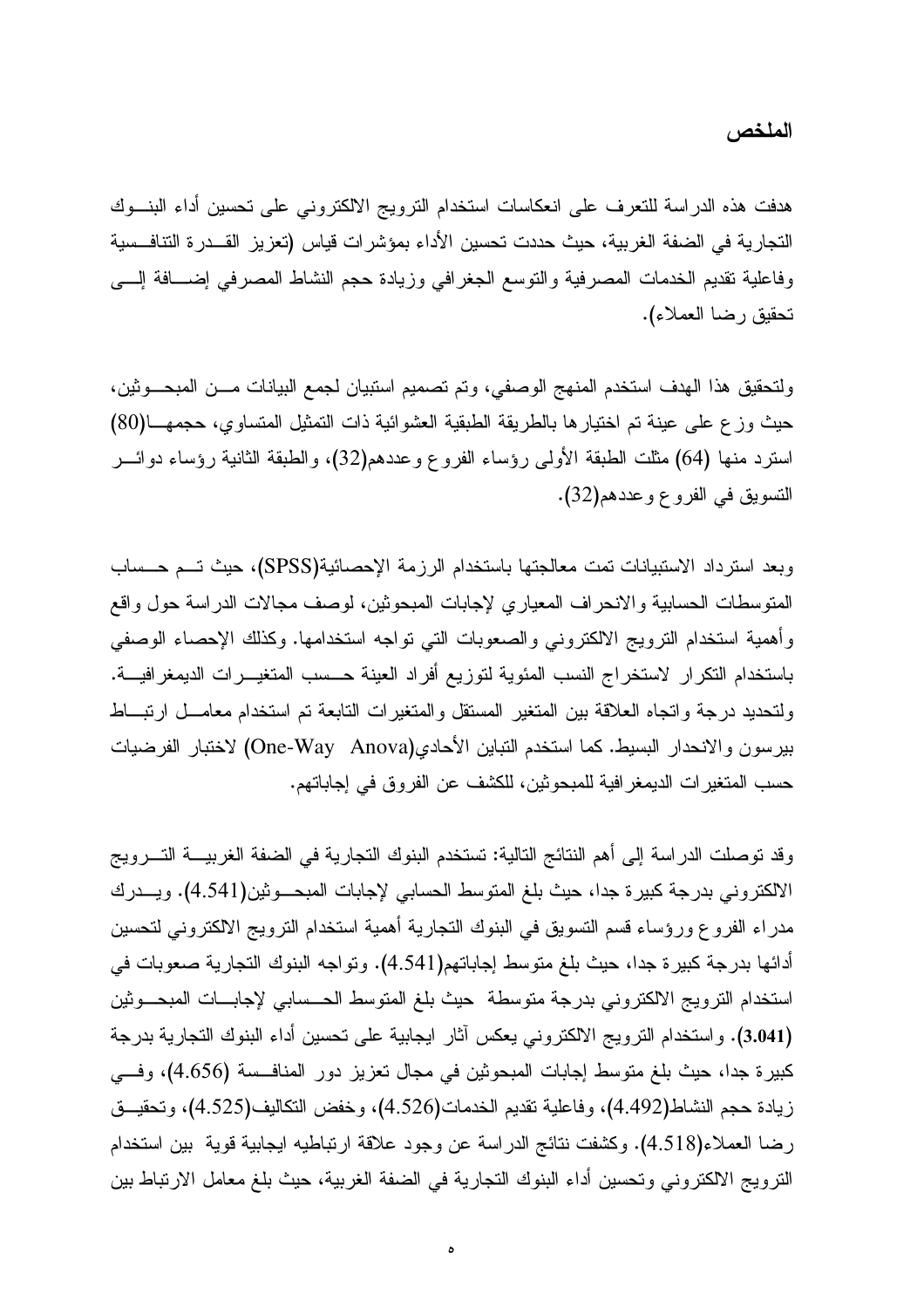درجة استخدام الترويج الالكتروني ومؤشرات قياس نحسين الأداء 68.2%. وكمـــا بينـــت نتـــائج الدر اسة عدم وجود فروق ذات دلالة إحصائية في إجابات المبحوثين حـــول انعكاســـات اســـتخدام النرويج الالكتروني على تحسين أداء البنوك التجارية في الضفة الغربية تبعا لمتغيرات (السن ونوع الوظيفة والمؤهل العلمي والتخصص و سنوات الخبرة). ووأخيرا بينت نتائج الدراسة عدم وجــود فروق ذات دلالة إحصائية في إجابات المبحوثين حول انعكاسات استخدام النرويج الالكتروني على تحسين أداء البنوك التجارية في الضفة الغربية حسب متغيرات (عدد فروع البنك، ومستوى مزاولة النشاط، وبداية مزاولة النشاط). ووجدت فروق دالة إحصائيا في إجابات المبحوثين حول الصعوبات التي نواجهها البنوك النجارية في الضفة الغربية حسب متغيرات السن والمؤهل العلمي وعدد فروع البنك .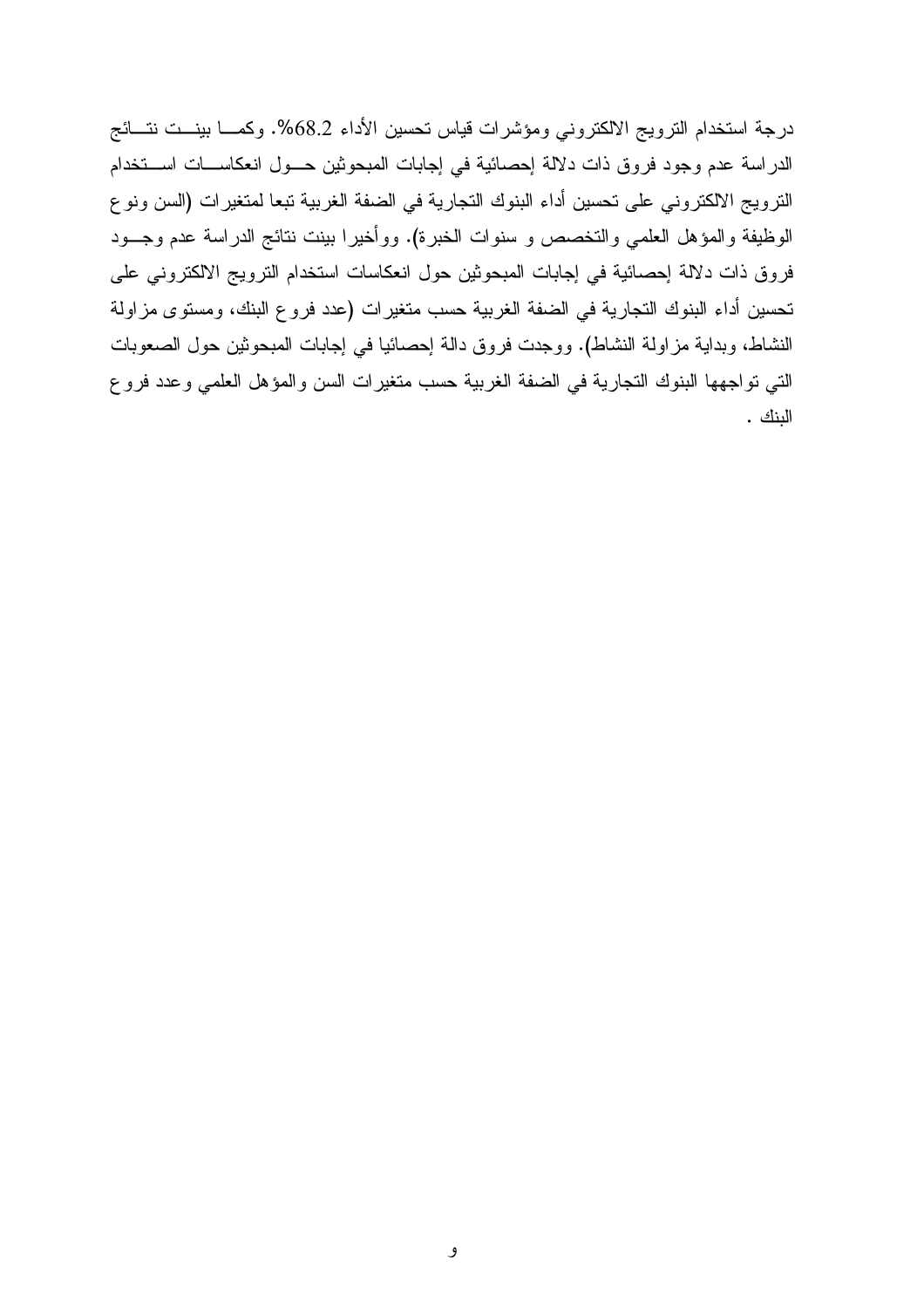## **Implications of Electronic-Promotion to improve the commercial banks in the West Bank**

## **Abstract**

This study aimed to identify the implications of the use of Electronic-Promotion to improve the performance of commercial banks in the West Bank, where the set of performance benchmarks to improve competitiveness and enhance the effectiveness of providing banking services and geographic expansion and increasing the volume of banking activity in addition to achieving customer satisfaction.

To achieve this aim, use descriptive method, has been designed questionnaire to collect data from respondents, which was distributed to a sample was selected stratified random with equal representation, size (80) recovered from (64) represented the first layer of the heads of branches and number (32), class II heads Marketing departments in the branches and the number (32

After recovery of the questionnaires were analyzed using statistical package (SPSS), was calculated as arithmetic averages and the standard deviation to describe the study areas on the reality and the importance of promoting the use of email and the difficulties of use. As well as descriptive statistics using frequency to extract the percentage distribution of respondents by demographic variables. And calculation of Pearson's correlation coefficient to determine the degree and direction of the relationship between the independent variable and dependent variables. Also used single-contrast (One-Way Anova) to test the hypothesis according to demographic variables of respondents, to detect differences in their answers. The study found the most important the following results: Using commercial banks in the West Bank to promote electronic-very much, as the arithmetic average of the answers of respondents (4.541). Aware of branch managers and heads of marketing at the commercial banks to promote the importance of using email to improve its performance dramatically, with the average responses (4.541. Commercial banks face difficulties in promoting the use of electronic medium degree where the arithmetic average of the answers of respondents (3.041. The use of electronic-Promotion reflects a positive impact on improving the performance of commercial banks very much, as the average answers respondents in promoting the role of competition (4.656), and in increasing the volume of activity (4.492), and the effectiveness of service delivery (4.526), and customer satisfaction (4.518),and achieving customer satisfaction (4.525). The results of the study on the presence of a strong positive correlation between the use of promotional mail and improve the performance of commercial banks in the West Bank, where was the correlation coefficient between the degree of promotion of the use of electronic and indicators to measure performance improvement 68.2% . Also showed the results of the study there is no statically significant differences in the answers of respondents about the Implications of the Electronic-Promotion to improve the performance of commercial banks in the West bank due to the variables (age, type of job, the qualification specialization, and variable years of experience. Finally, the results of the study showed there is no statistically significant differences in the answers of respondents about the implications of the use of e-Promotion to improve the performance of commercial banks in the West Bank by the variables (the number of bank branches and level of activity, and the beginning of the bank to engage in banking activity). There are significant difference responses of respondents on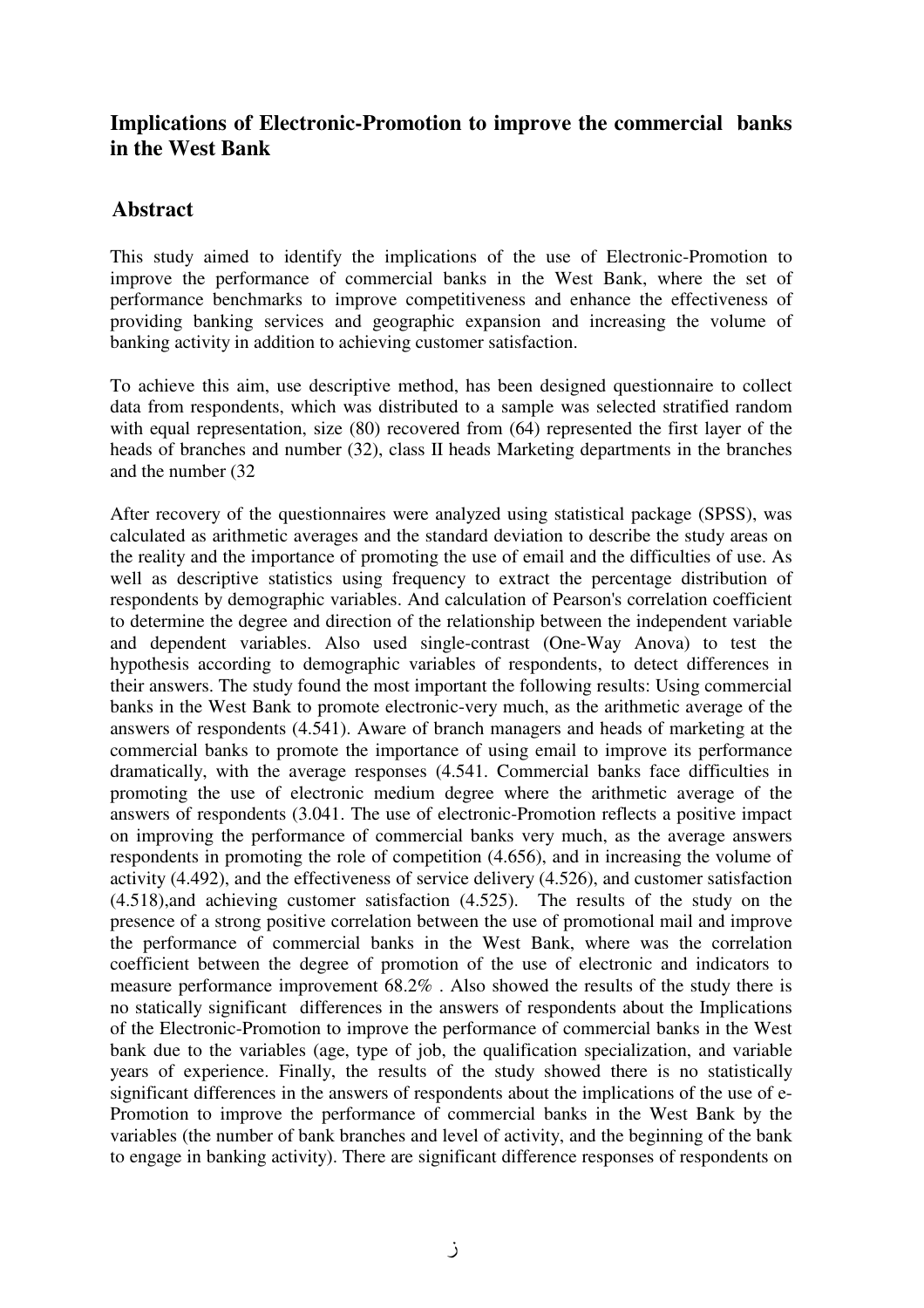the sanctions, by commercial banks in the West Banks according of the variable (age, educational qualification and the number of the bank branches).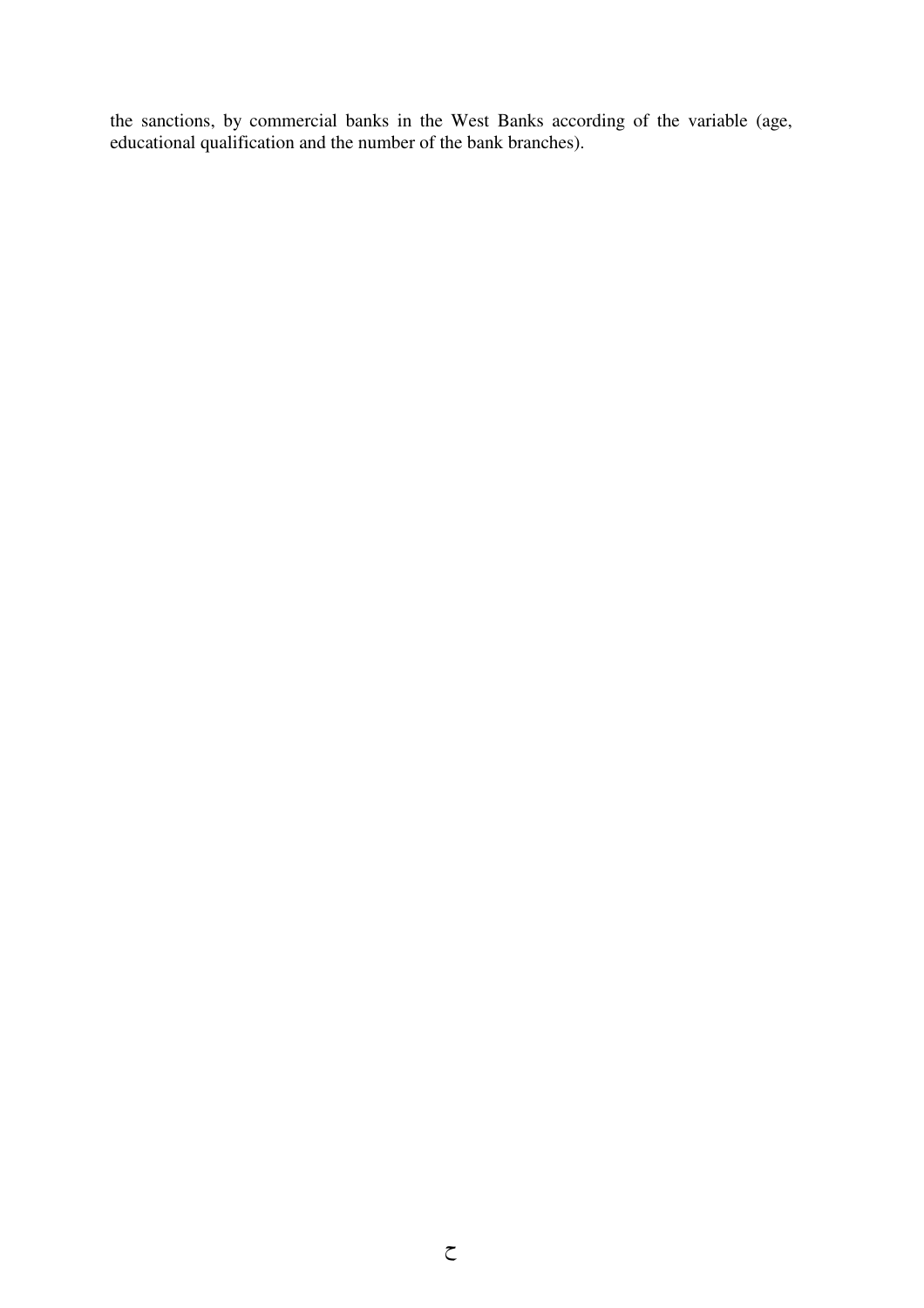الفصل الأول

أساسيات الدر اسة

1.1 مقدمة

يشهد عالم اليوم تطورا سريعا في مختلف مجالات وميادين الحياة اليومية، حيث باتت تلك التغيرات أحد أبرز مظاهر العصر الحالي، نتيجة ما يستجد من أساليب ووسائل وأدوات نكنولوجيـــة حديثـــة ومنطورة في قطاعات الإنتاج والخدمات، لنلبية الطلب المنزايد والمنتامي عليها. ويعتبـــر القطـــاع المصر في باعتبار ، يمثل عصب الحياة الاقتصادية للسكان، الأكثر تأثر ا بتلك التغير ات.

فالقطاع المصري لما يمثله من أهمية كبيرة في رسم معالم الحياة المعيشية للـسكان، مـــن خـــلال ارتباطه بمختلف أوجه النشاط السكاني، حيث النزايد المستمر في الإقبال على التعاملات المصرفية من قبل العملاء، من ادخار وائتمان ونعاملات نجارية وانسياب نحرك الأموال ونبسادل العمــــلات، والنحويلات البينية والخارجية. فان جميع تلك العمليات بانت غاية في النعقيــد والنـــشابك، ومـــن الصعوبة إنجازها بسرعة ودقة وجودة باستخدام الطرق والأساليب النقليدية نتيجة ضخامتها وزيادة أعدادها. مما نطلب الاستفادة من نلك النطورات النكنولوجية الحديثة في حفظ البيانات ودقة انجساز العمليات وسرعة الوصول إلى البيانات. ولما كانت البنوك النجارية نطمح إلى نحسين أدائها، مـــن حيث النوسع في قاعدة نشاطها، وزيادة عدد المتعاملين معها، وانتشار أدائها لتغطي أوسع منطقــة جغرافية. فانه لا يمكن تحقيق ذلك، إلا من خلال استخدام أكثر الوســـائل التكنولوجيـــة المتقدمـــة والمنطورة، لان بإمكان نلك الوسائل الوصول إلى جميع المواطنين (المنعاملين وغير المنعـــاملين مع المصرف) بسرعة فائقة وبكلفة ۖ متواضعة، قياسا بالأساليب الأخرى.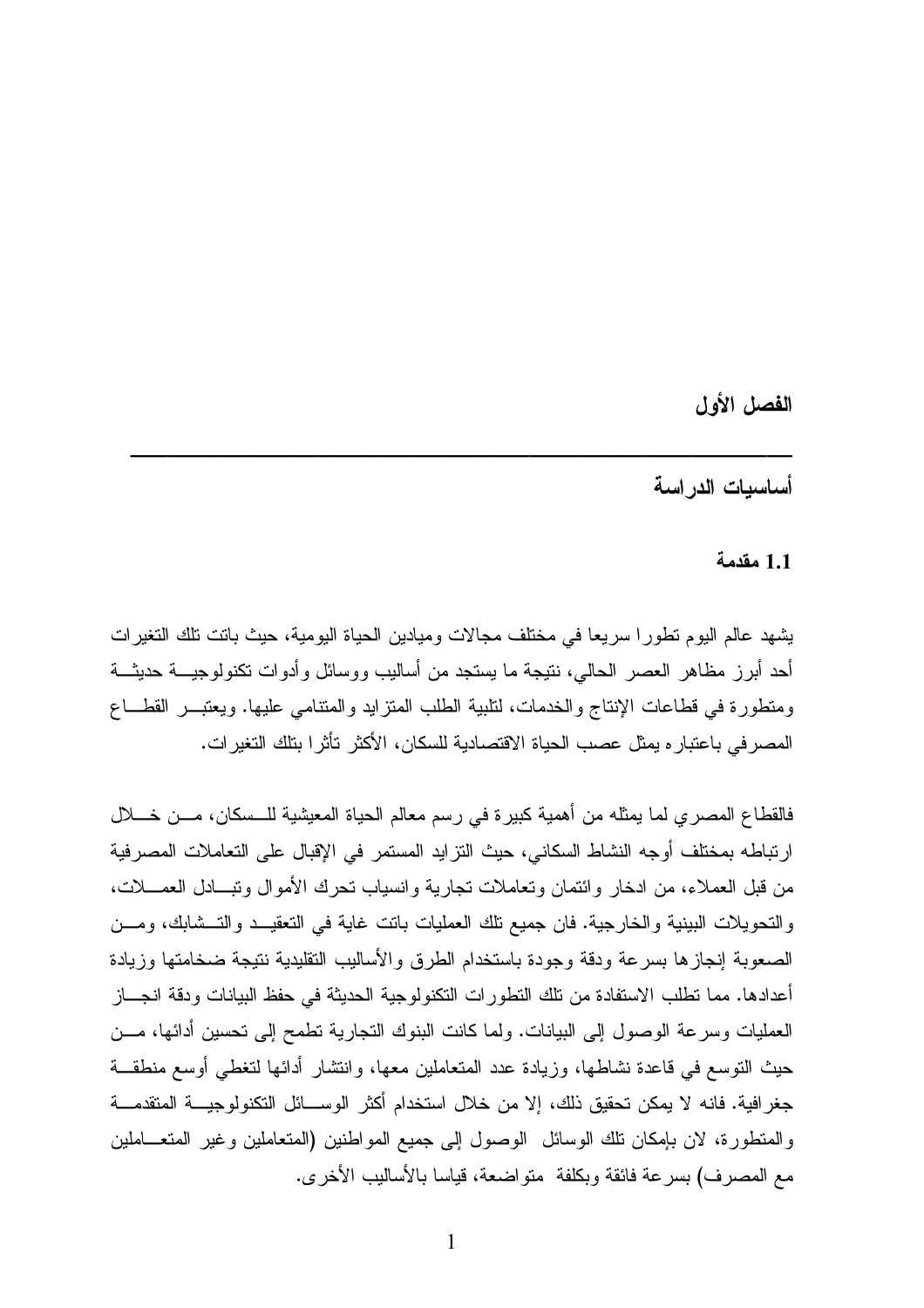وإذا ما نأملنا السوق المصرفي العالمي وخصوصا بعد نداعيات الأزمة المالية التي عصفت بالعالم في صيف عام 2008، فقد لاحظنا انهيار آلاف البنوك في مختلف دول العالم. وهناك آلاف أخرى مرشحة للانهيار ، أو في أحسن الأحوال حتى تحافظ على بقائها فإنهـــا مــضطرة للانـــدماج مــــع مصبار ف أخر ي.

إن عملية استخدام النكنولوجيا المنطورة في نقديم الخدمة المصرفية، كانت بداية منوطة بعمليــات الاتصال الداخلي، تقتصر على إدارة البنك والعاملين في إنمام العمليات المصرفية داخل البنك ومع البنوك الأخرى، والاحتفاظ بالسجلات والببانات التي نخص البنك والمؤسسات الأخرى ذات الصلة بالعمل المصرفي من جهة، وحفظ بيانات وسجلات العملاء من جهة أخرى. ومع انساع دائرة عمل البنوك وتعقدها نتيجة التزايد الكبير في عدد الحسابات البنكية، حيث طرأ نموا كبيـــرا فـــي عـــدد الحسابات البنكية، اشتدت الحاجة إلى استخدام التكنولوجيا الحديثة في العمل المصرفي. ففي أوروبا مثلا بلغ عدد الحسابات البنكية في نهاية عام(2000) (26)مليون حساب بنكي فقط، ومع النوســـع باستخدام النقنيات الحديثة في تقديم الخدمات المصرفية، ارتفع عدد الحسابات المصرفية في أوروبا إلى (66.2)مليون حساب نهاية عام(2003)، أي بزيادة نسبتها (254%)، وعن عـــدد مـــستخدمي شبكة الانتر نت فقد بلغ في ولاية نيويورك وحدها عام (2000) حــوالي 5.16 مليــون مـــستخدم ويتوقع أن يبلغ حوالي 30 مليون حتى نهاية العام(2003)، هذه التطورات (Naylor,2001).

أما عن عدد مستخدمي تلك التقنيات في العمل المصر في، فعلى سبيل المثال بلغت نسبة مـــستخدمي الانتر نت في السويد 43% وفي فرنسا 20% وفي بريطانيا16%(West,2001)، وفي المنطقة العربية ازدادت بشكل كبير نسبة مستخدمي نلك التقنيات، ففي الإمارات العربية المتحدة بلغ نـــسبة مستخدمي الانتر نت 21%وفي الكويت29% وفي البحرين17%، ويتوقع أن تصل نسبة الاستخدام بحلول العام 2010 إلى 65%(Roth,2001).

وفي فلسطين عمدت سلطة النقد الفلسطينية إلى معالجة مشاكل المصارف الضعيفة، وتشجيع الدمج المصر في بين المصارف، وفق خطة منظمة ومدروسة، تهدف إلى رفع قدرة المصارف السصغير ة والمنوسطة الحجم في الجهاز المصرفي الفلسطيني، على منافسة المصارف الكبيرة من جهة، ومن جهة أخرى نبني سياسة جديدة للنفر ع طبقت في العام 2007 نقوم على إعطاء الأولوية للنفر ع في المناطق الريفية وتقديم خدمات مصرفية الكترونية متميزة وذات جودة عالية. وقد حقق هذا الإجراء نتائج ملموسة حيث تم افتتاح 19 فرعا جديدا في محافظات الضفة الغربية تركــز معظمهـــا فـــي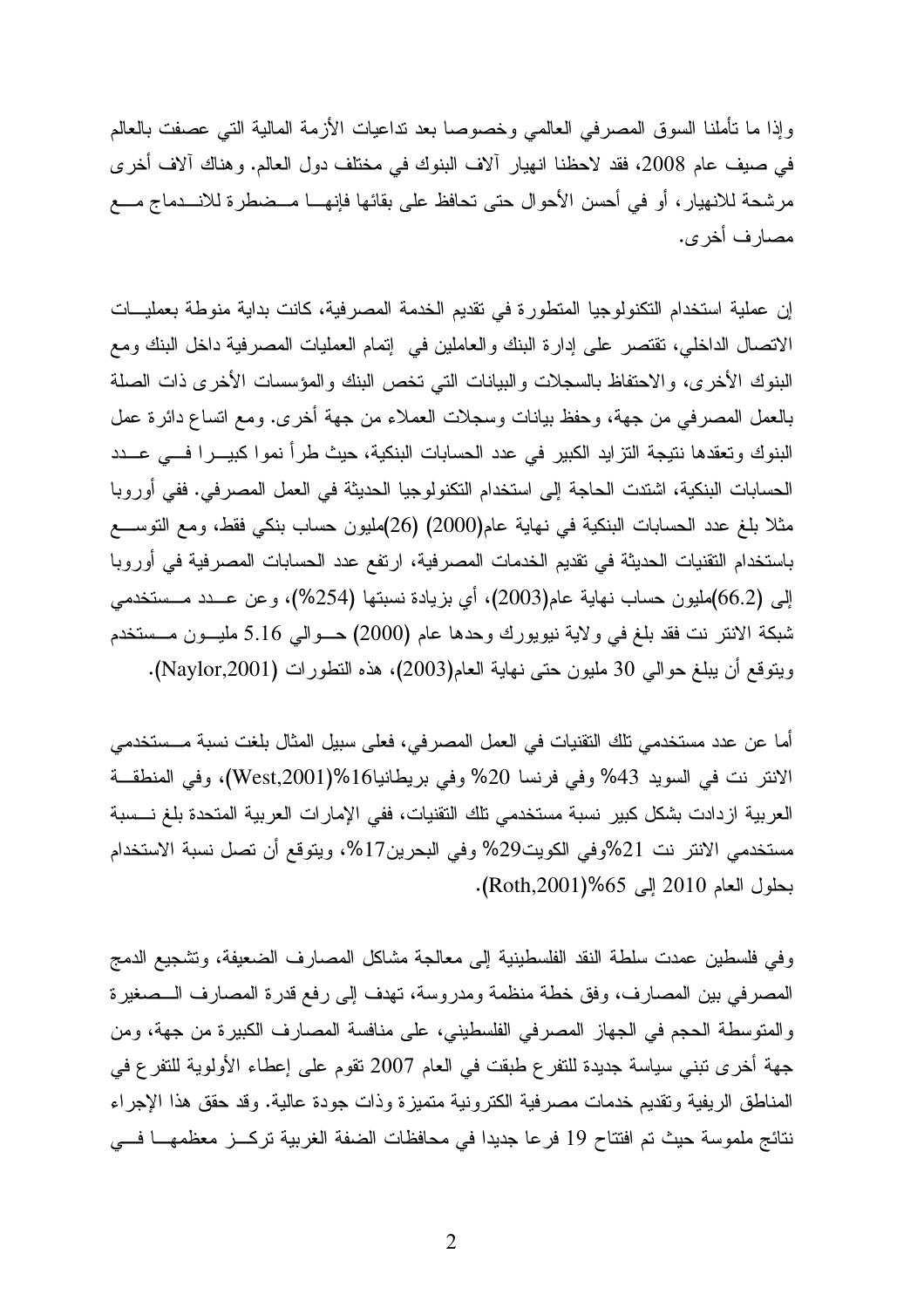المناطق الريفية، ليصل إجمالي عدد الفروع في نلَّــك المنــــاطق إلــــي 32 فرعــــا(ســـلطة النقـــد الفلسطبنية،2009).

أما على المستوى العربي فقد أدرك القطاع المصرفي في الوطن العربي في وقت مبكـــر المزايــــا والفوائد الناجمة عن استخدام التقنية الحديثة في نتفيذ العمليات المصرفية، التي تمكنها مـــن زيـــادة حصنتها السوقية ونوسيع قاعدة عملها وتعظيم أرباحها، من خلال بناء مراكز إستر انبجية وتنافسية مميزة. وانطلاقا من أهمية مواكبة النطورات والسعى لاستخدام نلك النقنيات، نطلب الأمر انفتـــاح القطاع المصرفي العربي على الاستفادة من ثورة المعلومات العالمية مما سيمكنها من لعــب دورا هاما في جهود النتمية، من حيث حماية البيئة ونتمية الموارد البشرية وخدمـــة المجتمـــع المحلــــي وتعزيز البيئة الاستثمارية.

لقد فرضت العولمة، والتي جعلت من العالم قرية صغيرة تستطيع الشركات والمؤسسات العالميـــة عبر ها غزو مختلف أسواق العالم أيا كان موقعها الجغرافي، مما أتاح لها دخول الـــسوق العربــــي بحكم نطبيق هذا النظام، مما نطلب من المؤسسات المصرفية العربية الحفاظ على وجودهـــا فـــي السوق واستمرارية عملها، من خلال الاستفادة من النقنية الحديثة والمنطورة أسوة بباقي المصارف العالمية. حيث سرعة وجودة ودقة تقديم الخدمة، وتوفير الوقت والكلفة في انجازها، والوصول إلى اكبر فاعدة من الزبائن المحتملين، وشمولية تقديم مختلف الخدمات المصرفية، وديمومتها في أيـــام العطل الرسمية وعلى مدار الساعة، إضافة إلى نلبية كافة احتياجات العملاء. ولكن حتى تستمكن المصـارف من تحقيق ذلك، لا بد من توفير البنية التحتية لاستيعاب واستخدام نلك التقنية الحديثة في تقديم نلك الخدمات، مع مواصلة مواكبة كل ما يستجد من أساليب وطرق جديدة وعصرية تتـــصب على تحسين نوعية الخدمات، بما يجعلها قادرة على الصمود أمام منافسة الخـــدمات المـــصرفية المستوردة، وبما ينسجم مع نحديات العولمة(صيام،2000).

وما ينطبق على القطاع المصر في العربي، ينطبق تماما على القطاع المصر في في مناطق الـسلطة الوطنية الفلسطينية، فير ي الباحث أن تعقيدات ظروف عمل البنوك الفلسطينية تحت سلطة الاحتلال وإجراءاته والقيود التبي يفرضها على طبيعة أدائها باستمرار، وافتقار السلطة إلـــي عملـــة وطنيـــة مستقلة أسوة بمختلف الدول، عدى عن تبعية الاقتصاد الوطني للاقتصاد الإسرائيلي. لذا كان مـــن الضروري أن نتهض بمستوى أدائها إلى أفضل المستويات إذا ما أرادت الصمود والبقاء في سوق العمل المصرفي وتعزيز دورها النتموي داخل مناطق السلطة الوطنية الفلسطينية. وخلاف ذلك فان ونيرة نصاعد العمل النتموى ببقى رهنا بالبنوك الوافدة.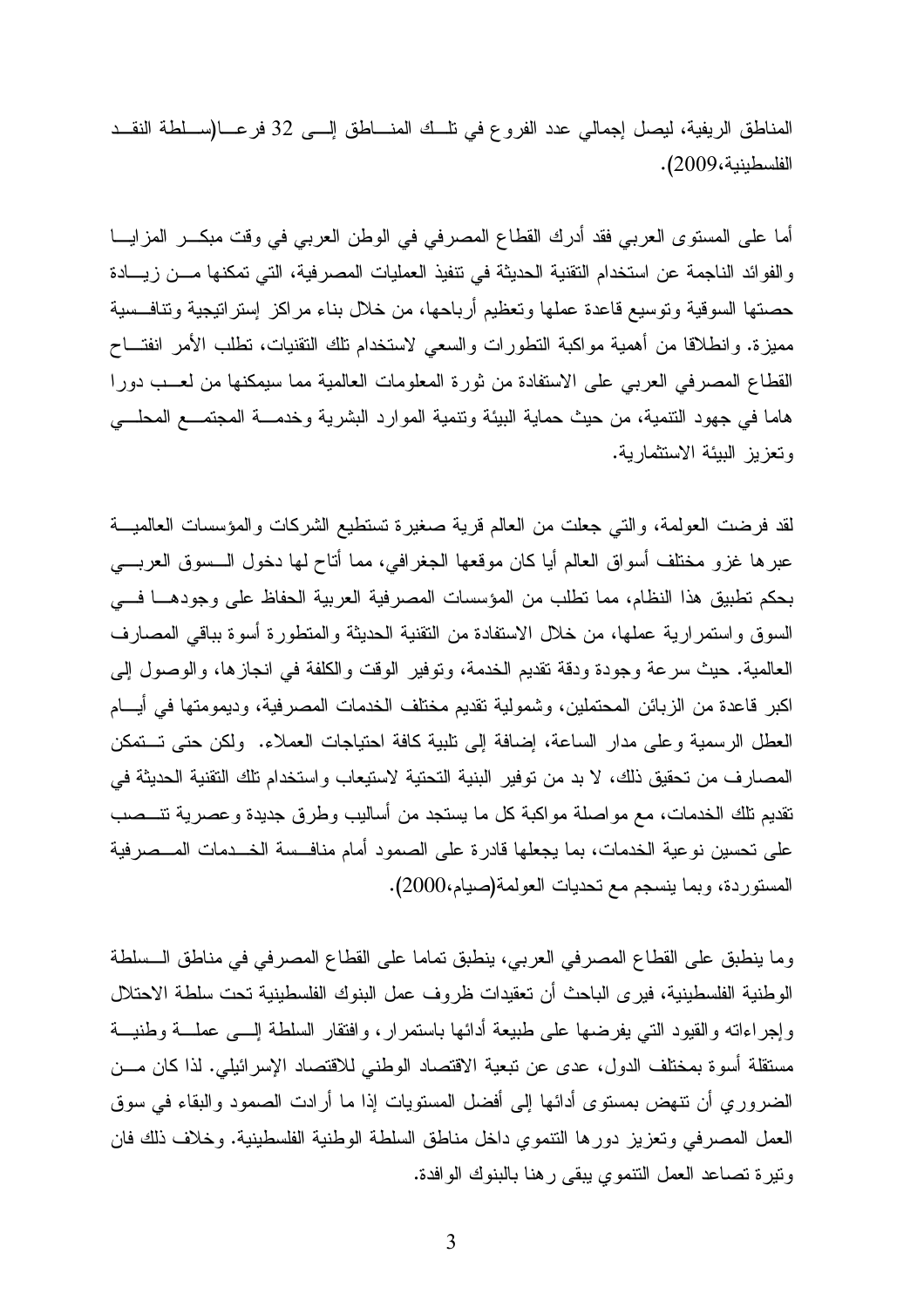ولنتمكن المصارف الوطنية من تحقيق ذلك، كان لا بد من مواكبة عمليات النطــور فـــى وســـائل وأساليب نقديم الخدمات للعملاء من اجل ضمان استمر ار عملهم معها، واستقطاب عملاء أخـــرين لتوسيع دائر ة عملها في تقديم الخدمات المصر فية. وحتى بتسنى لهـــا ذلــك مـــن الـــضر ور ي أن تستو عب التكنولوجيا الحديثة والتقنيات المتطورة في مجال العمل المصر في، حرصا علـــي تقـــديم أفضل الخدمات وأكثرهــا دقـــة وجــودة وســرعة لتلبيـــة رغبـــات المـــواطنين(ســلطة النقــد الفلسطينية،2009).

وير ي الباحث أن مبر رات استخدام التقنيات الحديثة لدى البنوك التجارية في الضفة الغربية، تفرضه حالة عدم الاستقرار الأمنى السائدة، حيث نسود حالات فرض الحصار المتكرر ولفترات طويلــــة، مما يحد من حرية التنقل بين البنوك، وحتى بين فروع البنك الواحد المنتشرة في مختلف محافظات الضفة الغربية، وصعوبة تقديم الخدمات المصرفية للعملاء بانتظام، مما يحد من إقبال العملاء على النواصل مع البنك، ولذا كانت أفضل وسيلة للتغلب على نلك الصعاب، في سبيل الاســـنمرار فـــي تقديم الخدمات بسهولة ويسر، من خلال استيعاب التقنيات الحديثة واستخدامها في إجراء مختلف المعاملات والخدمات البنكية، من حيث فتح حسابات جديدة للعملاء، والاستفــسار عـــن الرصــــيد والسحب والإيداع، والنواصل مع البنك، وستحاول هذه الدراسة نتاول موضوع النرويج الالكتروني عبر استخدام تلك التقنيات في التواصل مع العملاء.

### 2.1 ميررات الدراسة

لا شك أن القطاع الاقتصادي من أكثر القطاعات حساسية وتأثيرا في حياة السكان، حيــث يعكــس إمكانيات وقدرات موارد المجتمع وكفايتها، والقطاع المصرفي يمثل ابرز العمليات الاقتصادية فسي المجتمع، كونه الركيزة الأساسية في نيسير ونسهيل مختلف التعاملات فسي المجــالات الخدميـــة والإنتاجية، ويلعب دورًا أساسياً في دفع عجلة النتمية والنطور إلى الأمام. ولذا فان نتاول موضوع تحسين أداء القطاع المصرفي بنطوي على أهمية كبيرة، ويحتل مكانة بارزة فـــي حقـــول حلـــول المشكلات الاجتماعية من فقر وبطالة وكساد.

ولعل الحالة الفلسطينية، نتيجة لخصوصيتها حيث ما زالت مؤسسات المجتمع في طور التكـوين، فان القطاع المصرفي ينتظر منه الكثير، فعملية بناء الاقتصاد الوطني منوطة بتطور أداء القطـــاع المصرفي المحلي، حيث تعلق عليه الأمال للإسهام في بناء اقتصاد وطنبي مــستقل وفاعـــل، ممـــا يفرض عليها العمل على نوفير الببيئة المناسبة للعمل المصرفى الحديث والمنطور أســـوة بمختلــف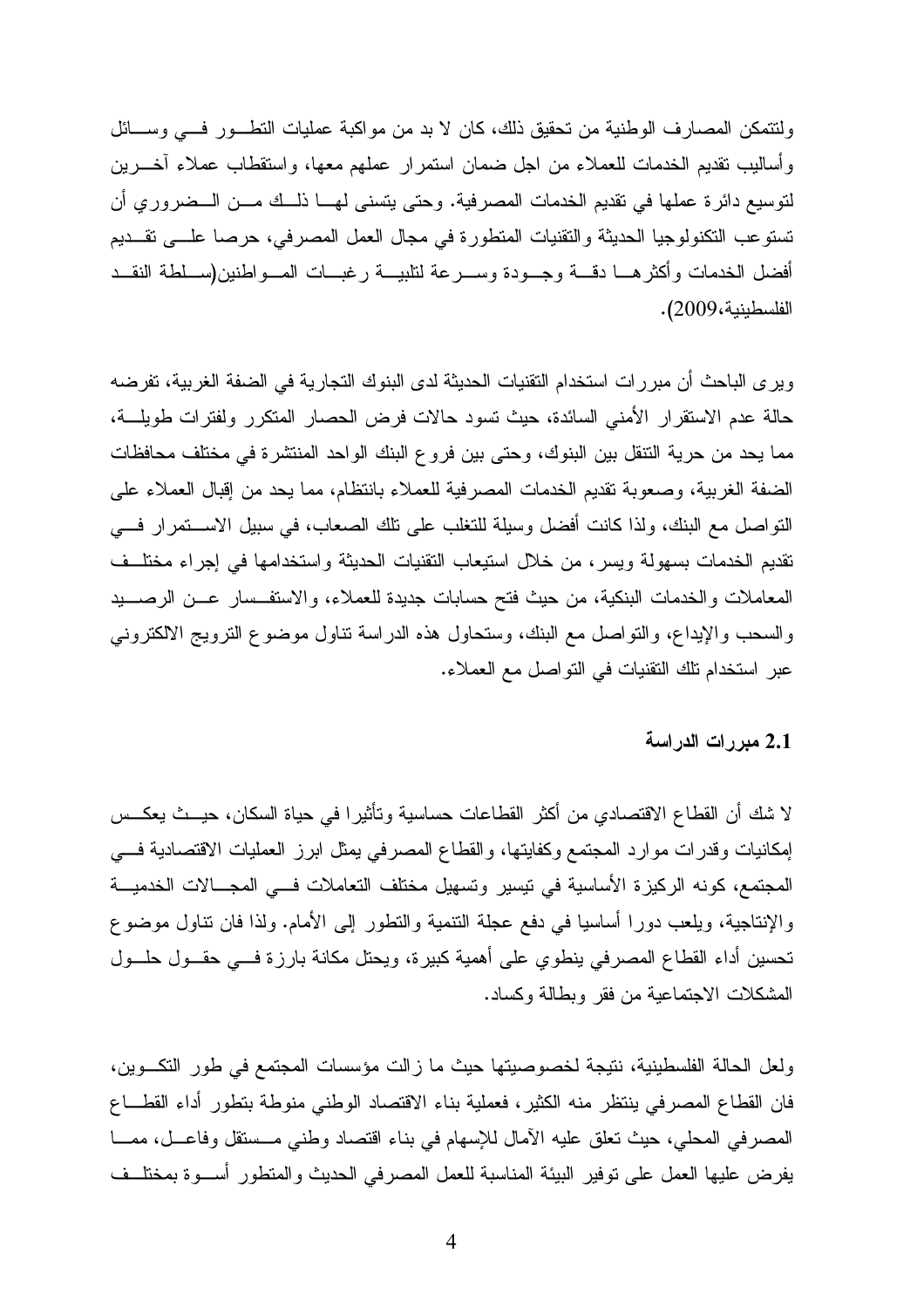البنوك التجارية المنافسة. والباحث باعتباره أحد المهتمين في مجال العمـــل المؤســـسي، ومواكبـــا لعمليات النظور المستمر في تحسين أداء المؤسسات، عمل على إجراء هذه الدراسة على المؤسسات المصر فية في الضفة الغربية، نتيجة لأهمية هذا القطاع في بناء الاقتصاد السوطني ودفسع عجلسة التنمنة.

## 3.1 مشكلة الدراسة

لا شك أن نو عية الخدمات التي تقدمها البنوك التجارية العاملة في الضفة الغربية بشكل عام، تتجـــه نحو النتافس في استقطاب العملاء، من خلال التحسين المستمر في تقديم الخدمات بما يلاءم تلبيـــة احتياجاتهم وكسب ولاءهم ورضاهم، بهدف نتمية الحصص السوقية لنلك البنوك ونحسين أدائهـــا، ورغم هذا النطور النوعي والكمى في الخدمات التي نقدمها نلك البنوك، إلا أنها لا زالــت هنـــاك انتقادات من قبل العملاء تتجسد من خلال نتقلهم من مصرف إلى آخر ، بحثا عن خدمة أكثر جودة ودقة وسرعة، لذا فان عملية النرويج الالكتروني باتت ضرورة ملحة للوصول إلى اكبر قطاع من العملاء إعلاما وممارسة.

لذا سعت إدارات نلك البنوك لتبنى استخدام النكنولوجيا الحديثة والمنطورة، للاتصال والتواصـــل ونقل وتبادل المعلومات مع العملاء. لكن تبقى القضية الأساسية متعلقة بمسدى تسوفر الإمكانيسات اللازمة لاستخدام التكنولوجيا في تقديم الخدمات المـــصرفية عبـــر اســـتخدام الأدوات والوســـائل الالكتر ونية للتر ويج للخدمات المصر فية لتحسين أداء البنوك. وهذا ما دعا الباحث إلى نتاول هــذه المشكلة بالدر اسة والتحليل، حيث صاغ مشكلة الدراسة على النحو التالبي:

ما انعكاسات استخدام النزرويج الالكتروني على تحسين أداء البنوك التجارية في الضفة الغربية؟

#### 4.1 أهمية الدراسة

يعتبر النرويج المصرفى عبر استخدام النظم والتكنولوجيا المنطورة والحديثــة، مـــن المواضــــيع الرئيسية التي نلقى اهتماما كبيرا من قبل المجتمع المصرفي المحلي والإقليمي والدولي، نظرا لمسا ينطوي عليه هذا العمل من نظم ونقنيات منطورة ذات مستوى عالمي من النعقيد، ويـــشهد الـــسوق المصرفي المحلي والعالمي منافسة شديدة بين المصارف المختلفة في جذب العملاء واستقطابهم، ونقديم الخدمات المصرفية المختلفة في الوقت والمكان المناسبين، وبدقة وجودة وفاعلية فائقة. لذا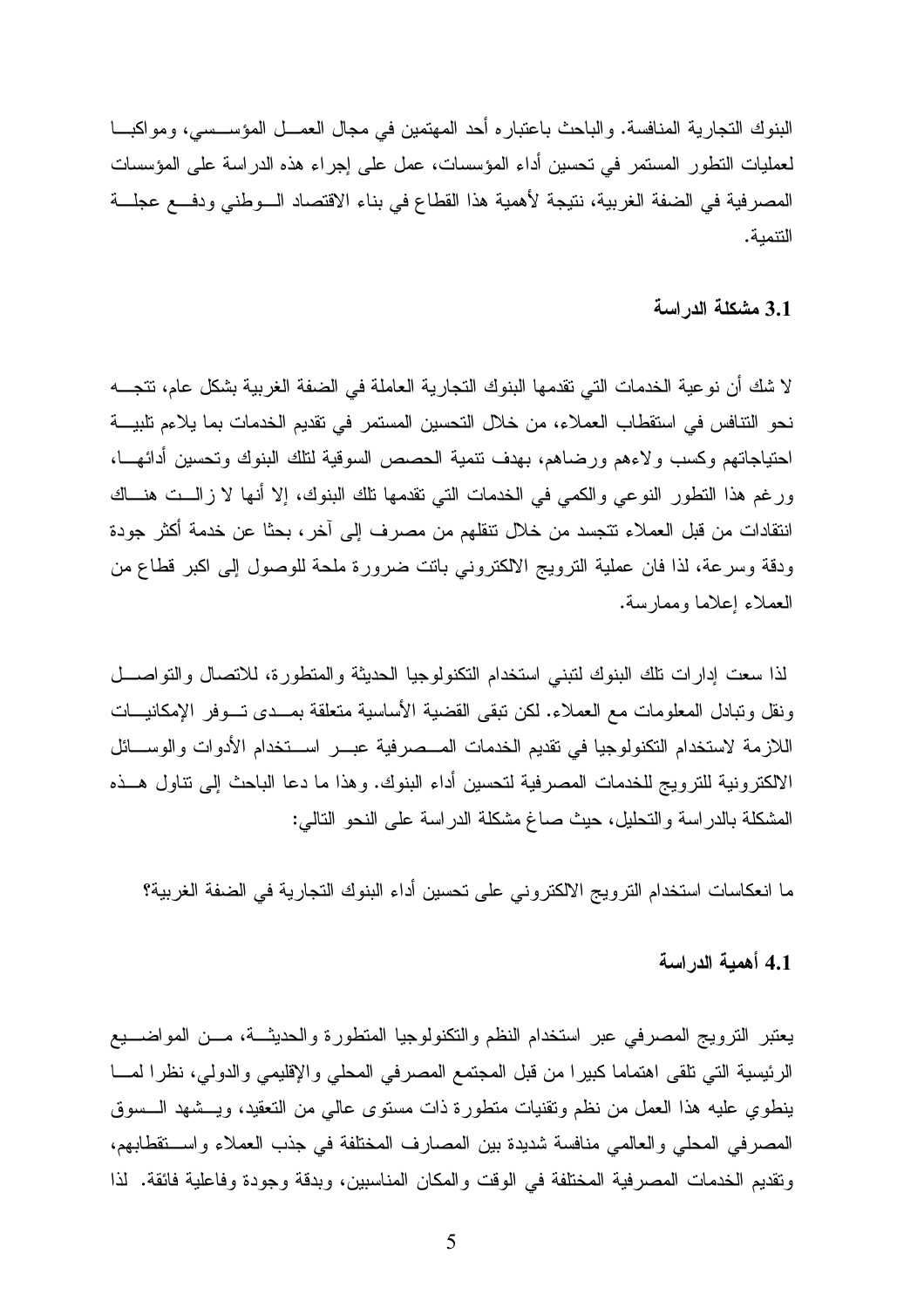جاءت هذه الدراسة لإبراز العمل المصرفي، والاطلاع على مدى استخدامه في البنوك النجارية في الضفة الغربية، وتشخيص أهم معيقاته إن وجدت، ويمكن إبر إز أهمية الدراسة بما يلي:

- الأهمية العلمية: تستمد هذه الدر اسة أهميتها العلمية لما بلي:
- 0 الإضافة العلمية، حيث نزود هذه الدراسة القطاع المصرفى بإطار نظري جديد حــول أهمية استخدام التكنولوجيا في الترويج للخدمات المصرفية وانعكاسها على تحسين أداء المصارف التجارية في الضفة الغربية.
- إثراء المكتبة العربية بدراسات حول موضوع البحث نتيجة حداثته، وندرة الدراســـات التبي نتاولت الموضوع في حدود علم الباحث.
	- الأهمية التطبيقية:
- تعتبر هذه الدر اسة مهمة لإدارات القطاع المصر في للإفادة مـــن نتائجهـــا فـــي كيفيـــة الاستغلال الأمثل للتكنولوجيا الحديثة في التر وبج لخدماتها المصر فية.
- وتعتبر هذه الدر اسة مهمة لرجال الأعمال الباحثين عن فرص استثمار بة للاستفادة مـــن نتائجها في كيفية البحث عن المعرفة في هذا المجال مـــن خــــلال اســـتخدام الوســــائل النكنو لو جية الحديثة(صفحة البنك الالكتر و نية).
- ومهمة للمجتمع أيضا كونها توجههم في كيفية استخدام الوسائل التكنولوجية الحديثة للاطلاع على الخدمات التي تقدمها مختلف المصارف المحلية والإقليمية. ○ وتعتبر مهمة للباحث لزيادة معارفه وتطوير ذاته في مجال تخصصه.
- الأهمية الأكاديمية: الأهمية النظرية للدر اسة بما ستشكله من إطار ٍ مرجعي يفتح الآفاق أمام أكاديميين آخرين لنطوير أبحاثهم في المستقبل. والأهمية الأكاديمية للباحث باعتبار الدراسة منطلب جامعي لاستكمال الحصول على درجة الماجستير في تخـــصص التنميـــة الريفيـــة المستدامة \_ بناء مؤسسات- من جامعة القدس.

## 5.1 أهداف الدر اسة:

تهدف هذه الدر اسة إلى ما يلي: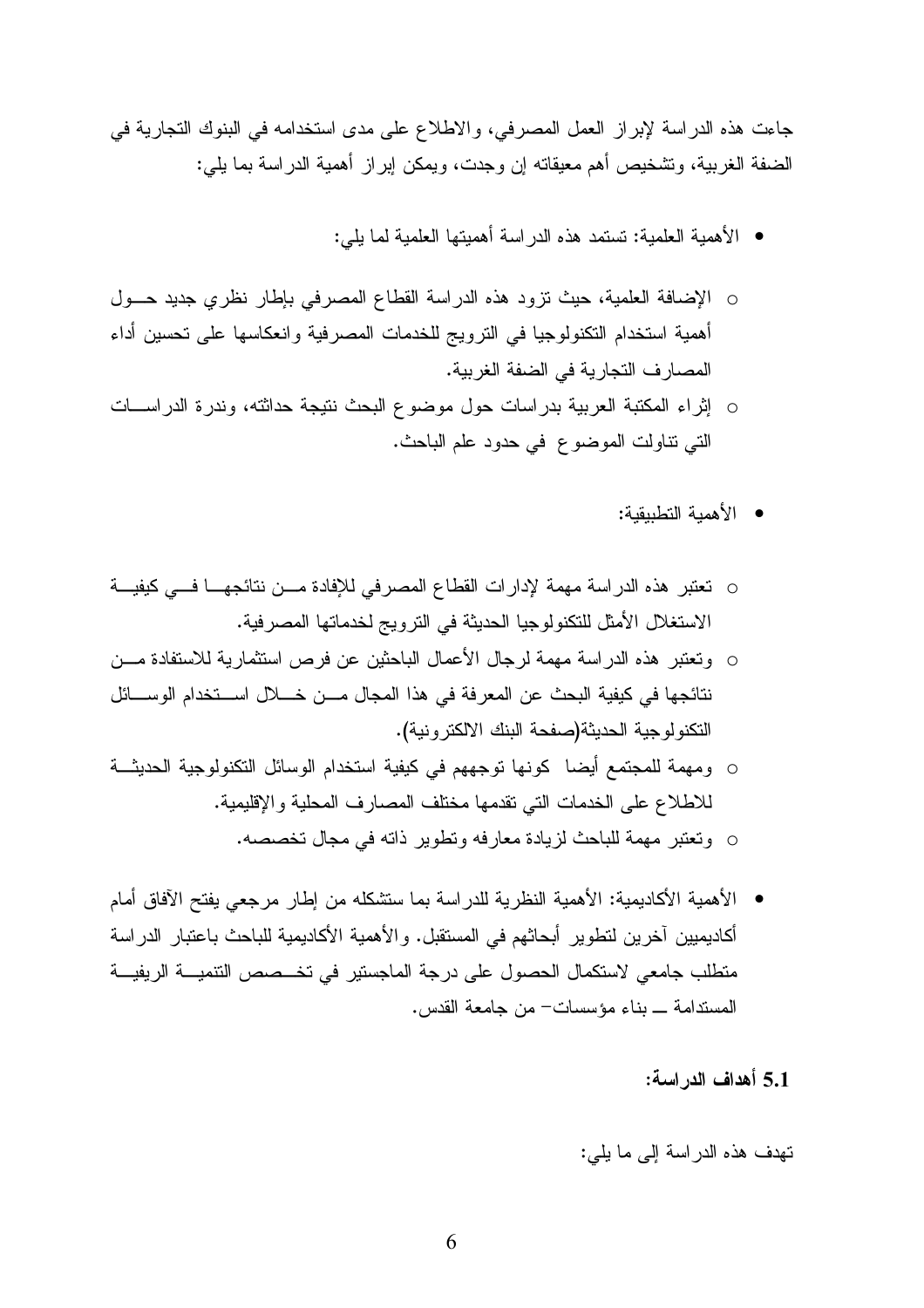- التعرف على واقع استخدام البنوك التجارية في الضفة الغربية للترويج الالكتروني.
- النعر ف على أهمية استخدام البنوك النجارية في الضفة الغربية للنز ويج الالكتر وني.
- النعر ف على أهم الصعوبات التي تواجه استخدام النرويج الالكتروني في البنوك التجارية في الضفة الغربية.
- النعرف على انعكاسات استخدام النرويج الالكتروني على نحسين أداء البنوك النجارية فسي الضفة الغربية، ويتفرع عنه الأهداف الفرعية التالية:
- النعرف على انعكاسات استخدام النرويج الالكتروني على نعزيز دور المنافسة لــدى  $\circ$ البنوك التجارية في الضفة الغربية.
- النعرف على انعكاسات استخدام النرويج الالكتروني على زيادة حجم نـــشاط البنـــوك التجارية في الضفة الغربية.
- النعرف على انعكاسات استخدام النرويج الالكتروني على تخفيض التكاليف لدى البنوك التجارية في الضفة الغربية.
- التعرف على انعكاسات استخدام الترويج الالكتروني علمي فاعليـــة تقـــديم الخـــدمات المصر فية في البنوك التجار بة في الضفة الغر بية.
- النعرف على انعكاسات استخدام النرويج الالكنروني على النوســع الجغرافـــي لنـــشاط البنوك التجار بة في الضفة الغر ببة.
- التعرف على الفروق في إجابات المبحوثين حول انعكاسات استخدام الترويج الالكتروني على تحسين أداء البنوك التجارية في الضفة الغربية تبعا لمتغيرات (عدد فروع البنك وبداية مزاولة النشاط ومستوى مزاولة النشاط).
- النعرف على الفروق في إجابات المبحوثين حول انعكاسات استخدام النرويج الالكترونـــي على تحسين أداء البنوك التجارية في الضفة الغربية تبعا لمتغيرات (السن ونوع الوظيفة والمؤهل العلمي والتخصص وسنوات الخبرة).

6.1 أسئلة الدراسة

ستحاول هذه الدراسة الإجابة عن الأسئلة التالية:

- ما واقع استخدام البنوك التجارية في الضفة الغربية للترويج الالكتروني ؟
- ما أهمية استخدام البنوك التجارية في الضفة الغربية للترويج الالكتروني؟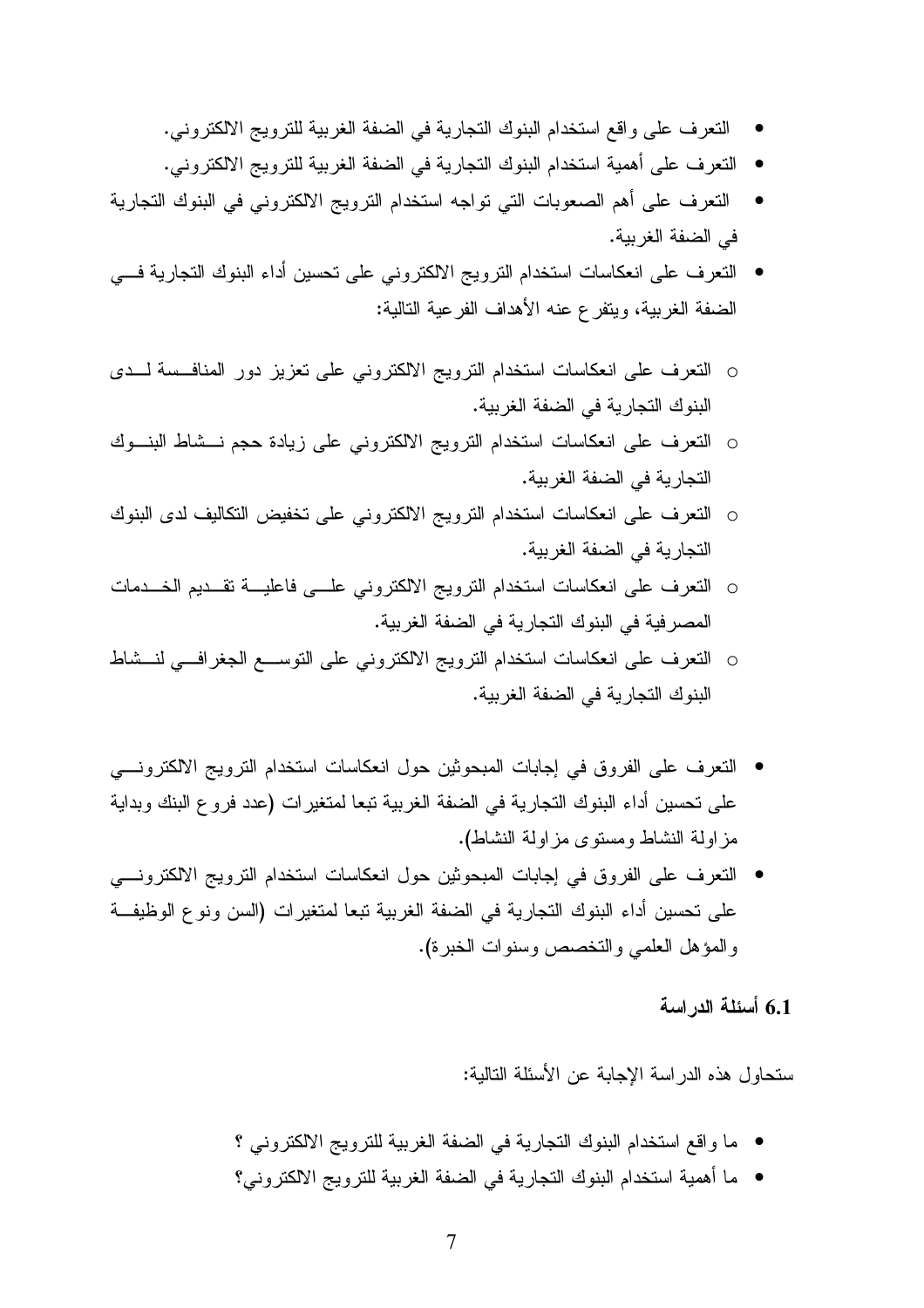- ما أهم الصعوبات التبي نواجه استخدام النرويج الالكتروني لدى نلك البنوك؟
- ما انعكاسات استخدام النرويج الالكتروني على نحسين أداء البنوك التجارية فسي الــضفة الغربية؟ ويتفرع عنه الأسئلة الفرعية التالية:
- 0 ما انعكاسات استخدام الترويج الالكتروني على تعزيــز دور المنافــسة لــدى البنــوك التجارية في الضفة الغربية ؟
- ما انعكاسات استخدام النزويج الالكتروني على زيادة حجم نشاط البنوك التجارية فسي  $\circ$ الضفة الغربية ؟
- ما انعكاسات استخدام النرويج الالكتروني على خفيض التكاليف لدى البنوك التجاريـــة  $\circ$ في الضفة الغربية ؟
- ما انعكاسات استخدام النرويج الالكتروني على فاعلية نقديم الخدمات المصرفية لـــدى البنوك التجارية في الضفة الغربية ؟
- o ما انعكاسات استخدام الترويج الالكتروني على التوسع الجغرافي في نشاطات البنـــوك التجارية في الضفة الغربية ؟
- هل هناك فروق ذات دلالة إحصائية في إجابات المبحوثين حول انعكاسات استخدام النرويج الالكتروني على تحسين أداء البنوك التجارية في الضفة الغربية تبعا لمتغيرات (عدد فروع البنك، بداية مزاولة النشاط، ومستوى مزاولة النشاط) ؟
- هل هناك فروق ذات دلالة إحصائية في إجابات المبحوثين حول انعكاسات استخدام الترويج الالكتروني على تحسين أداء البنوك التجارية في الضفة الغربية تبعا لمتغيرات (السن، نوع الوظيفة والمؤهل العلمي وسنوات الخبرة، التخصص) ؟

#### 7.1 فرضيات الدراسة

تسعى الدر اسة لاختبار الفرضيات التالية:

• الفرضية الرئيسية الأولى: لا توجد علاقة ذات دلالة إحصائية عند مستوى دلالـــة(<0.05) بين استخدام الترويج الالكتروني وتحسين أداء البنوك التجارية في الضفة الغربية. ويتفر ع عنها الفر ضبات الفر عبة التالبة: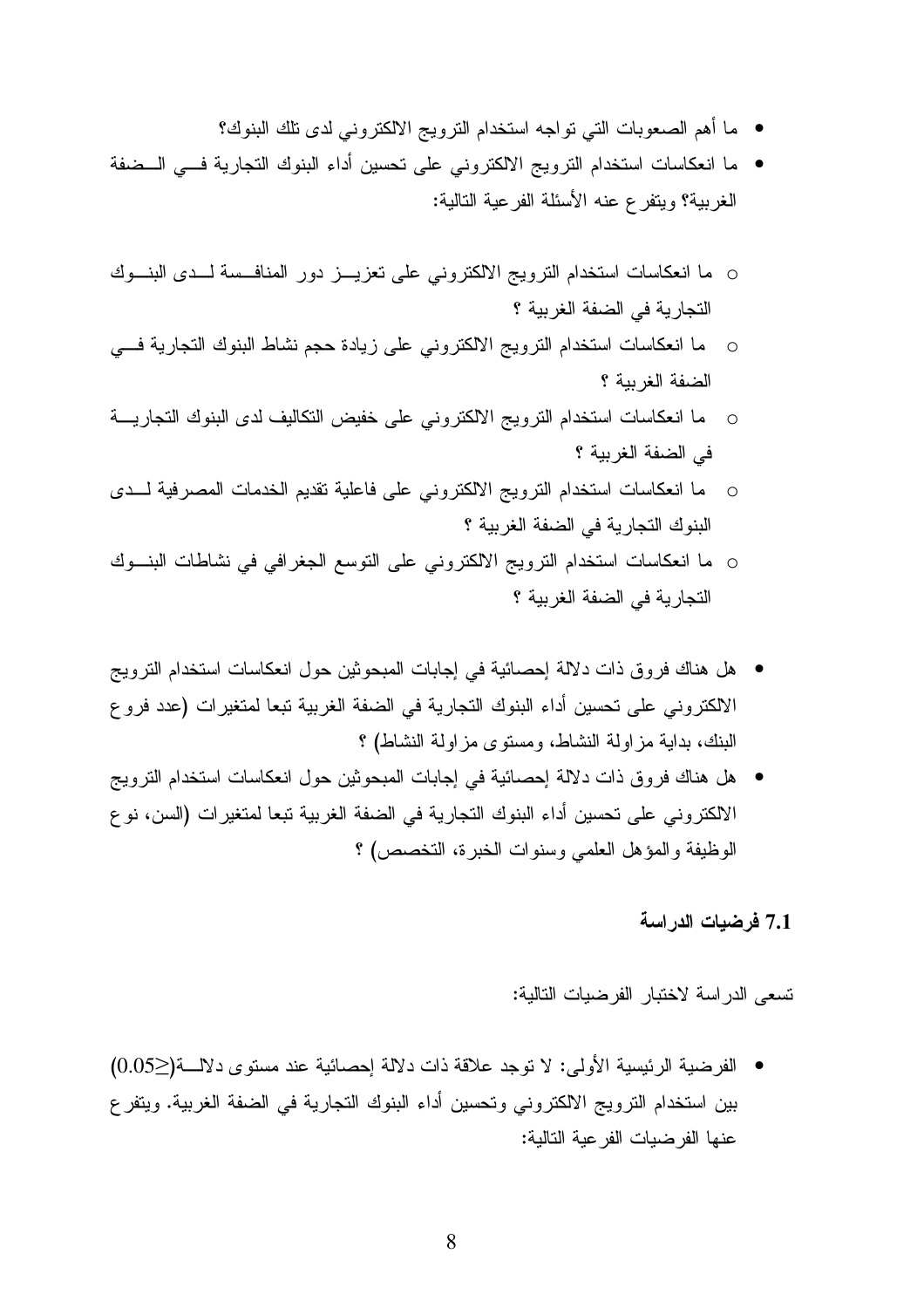- الفرضية الفرعية الأولـــى: لا توجــد علاقـــة ذات دلالـــة احـــصائية عنـــد مـــستو ي دلالة(<0.05) بين استخدام البنوك التجارية في الضفة الغربية للتسرويج الالكتروني والقدر ة على المنافسة.
- الفر ضبة الفر عبة الثانية: لا توجد علاقة ذات دلالة إحصائية عند مستوى دلالة(≤0.05) بين استخدام البنوك التجارية في الضفة الغربية للترويج الالكتروني وزيادة حجم نشاط المصر ف.
- الفرضية الفرعية الثالثة: لا توجد علاقة ذات دلالة إحصائية عند مستوى دلالة(≤0.05) بين استخدام البنوك التجارية في الضفة الغربية للترويج الالكتروني وخفض التكـــاليف المالية.
- الفرضية الفر عية الرابعة: لا توجـد علاقـــة ذات دلالـــة إحــصائية عنــد مــستو ي دلالة(<0.05) بين استخدام البنوك التجارية في الضفة الغربية للتسرويج الالكتروني وزيادة فاعلية تقديم الخدمات.
- الفرضية الفرعية الخامسة: لا توجـد علاقـــة ذات دلالـــة إحـــصائية عنـــد مــستوى دلالة(≤0.05) بين استخدام البنوك التجارية في الضفة الغربية للتـــرويج الالكترونــــي ونلبية احتياجات العملاء .
- الفرضية الرئيسية الثانية: لا نوجد فروق ذات دلالة إحصائية في إجابات مــدراء الفــروع ورؤساء دوائر التسويق في البنوك التجارية في الضفة الغربيـــة حـــول أهميـــة التـــرويج الالكتروني عند مستوى دلالة (≤0.05) تبعا لمتغيرات (السن، نوع الوظيفة والمؤهــل العلمي والتخصص وسنوات الخبرة)؟
- الفرضية الرئيسية الثالثة: لا نوجد فروق ذات دلالة إحــصائية فـــي اســـنخدام التـــرويج الالكتروني لدى البنوك التجارية في الضفة الغربية عند مستوى دلالة (<0.05) حـسب مُنْغَيْرِ اتْ (عدد فروع البنك، بداية مزاولة النشاط، ومُسْتُوى مزاولة النشاط).

#### 8.1 حدود الدراسة

## تتمثل حدود الدر اسة فبما بأتى

● حدود زمانية: فترة إجراء الدراسة التي تمتد من بداية شهر أب 2010 حتى نهايــــة شــــهر تصـوز العام2011.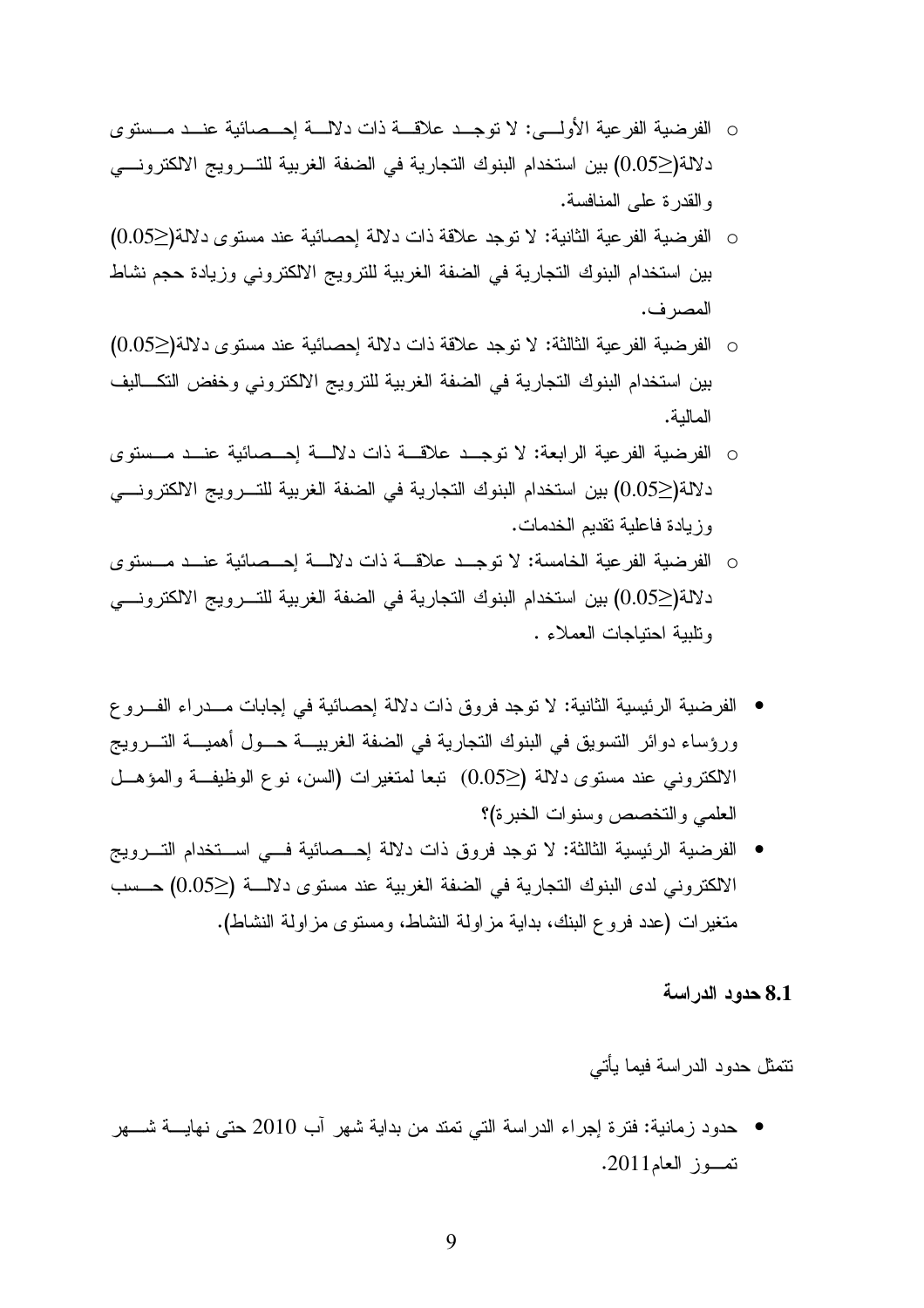- حدود مكانية: جميع محافظات الضفة الغربية.
- حدود بشرية: مدراء فروع ورؤساء دوائر النسويق في البنوك النجارية العاملة في الــضفة الغربية والبالغ عددهم(362)(سلطة النقد الفلسطينية 2011).

9.1 هبكل الدر اسة

جاءت هذه الدر اسة في خمسة فصول:

- بتناول الفصل الأول أساسبات الدر اسة، حبث تم تحدبد مشكلة الدر اسة، ومبر ر ات و أهمبـــة إجرائها. وكذلك تحديد الأهداف التي تسعى إلى تحقيقها.
- وفي الفصل الثاني نتاول الباحث الإطار النظري للدراسة، من خلال أربـــع أجـــزاء، تـــم النعرض في الجزء الأول إلى البنوك النجارية والنعريف بها ، وفي الجزء الثاني تم الحديث عن النسويق الالكتروني واستخدام النكنولوجيا الحديثة في انجاز التعاملات المصرفية، وفي الْجزء الثَّالَث تم النَّظرق إلى النَّرويج الالكتروني وأدواته ووسائله، وألَّيـــات تـمـــسين أداء البنوك التجارية. أما الجزء الرابع والأخير في هذا الفصل فقد تـــم عــــرض بعـــض مــــن الدر اسات السابقة المشابهة على المستويات المحلية والإقليمية والعالمية، وذلك لللافادة منها في إنمام إجر اء الدر اسة.
- وتناول الفصل الثالث إجراءات البحث التي سلكها الباحث، حيث تم تحديد منهج الدراسة ومبررات استخدامه، وتحديد مجتمع الدراسة والعينة وطريقة اختيارها، وأداة البحث التسي صممها الباحث لجمع البيانات من المبحوثين، والتحقق من صدقها وثباتها.
- أما الفصل الرابع فقد نضمن وصف وعرض النتائج التي نوصلت إليها الدراسة ومناقشتها وتفسير ها.
- وفي الفصل الخامس والأخير تم عرض استتتاجات التي وصل إليها الباحث في ضوء نتائج الدر اسة. فضلا عن النوصيات والمقترحات.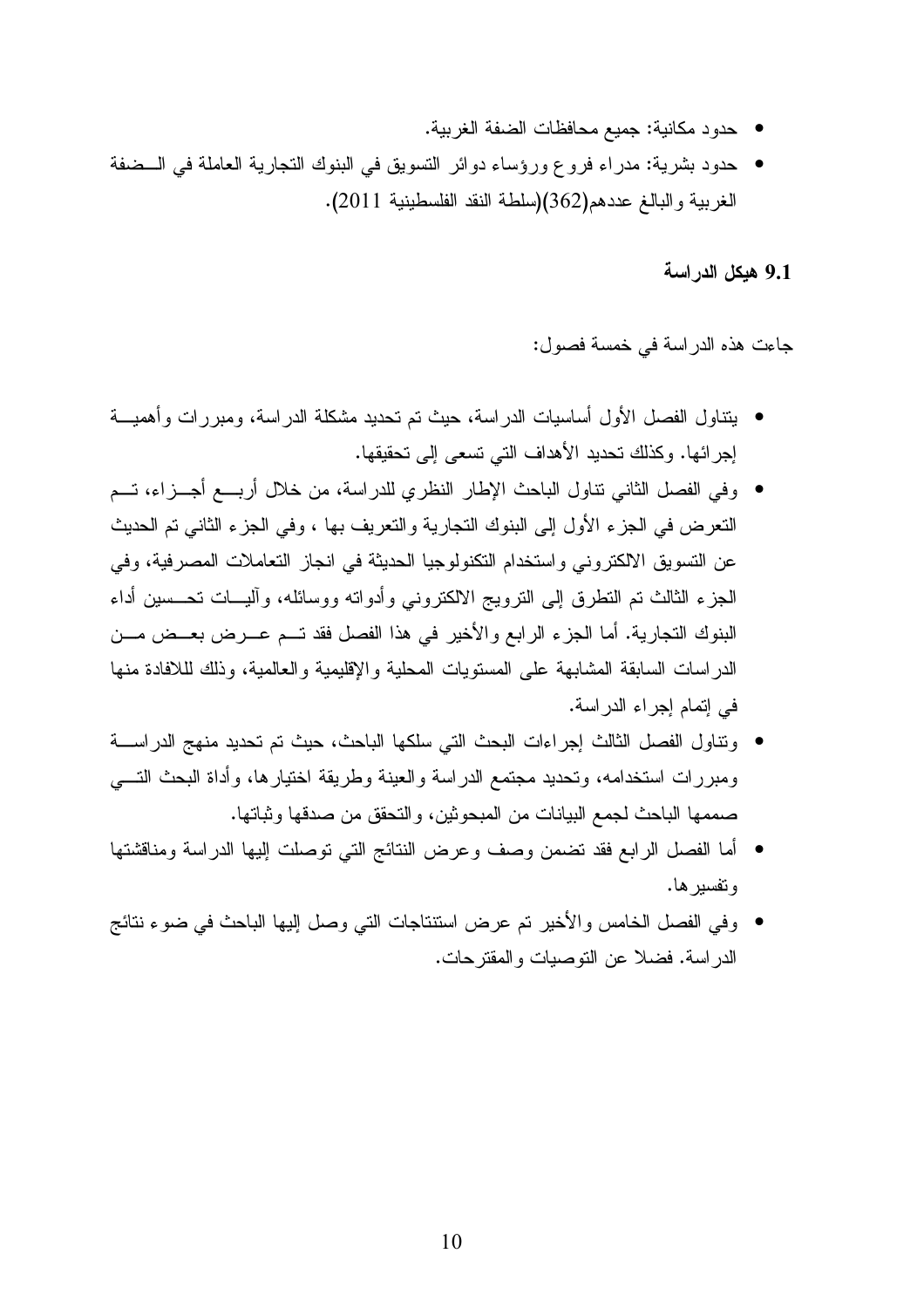الفصل الثاني

## الإطار النظرى والدراسات السابقة

يمثل التسويق المصر في احد أهم المفاهيم الأساسية الحديثة التي فر ضـــت نفــسها علـــي النـــشاط المصرفي برمنه، حيث قفزت بمجمل الجهود والأعمال المصرفية تماشيا مع منطلبـــات النغيـــرات الحاصلة في العصر الحالي، وذلك بالاستعانة بمختلف الأدوات والوسائل التي خلفتها التكنولوجيــا المتطورة، لتتفيذ الأعمال والخدمات المصرفية خاصة المتعلقة بالاتصال والتواصل مع الآخرين.

إن التسابق في الوصول إلى المدخرين والمقترضين يشكل ركيزة أساسية في نجاح العمل المصرفي ونطوره ونقدمه، وخصوصا في ظل احتدام المنافسة الشديدة بين مختلف المؤســسات المـــصرفية. ومما زاد من اهتمام نلك المصـارف نظام الـعولمـة الذي يـعد احد أهم سماتـه سـهولـة حركـة التجـــارة العالمية، التي تمكن المصارف الأجنبية منافسة المصارف المحلية، التي باتــت تهــدد قطاعـــات المصارف في الدول التي تفتقر إلى التقنيات الحديثة في تقديم الخدمات المصرفية، التي من شـــانها إغراء واستقطاب العملاء نتيجة ما تحققه من تسهيلات في نقديم الخدمات المصرفية التي ينسشدها العملاء، بما نميز ها من سرعة وسهولة ودقة نقديم الخدمة وجودتها(النجار ،2004).

في ظل هذا الوضع الجديد لجأت المصارف المحلية في الدول النامية التي تفتقر إلى التكنولوجيـــا الحديثة، إلى استير اد تلك التكنولوجيا وتدجينها، في سبيل مواكبة تطور العمل المصرفي الحـــديث للحفاظ على وجودها واستمرار بقائها في السوق المصرفي، وخلاف ذلك نجد نفسها فسي وضسع حرج يهدد بقائها في السوق المصرفي، بسبب فقدانها للعملاء الذين يسعون دائما للبحث عن أفضل الخدمات التي تحقق لهم مكاسب في مجالات توفير الوقت وجودة الخدمة وسرعة الحصول عليها،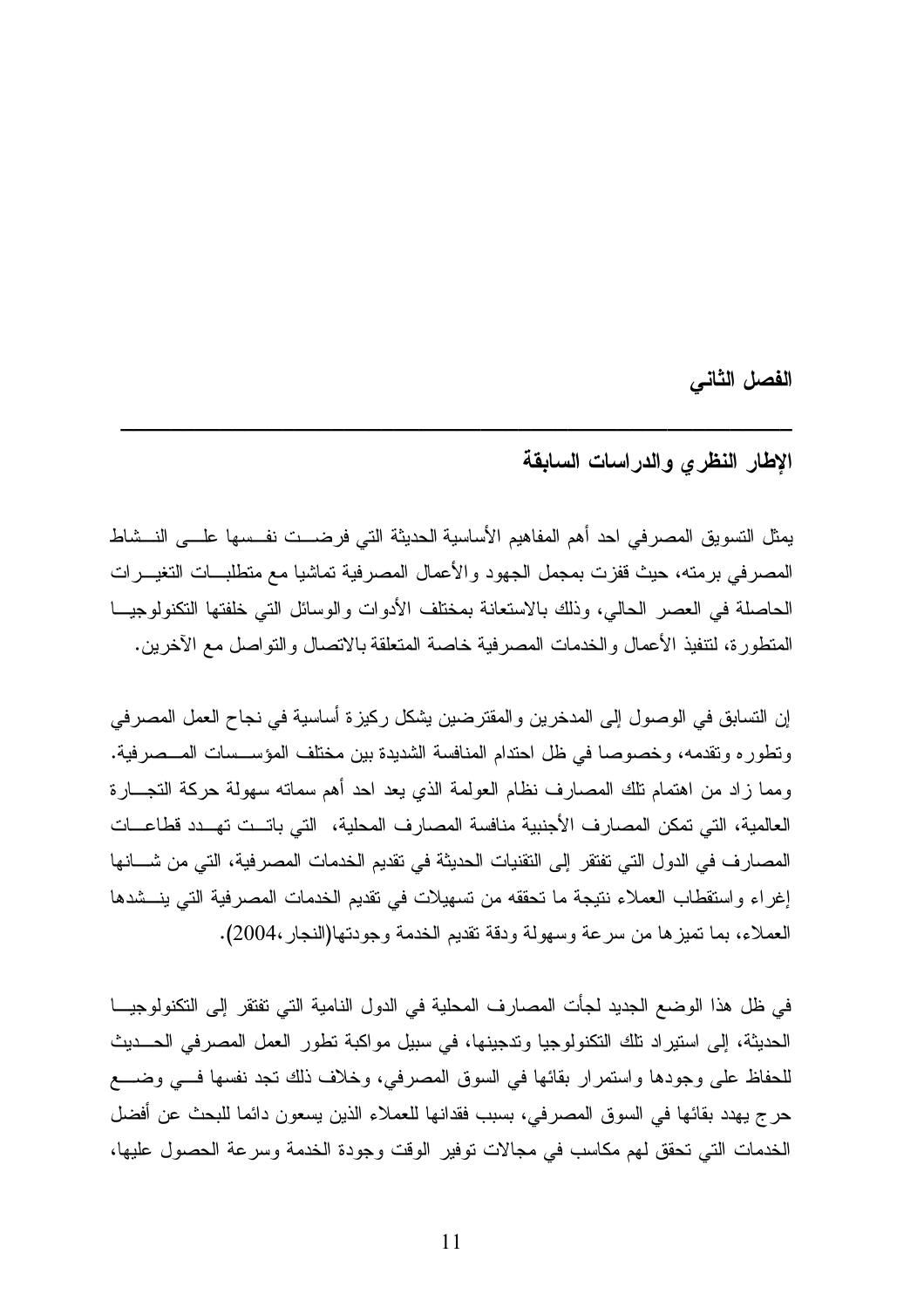ناهيك عن التسهيلات والمبزات التي تمنحها المصارف الحديثة التي تستخدم الوسائل الالكترونيـــة في النواصل مع العملاء(Mahon,2002).

1.2 البنوك التجارية

1.1.2. مفهوم البنوك التجارية:

من الصعب إيجاد تعريف موحد وجامع للبنوك التجارية، حيث تختلف التعريفات باختلاف الأنظمة والقوانين في كل دولة يزاول فيها المصرف نشاطه، كما وتختلف باختلاف طبيعة النشاط الذي تقوم به البنوك وشكلها القانوني الذي صدر بناء عليه ترخيص المصرف لنشاطه المصرفي، فقد عـــرف البنك بشك عام حسب القوانين الأردنية بأنه" الشركة التي رخص لها بممارسة الأنشطة المــصرفية وفق أحكام هذا القانون(قانون البنوك الأردنبي،2000).

أما نعريف الولايات المتحدة الأمريكية، بأنه منشاة حصلت على تصريح لمزاولة النشاط المصرفي من الحكومة الفدرالية أو من حكومة الولاية التي يزاول فيها نشاطه(عبد الله،2002). فـــي حـــين يعرفه البعض بأنه مؤسسة مالية بلتقى فيها عرض النقود مع الطلب عليها، وآخرون يعرفونها بأنها منشات تهدف إلى قبول الودائع والاقتراض وتقديم خدمات أخرى، أو أنها منـــشات تقبـــل النقـــود كودائع وتحترم طلبات مودعيها في سحبها، وتمنح القروض أو استثمار الودائع الفائضة(أللــوزي و آخرون،1997).

وفي الأراضي الفلسطينية عرفت سلطة النقد البنوك التجارية بأنها كسل مؤسستة حسصلت علسى ترخيص لمزاولة النشاط المصرفي(سلطة النقد الفلسطينية،2002).

و هناك عدة أنواع البنوك منها البنوك النجارية والبنوك التخصصية والبنسوك الإسسلامية والبنسك المركزي، وسينصب اهتمامنا على البنوك التجارية كونها محل الدراسة.

فالبنوك التجارية هي تلك المنشآت المالية التي تقوم بصفة معتادة بقبول ودائع ندفع عند الطلــب أو لأجال محددة، ونزلول عمليات النمويل الداخلي والخارجي، كما نباشر عمليـــات نتميـــة الادخــــار والاستثمار المالي في الداخل والخارج والمساهمة في إنشاء المشروعات وما يتطلبه من عمليــات مصرفية وتجارية ومالية طبقا للأوضاع التي يقررها البنك المركزي(الحسيني والدوري،2003 ).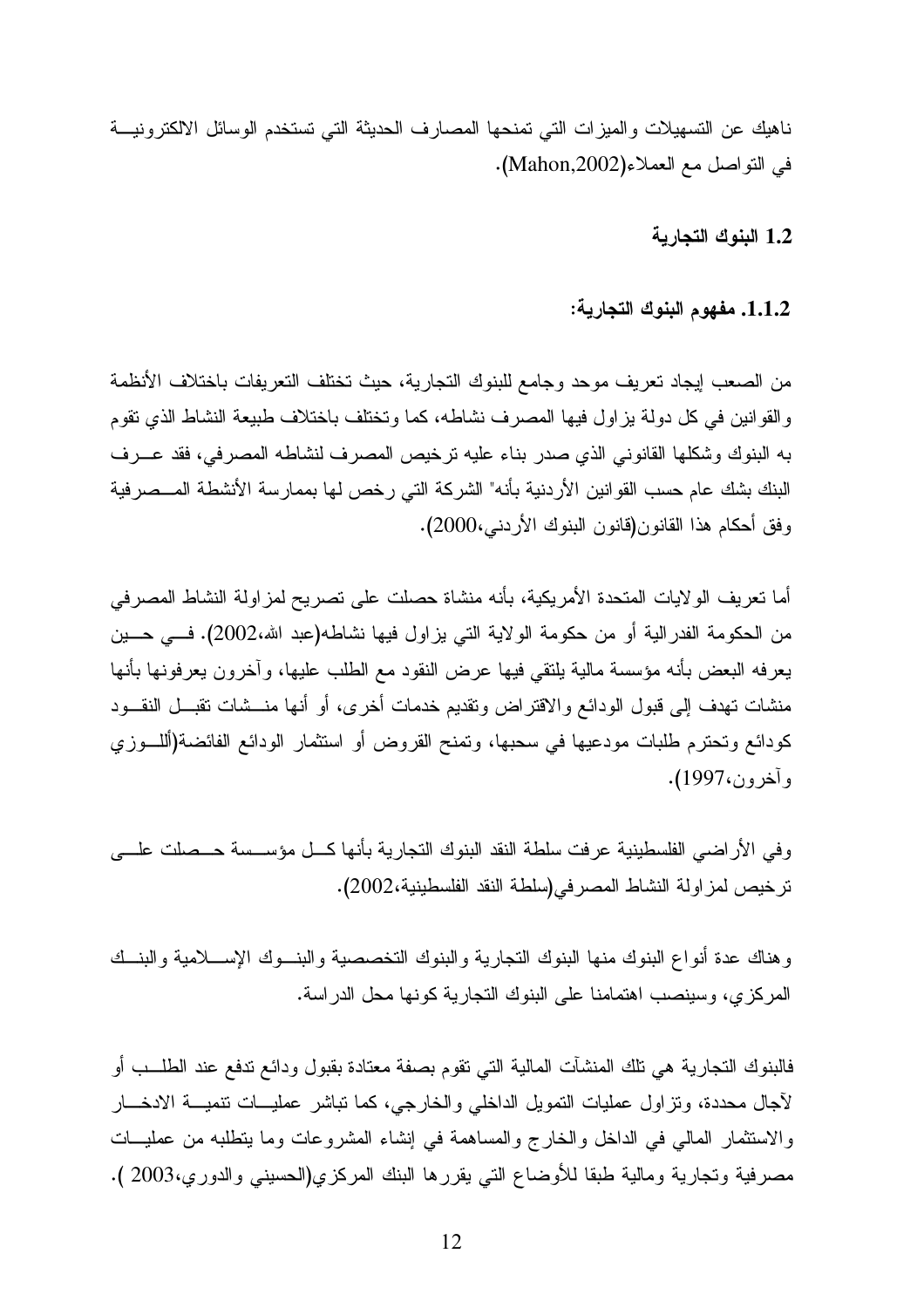كما تعرف بأنها البنوك التي تقوم بصفة معتادة قبول ودائع ندفع عند الطلـــب أو لأجـــل محــــدود، وتزاول عمليات التمويل الداخلي والخارجي وخدمته بما يحقق أهداف خطة النتمية، وسياسة الدولة وتدعم الاقتصاد الوطني لها، وتباشر عمليات نتمية الادخار والاستثمار المالي في الداخل والخارج، بما في ذلك المساهمة في المشروعات وما يتطلبه من عمليات مصرفية وتجاريـــة وماليـــة وفقـــا للأوضاع التي يقررها البنك المركزي(حشاد،2002).

خرجت البنوك عن إطار عملها النقليدي في اقتصاره على قبول الودائع بمختلف أنواعها، واستثمار الأموال المودعة لديها، لتلعب دور الوسيط بين المدخرين والمستثمرين. ليتعدى ذلــك لاســتثمار الأمو ال المودعة لديها في مجالات استثمار بة متعددة، كعمليات بناء شر اكة مـــع ر جـــال الأعمـــال والمؤسسات المختلفة في إقامة المشروعات الكبيرة، واستثمار أموال في مؤسسات إنتاجية خاصــــة بها، أو في شراء أسهم وسندات في مؤسسات إنتاجية وخدمية وحكومية، وبشكل عام كمــــا يــــذكر الحسيني والدورى بأنها لتقوم بمختلف النشاطات الإنتاجية والخدمية التبي من شانها ضمان البقــاء والنمو والاستمرار وتحقيق الأرباح وتعزيز المركز النتافسي لها" (الحسيني والدوري،2003).

## 2.1.2. نشأة البنوك التجارية وتطورها:

تعود نشأة البنوك التجارية إلى العصور الوسطى، وقد كانت بداية وجودها بمدينــــة البندقيـــة فــــي ايطاليا، حيث جاءت لنابية احتياجات المواطنين والنجار في نلك المرحلة، وبــذلك فـــان العمـــل المصرفي أخذت أسسه نتبلور ونرسخ قواعد ومبادئ عمله بشكل بدائي وبسيط، لا يتعدى عن كونه مجرد تحرير شهادات ايداع للمودعين، وائتمان للمقترضين، فقط لإثبات حقوق المسودعين مسدون عليها قيمة المبلغ المقترض وصاحب شهادة الإيداع، ونحرير شهادات ائتمان مدون عليهــــا قيمــــة المُبلَّغ المؤتمن وتوقيع الشَّخص المؤتمن. ولا تتَّعدى تلك الشَّهادات عدى عن كونها مجـــرد إثبـــات حق، ولا يحق لأي شخص أخر غير صاحب الحق المدون عليهـــا اســـمه ســـحب أو التـــصرف بالأموال(عماري،2002).

ومع مرور الزمن وفي ظل ازدياد الثقة بين الصيارفة والنجار والمودعين، نطورت أليات العمـــل المصرفي حيث أصبحت شهادات الإيداع بالإمكان نداولها من قبل حاملها، لتسهيل العمل التجاري. ومع هذا النطور والنوسع في العمل المصرفي الذي بات يشكل ركيزة أساسية في النشاط النجاري، تدخلت الحكومة لتسن القوانين والتشريعات التي نتظم عمل الصيارفة، مما أدى إلى ظهور الخزائن الحديدية لحفظ الأموال كنتاج للتشريعات والقوانين التي حددتها الحكومة لممارسة العمل المصرفي.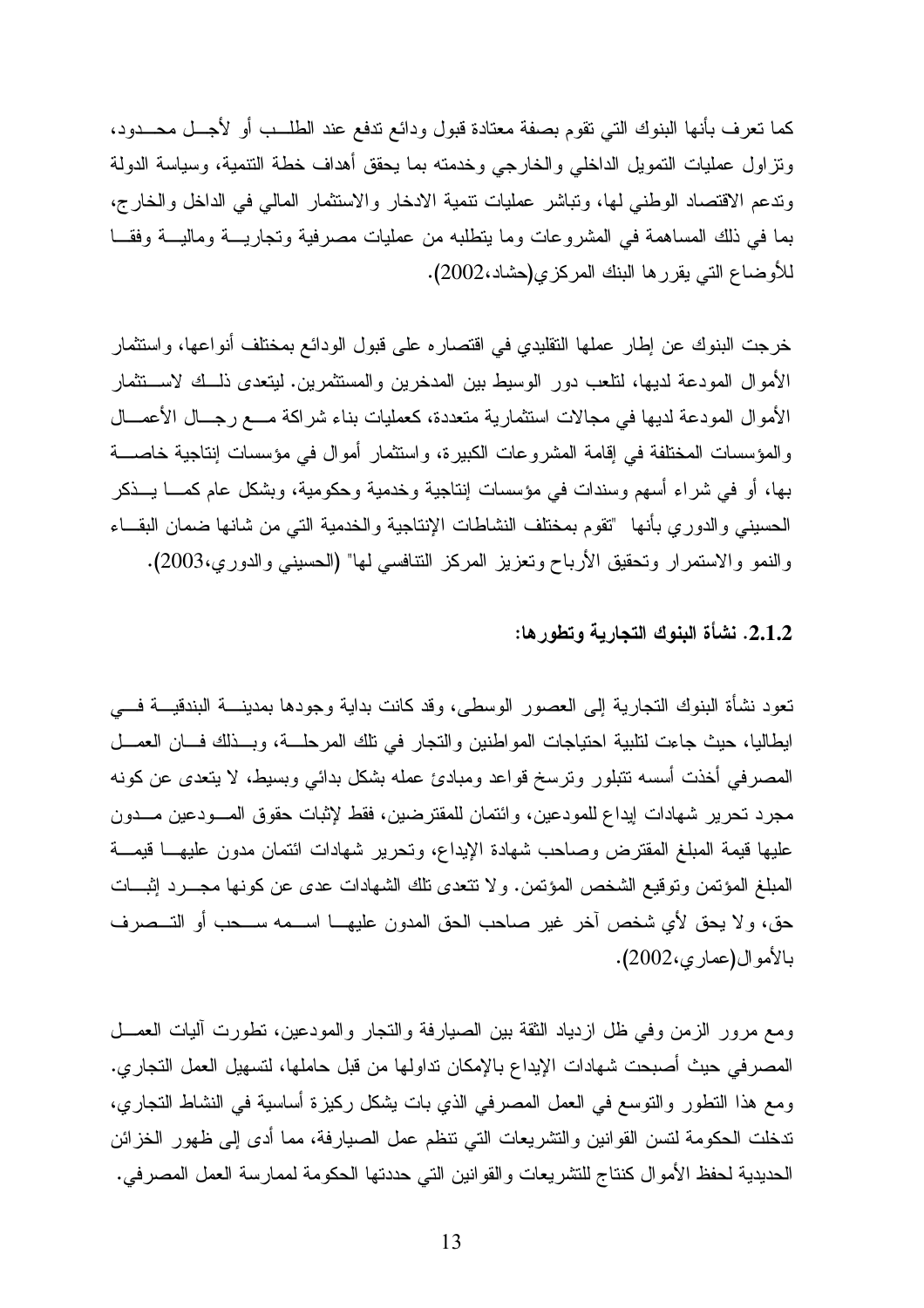ومع زيادة الوعي لدى المواطنين لأليات عمل نلك المصارف، وخصوصا بعد ندخل الحكومة فسي نشاط عملها وزيادة الثقة بها، أخذت نتمدد ونطور نتيجة إقبال المودعين والمقترضين، حتى بــدأت تلك المصارف نتمو ونظور لتعزز نشاطها في اتخاذ مناحي أخرى في نشاطاتها، لتتعدى لعب دور الوسيط بين المواطن والتاجر في الاقتراض والادخار، لتلعب دور تجارى واستثماري ســـاهم فـــي تطور عجلة الاقتصاد.

ومع الزيادة الكبيرة في الإقبال على العمل المصرفي من قبل أصـــحاب رؤوس الأمـــوال الـــذين سارعوا لإنشاء المصارف نتيجة ما تحققه من أرباح، خلق أجواء من المنافسة بسين المسصارف، واقتصرت المنافسة على أسعار الفوائد التي تفرضها نلك المصارف، حيث حصل نوع من الإرباك في العمل المصرفي نتيجة المضاربة، مما استدعى تدخل الحكومات لتحديد أسعار الفوائــد علـــي الأموال المودعة والمقترضة على شكل ائتمان، ونسن القوانين والنشريعات لتحديد أليات مزاولـــة البنوك لنشاطها من خلال إجراءات معينة، ولضمان ذلك فرضت الحكومات إجراءات التسرخيص لمزاولة النشاط المصرفي (عقل ومفلح،2006).

هذا الأمر قاد للبحث عن أساليب ووسائل تستخدمها المصارف للمنافسة بعــد أن كانــت المنافــسة نقتصر على أسعار الفوائد، وبذلك ابندعت أساليب لتشجيع المصارف على استقطاب العملاء، أخذت أشكال بدائية في البداية على شكل حوافز مادية للمتعاملين مع المصرف مثل تقـــديم الـهـــدايا، شــم نطورت لسحب جوائز عينية ونقدية مغرية على أرقام الحسابات للمتعاملين مع المصرف.

ومع ظهور النكنولوجيا المنطورة والنقنيات الحديثة في الربع الأخير من القرن العـــشرين، وبدايـــة القرن الحادي والعشرون، أدركت إدارات المصارف النجارية أن هناك أساليب أخرى بالغة الأهمية ونلعب دورًا كبيرًا في المنافسة. فالعملاء يعيرون اهتماما كبيرًا في سرعة الحصول على الخدمــة المصرفية وإجراء معاملاتهم المصرفية بدقة وجودة، وفيمة الوقت لدى العملاء في عصر السسرعة والحداثة والنطور والنغير السريع، حملت معها إدراكا لهذه القيمة، ممـــا اشـــندت حـــدة المنافــسة لاستغلال نلك النقنيات وتجنيدها لخدمة العمل المصرفي بما يحقق رغبات العملاء(معلا،2007).

والمنتبع لعصر دخول النقنيات الحديثة والمنطورة في نهايات القرن الماضيي، بدرك أن المصارف التجارية كانت السباقة في استيعابها وتدجينها لاستخدامها في العمل المصرفي نتاج ما نتميز به من سرعة ودقة في نقديم الخدمات المصرفية، التي بانت نقف على رأس اهتمامات العملاء. فالمصارف كانت أول من تستخدم الحواسيب في انجاز أعمالها نتيجة ما نتميز به من اختـــزال الوقــت لأداء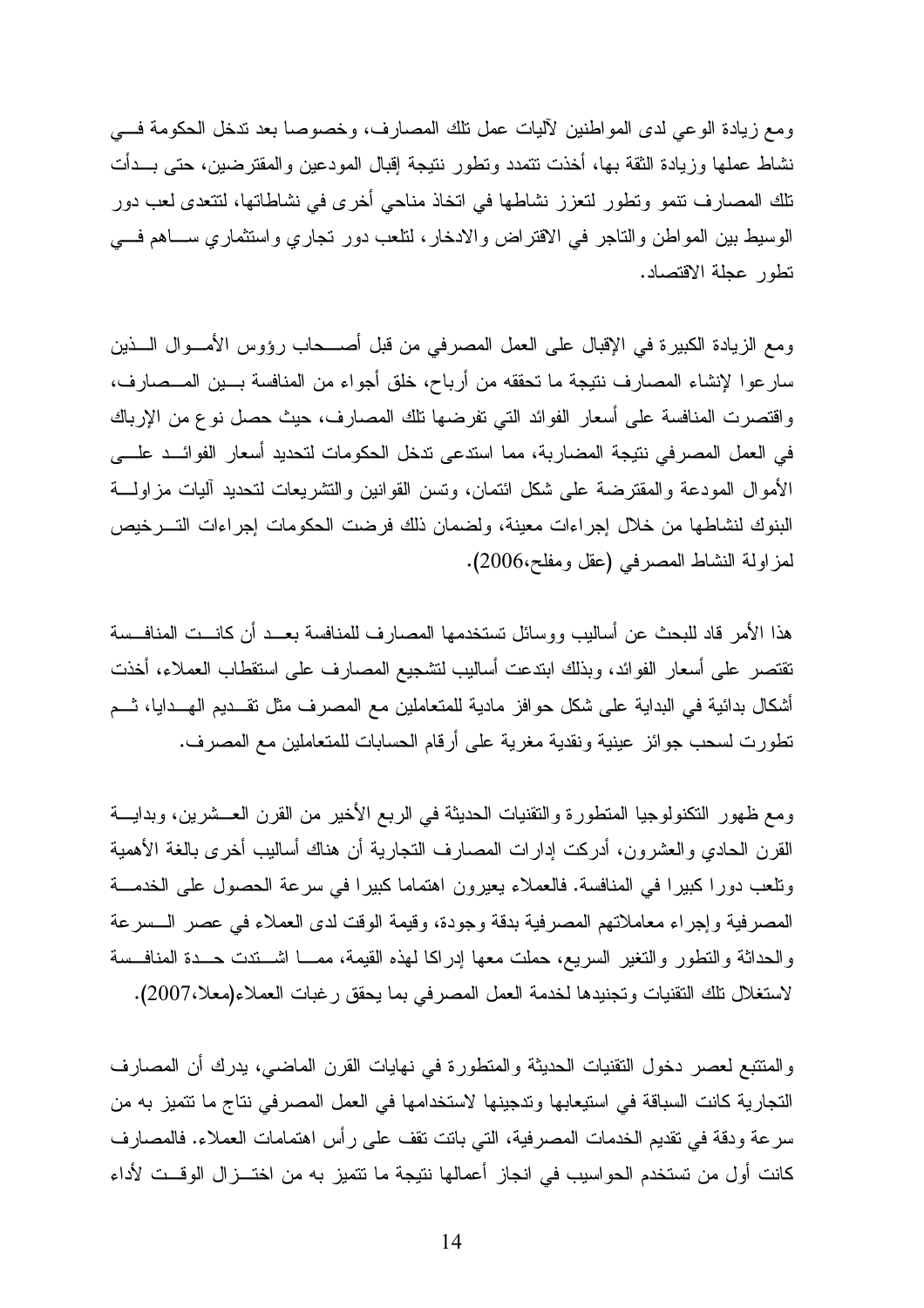الخدمة، ونوفير الأموال التي نتفق على نقديم نلك الخدمات، وما نلعبه من دور حيوي في الحفــاظ على عملائها واستقطاب أخرين(Kotler,2006).

3.1.2. وظائف البنوك التجارية:

تطورت وظائف البنوك التجارية حتى باتت تشكل الركيزة الأساسية، التي تعتمد عليها الحكومسات في مختلف دول العالم المتقدم والنامي على حد سواء، وذلك نتيجة ما تؤديه من دور رئيسهي في دفع عجلة النتمية الاقتصادية والاجتماعية، فإذا كانت وظيفتها الأساسية التقليدية لعب دور الوســـبط بين المودعين والمقترضين، وتبديل العملات والتحويلات المالية بين مختلف الدول. إلا أن وظائفها أخذت بالتشعب والتطور مواكبة بذلك متطلبات وتغيرات المراحل الزمنية، حتى باتت تؤدي وظائف عديدة، مثل نقديم الخدمات الاستشارية للمتعاملين معها، وإقامة المشاريع التنموية، والمشاركة فسي لِقَامَة الْمَشَارِيعِ ذَاتِ الطَّابِعِ الاجتماعي، والتَّحصِّيلِ والدفعِ نيابةٍ عن الغيرِ، بيـــع وشـــراء الأوراق المالية، وتسهيل التعاملات بين العملاء عن طريق إصدار الشيكات البنكية. ويضيف البــديري أن وظائف البنوك النجارية نطورت إلى دور المساهمة في وضع خطط النتمية، والإقراض والاقتراض من البنوك المحلية والأجنبية، وفتح الاعتمادات المستندية (البديري،2003).

## 4.1. 2. البنوك التجارية في الضفة الغربية:

إن تقلبات الأوضاع الأمنية والسياسية التي عصفت بالساحة الفلسطينية اثر نكبسة عسام (1948)، خلقت أجواء معقدة انعكست على مجمل ظروف الحياة، وكان القطاع الاقتصادي من أكثر القطاعات تأثر ا بتلك الظروف التي أفقدته قاعدته الإنتاجية، حيث وقعت غالبيسة الأراضسي تحست سسيطرة الاحتلال الإسرائيلي، الذي بدوره فرض شروطه وقوانينه العسكرية. وألحقــت الــضفة الغربيـــة بالأردن، ووقع قطاع غزة تحت إدارة الحكومة المصرية.

إن هذه التغيرات فرضت على الاقتصاد الفلسطيني التكيف مع نلك الأوضاع التي تفاقمت اثر نكسة عام (1967)، حيث خضعت الضفة الغربية وقطاع غزة للاحتلال الإسرائيلي، لتفـــرض أوضــــاع قسرية أربكت مختلف أوجه النشاط الاقتصادي من جديد، وأفقدته قدرته على النمو، حيث أغلقــت سلطات الاحتلال المصارف العاملة حينذاك، وصادرت محتوياتها، وحلت محلها بنوك إسرائيلية، لم يتسنى للشعب الفلسطيني الاستفادة من وجودها، نتيجة التعقيدات والصعوبات التي كانت تفرضـــها، ليقع الشعب الفلسطيني في واقع يخلو من أي مؤسسات مصرفية فعلية تساهم فسي نطـــوير ونمـــو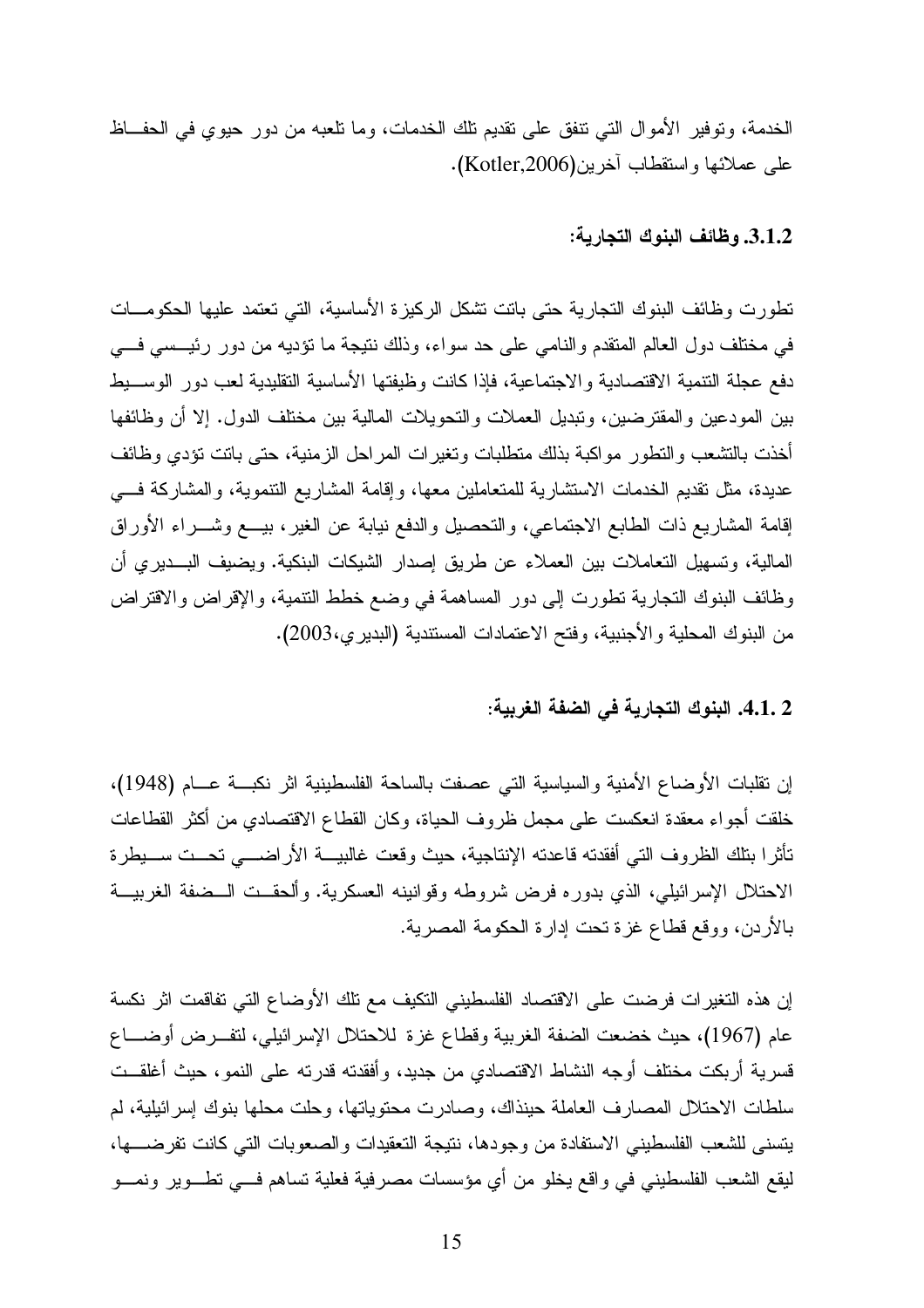الاقتصاد الوطني، ونحول دون نحقيق أي نقدم على هذا الصعيد، واستمر هذا الحال حتى انتفاضة عام (1987) حيث أغلقت البنوك الإسر ائيلية فروعها في الضفة الغربية وقطاع غزة. د

وفي عام (1986) سمحت سلطات الاحتلال لبنك القاهرة عمان لإعادة مزاولة نشاطه المصرفي في الضفة الغربية، حيث بدأ بفر ع واحد في مدينة نابلس، ثم امتد إلى باقي مناطق الضفة الغربيـــة، إلا أن نشاطها بقي محدود لا يتعدى قبول ودائع المواطنين، والقيـــام بـــبعض التـــسهيلات التجاريــــة، والتحويلات المالية في ظل رقابة إسرائيلية صارمة(عاشور،2003).

وبعد نأسيس السلطة الوطنية الفلسطينية عام(1994) في أعقاب اتفاقيات أوسلو، ســمح للــسلطة الفلسطينية بإنشاء سلطة النقد الفلسطينية بهدف تولى مهام وصلاحيات تنظيم العمل المصرفى، مما فستح الباب أمام المصارف لدخول السوق المصرفي الفلسطيني في الضفة الغربية وقطاع غزة، ليقفز عدد البنوك إلى(21) ،منها(10) مصارف وطنية و(10) بنوك عربية وافدة، وبنك أجنبي واحد هو بنك HSBC للشرق الأوسط، وفيما يلي بأسماء البنوك النجارية العاملة في الضفة الغربية (سلطة النقد الفلسطينية،2010).

| عدد الفروع     | المصارف الوافدة          | عدد الفروع | المصارف المحلية            |
|----------------|--------------------------|------------|----------------------------|
| 21             | القاهرة عمان             | 43         | بنك فلسطين المحدود         |
| 32             | الأردن                   | 13         | الاستثمار الفلسطيني        |
| 22             | العربي                   | 17         | بنك القدس                  |
| 3              | التجاري الأردني          | 6          | التجاري الفلسطيني          |
| 5              | الأهلي الأردني           |            | العربى الفلسطيني للاستثمار |
| 12             | الإسكان للتجارة والتمويل | 6          | بنك الرفاه                 |
| $\overline{2}$ | الأردني الكويتي          |            |                            |
| 1              | الاتحاد                  |            |                            |
| 6              | العقاري المصري العربي    |            |                            |
|                | HSBC"بريطانى"            |            |                            |
| 105            | المجموع                  | 86         | المجموع                    |

جدول 1.2: توزيع البنوك التجارية (سلطة النقد الفلسطينية، 2010)

غير أن نشاط البنوك التجارية في مناطق السلطة الوطنية، بقي ضعيفا نتيجـــة الأوضـــــاع الأمنيــــة والاقتصادية السائدة، حيث واجه تحديات كبيرة على صعيدي: الادخار بسبب انتشار الفقر وسـوء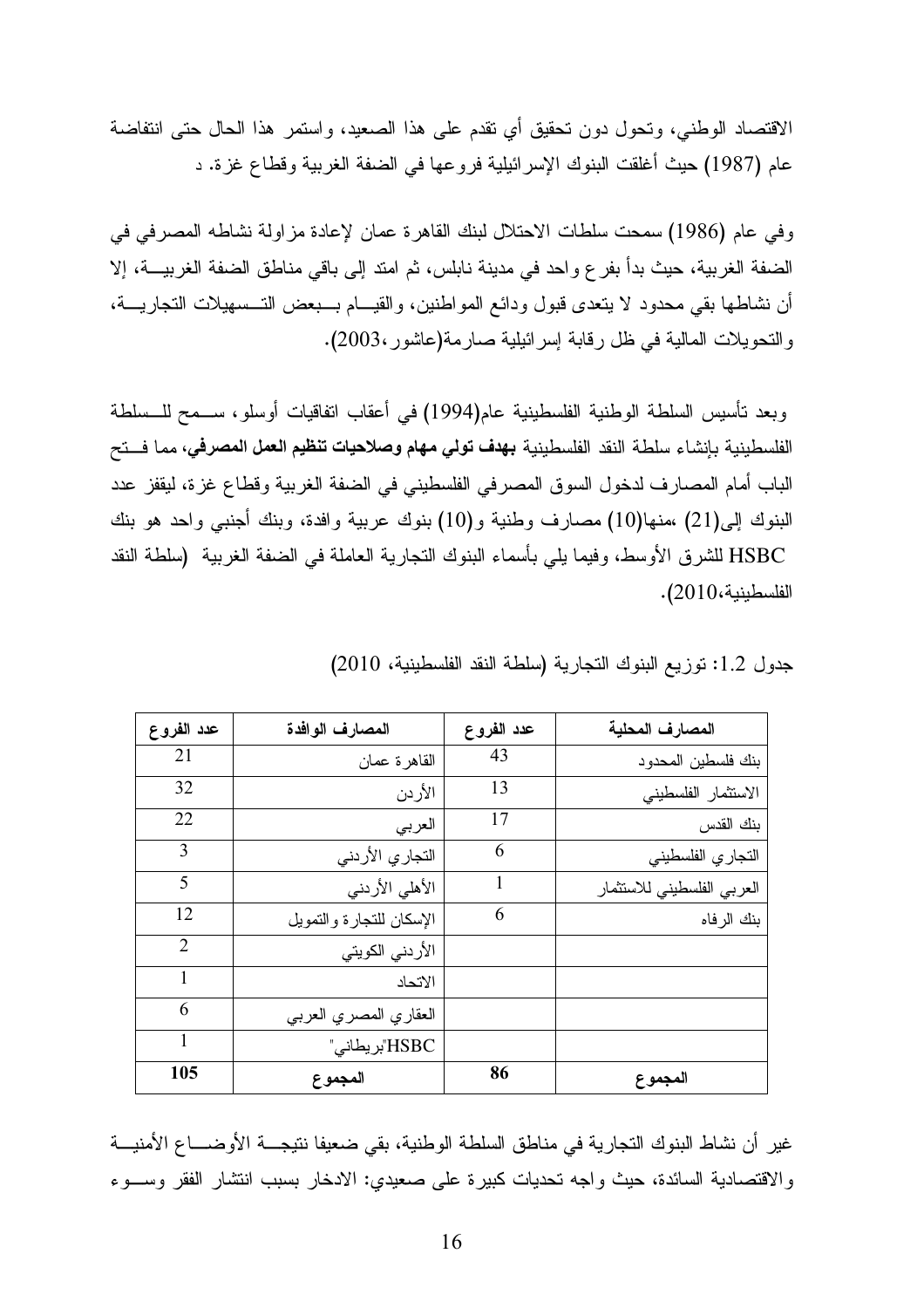الوضع الاقتصادي للمواطنين، وهشا على صعيد منح الائتمان نتيجة إحجام رجال الأعمال عن تتفيذ المشاريع الاقتصادية، لتقع المصارف بين مطرقة تحقيق العوائد المالية وســندان القيــام بــدورها النتموي من جهة، ومنافسة البنوك الأجنبية التي باتت نهدد وجودها من جهة أخـــرى. وللاســـنزادة حول هذا الموضوع يمكن الرجوع إلى موقع سلطة النقد الفلسطينية الالكتروني <u>www. pma. ps</u>.

إن التحدي الحقيقي الذي يو اجه قطاع البنوك التجارية في مناطق السلطة الوطنية، لم يكن نتاج تلك الأوضاع الأمنية فقط، بل تمثِّل بمدى قدرتها على الصمود أمام المصارف الأجنبية الوافدة، التَّـــى تمثلك رؤوس أموال ضخمة تمكنها من السيطرة على القطاع المصرفي الفلسطيني، وخصوصا أنها تتبني سياسات تمكنها من المنافسة. فالبنوك الو افدة تستخدم التكنولوجيا المتطور ة والحديثة في تقديم خدماتها المصرية، تمكنها من استقطاب العملاء وجذبهم للتعامل معها، مما فسرض علسى البنسوك التجارية الوطنية إتباع نفس السياسة لضمان بقائها واستمرار عملها في السوق المصرفي في الضفة الغربية، وهذا ما يفسر ضرورة استخدام النكنولوجيا الحديثة في النسويق المصرفي، ولنحقيق ذلــك كان لا بد من تدجين تلك الوسائل المتطورة لتقديم الخدمات المصرفية الالكترونية أسوة بالمصارف المنافسة، لـمضمان اســنمر اريتها وبقائهــا، بــل ونطــور أدائهــا لتقــديم الخــدمات بكفــاءة وفاعلية(عاشور،2003).

## 2.2 التسويق المصرفي الالكتروني

1.2.2. مفهوم التسويق المصرفى الالكتروني:

ظهر مفهوم التسويق المصرفي في منتصف العقد السابع من القرن الماضي، حيث أول من أشــــار إليه رئيس بنك باركليز (Bark lese) واعتبره نشاطا إداري خاص بانسياب الخدمات المصرفية إلى العملاء الحالبين والمستهدفين، ويهتم بالتعرف على أكثر الأسواق تحقيقا لأهداف المــصرف فـــي الحاضر والمستقبل، ونقييم احتياجات العملاء حاضرا ومستقبلا، وما يتطلبه ذلك من تحديد الأهداف التجارية ووضع الخطط لتحقيقها، وأخير ا توفير الخدمات اللازمة لتتفيذ هذه الخطــط وضـــرور ة توفر المقدرة على التكيف مع طبيعة السوق المصرفية( الصميدعي و يوسف،2001).

يرى الباحث أن النعريف السابق للتسويق المصرفي، يركز على عدة أمور هي:

• أو لا: النسويق المصرفي عمل إداري ينطلب مهارات خاصة للنعامل مع العملاء الحاليين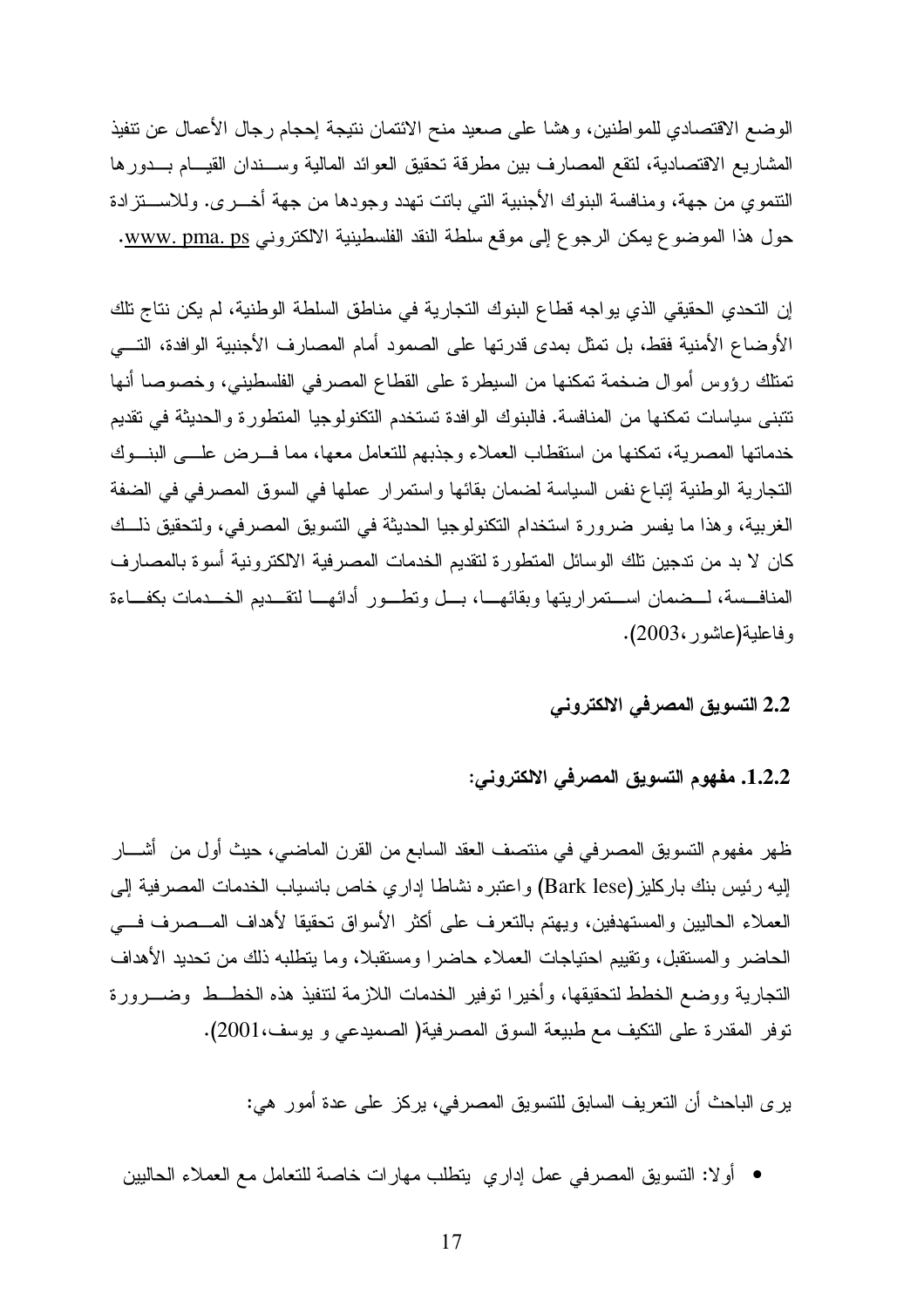والمستهدفين، حيث يتطلب ذلك مهارات محددة في تحديد آليات انسياب الخدمات المصرفية التي من شانها المحافظة على الزبائن الحاليين واستقطاب زبائن آخرين.

- ثانيا: الحاجة إلى التخطيط في العمل المصر في، حيث يتعامل المصر ف مع عناصر بشرية متباينة ً في الأذواق والحاجات والرغبات والدوافع والسلوك، إضافة إلى المنافسة النسي تفرضها طبيعة النغيرات الحاصلة في مجال نطــوير أدوات ووســـائل نقــديم الخـــدمات المصر فية.
- ثالثًا: ضرورة توفير الأدوات اللازمة لتنفيذ تلك الخطط بما يضمن تكيفهـــا مــــع طبيعـــة السوق المصرفي، الذي يتطلب تغييرا جذريا في سياسات المصارف التقليدية، التي كانـــت تنتهج سياسة المصرف مفتوح أمام العملاء، لنتعدى ذلك للبحث عن العملاء واستقطابهم من خلال استخدام التكنولوجيا الحديثة التي أضحت متيسرة وفي متناول يد الجميع.

## 2.2.2. ظهور التسويق المصرفي وتطوره:

رغم طول عهد بداية ظهور العمل المصرفي إلى ما بربو علـــي ثلاثــــة قـــرون، إلا أن ملامحــــه المؤسسية كعمل منظم له أسس وقواعد تستند إلى تشريعات وقوانين، بدأت فـــي أعقـــاب الحــــرب العالمية الثانية. وفي بداية العـــام(1966) ظهـــر التـــسويق المـــصرفي، ونطـــور نوعيـــا فـــي الفترة(1973-1974) تلبية لزيادة المنافسة في السوق المصرفية، حيث تعدى العمل المــصرفي النقليدي آنذاك، من مجرد سوق يلعب دور الوسيط بين المواطنين(قبــول الودائـــع والادخـــارات) ورجال الأعمال (منح قروض ائتمانية)، ليبتكر منتجات وخدمات جديـــدة ذات طــــابـع اســـتثماري وخدماتي. حيث تطورت تلك الخدمات إلى نشاطات مصرفية تقــدم الاستــشارات والاســتعلامات والنامين وغيرها. ونعدى ذلك إلى المساهمة في إقامة المشاريع الاقتصادية مع رجـــال الأعمــــال والحكومات، واستثمار فائض الأموال المدخرة في مشاريع خاصة بالمصرف(عماري،2002).

## 3.2.2. تطور التسويق المصرفي:

إن ظهور التسويق المصرفي الالكتروني جاء نتاج تطور طبيعة المرحلة، التي كانت ابرز ملامحها انتشار العمل المصرفي ليغطي مساحات جغرافية واسعة، والزيادة المطردة في عــدد الحــسابات والبيانات التبي يتطلب حفظها استخدام وسائل نكنولوجية حديثة، والتسبي يـــصعب التعامـــل معهـــا بالأساليب التقليدية، إضافة إلى نتوع وظائف القطاع المصرفي ونشعبها. هذه النغيرات قادت إلــــي الحاجة لاستخدام التكنولوجيا الحديثة والمتطورة في التعاملات المصرفية، وخلقت واقعا جديدا تمثل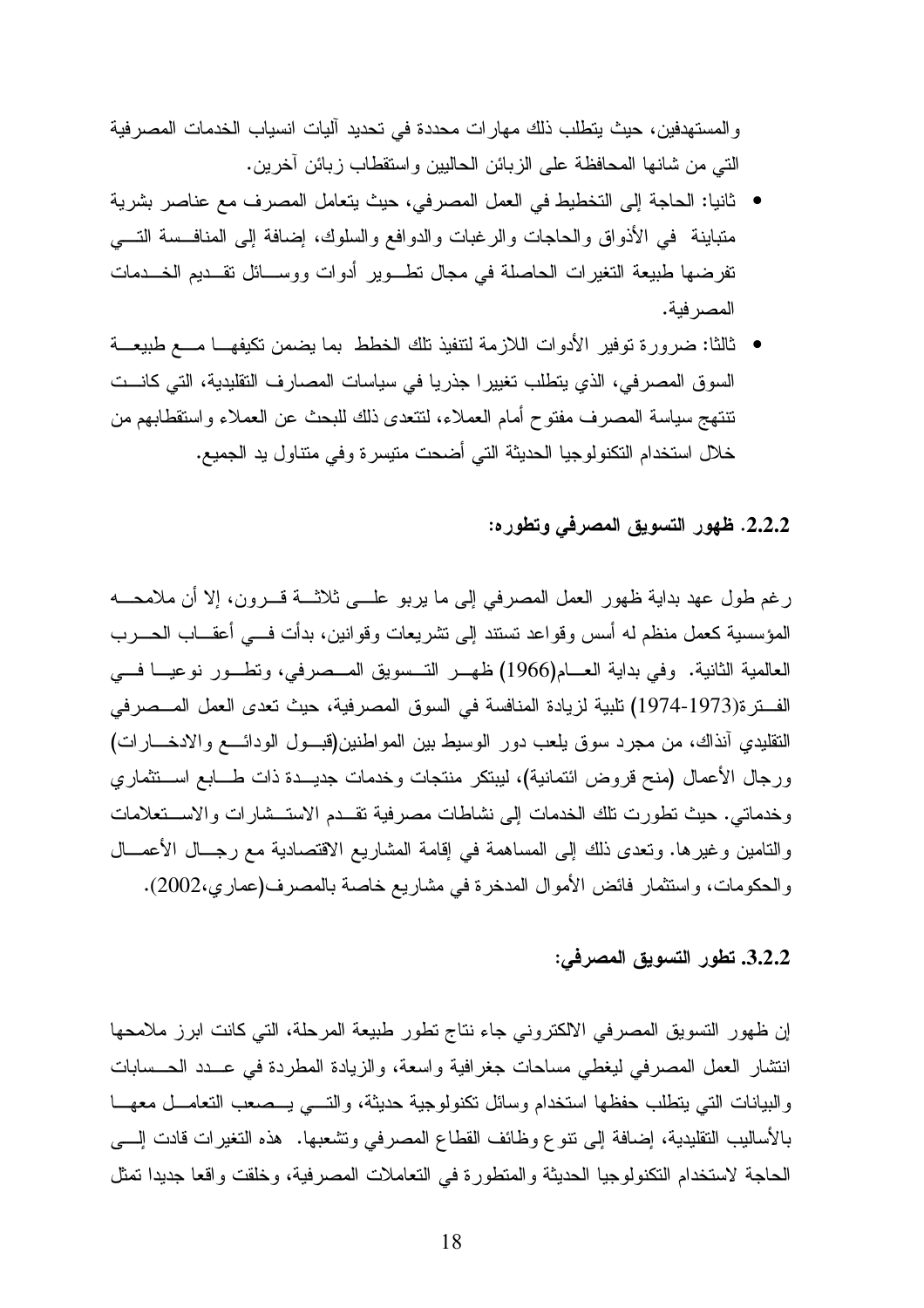بازدياد حدة التنافس بين البنوك نتيجة هذا التطور الذي أزال الحدود الجغرافيـــة فـــى التعــــاملات المصر فية، وخصوصا في ظل نظام العولمة.

والتسويق المصرفي الالكتروني لا يختلف عن التسويق المصرفي التقليدي إلا في شكل تقديم الخدمة وأدواتها ووسائلها. لان الهدف يتمحور حول نقديم الخدمة من قبل البنك، وتلقى الخدمة مـــن قبـــل العميل، وتعود بالفائدة على الطرفين . فالمنفعة التي تعود على البنك لقاء استخدامه تلك الوسائل بما تخفضه من تكاليف نقديم الخدمة، و استقطاب عملاء جدد و توسيع نشاطه الجغر افي، في حين تعـــود على العميل بسرعة الحصول على الخدمة ودقتها وجودتها، وكلما تمكن المصرف مسن مخاطبة العملاء بصورة فردية كلما كانت قادرة على جذبه واستقطابه بصورة أفضل (أبو فارة،2004).

إذن ليس هناك من شك في ضرورة تبني كافة البنوك التسويق الالكتروني فسي تقــديم خـــدماتها المصرفية للعملاء، وإنما الاختلاف يكمن في أليات نقديم الخدمة، والوسائل المستخدمة في نقديمها، وأساليب نوصيلها إلى العملاء. وهذا الأمر بعود نقديره للعملاء الذين يسعون دائما للحصول على خدمات مصرفية في أقصبي سرعة واقل جهد، هذا ما يحتاجه العميل ويحقق رغبته، مما يعطي هذا الأسلوب الجديد ميزة تنافسية للبنك بما يضمن حفاظه على حصنه السوقية، وضمان بقائه في السوق المصر في. هذا الأمر أشارت إليه العديد من الدراسات التي تناولت الموضوع، حيث بينت دراســــة (عقيل،1996) التي بحثت في دور استخدام التكنولوجيا المتطورة كأداة تنافسية فسي المسصارف الأردنية، أن استخدام التكنولوجيا أكسب البنوك ميزة تنافسية ساعدته في رفـــع نوعيـــة الخـــدمات المصرفية المقدمة للعملاء. وتشير دراسة (الحلو، 2000) أن الاستثمار في تكنولوجيا المعلومـــات والاتصالات بؤدي إلىي زيادة أرباح البنك وزيادة عدد المودعين وإقبالهم وولائهم، ورفع مـــستوى الخدمة المقدمة للزبائن وإظهارها بشكل لائق ومغري.

إن النكيف مع نلك النغيرات فرض على القطاع المصرفي، العمل المستمر والبحث المنواصل عن كل ما من شانه الحفاظ على بقائه ونطوره ونموه، هذا الأمر قاد إلى السعى الحثيث لمعرفة نوعية الخدمات التي يطلبها العملاء بما يحقق لهم الرضا، وخصوصا في ظـل التنـــافس الـــشديد بـــين المصارف على مختلف الصعد المحلية والإقليمية والدولية. لقد سادت في العقد الأخير من القـــرن الماضي منافسة شديدة تركزت آلياتها في نتويع الخدمات المصرفية من اجل استقطاب العمـــلاء، وتوسيع نشاط البنك للعملاء الحاليين، على اعتبار أن العملاء يـــشكلون الأســــاس فـــي النـــشاط المصرفي، ولذا فان النتافس يتمحور حول نلبك النسشاطات التسى تحقبق رغبسات وحاجسات العملاء(الحمزاوي، 1993).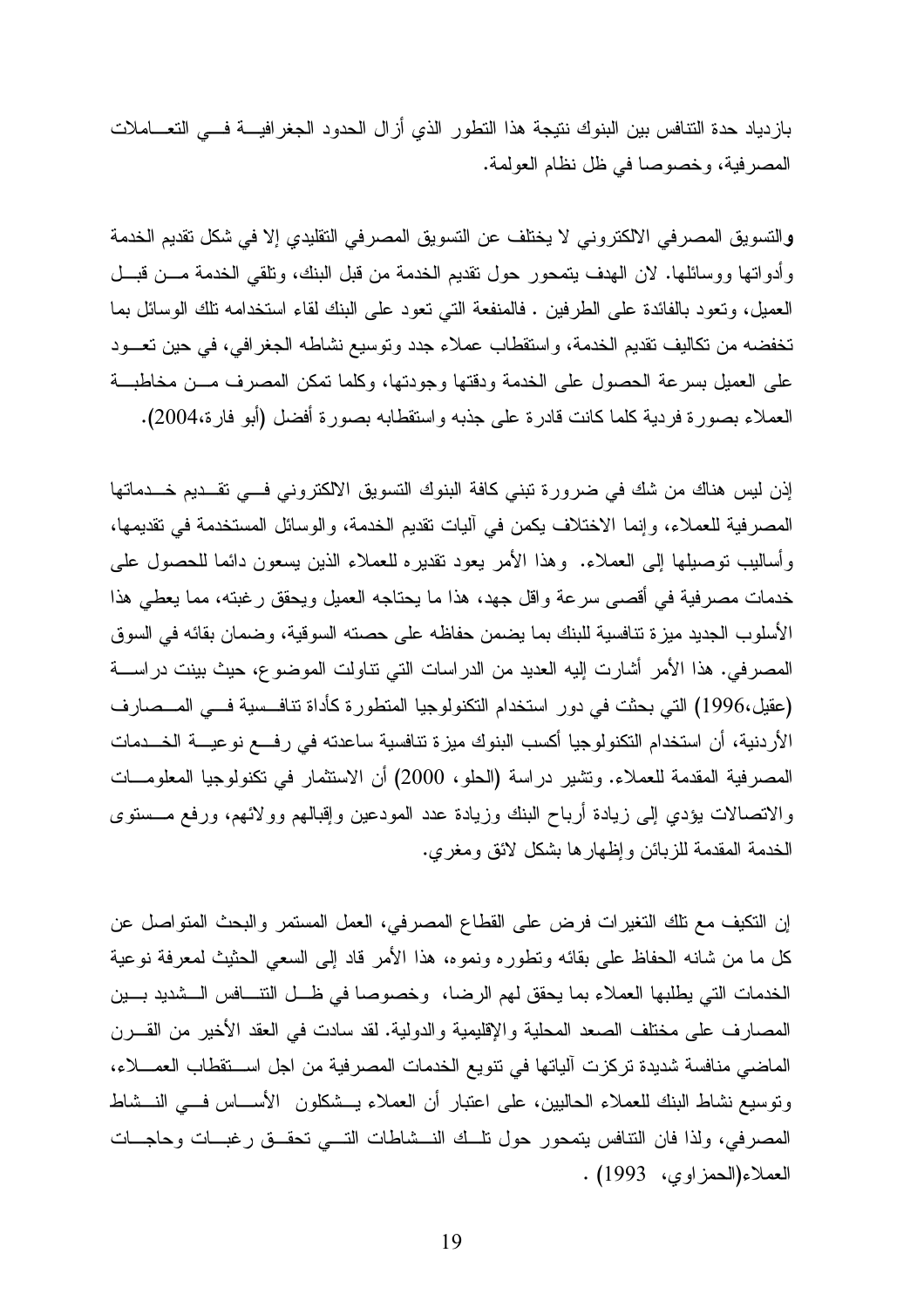ويتيح التسويق الالكترونبي فرصة التأثير على العميل بشكل أفضل من الوســـائل الأخــــري، حتــــي أصبح يشكل أحد أهم أسس نجاح المؤسسات وعملياتها. لأنها أتاحت فرصة الالتقاء بين المسروج للخدمة وطالبها بشكل فردى ومباشر، إذ كلما تمكنت الإدارة من مخاطبة العميل بصورة شخـــصية فردية أكثر كلما كانت قادرة على استقطابه وجذبه إلى المؤسسة بصورة أفضل(أبو فارة،2004).

## 4.2.2. وظائف التسويق المصرفى الالكتروني:

يؤدي التسويق المصرفي باعتباره ركيزة أساسية في السوق المصرفي، مجموعة من الوظائف التي نتغير ونتطور باستمرار، مواكبة للتغيرات الحاصلة في الأساليب والأدوات المستخدمة، ففي حــين كانت تقتصر وظائفه في الماضي السعي نحو استقطاب العملاء، والبحث عن الفرص الاستثمارية الجديدة. باتت وظيفته الأساسية في العصر الحالي تصميم مزيج الخدمات المصرفية بما يكفل إشباع رغبات ويلبي احتياجات العملاء بشكل مستمر سعيا وراء إرضاءهم. ولذا منوط بعمليـــة التـــسويق المصرفي دراسة البيئة الاقتصادية التي يعمل بها المصرف باستخدام الطرق العلمية فسي تحليــل قدرات العملاء المالية، وتحديد احتياجاتهم وتصميم مزيج الخدمات المصرفية، بما يتلاءم معهم من خلال استخدام أساليب وأدوات ابتكاريه غير نقليدية، سواء في نوعية أو وسيلة نقديم الخدمة. وهناك العديد من الوظائف التي يؤديها التسويق المصرفي يمكن إجمالها بما يلي(عماري،2002):

- تحقيق التكامل بين الوظائف التسويقية المختلفة والوظائف المسصرفية الأخسري، لان أي تعارض ببنهما بؤثر على وحدة الرؤية ووضوح المهام، وبالنالي يعيق تحقيــق الأهـــداف المر جو ة.
- الاختيار السليم لمواقع فروع المصرف والتبي نخضع لمجموعة من العوامل والاعتبــارات التسويقية، من أهمها قدرة الفرع على خدمة عملاء المصرف ومنافسة فروع المـــصارف الأخر ى في نفس المنطقة الجغر افية.
- دراسة سلوك العملاء وانجاهاتهم واختيار مواقع فروع المصرف ونوزيع الخدمات فيهــا، واستخدام النزويج للخدمات المصرفية من خلال استخدام كافة الوسائل الإعلانية الحديثة كشبكة الانتر نت والصراف الآلي والهاتف الخلوي وغيرها.
- أن نستوعب وظيفة التسويق المصرفي مهام التخطيط والنتظيم والنوجيه والمتابعة، لتــدفق وانسياب الخدمات المصرفية عبر شبكة فروع متكاملة للمصرف لإشباع رغبات العملاء.

أما نماذج التسويق الالكتروني فهي بحسب (أبو فارة،2009) كما يأتي: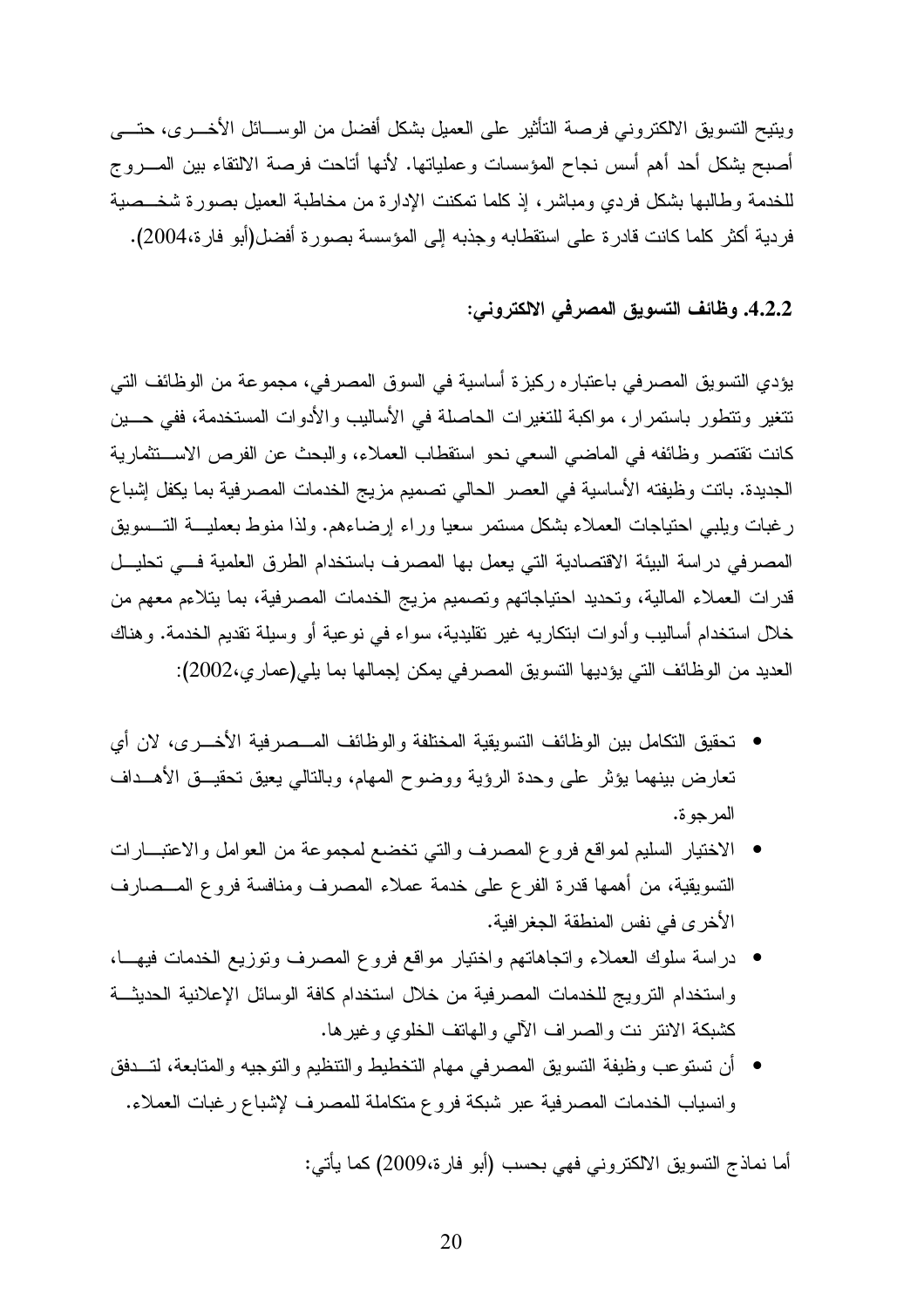- أولا: نموذج القوى التنافسية الخمس لبورنز (Porter): يقوم هــذا النمـــوذج علــــي فهـــم المؤسسات المنافسة على شبكة الانتر نت، بعيون العملاء وأذانهم، أي إمكانية معرفسة مسا يميز المؤسسة عن المؤسسات المنافسة من وجهة نظر العملاء، بما يساعد المؤسسة علـــى تحسبن أدائها بما بتلاءم ورغبات العملاء.
	- ثانيا: نموذج أرثر للتسويق الالكتروني(Arthur)

قدم Arthur D. Little نموذجا يعبر عن دورة التسويق الالكترونسي Electronic Marketing Cycle، حيث يقوم هذا النموذج على تحديد حاجات العملاء ورغباتهم، وتحديد الأسواق المستهدفة، إضافة إلى نشخيص طبيعة المنافسة في السوق، وهذا يتطلب الحصول على البيانات والمعلومــات اللازمة، عبر الاستعانة في بحوث النسويق العاملة على الانتر نت. ومع ذلك نتم عملية الاتـــصال بالعميل لتعريفه بالخدمات المصرفية الالكترونية التي يقدمها البنك.

## 5.2.2. الاتصال التسويقى الالكتروني:

يعتمد التسويق المصرفي بالدرجة الأساسية على الحوار بين العملاء والمؤسسات المصرفية، وقد يتعطل هذا الحوار بسبب تأخر العنصر الزمني المتأصل في الاستجابات من قبل أطراف الحسوار ، إضافة إلى ما يشوبه من صعوبات الوصول إلى العناصر المستهدفة، ناهيك عن اقتصار العمليــة النفاعلية على عملاء معروفين ومألوفين. ولكن مع نطور النكنولوجيا الحديثة واســـنخدام النقنيـــة المنقدمة، تم التغلب على تلك الإشكاليات، حيث باتت عملية الاتصال والتفاعــل بـــين المؤســـسات المصرفية والجمهور نتم باستخدام تشكيلة متنوعة من الوسائط الالكترونية، تسمح بإجراء حــوار تفاعلى(Interactivity Conversation) يسمح بإيصال الرسالة والرد على الاستفسارات بوقــت سريع جدا .

والأهم من ذلك أن استخدام الوسائط الالكترونية في التسويق للخدمة المصرفية، لا يخدم فئة محددة تقتصر على العملاء المعروفين، على غرار ما يتم في استخدام الأساليب التقليدية. ولكـــن تـــسمح الطريقة الالكترونية بالاتصال بكافة المواطنين حتى ولو لم يكن معروفين لدى البنك أو متعـــاملين معه. فمثلا باستخدام الرسائل القصيرة(SMS) تستطيع المؤسسة التفاعل مع كافة المشتركين فـــي خدمة الهاتف الخلوي. والمؤسسة المصرفية في هذا الحال تخفض من تكــاليف الاتــصال، فهـــي تستطيع الوصول إلى شريحة كبيرة جدا من المجتمع، وفسى تكساليف منخفــضة جــدا، وتــشير در اسة(Mahon,2002) "أن الأساليب الالكترونية المبتكرة في مجال تكنولوجيا المعلومات والاتسصالات قسد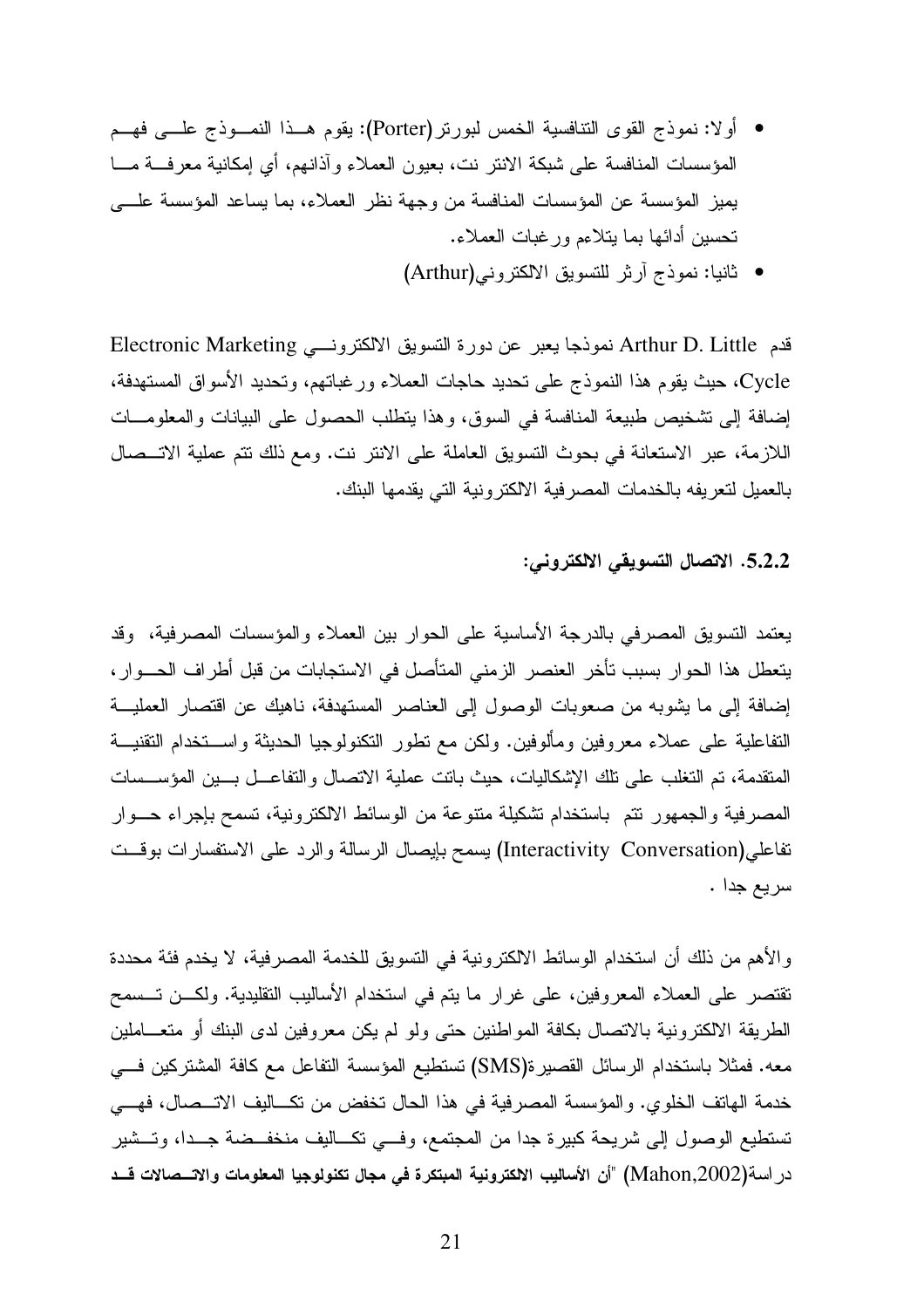حققت في مجال الاتصالات التسويقية انجازات كبيرة للشركات التي استطاعت تبنيها واحتضانها بكفـــاءة فعالــــة" ومن الانجازات التي ذكر ها في هذا المجال حيث مكنت من ايصال المعلومات بسرعة هائلة جـــدا وفي الوقت الحقيقي.

ويضيف بأنها نضمن أعلى درجات الكفاءة والفعالية والجودة في العملية الاتصالية، حيث يتم نقـــل الرسائل بدقة متناهية ووضوح. ولا يتوقف الأمر عند هذا الحد، حيث الوفرة في تكاليف الاتــصال وخفض نكاليفه، كما ونساهم في تفعيل ونعظـــيم نــــأثير كـــل عنـــصر مـــن عناصــــر المـــزيج النسويقي(الإعلان والدعاية والعلاقات العامة والبيع الشخصبي والنزويج).

## 6.2.2. المزيج التسويقي:

يمثل المزيج التسويقي مجموعة من الأنشطة التسويقية المتكاملة والمنز ابطة، والتي تعتمــد علـــي بعضها البعض بغرض الإبداع في الوظيفية التسويقية على النحو المخطط والمدروس من قبل إدار ة المؤسسة، ونتثمل المنتج(product) والسعر(price) والتسرويج(promotion) والتوزيـــع(place distribution)، بالإضافة إلى الناس والعمليات. وعلى ذلك فان أي نشاط تسويقي حقيقي يجب أن يشتمل على قدر مناسب من هذه العناصر باعتبار أن هذه الأساسيات تشكل إطار الخطة التسويقية المتكاملة(العلاق،2002). وما يهمنا من عناصر التسويق هذه الترويج باعتباره محور حديثنا فسي هذه الدر اسة.

## 3.2 الترويج الالكتروني

#### 1.3.2. مفهومه:

يعتبر الترويج(promotion) عنصرا رئيسيا من عناصر المزيج التسويقي ويشير إلـــي مجموعـــة الجهود التسويقية التي نتعلق بإمداد العملاء بالمعلومات عن المزايا الخاصة بالسلعة أو الخدمـــة أو فكرة معينة، وإثارة اهتمامه بها وإفناعه بمقدرتها على نحقيق رغباته واحتياجاته، وذلك بهدف دفعه إلى اتخاذ قرار بشرائها ثم الاستمرار بالإقبال عليها مستقبلا(قطناني،2004). وهو نــشاط بتــصل بموجبه البنك بالعملاء والمستخدمين لمنتجاته المصرفية ويقدم لبهم المعلومسات لتعسريفهم بالبنسك وخدماته وإقناعهم بالنعامل معه(عبده،2003). ويعتبره البعض بأنه كافة الطرائق والأساليب التسبي تستخدمها منظمات الأعمال في إيصال السمعة الجيدة عن منتجاتها أو خدماتها للوصول إلى الزبائن المستهدفين وجذبهم(سامي،1998).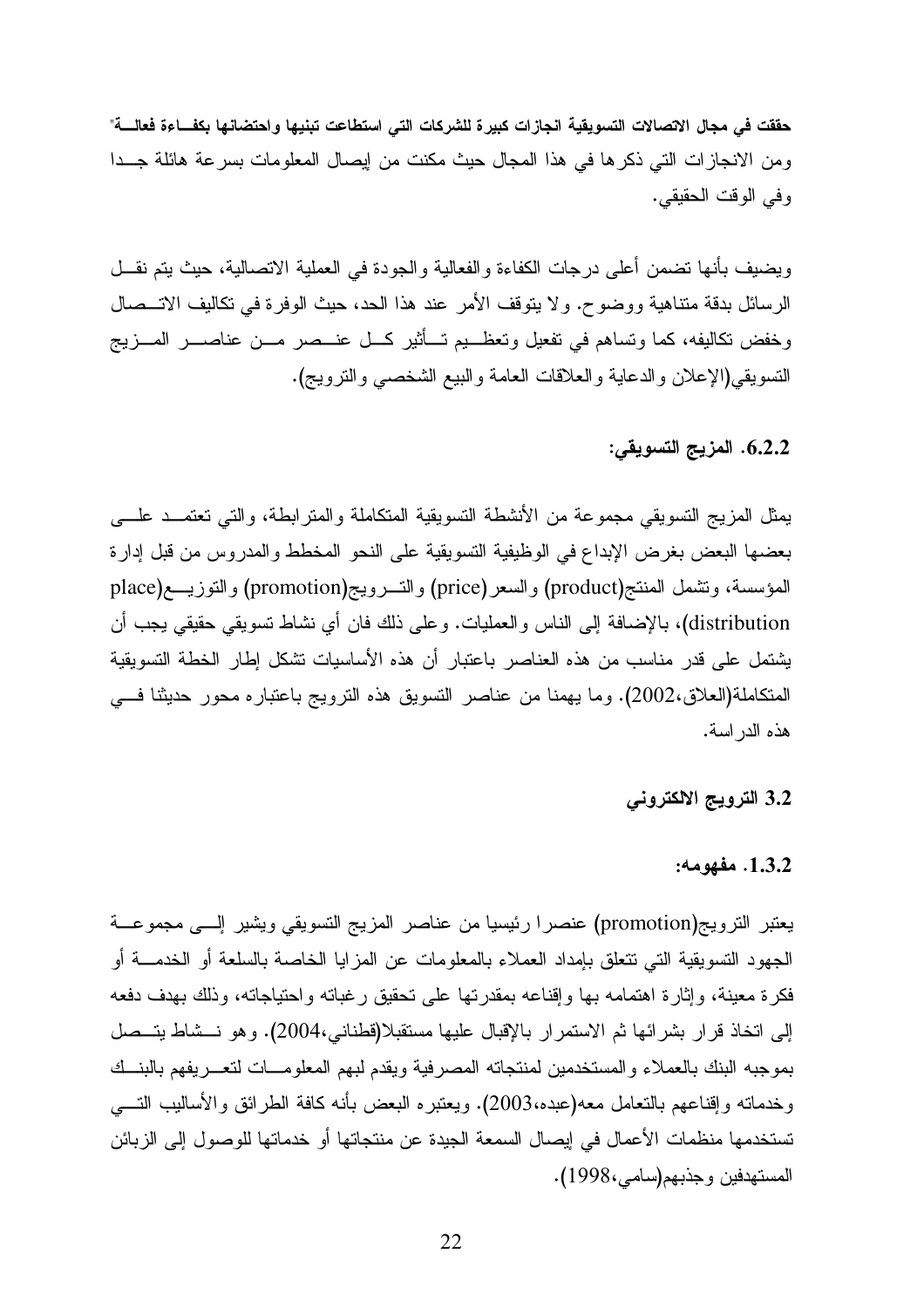وتستخدم المؤسسات مختلف الوسائل والنقنيات الحديثة والمتطورة في عملية التسرويج لخسدماتها، لأحداث حالة من النفاعل المطلوب من خلال نقديم المعلومات وجذب الزبائن وإقناعهم بما نقدمه من سلَّع وخدمات. إذ أن عوامل السرعة والدقة وخفض النكلفة تمثَّل طموح الطرفين المتفاعلين، وهذا ما نوفر ه عملية استخدام نلك الوسائل في عملية النزويج.

## 2.3.2. أدوات الترويج الالكتروني:

لم تألو ا المؤسسات المصر فية جهدا في الاستفادة من النطو ر النكنولوجي، من اجل تحـــسين أدائهـــا الخدمي لاستقطاب العملاء ونوسيع نشاط عملها المصرفي، لتغطى مناطق جغرافية واســـعة نقـــع خارج إطار نشاطها، وبالتالي تعظيم أرباحها. وهذا ما يصعب تحقيقه في ظـــل الاعتمـــاد علــــي الأساليب والوسائل النقليدية المعهودة. مما أدى بإدارات المصارف إلى السعى الحثيث والمتواصـــل للاستفادة من النقنيات الحديثة والمتطورة، التي أحدثت طفرة في عالم الاتصالات ونقل المعلومات، حيث استخدمت البنوك التجارية الوسائل التكنولوجية الحديثة في الاتصال والتواصل مع العمـــلاء، ومن ابرز نلك الوسائل:

- أولا) الـهاتف الخلوي(Cellular Phone): يعتبر من أكثر الوسائل الالكترونية سرعة فـــي نقل المعلومات والرسائل للعملاء والنزويج للخدمات المصرفية، إضافة لما يتميز بـــه مـــن سهولة الاستخدام وانخفاض الكلفة، وإمكانية الوصول إلى جميع المواطنين المشتركين في خدمة الهاتف الخلوي من العملاء وغيرهم. وقد مكن استخدام الهاتف الخلوي المؤسسات من نحقيق اتصالات أوثق بزبائنها، كما مكنها من نحسين أدائها، والحصول على التغذيـــة العكسية. فالمتابعة بعد نقديم الخدمات توفر للمؤسسة المعلومات المطلوبة عن درجة رضـــا زبائنها. كما لوحظ أن ولاء الزبون ازداد بعد استخدام أنظمـــة التـــسويق عبـــر الـهــــاتف الخلوي(الزيواني،2004) . غير أن احد ابرز سلبيات الـهاتف الخلـــوي نتمثـــل بمحدوديـــة المعلومات التي يمكن إيصالها للمشترك، حيث لا تتيح إمكانية الشرح والتفصيل للخـــدمات، بحبث يمكن اعتباره وسيلة إشعار بوجود الخدمة وإمكانية الاستفسار والاستيــضاح عبـــر وسبلة أكثر إبضاحا.
- ثانيا) التلفاز: احد الوسائل الالكترونية التي شاع استخدامها لفترة زمنية طويلة، باعتبــاره وسبلة جماهيرية بمكن من خلالها نقل الرسائل والمعلومات إلـــي فطـــاع عــــريض مـــن المواطنين. يتميز بإمكانية جذب العملاء واستقطابهم من خلال إمكانية استخدام السصور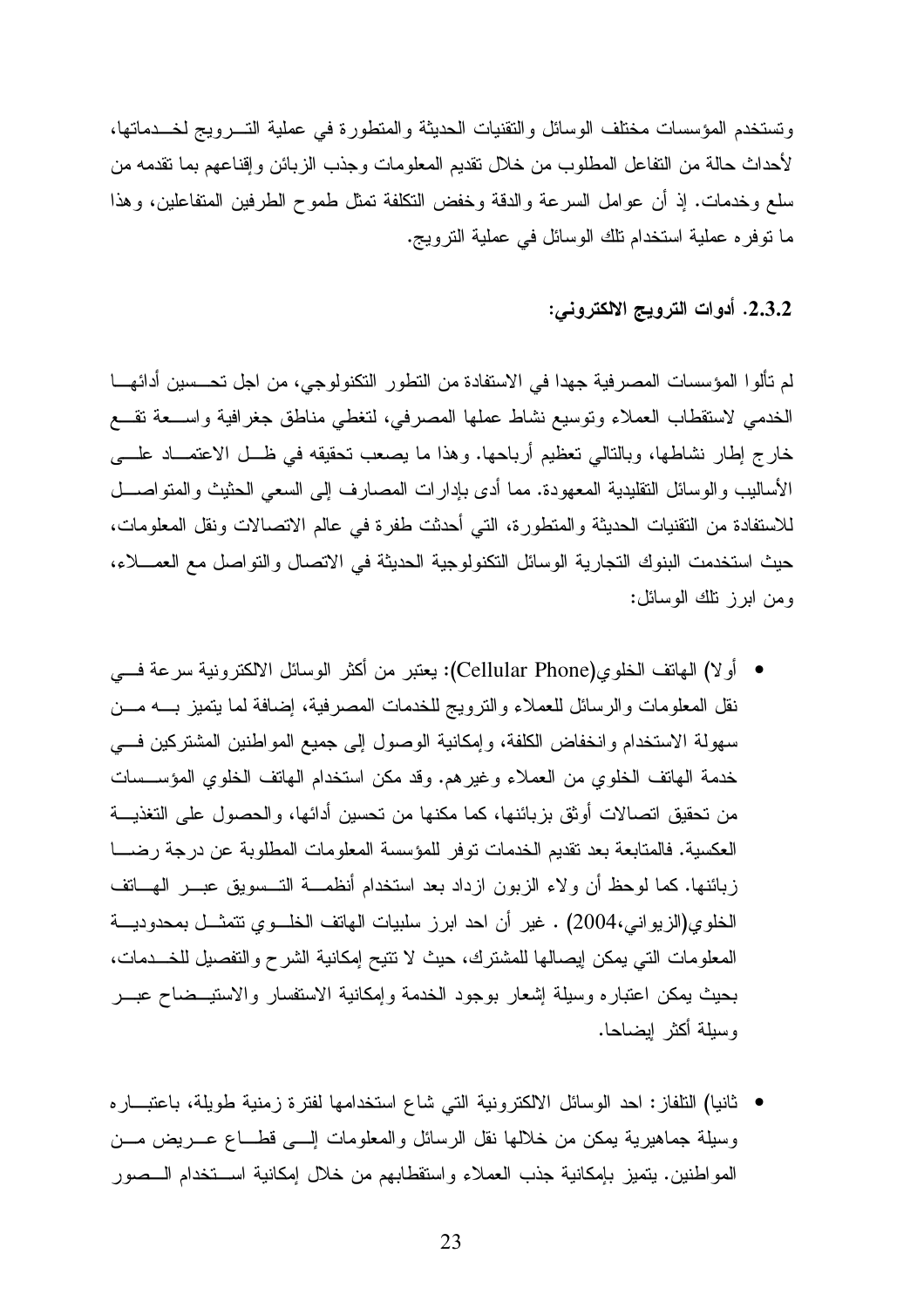والألوان والأغانبي وغير ها من الحركات. إلا أن استخدام التلفاز لا يمكن من خلاله معرفة حجم الجمهور الذي وصلته الرسالة نتيجة اختلاف أذواق المواطنين في متابعـــة القنـــوات النلفز يونية المتعددة، إضافة إلى الكلفة العالية نسبيا قياسا بالوسائل الأخرى. وقد بينت إحدى الدر اسات أن استخدام التلفاز كوسيلة للدعاية والإعلان تراجعت إلى أكثر من النصف حتى عام 1996، حيث ازداد إقبال المواطنين على استخدام الحاسوب لنلقى المعلومـــات حـــول الخدمات والسلع التي ير غبون بها، إضافة إلى أن القنوات التلفزيونية أصبحت تبث بر امجها عبر الانتر نت(قطناني،2004).

- ثالثًا) جهاز الصر اف الآلي(ATM): تعتبر بطاقة الــصر اف الآلـــي احــد أهـــم الأدو ات الاتصالية بعملاء المصرف واقلها كلفة، حيث تمثل أليات نقــديم الخدمـــة الذاتيـــة(-Self SERVICE)، فمن المعروف أن جهاز الصراف الآلي يؤدي اليوم معظم المهـــام التــــي يؤديها الموظف في الفرع، وبقدر اكبر على صعيد توفير مجموعة اكبر مـــن الخـــدمات، وبنوعية أفضل وكلفة اقل، حيث كلفة نتفيذ العملية باستخدام جهاز الصراف الآلسي تمثسل 10% من كلفة نتفيذها في فرع المصرف. ناهيك عن إمكانية نتفيــذ مختلــف العمليـــات المصرفية ذاتيا من سحب وإيداع وتحويلات مالية ونبديل عملات وفتح حسابا وغيرها من الخدمات المصر فية(سفر ،2006).
- رابعا) التلفزيون النفاعلي الرقمي: من أكثر الوسائل الالكترونية حداثـــة فـــي الاســـتخدام وأكثرها فاعلية، وما يميزها عن النلفاز العادي إمكانية إجراء حوار مباشــــر بـــين متلقــــي الخدمة والمصرف. ويعتبر هذا الأسلوب الاتصالي التفاعلي ثــورة حقيقيـــة فـــي مجـــال المعلومات والاتصالات، ويشيع استخدامه في الدول الغربية بدرجة كبيرة جدا، حيث يمثــل المنافس الرئيسي أما استخدام الحاسوب الشخصبي. ببث على مدار 24 ساعة بوميا، حيــث يعرض كافة المعلومات والبيانات التي يحتاجها الزبون ليكون على بينة عــن الخدمـــة أو السلعة التي يطلبها. ومن ابرز العوامل التي ساهمت في سرعة استخداماته قدرته الهائلة على نوفير وسائل تسلية نفوق تلك التي يقدمها الانتر نت. إلا أن استخداماته فـــى الـــدول النامية لا تزال محدودة جدا إن لم تكن معدومة، حيث لم تتوفر معلومات عن استخدامه في تلك الدول(Whyte,2001).
- خامسا) البريد الصوتي(Voice Mail):نظام لخزن واستقبال رسائل شفوية حسب عنـــوان هاتفي معين، يعرف بالبريد الصوتبي، وهو نظام يعمل على تـــسجيل وإرســــال الرســــائل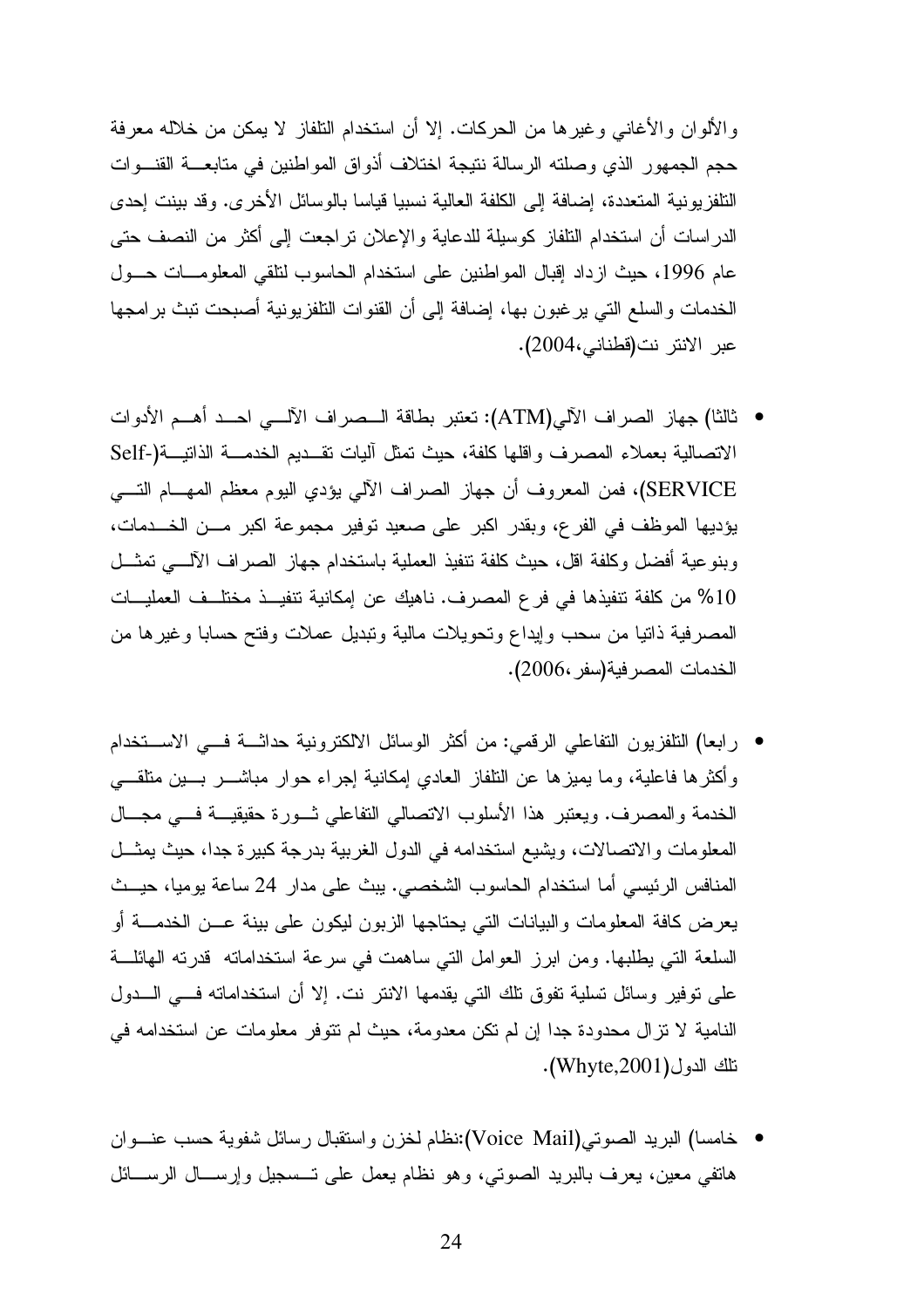الصونية(الإعلانية) إلى عدة أفراد في آن واحد، فضلا عن قدرة تحديد وجهة الرسالة. وهذه النقنية نقلص من زمن الإرسال وخفض النكاليف (Post & Anderson,2004).

- سادسا) شبكة الانتر نت: عبار ة عن شبكة عنكبو تبه مؤلفة من شـــبكات حاســـو ببة تـــر تبط ببعضها البعض لتمكن المستخدم من البحث والوصول إلسي المعلومسات التسي يوفرهسا الآخرون. حيث أتاحت باستخدام الحاسوب إتمام مختلف العمليات المصرفية مـــن منـــزل العميل، وقد أصبحت الوسيلة الأكثر أهمية واستخداما من قبل العملاء والمصرف، حيــث سهولة الوصول إلـــي المعلومـــات وإمكانيـــة بـــث رســـائل إلـــي الموقـــع الالكترونــــي للبنك(سفر ،2006).
- سابعاً) البريد الالكتروني(Electronic Mail): وهو عبارة عن نقــاطـع الكترونـــي بـــين الرسائل والمكالمات الـهانفية ورسائل الفاكس أو نموذج الكترونـي عنـها(أبو فـــارة،2002). وقد بدأت منظمات الأعمال دخول عالم التجارية الالكترونية مـــن خــــلال عنـــوان بريـــد الكتروني خاص بها، لنتفيذ عملية الانصال وتبادل المعلومات عبر هذا العنوان، وقد بسات الملايين من البشر يعتمدون في اتصالاتهم وإرسال واستقبال رســائلهم علـــي العنـــوان الالكتر ونبي. دون النقيد بحدود الزمان والمكان ودون أية معـــاملات ورقيـــة أو اجـــر اءات معقدة.

# 3.3.2. واقع استخدام الترويج الالكتروني في البنوك التجارية:

لقد أحدثت الثورة العلمية في عالم المعرفة ونظم المعلومات التكنولوجية، تطورا كبيرا في مختلــف أوجه النشاط الإنساني، وقد سارعت مختلف المؤسسات الإنتاجية والخدمية، إلى تبني تلك التقنيـــة الحديثة وتسخير ها في انجاز أعمالها وخدماتها. وكان القطاع المصرفي من أكثر المؤسسات تـــأثرا بتلك التكنولوجيا واستخداماتها، حيث سرعة الانجاز وشموليته، إضافة إلى دقة وجـودة الخــدمات التي تقدمها، والتي من شانها تحقيق رضا العملاء عن أداء المصارف في تقديم خـــدماتها. وتـــشتد الحاجة لتحقيق هذا الغرض في جو يشهد فيه سوق الخدمات المصرفية تنافسا شديدا، تطمـــح فيــــه المصبار ف الحفاظ على حصنتها السوفية وزيادة رقعة نشاطها المصرفي على رقعة جغرافية واسعة. وقد عملت إدارات البنوك على استخدام مختلف الأساليب والوسائل التكنولوجية الحديثة والمتطورة، لتحسين أدائها في تقديم الخدمات المصر فية، وإن اختلفت إدارات البنوك المختلفة في استخدام تلسك الوسائل، فان وجه الخلاف في البيئة التي تعمل فيها تلك المصارف. فمثلا هناك مصارف تــستخدم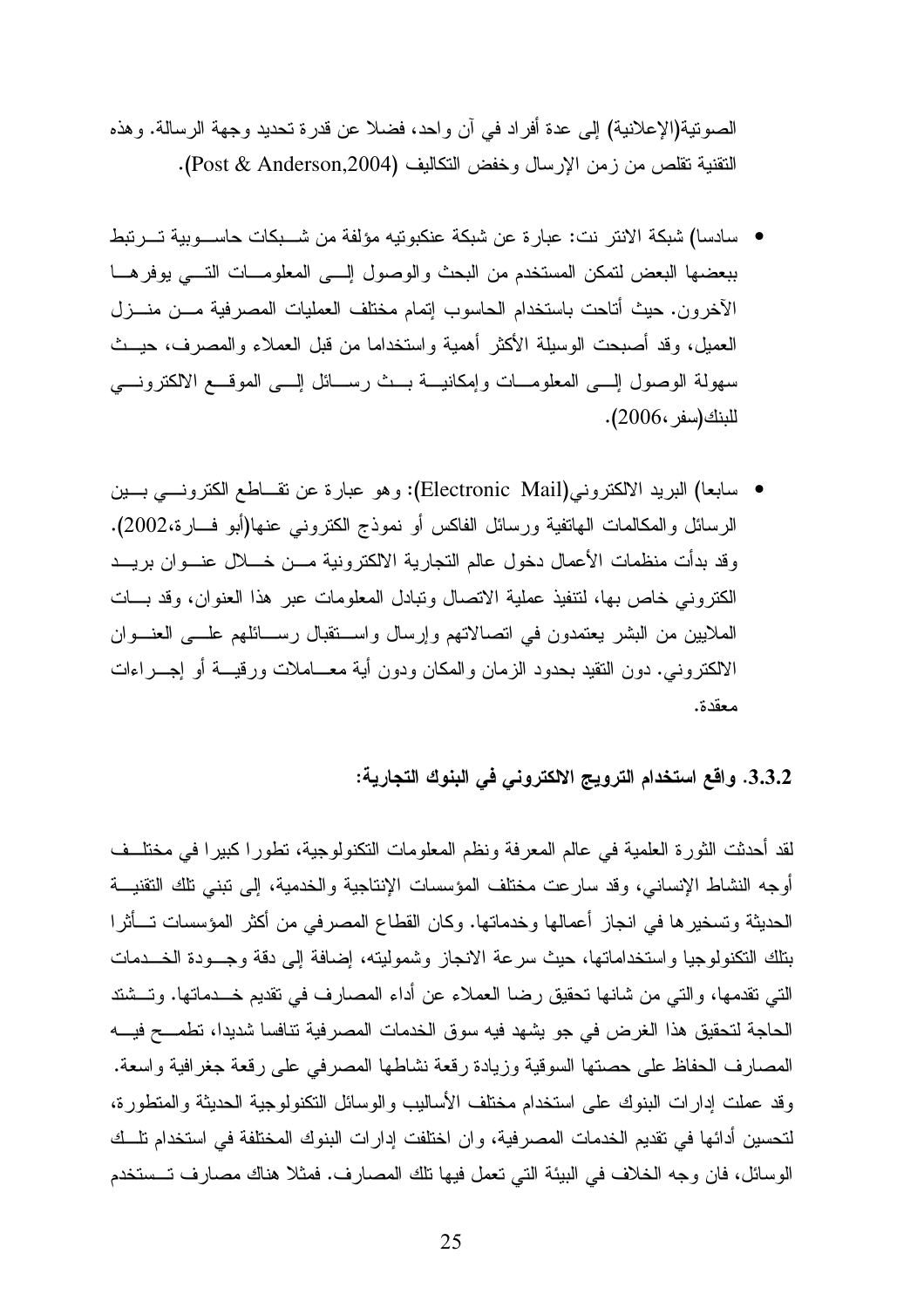موقعها الالكتروني على الشبكة العنكبونية وشبكة الانتر نت في الترويج لخدماتها المصرفية، بينما نجد مصارف أخرى لا نزال نوجهاتها ضعيفة وخجولة في استخدام نلك الوســـائل، ونلجـــأ الِــــي استخدام وسائل تكنولوجية أخرى كبطاقة الفيزا وبطاقة الصراف الآلي(ATM) والجهاز الخلسوي للنرويج لخدماتها المصرفية. وما يحكم هذا النوجه لإدارات البنوك البيئة الثقافية التي يعمـــل بهـــا المصرف، فمثلاً في الدول المتقدمة حجم المشتركين في شبكة الانتر نت كبيـــر جــدا، وإمكانيـــة الاستفادة من نقل المعلومات عبر الشبكة مجدية، وتحقق نتائج عالية، حيث تشير بعض الدراســات إلى أن نسبة المشتركين في هذه الشبكة مرتفعة جدا قياسا بمناطق أخرى في العالم، فعلـــي ســـبيل المثال بلغت نسبة مستخدمي الانتر نت في السويد 43% وفي فرنسا 20% وفي بريطانيـــا16%، وهذا احد أهم مبررات استخدام البنوك في نلك الدول شبكة الانتر نت للترويج لخدماتها المصرفية، كونها ذات جدوى مع إمكانية الوصول المعلومات إلى كافة المستخدمين(West,2001).

بينما في المنطقة العربية ما زالت الخدمات المصرفية تركز في الدرجة الأساسية علـــي الوســـائل النكنولوجية الأقل نطورا وأكثر محدودية، وذلك رهنا بالواقع الثقافي العربي، الذي ما زال بعيدا إلىي حد ما عن نطويع الشبكة العنكبونية لاستقبال المعلومات عبرها. حيث نشير بعض النقارير إلى أن مستخدمي شبكة الانتر نت في العالم العربي ما زالت محدودة، ففي الإمارات العربية المتحدة بلغ نسبة مستخدمي الانتر نت 21%وفي الكويت29% وفي البحرين17%(Roth,2001).

ولكن لا يعني هذا الأمر أن البنوك في المنطقة العربية لا تستخدم تلك الوسائل في الترويج لخدماتها المصرفية، بل العكس تماما لا يخلو أي مصرف في العالم العربي من وجود موقع شبكي للتعريف بخدماته المصرفية، ولكن الأمر يتعلق بمدى الفائدة التي يحققها المصرف من استخدام تلك الوسيلة، حيث هناك ضعف في استقبال المعلومات عبر الشبكة من قبل العملاء، أما لجهلهم في التعامل مــــع هذه النقنية، أو لانعدام النقة بنلك الوسائل من قبل العملاء. وهناك وسائل لـــم تـــستخدمها البنـــوك النجارية في المنطقة العربية إطلاقا، فمثلا النلفزيون النفاعلي الذي يعتبر احد أكثر وسائل النرويج فعالية في البنوك الغربية، لم يستخدم في المنطقة العربية، لأن الظروف لم نعد ناضجة بعد للتعامل مع هذه النقنية، رغم انتشارها الواسع في الولايات المتحدة الأمريكية وأوروبا. ونتيح هذه الوســـيلة إجراء حوار كامل بين إدارة البنوك والعملاء بكل ما يتعلق بالخدمات المصرفية، حيث أشـــبه مـــا نكون وكأنها عملية مواجهة بين إدارة البنك والعميل وجها لوجه. ولكن عملــت المـــصارف فـــي المنطقة العربية وفي الدول النامية بشكل عام، التعويض عــن الــنقص فـــي اســتخدام الوســـائل النكنولوجية المشار إليها في الفقرة السابقة، من خلال نكثيف استخدام الهانف الخلوي وبطاقة الفيزا وبطاقة الصراف الآلي(ATM) والبنك الناطق.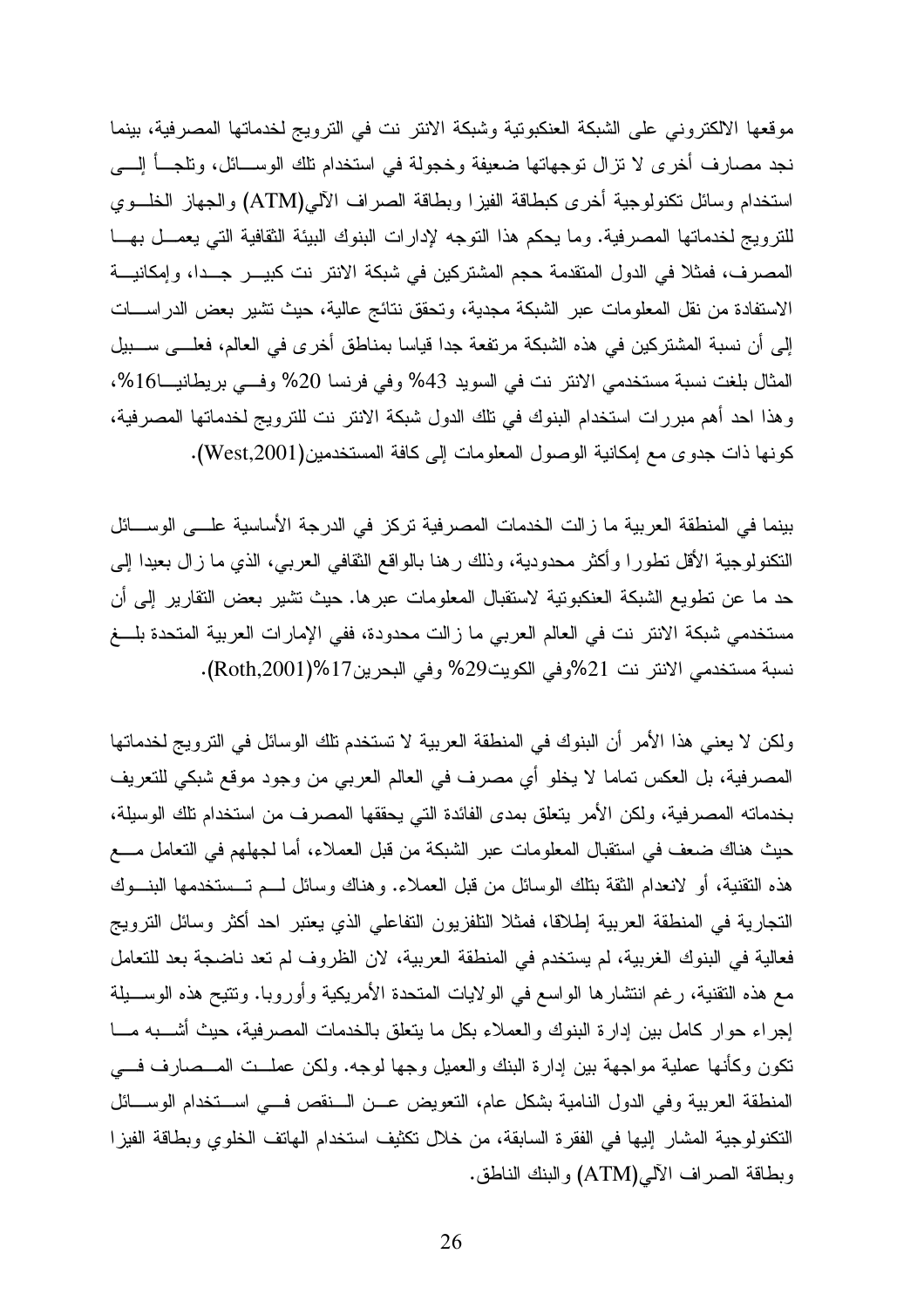فاستخدام الهانف الخلوي وسيلة فعالة وسريعة في نقل المعلومات والنرويج للخــدمات المــصرفية، حيث بالإمكان الوصول إلى جميع عملاء المصرف في فترة زمنية قصيرة جدا، حيث نتوفر تلــك الوسيلة الاتصالية لدى جميع العملاء، وتلازمه في حله ونرحاله أينمـــا وجـــد، بخــــلاف النايفــون الأرضبي الذي نكون استخداماته محدودة خلال أوقات الدوام.

ولكن المشكلة في استخدام الهاتف الخلوي تكمن في محدودية الرسالة التي بالإمكان إيصالها، والتي لا تتعدى كلمات محدودة ومقتضبة، لا نتيح الترويج للخدمات المصرفية بكافة النفاصيل، ولا نتسيح للعميل الاستفسار على غرار استخدام الوسائل الأخرى التي نتيح هذه الفرصة.

أما استخدام بطاقتي الفيزا كارد والصراف الآلي(ATM) فان البنوك التجارية تستخدمها على نطاق واسع، حيث نَمثَّل وسيلة فعالة في النرويج للخدمات المصرفية، بإمكان العميل التـــزود بتفاصــــيل كاملة عن خدمات المصرف، وتصل إلى الغالبية العظمى من العملاء حيث كل عميل بمتلَّــك نلَّــك البطاقة لاستخدامها لأغراض نلقي الخدمات المصرفية المختلفة مسن ســحب وإبــداع واستفــسار وغيرها. إلا أنها لا نشكل الوسيلة الفضلي في نقل المعلومات إلى العملاء كونها محـــددة بفتـــرات زمنية معينة، حيث أن العميل لا يستطيع نلقي خدمة النرويج إلا في حال نوجهــــه إلــــي اســـتخدام البطاقة في احد المراكز المنتشرة، وقد تكون الفترة في استخدام البطاقة متباعدة جدا.

إن إشكالية عدم كفاية الوسائل الالكترونية المستخدمة تشكل معضلة سببها نقافة المجتمع حيث تتعلق بمتلقى الخدمة، وهذا لا يعد قصور من إدارات البنوك، لأن الظروف الموضوعية للبيئة والعمـــلاء هي التي فرضتها. ولكن المشكلة الأكثر الحاحا نلك التي نتعلق بإدارات البنوك والموارد البـــشرية العاملة ومدى كفاءتها في انتقاء واستخدام الوسائل الالكترونية الأكثر كفــاءة وفاعليـــة فــــى نقـــل المعلو مات.

فإدار ات البنوك الناجحة تعمل باستمر ار في البحث عن ابتكار أساليب ووسائل لتعريف الجمهــور بخدماتها المصرفية، وذلك بما ينسجم مع الواقع والبيئة التي يمسارس فيهـــا المـــصرف خدماتــــه المصر فية. و هذا الأمر يتطلب من إدار ات البنوك التأثر بالآخرين من خــــلل المتابعـــة المـــستمر ة لأنشطة المنافسين في السوق المحلي على هذا الصعيد، ومواكبة النطــور النكنولــوجي والنقنيـــات الحديثة المبتكرة التي يمكن تدجينها لخدمة أغراض التسويق المصرفي بنجاح وكفاءة. وان لا تغفل استخدام الوسائل المعروفة وسهلة الاستخدام من قبل العملاء، في ذات الوقت الذي تغطي فيه نلــك الوسائل المختارة كافة المناطق الجغرافية التي يمارس فيها المصرف نشاطه المصرفي.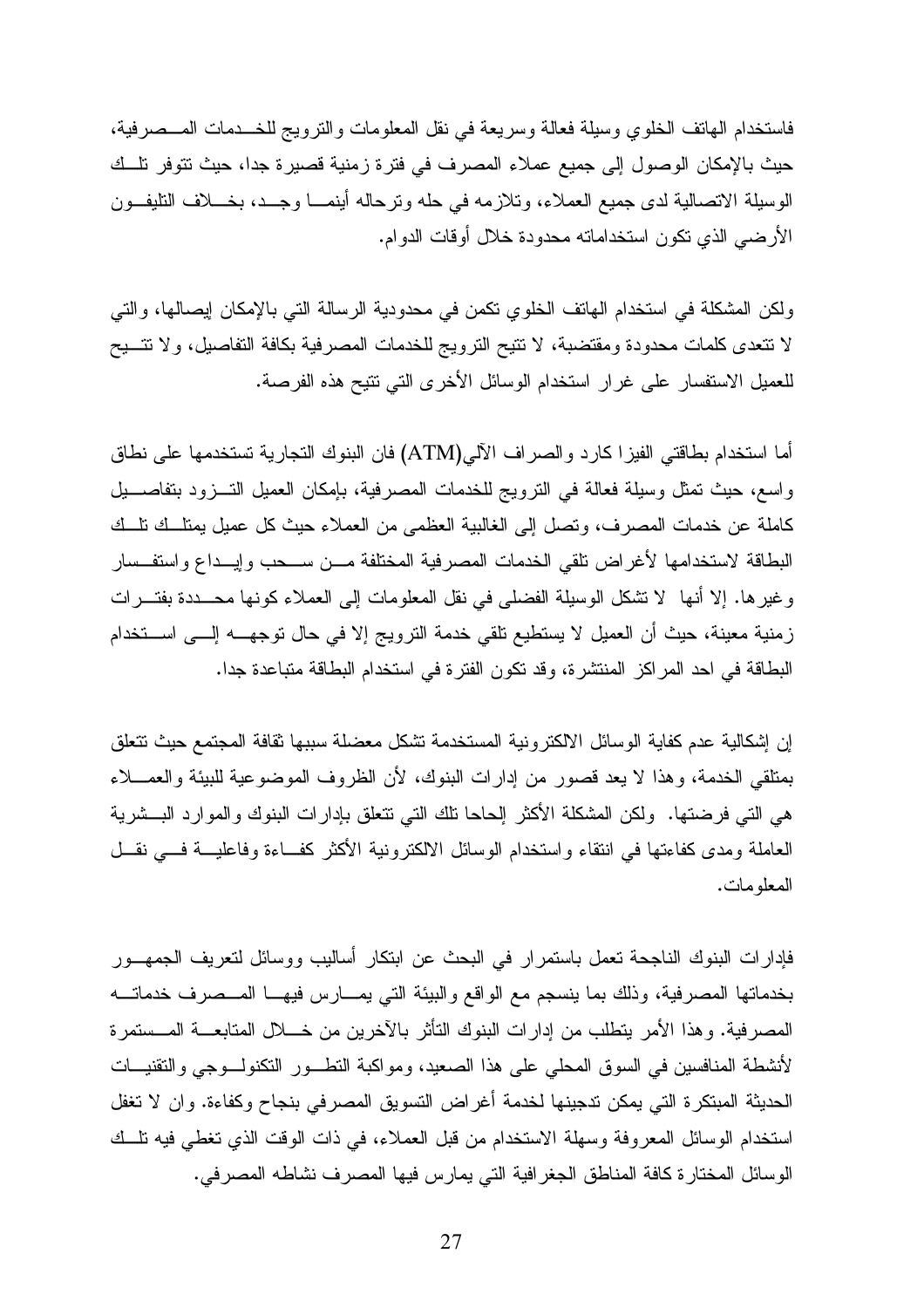وفوق كل هذا يترتب على إدارات البنوك نقييم مدى فاعليـــة الوســـائل الالكترونيـــة المـــستخدمة باستمرار، لان الظروف البيئية في تطور مستمر، وما قد يكون صالحا اليوم قد لا يكون كذلك في الغد، فعلى سبيل المثال استخدام الهاتف الخلوى في نهاية القرن الماضبي كان وسيلة ناجحة وفاعلة في الدول المنقدمة، في حين كانت وسيلة عديمة الجدوى في المنطقة العربية. والأمر اختلف كليسا، حيث باتت عملية استخدام الهاتف الخلوي في المنطقة العربية عملية ناجحة تماما نتيجـــة انتـــشار استخدامه من قبل العملاء. ولذلك فان عملية النرويج للخدمات المصرفية عملية دينامية، تحتاج إلى عملية متابعة مستمر ة.

عوضا على ذلك فان عملية اختيار موظفي التسويق في البنوك، تلعب دورا رئيسيا في هذا المجال، فعملية استقطاب كوادر من ذوى التخصص والكفاءة في توظيفهم في مجال النسويق أمرا ضروريا، لان عملية الترويج الالكتروني للخدمات المصرفية عملية بحاجة إلى مهنيين متخصصين في كيفية النعامل مع نلك الوسائل واستخداماتها. ففي حال نمت عمليـــة التوظيــف بتـــاء علـــي الواســطة والمحسوبية من الأقارب والمعارف، فإنها حتما نتعكس سلبا على الأداء، وبالتسالي تـــصبح نلـــك الوسائل عديمة الجدوى ولا فائدة منها.

## 4.3.2. أهمية استخدام الترويج الالكتروني:

نكمن أهمية استخدام الوسائل التكنولوجية الحديثة والمتطورة، في نقل المعلومات من إدارات البنوك إلى العملاء، كونها توفر تكاليف الاتصال وسرعة إيصال المعلومات وشموليتها، وتعزيــز القـــدرة النتافسية للبنك، بما يحقق رضا العملاء وتعزيز ولائهم للبنك. ولا شك أن الغاية الأساســـية للبنـــك نتمثل بتعظيم الأرباح، من خلال تحسين أداء المصرف.

تعتبر تكاليف الخدمات المصرفية التي تقدم في داخل فرع البنك مرتفعة جدا مقارنة بتقديمها عبـــر استخدام الوسائل الالكترونية الحديثة والمتطورة، وبالتالي فان نامين الخدمات المصرفية المنواصلة مباشرة دون الحاجة إلى عنصر بشري أو موظفين سيؤدي حتما إلى تقليص كلفة إجراءات تقـــديم الخدمة، مما سيؤدي إلى تخفيض تكاليف التشغيل والنفقات الإدارية الأخرى. وتشير الدراسات التي نتاولت هذا الموضوع أن كلفة نقديم أي خدمة مصرفية داخل فرع البنك (1.07) دولار ، مقارنــــة بكلفة (0.55) دولار إذا ما تمت بواسطة الهاتف الخلوى، و(0.25) دولار عبر استخدام بطاقة الصراف الآلي، في حين لم تتجاوز (0.02) دولار عبر استخدام شبكة الانتر نت (عرب، 2000، ص:30).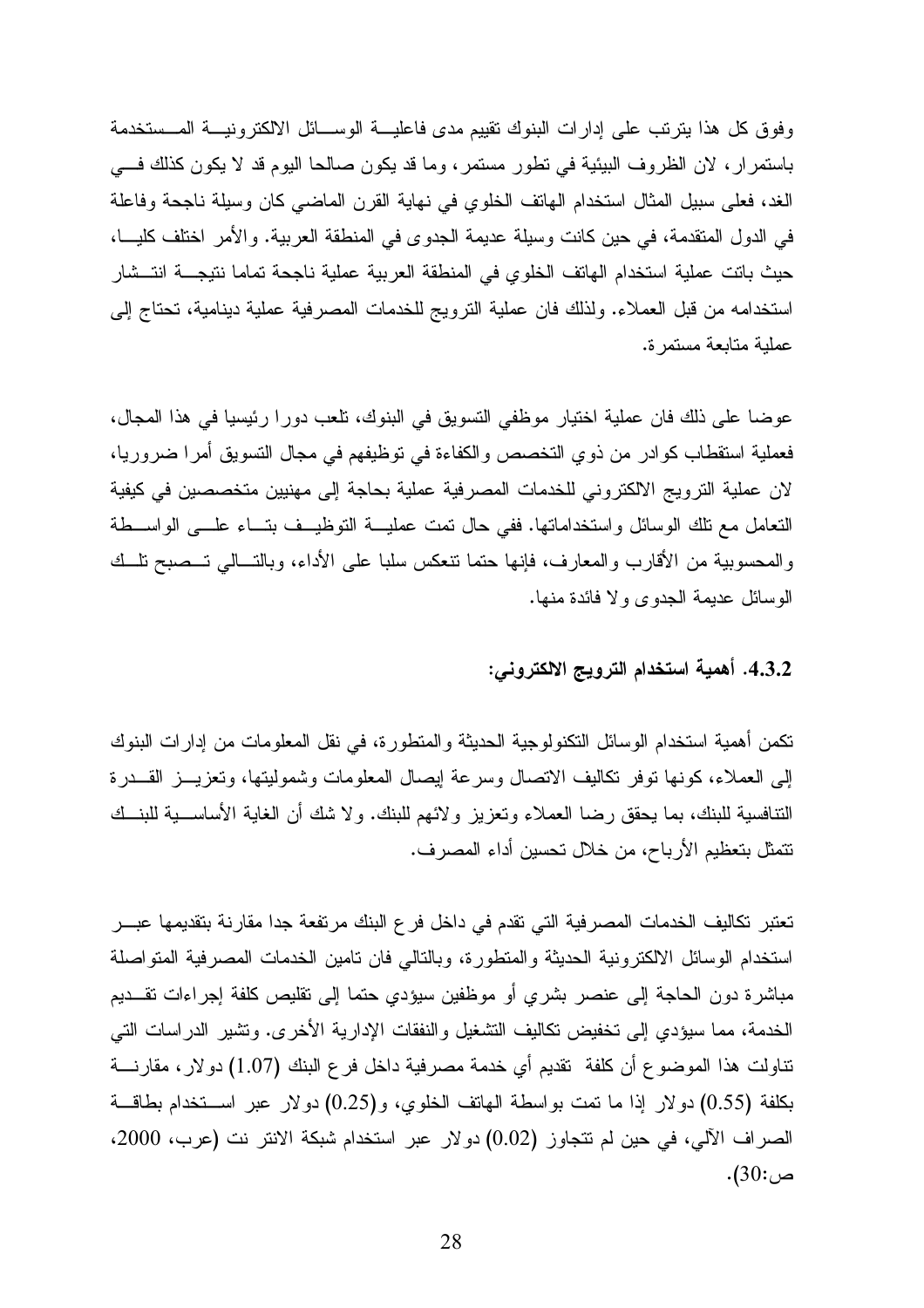وفي مقارنة لكلفة نرويج الخدمات عبر استخدام الوسائل الالكترونية مع استخدام فرع البنك لتقــديم نفس الخدمة في البنوك اللبنانية، تشير إحدى الدر اسات أن استخدام الانتر نت يعتبر الأحـــدث فـــي تقديم تلك الخدمات المالية والمصرفية والحملات الترويجية، حيث تتميز هذه الوسيلة فسى التنسوع القاعدي، والخدمة الفورية، والأكثر ملائمة للعملاء، مع توفير في النفقات. حيث تصل كلفة المعاملة الواحدة فقط (2 سنت) مقابل (107) سنت عند إجرائها عبر الفرع المصرفي(سفر،2006).

كما أن استخدام الوسائل الالكترونية للترويج للخدمات المصرفية يعزز من قـــدرة البنـــوك علــــي المنافسة، حيث نشهد السوق المصرفية نتافسا شديدا، وخصوصا بعد الهزة المالية التي شهدتها دول العالم في صيف العام(2008) والتي ما زالت نداعياتها ماثلة حتى الآن. إضافة إلى نظام العولمـــة الذي أجاز للمصارف العالمية دخول السوق المصرفية في شتى بقاع الأرض. وبما أن تلك البنوك المنافسة كانت السباقة في استحداث وابتكار التقنيات الحديثة للترويج لخدماتها المصرفية، فانه مـــن الضروري أن تسعى البنوك المحلية إلى نطوير ونحديث خدماتها المصرفية بالاعتماد على النقنيات الحديثة التي تستخدمها البنوك المنافسة، وذلك للحفاظ على عملائها واستقرار حصتها السوقية.

كما أن التحسين المستمر للخدمات المصرفية، قضية يسعى للحصول عليها العملاء، فالعميل يهمــــه الحصول على خدمات دقيقة وبأقل كلفة وجهد، ولذا فان النرويج للخـــدمات المـــصرفية وتعريـــف العملاء بها ضرورة تفرضها طبيعة العمل المصرفي الذي يعتبر الحفاظ على العميل أولوية كونــــه بِمثِّل عصب العمل المصرفي واحد أركانه الأساسية.

فضلاً عن ذلك تعتبر التكنولوجيا قوة ديناميكية في عمليات البيع والشراء وتسليم وتوصيل الخدمات والمنتجات المالية، لذلك حققت تكنولوجيا المعلومات طفرة كبيرة في عالم البنوك والاستثمار، ومع تطبيق فكر ة الشبكات بين البنوك وفروعها استطاعت تكنولوجيا المعلومات أن تحقق معاملات مالية وسريعة ودقيقة وفورية داخل شبكة البنك والفروع كالتالي(النجار،2004 ):

- تغيير العلاقات بين البنك وشبكة المعلومات: خصصت البنوك النجارية مخصصات ضخمة لشراء وتجهيز وتطبيق تكنولوجيا المعلومات المصرفية والمالية، ومثلَّــت نفقـــات أجهـــزة نكنولوجيا المعلومات المصرفية حوالي79% من إجمالي ما ينفق على نكنولوجيا المعلومات في البنوك.
- إعادة هندسة البنوك: أدى استخدام الحواسيب الالكترونية الشخصية لدعم شبكة المعـــاملات المصرفية داخل البنك الواحد وفروعه ومع البنوك والمؤسسات المالية الأخرى والمنعاملين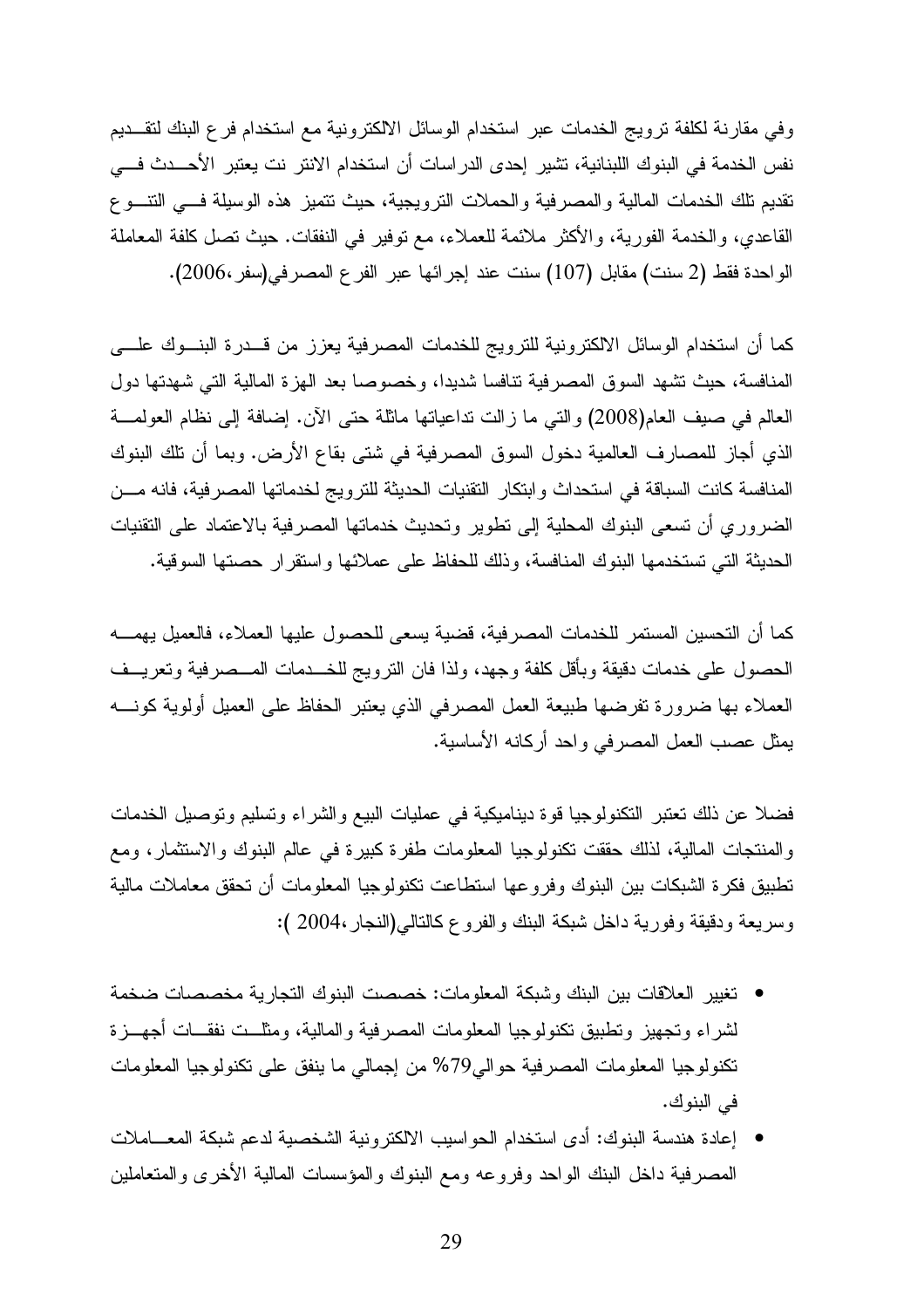إلى ضرورة إعادة هندسة العمليات المصرفية، إذ نسعى البنوك الالكترونيـــة إلــــى نحديـــد أسلوب نقديم الخدمات للعملاء وتحديد قنوات الاتصال والترويج للخدمات المصرفية الجديدة باستخدام التكنولوجيا.

● الاستثمار في مجال الاتصال التكنو لوجي: يستخدم البنك مجموعة من تكنو لوجيا المعلومات والاتصالات والبرمجيات لاتخاذ قرار الاستثمار عن طريق استخدام السنظم الالكترونيــة لتوفير خدمات بتكلفة اقل ولتحسين السرعة في تقديم الخدمة وجودتها، إضافة إلى التعرف على أداء المنافسين .

# 5.3.2. عوامل وأسباب استخدام الترويج الالكتروني:

هناك العديد من العوامل والأسباب التبي ندفع المصارف إلى نقييع أدواتها ووسائلها المستخدمة فسي تعريف العملاء بالخدمات المصرفية التي تقدمها، وإعادة النظر فسي سياســتها لتقــديم الخــدمات المصرفية، من خلال استخدام التكنولوجيا الحديثة في نقــل المعلومـــات والتعريــف بالخـــدمات المصرفية التي نقدمها، ويمكن إجمال نلك العوامل والسباب بما يلي:

- المنافسة: لا شك أن استخدام النكنولوجيا الحديثة في نقل المعلومات والتواصل مع العمـــلاء ونعريفهم بالخدمات والتسهيلات المصرفية التى يقدمها البنك، نعزز القدرة التنافسية لديسه وتمكنه من الاحتفاظ بعملائه واستقطاب عملاء جدد.
- التوسع الجغرافي: إن عملية توسيع قاعدة العمل المصرفي نتم عبر الانتشار الجغرافي على مساحات واسعة من المناطق الجغرافية التي يمارس فيها المسصرف نسشاطه المسصرفي، وليتمكن المصرف من النوسع الجغرافي فانه يفرض استخدام الوسائل النكنولوجية الحديثة، حيث بالإمكان زيادة الرقعة الجغرافية لنشاط العمل المصرفي باستخدام نلك الوسائل عوضا عن فتح فرو ع كثيرة، نكلف المصرف أعباء مالية كبيرة.
- نعميق ولاء العملاء: بحرص المصرف على نعميق الولاء ونعزيز النقسة مـــع العمـــلاء، ويمكن تحقيق ذلك من خلال الاتصال المتواصل بين المصرف والعملاء، مما نشتد الحاجة إلى استخدام وسائل الكترونية سريعة ودقيقة وذات جودة عالية.
- نقليل التكاليف: نطمح المصارف إلى نعظيم أرباحها، وبما أن سعر الفائدة محدد من قبـــل السلطات بحكم قوانين نتظيم عمل المصارف، وخصوصا بعد أن اشـــندت المنافــسة بـــين المصبارف، فان البنك بإمكانه تعظيم أرباحه وذلك من خلال تخفيض النفقات والمسصاريف الإداربة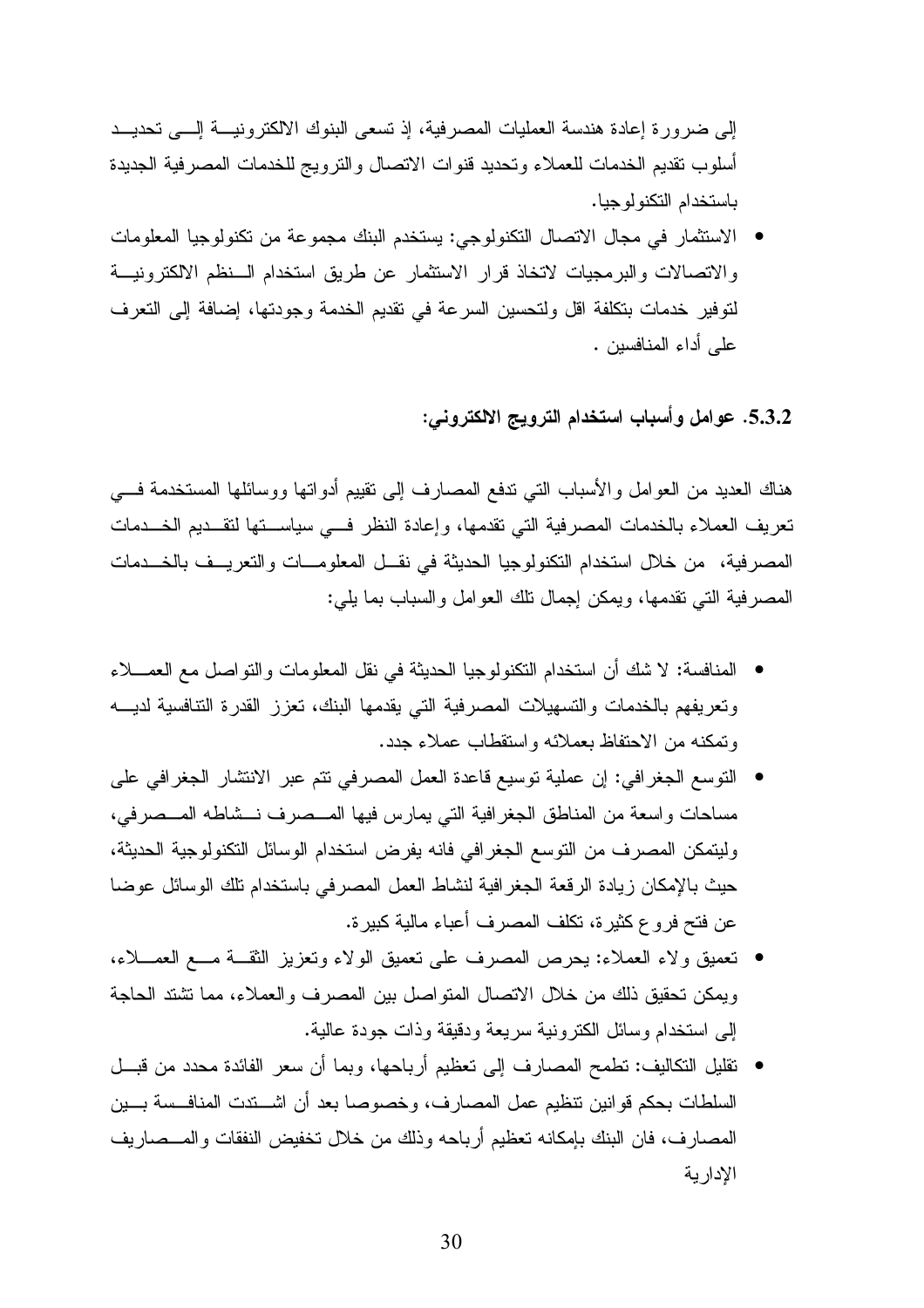### 6.3.2. الصعوبات التي تواجه استخدام الترويج الالكتروني:

يواجه استخدام الوسائل الالكترونية في الترويج للخدمات المصرفية جملة من الصعوبات والعقبات، منها ما يتعلق بالعملاء ومنها ما يتعلق بالوسائل الالكترونية المستخدمة وكيفية استخدامها، ومنها ما يتعلَّق بإدارة الخدمات، ويمكن تفصيلها على النحو النالبي:

#### 1.6.3.2. صعوبات تتعلق بالعملاء:

ولعل الصعوبات التي تقع خارج إطار سيطرة الإدارة تمثل أهم الصعوبات، حيث مـــن الـــصعب التغلب علبها بسهولة، لان الأمر ً منوط بالعملاء، ومدى ثقتهم واستعدادهم لاستقبال وتقبل الخدمات المصرفية عبر نلك الوسائل. حيث هناك قسم كبير من العملاء يعتبرون مجرد إعلامهم عن الرصيد أو حركة مصرفية معينة تخص معاملاتهم، باستخدام الهاتف الخلوي مثلا، بأنه يمس خصوصيتهم وسرية بياناتهم المصرفية، مما يدفعهم الطلب من إدارة البنك بعدم استخدام الهاتف لاطلاعهم على بياناتهم وحركاتهم المصرفية، وحجب خدمة الهاتف الجوال عن استقبال البيانات المصرفية.

كما أن هناك صعوبات ذات صلة بالعملاء نتمثل بعدم معرفتهم استخدام الحاسوب والسدخول إلسي شبكة الانتر نت أو الموقع الالكتروني للبنك، مما يحول دون انسياب المعلومات ونقلها عبر هــذه التقنبة لابصالها.

إضافة إلى ذلك، هناك صعوبات نتعلق بعدم قدرة فهم العملاء للمفاهيم والمسصطلحات المسصرفية التي يستخدمها البنك عبر استخدام الوسائل الالكترونية المختلفة، حيث هناك نباين في فهم العمـــلاء للمفاهيم المستخدمة للتعريف بالخدمات المصرفية. فعلى سبيل المثال يمكن للعميـــل فهـــم رســــالة مباشرة من قبل مسئول التسويق داخل المصرف، والاستفسار عن كل شيء يتعلق بالرسالة في حال عدم فهمها. كان يتلقى رسالة مفادها بإمكانية العميل كشف حسابه في حدود مبـــالـغ معينــــة كأحـــد التسهيلات التي سيمنحها له المصر ف.

وفي حال عدم فهم الرسالة بإمكانه الاستيضاح من المسئول. ولكن عبر تلقي الرسالة باستخدام احد الوسائل الالكترونية أيا كانت، فانه من الصعب الاستفسار والاستيضاح إلا في حالة مراجعة البنك. وبذلك فان هذه العملية تمثل احد الصعوبات التي نواجه استخدام الوســـائل الالكترونيـــة للتعريـــف بالخدمات المصرفية والنرويج لها عبر نلك الوسائط.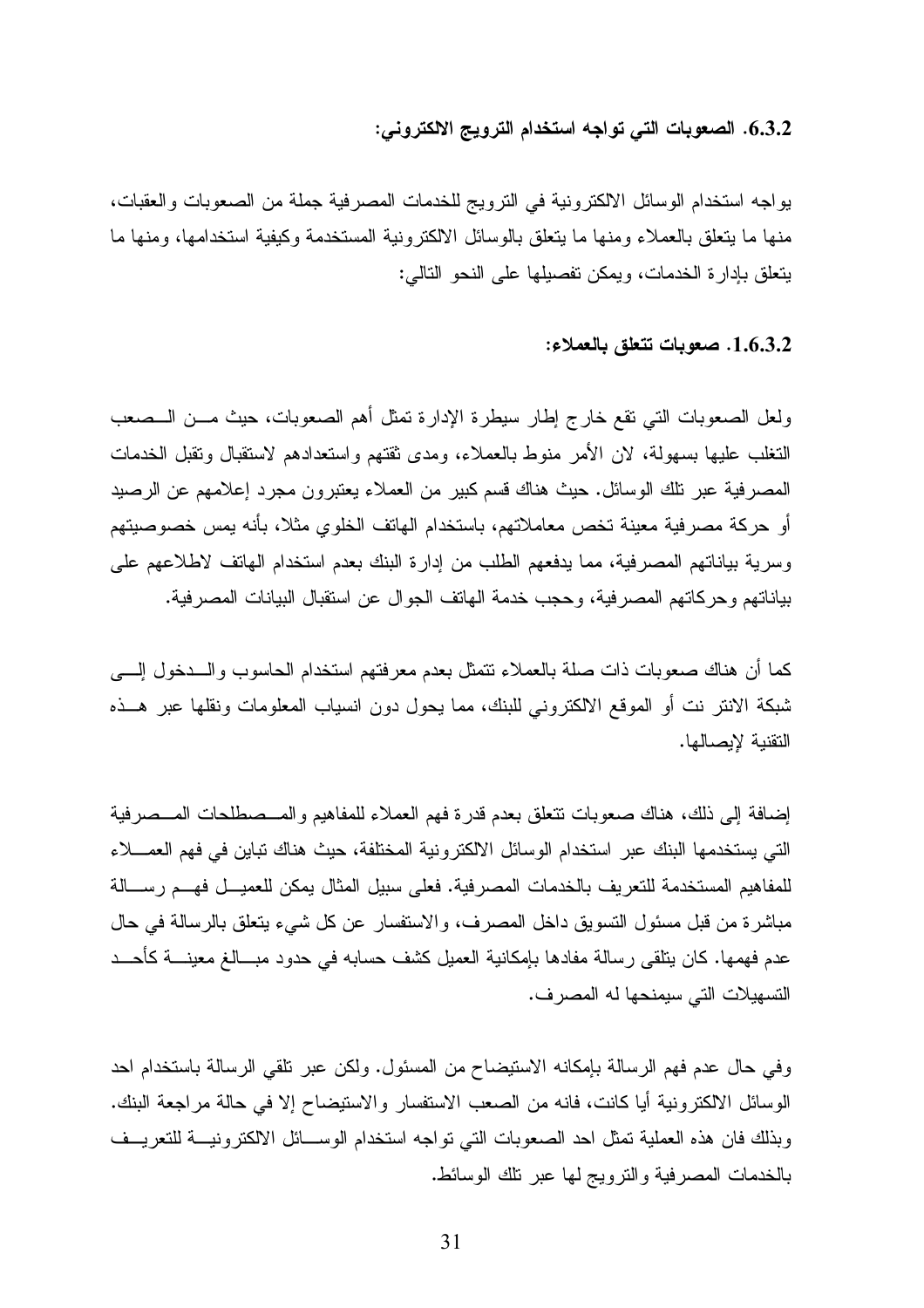2.6.3.2. صعويات تتعلق بالوسائل المستخدمة:

و هناك مشكلات نتعلق بالوسائل الالكتر ونية ذاتها سواء من حيـــث الكفايـــة أو النوعيـــة أو حتــــى المحافظة عليها، كان نكون الوسائل الالكترونية المستخدمة غير كافية واقتصارها على عدد محدود لا يغطي جميع المناطق الجغرافية التي يمارس فيها المصرف نشاطه، مما يحد من القـــدرة علــــي إيصال المعلومات ونقلها إلى جميع العملاء الذين ينتشرون على مناطق جغرافية متباعدة.

و هناك صعوبات تتمثَّل بتعطل الأجهز ة المستخدمة سواء بسبب عدم الجودة أو عدم الصبيانة الدورية أو بفعل الاعتداء عليها من قبل الآخرين، وخصوصا مر اكز استخدام الصر اف الآلي، حبث إمكانية الاعتداء عليها من قبل البعض وإردة مما يؤدى إلى تعطلها وحجب الخدمة عن المنطقة التي توجد فيها.

إضافة إلى الصعوبات النبي المتمثلة بعدم باقتصار عملية الترويج علسى العمـــلاء دون غيـــرهم، فالمصرف بطمح إلىي النزويج لخدمانه المصرفية إلى جميع المواطنين بهدف اســنقطابهم وزيـــادة حصنه السوقية، ولكن استخدام الوسائل الالكترونية قد يحول دون وصول نلك المعلومات إلى جميع المواطنين واقتصارها على العملاء فقط. فمثلا استخدام الصراف الآلي والفيزا كارد، لا يستفيد من نلك الخدمات إلا حاملي البطاقة وهم عملاء المصرف فقط دون غيرهم.

### 3.6.3.2. صعوبات تتعلق بإدارة استخدام الوسائل:

أما الصعوبات التي نتعلق بإدارة استخدام الوسائل الالكترونية للترويج للخدمات المصرفية، تتمثـــل بعدم نوفر الموظفين المختصين والمؤهلين والمدربين على كيفية إدارة الخدمة لتحقيق الغرض منها بكفاءة وفاعلبة.

كما أن عدم إجراء عملية النقييم والمتابعة تمثل احد الصعوبات كونها الوسيلة التي يمكن الحكم من خلالها على مدى كفاءة تلك الوسائل المستخدمة في تحقيق أهدافها المرجوة منها.

إضافة إلى الصعوبات المتمثلة في كيفية استخدام الوسيلة المناسبة في الوقت المناسب وبما يتناسب مع حجم المعلومة المراد توصيلها، فمثلًا هناك معلومات ينطلب إيصالها إلى العملاء في وقت محدد بزمن معين، وهذا يطلب استخدام الوسيلة الأكثر سرعة لضمان وصولها إلىي العميل فسي الوقــت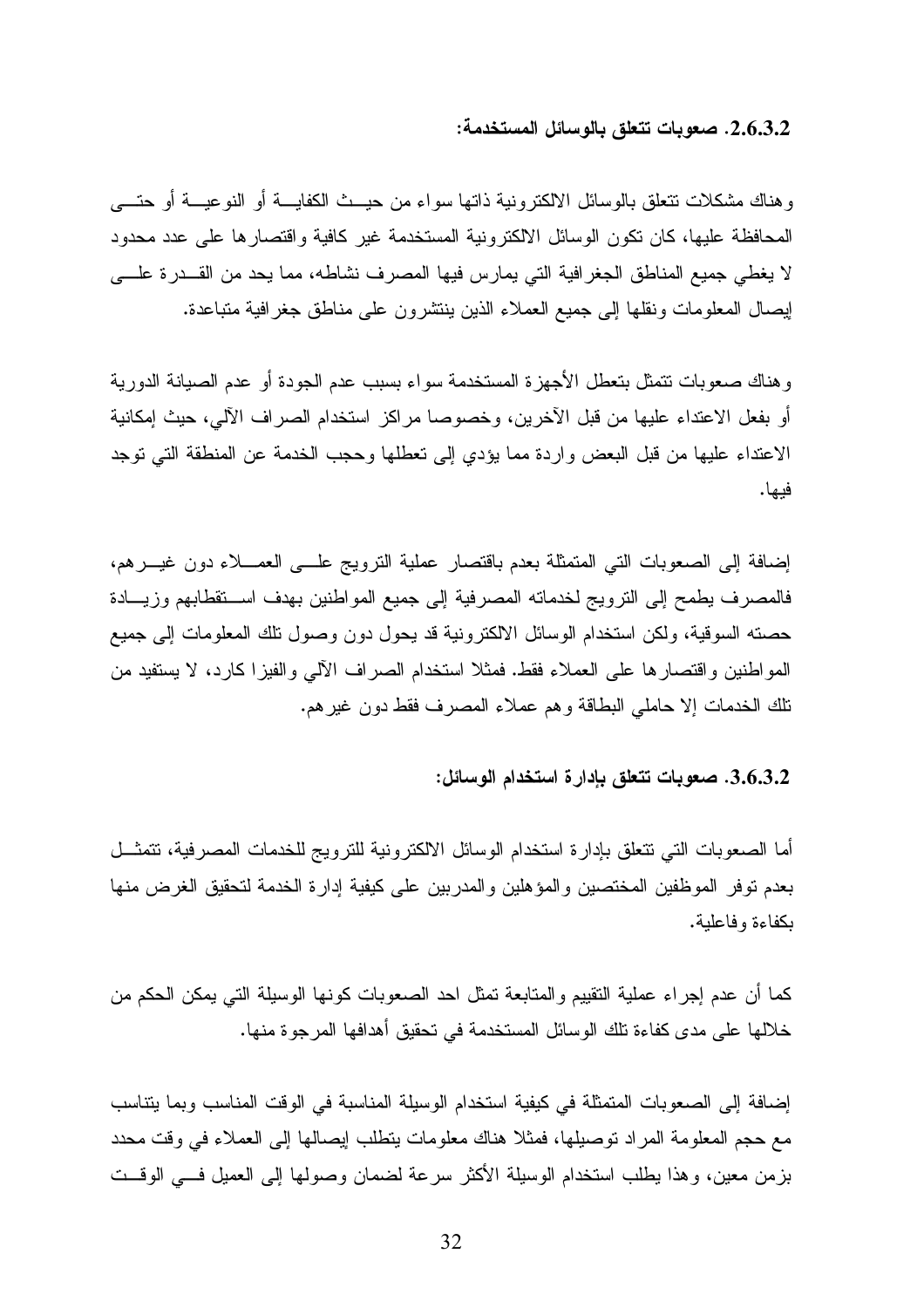المحدد، وحال عدم وصولها في ذاك الوقت نفقد قيمتها. وهناك معلومات يتطلب نقلها استخدام أداة توضيحية بسبب اطلاع متلقى الرسالة على مختلف التفاصيل التي تتعلق بالفكرة المراد توصـــبلها، وهذه نحتل مساحة إعلانية وإسعة نتطلب استخدام وسيلة تلائمها.

### 7.3.2. المزيج الترويجي:

تتجسد عملية بناء ونطوير العلاقة بين المؤسسة والعملاء من خلال الاتصالات التــسويقية، التـــي نتمثل حسب دولوزير (Dolozier,1976) بنقديم وعرض مجموعة متكاملة من المحفـــزات الــــي السوق لغرض إثارة أو استمالة ً مجموعة من الاستجابات، وإرساء قنوات لاستلام وتفسير الرسائل الواردة من السوق بغرض نعديل رسائل المؤسسة الحالية ونشخيص فرص انصال جديـــدة. أي أن عملية الانصال المقصودة هنا نتم بانجاهين، من المرسل إلى المستقبل، ثم العكس، وبناء على ردود واستجابات المستقبل إما أن تعاد صبغة الرسالة أو تشخص وسبلة اتصال جديدة (العلاق،2005).

ولكل عنصر من عناصر المزيج النرويجي قدرات مختلفة في مجال الاتصال والأهداف التي يسعى كل عنصر إلى تحقيقها. فمثلاً يكون عنصر الإعلان في مرحلة إدراك الخدمة لدى العميل، بينمـــا يكون البيع الشخصـي أكثر فاعلية في مرحلة الفعل نفسه(طلب الخدمة). وتعتبر عناصــــر المــــزيج الترويجي متكاملة ونساند بعضها، وفي ذات الوقت منداخلة حيث يعتمد كل منهـــا علـــي بعـــضه البعض بشكل بصعب التفريق بينها، وإن كان كل عنصر يعمل باتجاه تحقيق أهداف مختلفة عـــن العناصر الأخرى. وهناك معايير تحدد للمؤسسة اختيار العنصر الترويجي الذي ينبغي اســتخدامه، كالرقابة والستحكم والمسوارد الماليسة والمسصداقية وحجسم الجمهسور المسستهدف (المسصدر السابق،ص:26).

ويمثل الإعلان احد أشكال الاتصال غير الشخصبي، حيث يكون موجها إلى الجماهير بشكل عـــام، من مزاياه الوصول إلى عدد كبير من العملاء باعتباره أسلوب يمكن من مخاطبة قطاع عريض من الجماهير ومنخفض النكلفة قياسا مع الأساليب الشخصية، وإمكانية وصول الإعلان إلـــي منـــاطق جغرافية واسعة، ويعتبر النلفاز والإذاعة وشبكة الانتر نت والمنشورات من الأدوات المستخدمة في الإعلان. ونتيجة النمو المنزايد لذي حصل على أعداد المستخدمين لشبكة الانتسر نست، صسرفت الأنظار عن استخدام التلفاز والراديو كأدوات للإعلان، لتحل محلها شبكة الانتر نست حيست بسدأ التوجه نحو استخدام شبكة الانتر نت للإعلان عن المنتج والخدمات(العــشماوي،2004). والنــشر بِشكل أيضا احد عناصر النرويج الذي يعمل على إعلام الجمهور بالخدمات والمعلومات المصرفية،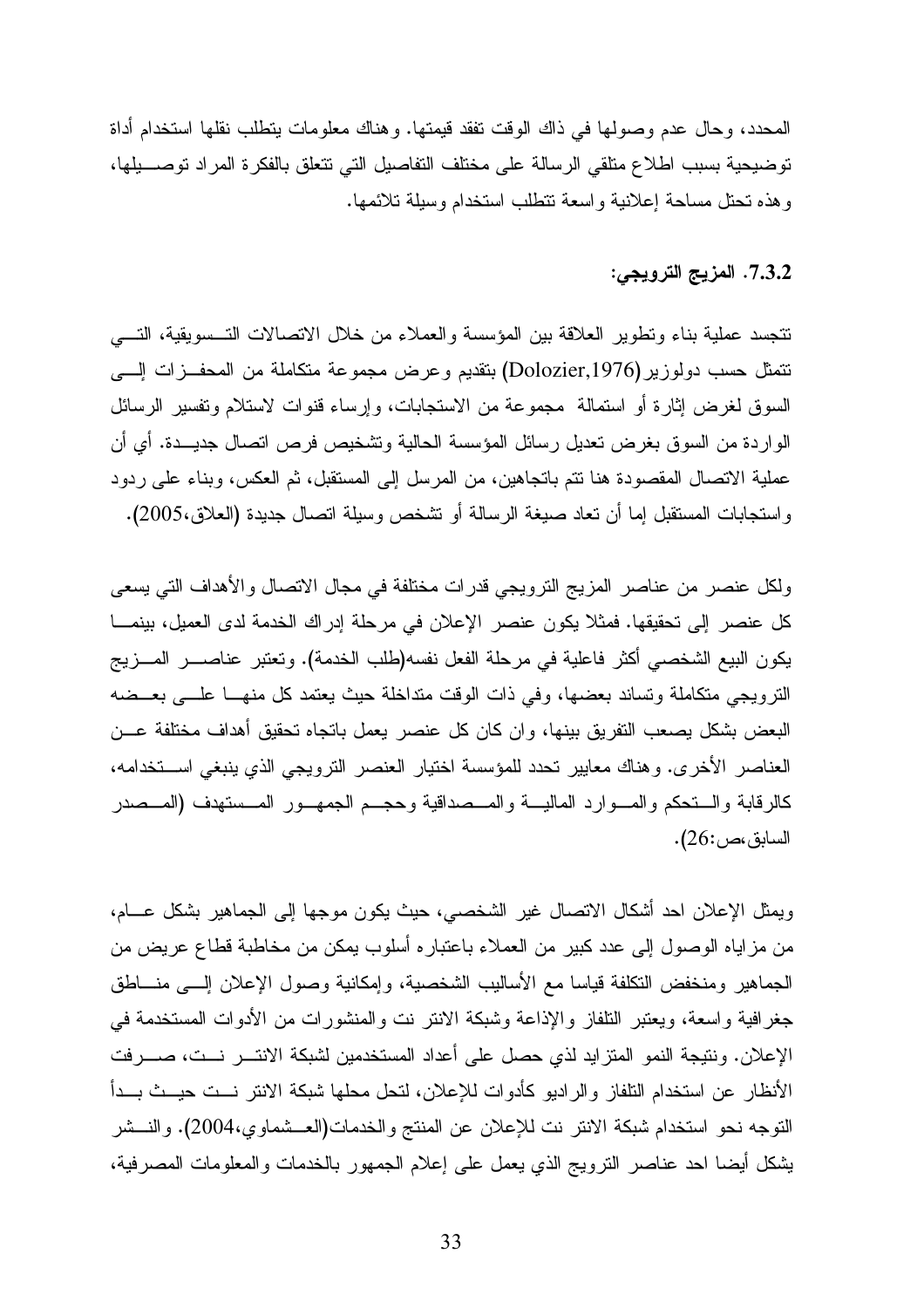لنكوين انطباع معين لدى الجمهور بغية استقطابهم للنعامل معه، وقد بنم النشر من خـــلال أنـــشطة العلاقات العامة أو مجلة البنك. إلا أن النوجه الحديث والذي لقى نجاحـــا فـــى نـــشر المعلومـــات والبيانات عبر نشرها على الموقع الالكتروني للبنك، حيث إمكانية إجراء التفاعل مع العملاء ونلقى استفسار اتهم وأرائهم والرد عليها(عبده،2003).

4.2 الترويج الالكتروني وتحسين الأداء

1.4.2. مفهوم الأداء:

يربِّنط مفهوم الأداء ارتباطا وثيقا بمفهوم الإدارة، ويشكل احد المحاور الرئيسية التي ينصب عليها الاهتمام، فالأداء يمثل قدر ة المنظمة في الوصول إلى أهدافها، عبر استخدام الموارد المتاحة بكفاءة وفاعلية(Paft,1988) أو هو انعكاس لقدرة المنظمة وقابليتها لتحقيق أهــدافها(Eccles,1999) ، ويشير مفهوم الأداء أيضا إلى قدرة المنظمة على البقاء والتكيف والنمو بكونه بمثل قدرة المنظمـــة على تحقيــــق أهـــدافها طويلــــة الأمـــد، التـــــى نتمثـــل بالبقـــاء والنمـــو والنكيـــف( & Robins .(Wiersema, 1995).

ويرى آخرون أن الأداء يعكس قدرة المنظمة في استخدامها لمواردها التي تمكنهـــا مـــن تحقيـــق أهدافه، فالأداء يعتبر انعكاسا لكيفية استخدام المنظمة للموارد البشرية والمادية واستغلالها بالصورة التي تجعلها قادرة على تحقيق أهدافها(Miller & Bromiles,1990). وهناك من برى أن الأداء يعكس الفكرة الأوسع لفاعلية المنظمة إذ غالبا ما يتخذ الأداء شكلين(Holles,et, al,1998):

- أولهما) الأداء المالي: يركز على استخدام المخرجات البسيطة المعتمدة علـــي المؤشـــرات المالية المتمثلة بالربح والعائد على الاستثمار والندفق النقدي.
- ثانيهما) الأداء التشغيلي: يعد المفهوم الأوسع لأداء الأعمال وقياس من خــــلال مؤشــــرات المبيعات والحصنة السوقية وانجاهات الزبائن وولائهم.

من خلال النعريفات السابقة نرى أن الأداء برنبط بالقدرة، والقدرة مصطلح مـــرنبط بالإمكانيـــات وحسن استغلالها، فلو نوفرت الإمكانيات ولم يحسن استغلالها فان الأداء سيكون ضعيف، وكــذلك فيما لو نوفرت إدارة سليمة دون نوفر الإمكانات فان الأداء أيضا يبقى محدود. لــذا يجــب تـــوفر الشرطين لتحسين الأداء، وهذا ما ندركه المنظمات ونسعى لتوفيره دائما.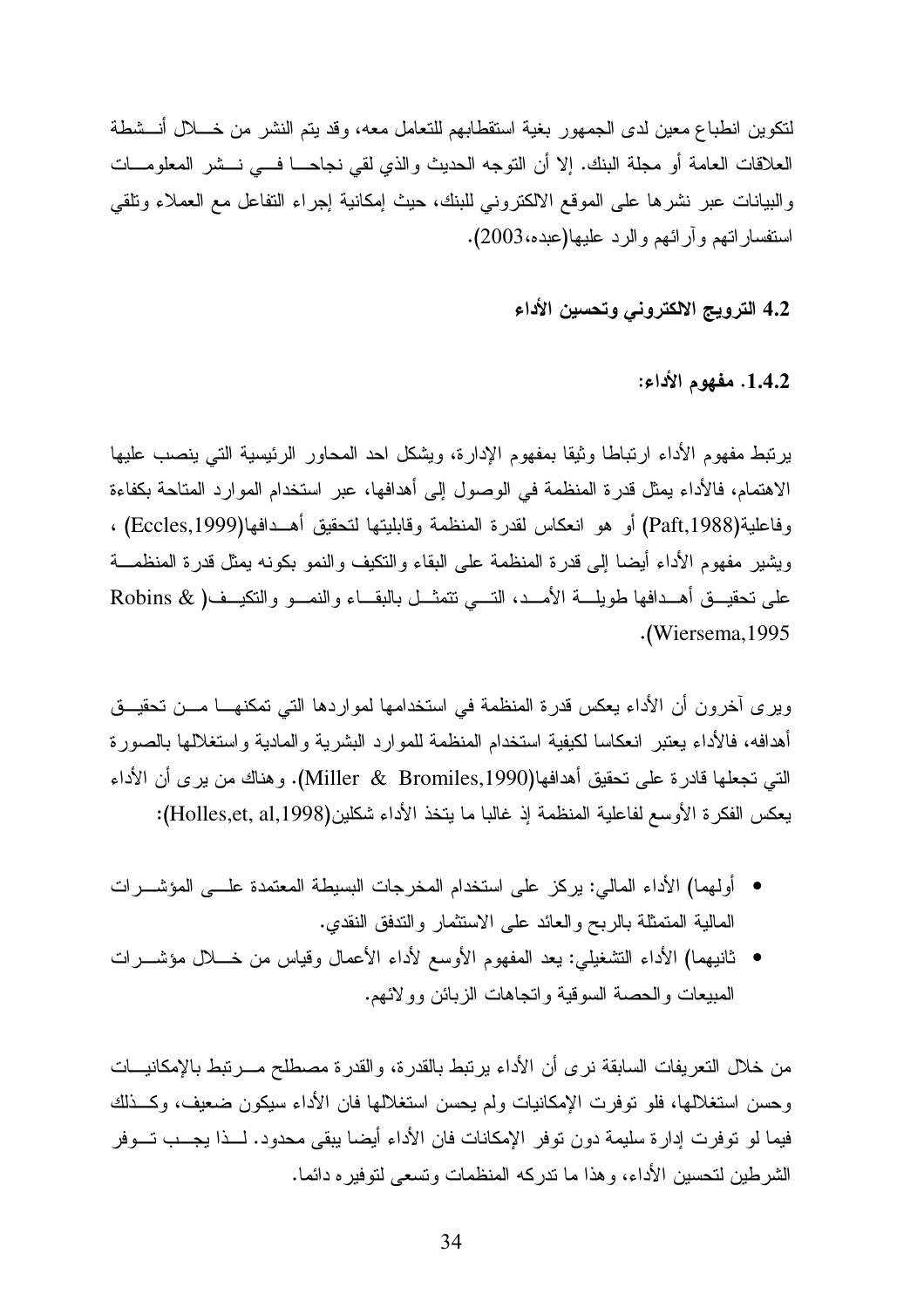والبنوك التجارية كونها تعيش في جو من المنافسة الشديدة، فإنها تسعى للحفاظ على بقائها ونموها ونكيفها، وهذا الأمر يحتاج إلى تحسين أدائها باستمرار . وبذا فان إدارات البنوك دائما ما نطـــرح تساؤ لا كيف؟؟؟ لان تحسين الأداء ليس مجرد عملية إدارية تتحكم بها إدارات البنوك بمفردها مـــن طرف واحد، بل هناك طرفا محوريا أساسيا، يتمثل بعملاء البنوك والمواطنين بشكل عام.

وفي النطورات الكبيرة التي يشهدها العالم والتي نتمثل بظهور ثورة المعلومات والاتصالات باتست البنوك نسعى إلى تحسين أدائها لبناء مكانة متميزة في أذهان العمــــلاء، وهــــي مجموعــــة مـــن الادراكات والانطباعات التي يكونها العملاء عن الخدمة من خـــلال مقارنتهـــا بخدمـــة منافــسة بديلة(Kotler,1997).

ومن هنا فان عملية تحسين أداء البنوك تكمن في تركيز نشاطاتها المستخدمة لرسم معالم الخدمـــة بالصورة العالقة في أذهان العملاء(Dipp & Sally,1996).

وهذا ما يفسر تركيز نشاطات البنوك وقراراتها، في تصميم الخدمات من خلال فهم وتحليـل مـــا يدور في أذهان المتعاملين معها، لتحديد حاجاتهم ورغباتهم وتوقعاتهم المتغيرة باستمرار . ويجعلها دائمة السعى لابتكار خدمات جديدة أو تطوير الخدمات القائمة من خلال إدخال كل ما هو جديد من تقنيات حديثة، من اجل الحفاظ على عملائها وحصتها السوقية ومن ثم نموها وتكيفها. وفي الواقع إن استخدام التكنولوجيا الحديثة لتقديم الخدمات المصرفية وتعريف العملاء بها، يساهم إلى حد كبير بتحسين أداء البنوك، الذي يتجسد من خلال خفض التكاليف وزيادة حجم النشاط المصرفي وتعزيز دور المنافسة، إضافة إلى نقديم الخدمات بفاعلية وتحقيق رضا العملاء وولائهم.

### 2.4.2. استخدام الترويج الالكتروني والفاعلية:

نتجسد فاعلية نقديم الخدمات المصرفية من خلال نقديم خدمات مميزة وذات جودة عاليــــة وبأقـــل جهد وكلفة، فكلا الطرفين متلقى الخدمة ومقدم الخدمة يطمح إلى نوفير الوقــت. فالعميــل يعتبـــر عنصر الوفت ذات قيمة عالية بالنسبة له، ويبحث عن المصدر الذي يحقَّــق رغباتـــه فـــي إتمـــام معاملاته ونوفير المعلومات دون جهد أو عناء أو انتظار، كما يسعى دائما للحصول علـــي خدمـــة دقيقة وذات جودة عالية. والمصرف بطمح إلى تحقيق رغبات العملاء للحفاظ علـــبيهم واســـتقطاب غير هم من خلال نقديم خدمات عالية الكفاءة وذات جودة مميزة، وهذا الأمر لا يتحقق إلا من خلال استخدام النكنولوجيا الحديثة والمنطورة.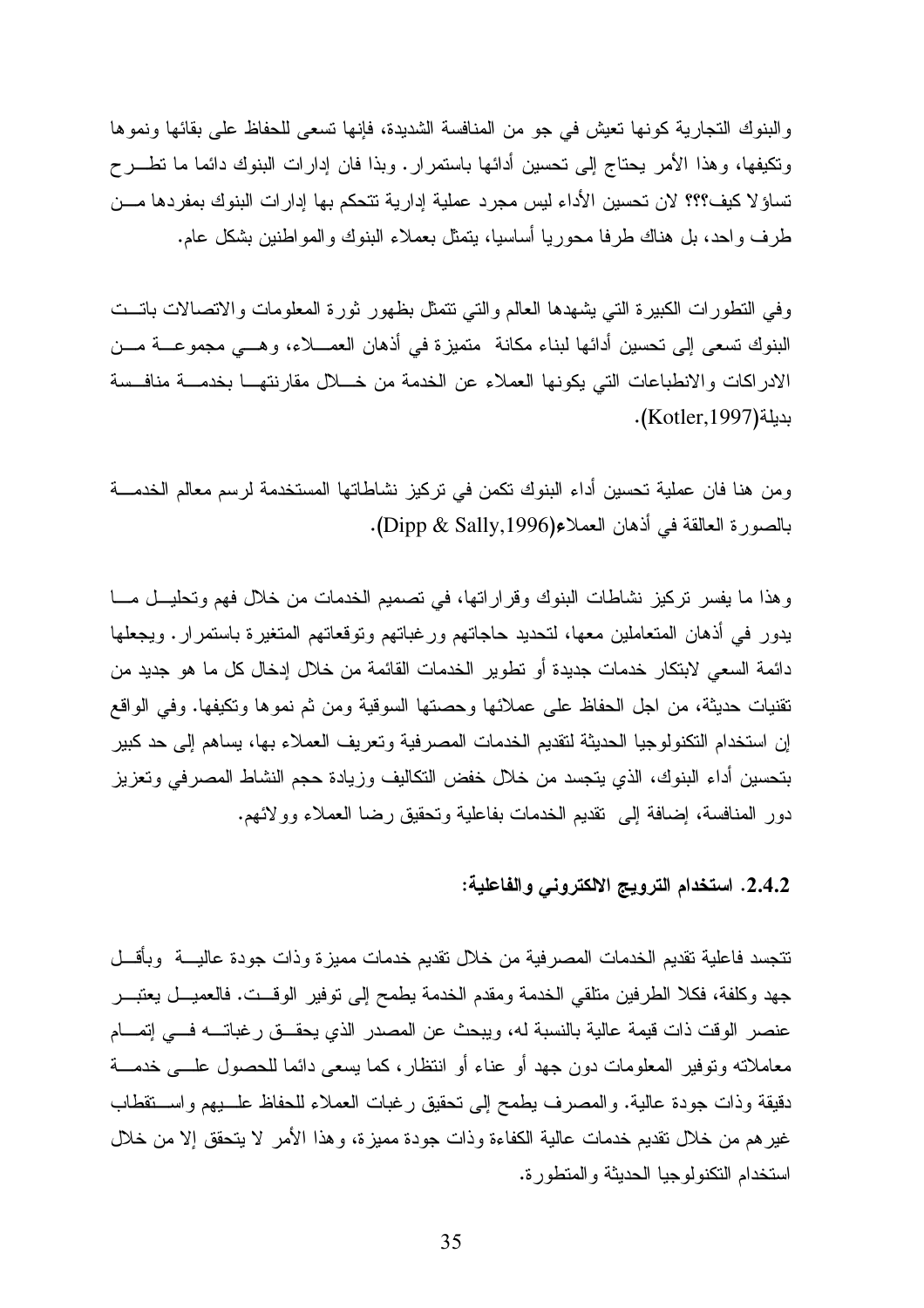3.4.2. استخدام الترويج الالكتروني والتوسع الجغرافي:

نتيح استخدامات النقنية الحديثة والمنطورة من زيادة حجم النعاملات مع فطاعات عريــضـة مـــن العملاء، التي نمند على مساحات جغرافية واسعة، نتخطى حدود الإقليم. حيث اســنطاعت إدارات المصارف من النواصل والاتصال مع العملاء في مختلف أماكن نواجدهم دون الحاجة لحضورهم إلى فرع البنك، حيث بات بالإمكان إتمام مختلف الخدمات المصرفية من ســحب وإيـــداع ودفـــع الفواتير وتغطية الشيكات وإتمام التعاملات التجارية، عبر استخدام الوسائل الالكترونية التي يوفرها البنك. وهذا الأمر عزز من قدرات البنوك على الوصول إلى مختلف مناطق نـــشاطه المـــصرفي دونما حاجة لفتح فروع كثيرة ومكلفة.

4.4.2. استخدام الترويج الالكتروني وخفض التكاليف:

لقد شكل استخدام النكنولوجيا في إتمام العمليات المصرفية ونقل وتبادل المعلومات بسين العمسلاء وفروع المصرف، احد أهم الركائز التي يستند فيها المصرف للنقليل من النفقات الإدارية، وذلك من خلال الاعتماد المنزايد على الركائز الالكترونية في انجاز العمل المصرفي. والملاحظ أن استخدام النكنولوجيا يوفر خفضا في النكاليف والأسعار على حد سواء، إذ توضح النقـــارير والإحـــصـاءات العالمية أن كلفة الخدمة المصرفية في فرع البنك توازي (107) سنتا، في حين باستخدام الهـــاتف الخلوى نكلف (55) سنتا و (25) سنتا بواسطة جهاز الصراف الآلي و(2) سنت فقــط باســـتخدام شبكة الانتر نت(سفر ،2006).

5.4.2. استخدام الترويج الالكتروني وتعزيز القدرة التنافسية:

تمثِّل المنافسة احد أهم مبررات استخدام التكنولوجيا في العمل المصرفي، حيث تتوقَّع العديد مـــن الدراسات أن البنوك التي نتخلف عن مواكبة تطوير وتعزيز قدراتها المصرفية الالكترونيـــة، لــــن تستطيع الصمود في السوق المصرفي، استنادا إلى ما يعرف (بالدار ونية المـــصرفية)، أي البقـــاء للأصلح أو البقاء للأقوى. وإذا ما نأملنا ظروف العمل المصرفي في الوقت الحاضــــر نــــستنتج أن المنافسة لم تعد قائمة داخل حدود الإقليم، حيث أتاحت النكنولوجيا المنطورة التعامل المصرفي عن بعد باستخدام المواقع الالكترونية للبنوك، وشبكة الانتر نت، التي سمحت لإتمام وإجـــراء مختلــف الأعمال المصرفية والتجارية خارج حدود الإقليم. ونتيجة التزايد المستمر في عــدد المــصارف، التي يسمح لها بمزاولة العمل المصرفي، اشتدت الحاجة لاستقطاب العملاء. وحتـــي تـــتمكن مـــن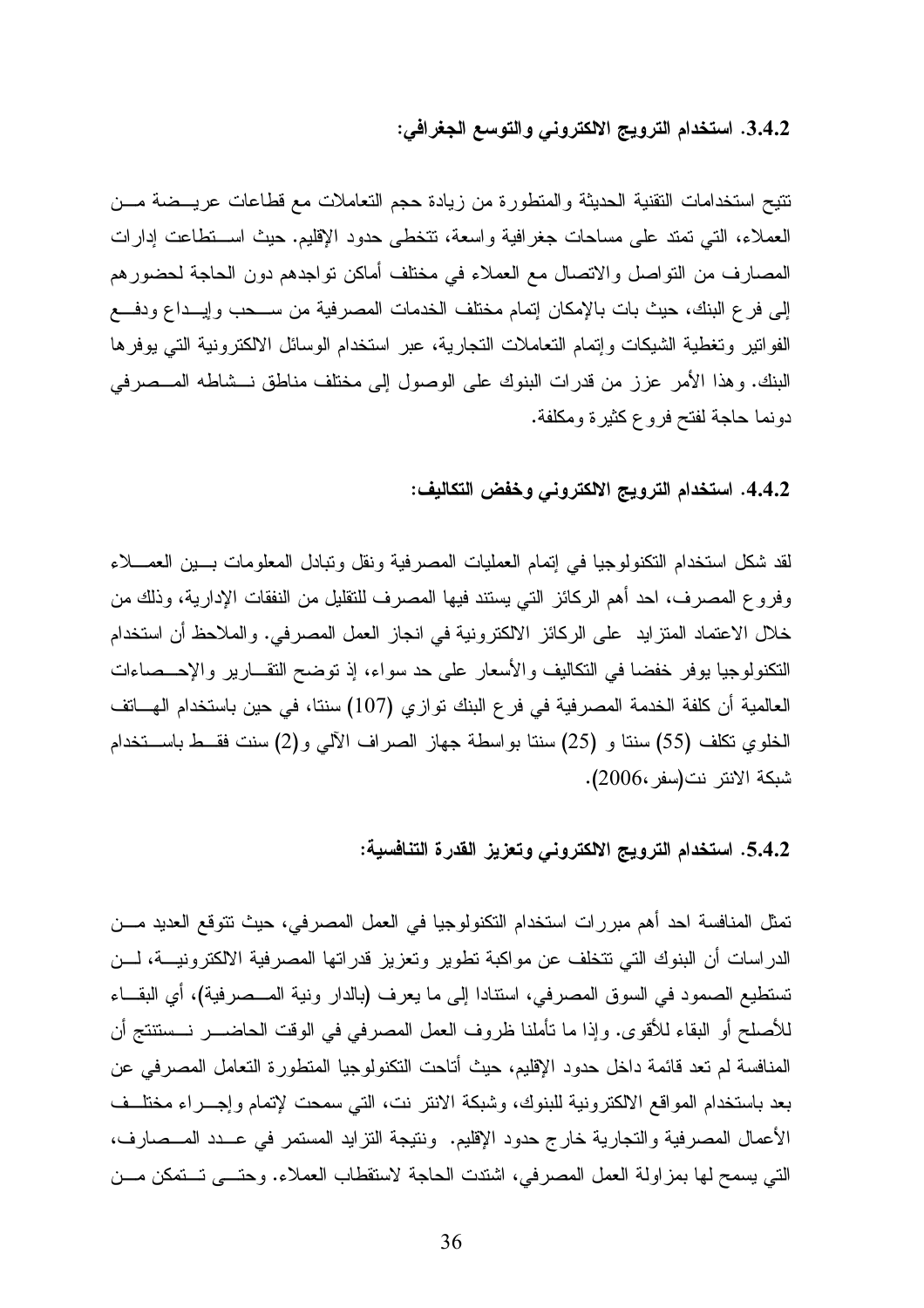استقطاب العملاء، فانه يتطلب منها تلبية رغباتهم وتحقيق رضاهم من خلال تقديم خدمات متميـــزة نلبي طموحاتهم.

وفي الآونة الأخيرة عملت التشريعات والقوانين التي تنظم عمل المصارف، على تحديــد أســـعار الفائدة، مما حال دون قدرة البنوك على التنافس من خلال عروض الأسعار . لنبقى المجال الوحيــد الذي من خلالها يمكن إكساب البنك ميزة تنافسية، مدى استخدامها للوسائل والأدوات، التـــى مـــن شانها إناحة الفرصة أمام العملاء لإتمام معاملاتهم المصرفية بسرعة فائقة دونما عناء أو انتظـــار ، و بأقل كلفة.

#### 5.2 الدر اسات السابقة

بعد دراسة ومراجعة العديد من المصادر المتعلقة بأدب الدراسة في الكتب والمراجـــع والـــدوريات والرسائل العلمية والأبحاث السابقة، تم التوصل إلى العديد من الدراسات ذات العلاقــــة بموضــــو ع الدراسة سواء نلك التي بحثت استخدام النرويج الالكتروني لتسويق خدماتها بشكل خاص، أو التسي نتاولت مشكلات النسويق الالكتروني بشكل عام، وسنعرض فيما يلي بعض نلك الدراسات لإثــــراء هذه الدراسة ومعرفة أوجه الاختلاف والشبه بينها وبين نلك الدراسات، وما يميزها عنها.

#### 1.5.2. الدر اسات المحلية:

دراسة(منصور،2010): هدفت الدراسة إلى فحص علاقة الترويج الالكتروني بالحصة الــسوقية، وعلاقتها بكل من الجنس والحالة الاجتماعية والعمر والوظيفة ونوع المصرف وأصله. ولتحقيــق غرض الدر اسة اعد الباحث استبانه كأداة لجمع البيانات وزعت على عينـــة حجمهـــا (103) مـــن موظفي البنوك في شمال الضفة الغربية، تم اختيار هم بالطريقة العشو ائية، وكانت أهم نتائج الدر اسة وجود علاقة ايجابية بين الإعلان والعلاقات العامة ونتشيط المبيعات والحصة السوقية عبر استخدام وسائل النزويج الالكتروني. كما بينت الدراسة وجود فروق في الحصة الـسوقية لــصالح الفئـــة العمرية اقل من (30) عاما، وكذلك وجود فروق في علاقة الترويج الالكتروني بزيسادة الحسصة السوقية لصالح المصارف الإسلامية والبنوك فلسطينية الأصل. وفي ضوء نتائج الدراسة أوصــــي الباحث بضرورة تعاقد المصارف مع شركات الانتر نت أو شركات الترويج الالكترونسي لعمـــل حملات نزويجية الكترونية تستطيع الوصول إلى كافة المواطنين من اجل تتشيط المبيعات وزيسادة عدد العملاء.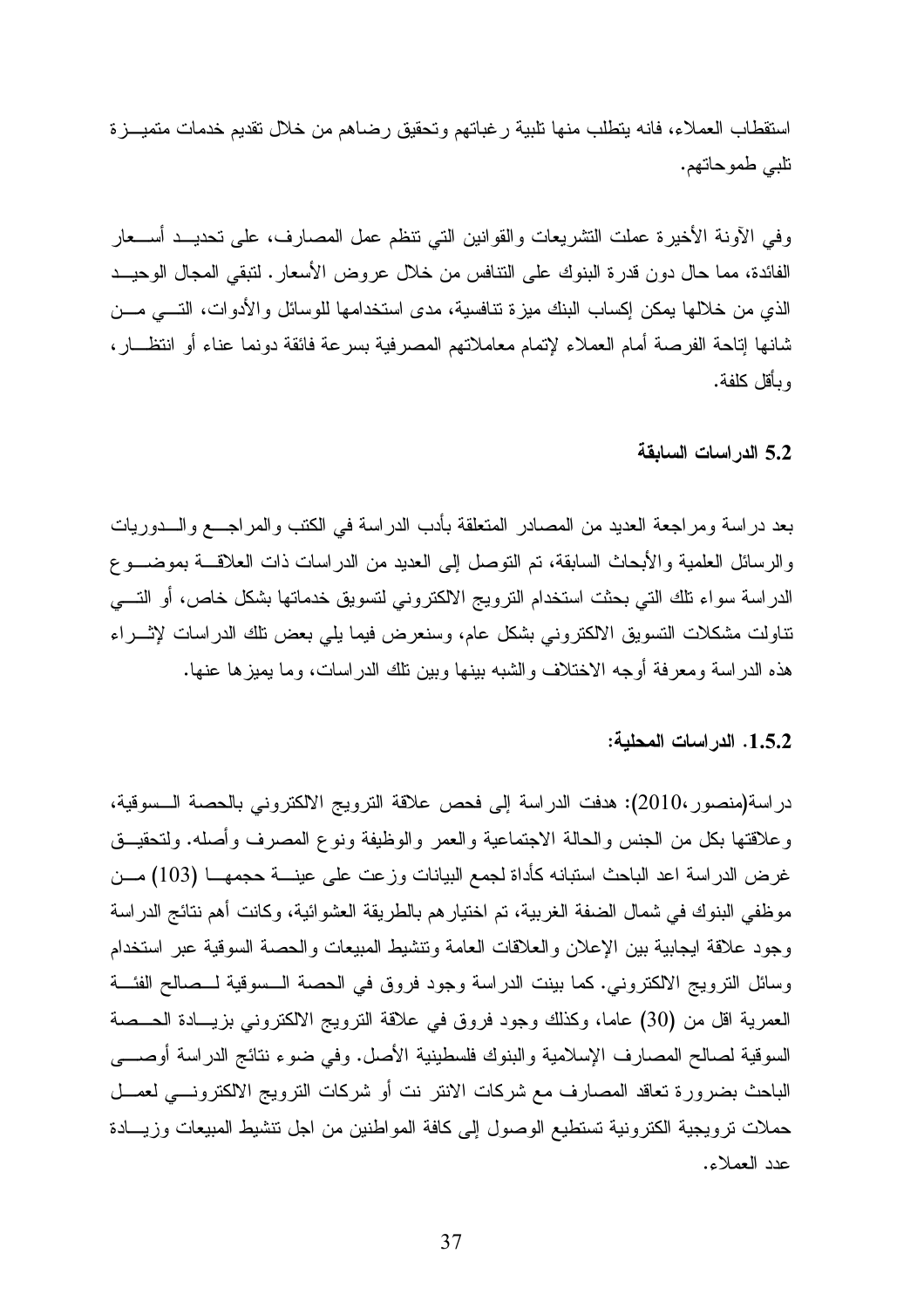2.5.2. الدر اسات العربية:

دراسة (طابع،1997) : هدفت الدراسة للنعرف على مدى استخدام شبكة المعلومات الالكترونية في الحملات الإعلامية، مستخدما الاستبانة الالكترونية كأداة لجمع البيانات باستخدام شبكة الانتر نست للوصول إلى أفراد العينة البالغ عددهم(500) من رجال الأعمال والشركات، التسي لهـــا عنــــاوين معروفة على شبكة الانترنت، تم اختيارهم بالطريقة العشوائية، حيث كانت أهم نتائج الدراسة مـــا يأتي: 54.4% من الشركات تستخدم الانتر نت للتواصل مع الجماهير . و 73.3% من الـــشركات الأمريكية تستخدم البريد الالكتروني للتواصل مع الجماهير، في حين بلغت نسبة الاســـتخدام فـــي أوروبا 34% فقط، و نسبة17% نستخدم الشبكة الالكترونية للتعرف علـــي أنـــشطة المنافــسين. وأوضحت أن نسبة عالية من الشركات تحقق مكاسب كبيرة باعتمادها علـــي تـــصميم الحمــــلات النر ويجية على شبكة الانتر نت.

در اسة (البطل،1997–1998): هدفت الدر اسة للتعرف إلى تحديد المصارف التي بدأت باســـتخدام شبكة الانتر نت، مستخدما الاستبانة (قائمة استقصاء) كأداة لجمع البيانات من أفراد العينــــة البــــالـغ عددهم(26) من مدراء البنوك التجارية في جمهورية مصر العربية، تم اختيار هم بطريقـــة المـــسح الشامل كونهم يمثلون مجتمع الدراسة، حيث كانت أهم نتائج الدراسة ما يلي: بــدأت ســـبع بنـــوك باستخدام محدود لشبكة الانتر نت لأغراض بث رســـائل إعلانيـــة عـــن المـــصرف، أو عـــرض المشروعات الاستثمارية الجديدة بهدف جذب مستثمرين جدد. وهناك توجهات ايجابية لمدراء تلطك المصارف نحو استخدام الشبكة الالكترونية كوسيلة سريعة لنشر أنشطة البنك وأداة جيدة لتــسويق خدمات البنك. وتمثَّلت الاتجاهات السلبية لدى مدراء البنوك بالتخوف من استخدام الشبكة في تقديم الخدمات المصرفية خوفا من النحايل والغش، وإهدار سرية الببانات.

دراسة (الحلو،2000): هدفت الدراسة إلى النعرف على النطورات فــي مجـــال نطبيـــق أنظمـــة ونكنولوجيا المعلومات والاتصالات في الأعمال المصرفية، ودراسة العلاقة بسين التسزام عمسلاء المصارف الأردنية بالتعامل معها نتيجة استخدام نكنولوجيا المعلومات والاتصالات. حيث استخدم المنهج الوصفي لإجراء الدراسة، والاستبانة كأداة لجمع البيانات تم نوزيعها علـــي(16) مـــصرف بواقع ثلاث استبيانات لكل مصرف، وكانت أهم نتائج الدراسة ما يلي: الاستثمار فسي تكنولوجيــا المعلومات والاتصالات بؤدي إلى خفض التكاليف. واستخدام الانتر نت لتقديم الخدمات المــصرفية بدون أنظمة حماية بِشكل تهديدا على سلامة أنظمة المصرف المعلومانية. والاستثمار في تكنولوجيا المعلومات والاتصالات بؤدي إلىي زيادة الأرباح، وزيادة عدد المودعين وإقبالهم وولائهم، ورفسع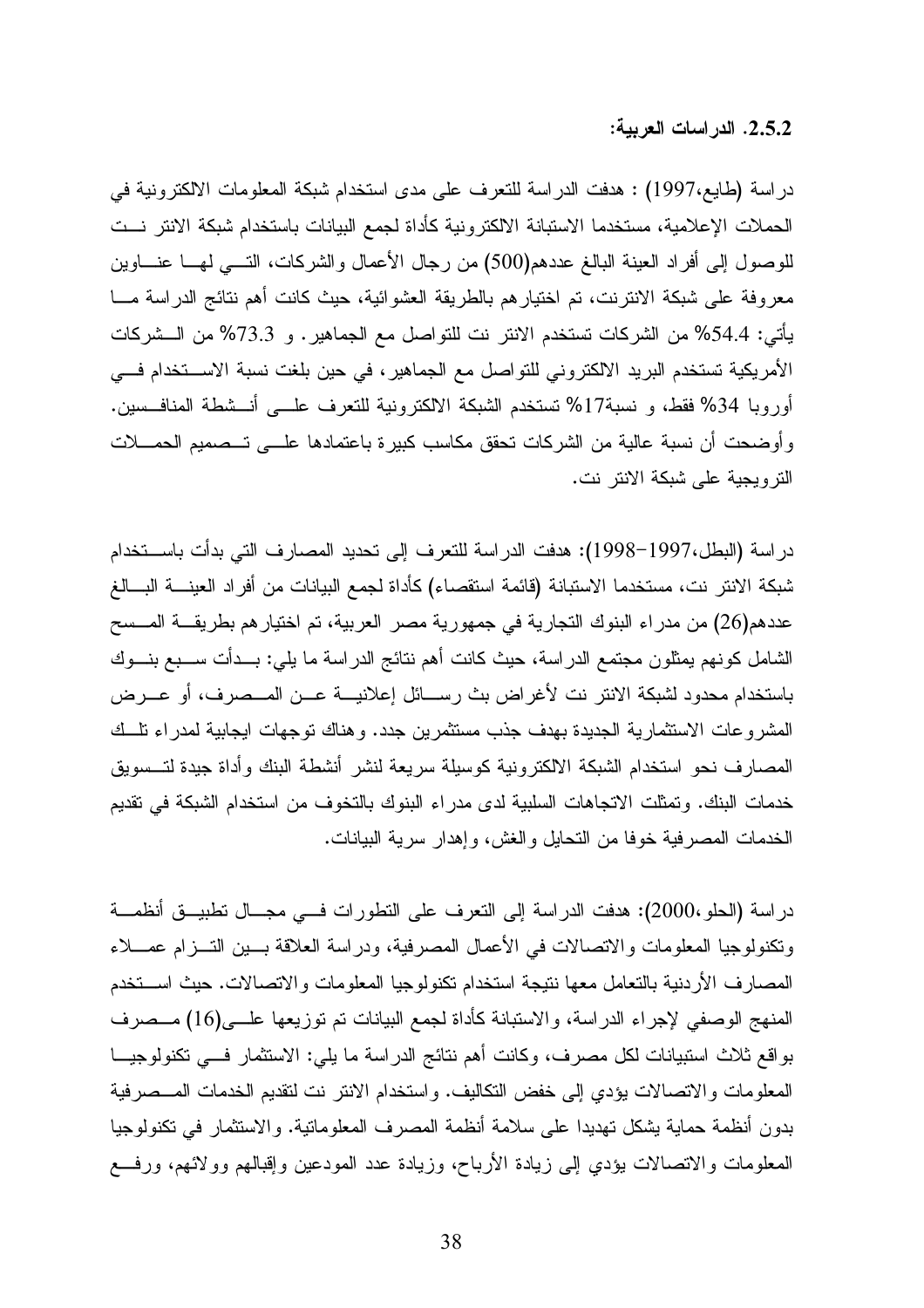مستوى الخدمة المقدمة للعملاء وإظهارها بشكل لائق ومغري. ولا تستطيع المصارف الاســـتمرار في عملها، ونقديم خدماتها لزبائنها بدون استخدام نكنولوجيا المعلومات والاتصالات.

دراسة (الرفاعي وياسين، 2002): هدفت الدراسة إلى التعـــرف علــــي أراء المــــديرين وإدارات تكنولوجيا المعلومات في المصارف الأردنية والأجنبية فيما يتعلق بتطبيقات الانتسر نست وتقسديم الخدمات المصرفية من خلالها. استخدم المنهج الوصفى لإجراء الدراسة، والمقابلة كـــأداة لجمـــع البيانات من مدراء البنوك العاملة على الأراضي الأردنية، حيث توصلت الدراسة إلى أهم النتــائج التالية: لا نزال البيئة غير مهيأة تماما لأنشطة الأعمال المصرفية الالكترونية بالكامـــل، لان ذلـــك يرتبط بتطوير شبكة الاتصالات وتوفير خدمات اتصال خطية، وتهيئة الهيكل القانوني والتسشريعي للأعمال الالكترونية. وتحتاج المصارف إلى استكمال نطوير البنيـــة التقنيـــة التحتيـــة للأعمـــال الالكترونية وبخاصة تطوير شبكة الانتر نت والاكسترانت ومواقع المصارف على شبكة الويــب. وكما بينت نتائج الدراسة فروق دالة بين وجهة نظر المديرين في الإدارة العليـــا والمـــديرين فـــي إدار ات تكنو لوجيا المعلومات بشان تفضيل خيار تقديم الخدمات المصر فية عبر الانتر نست علسى التحول الكامل إلى المصر ف الالكتر و نبي.

در اسة(القروم،2006): هدفت الدر اسة لقياس العوامل المحددة لنسويق الخدمات المـــصرفية عبـــر شبكة الانتر نت في الأردن، حيث استخدمت المنهج الوصفي التحليلي، واعتمدت الاستبيان كــأداة لجمع البيانات، وزعت على عينة حجمها (18) من مدراء المصارف و(172) من العمـــلاء، تـــم اختيار هم بالطريقة العشوائية، وقد توصلت الدراسة إلى أهم النتائج التالية: هناك علاقة ذات دلالـــة إحصائية بين استخدام شبكة الانتر نت في تسويق الخدمات المصرفية وتكلفة تسويق الخــدمات المصرفية عبر شبكة الانتر نت في الأردن. وهناك علاقة ذات دلالة إحصائية بين استخدام شـــبكة الانتر نت في تسويق الخدمات المصرفية ومستوى المنافسة والتوسع الجغرافي وتلبيسة احتياجسات العملاء والبنية التحتية وامن المعلومات. وهناك علاقة ذات دلالة إحصائية بين استخدام شبكة الانتر نت في تسويق الخدمات المصرفية ورغبة العملاء في نلقى الخدمة المصرفية.

# 3.5.2. الدراسات الأجنبية:

دراسة(Vichuda&Serap,2001): هدفت الدراسة لاستكشاف مدى نقبل عملاء بنسك (Granti) التركي للانترنت المصرفي، حيث اتبع الباحث أسلوب دراسة الحالة، وقد اعد استبيان لهذا الغرض وزع على 987 شخص من المتعاملين مع البنك ممن نتوفر لديهم عناوين الكترونية، استجاب منهم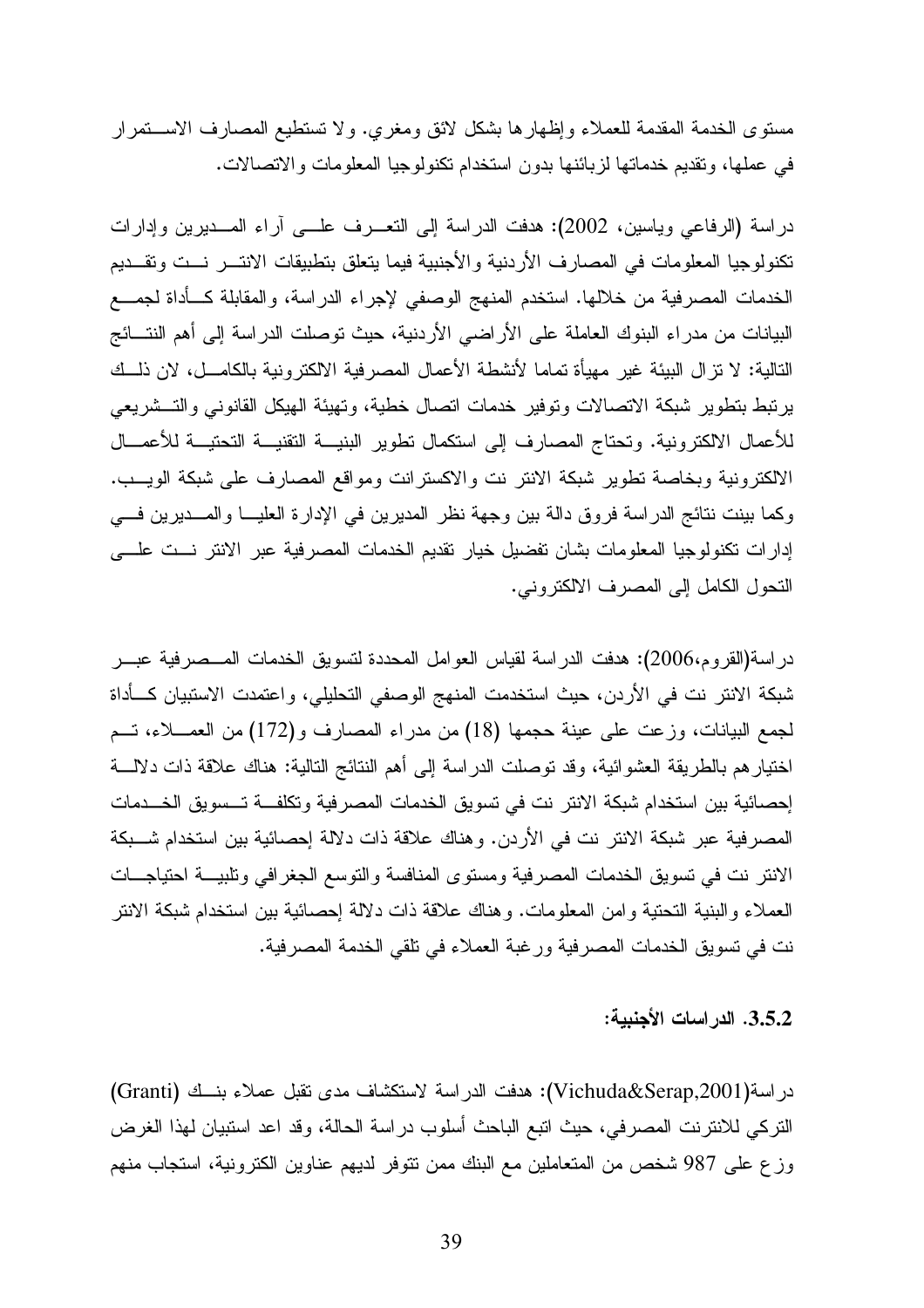132 فقط، وقد توصلت الدراسة إلى أن الانتر نت المصرفي يساهم في خفض التكاليف التشغيلية، بالإضافة إلى نحقيق مستوى رضي عالى لدى العملاء.

در اسة(Sathye,1999): هدفت الدر اسة إلى تحديد العوامل التي تؤثر على تبني العمل المــصرفي عبر الانتر نت من قبل العملاء في استراليا، استخدم الباحث المنهج الوصفي لإجـــراء الدراســـة، مستخدما الاستبانة كأداة وزعها على 1000 من الأفراد والشركات اختـــارهم بالطريقـــة الطبقيـــة العشوائية، استرد منها فقط 500 استبانه. وتوصلت الدراسة إلى أهم النتائج التالية: عبر75%مــن المبحوثين عن عدم الثقة بالخدمة المقدمة على الانتر نت بسبب فقدان عنـــصر الأمــــان . و 68% عبر وا عن عدم ثقتهم بالخدمة المقدمة على الانتر نت لأسباب تتعلق بعسدم إدراك هسذه الخدمسة وفو ائدها . و إضافة إلى أن هناك أسباب أخر ي بنسب متوسطة تتعلق بعدم ر غبة العمــــلاء بتغييــــر الطرق التقليدية التي اعتادوا عليها، وعدم توفر الفرص لاستعمال الحاسوب أو الانتر نست. وكمـــا بينت نتائج الدراسة أن إدار ات المصارف قادرة على نشر الوعي بين عملائها عن طريق التركيـــز على فوائد الخدمة المصر فية الالكتر ونية.

در اسة(Daniel,1999) : هدفت الدر اسة إلى قياس وتحديد الخدمات الالكترونية المقدمة حاليا مـــن قبل المصارف في بريطانيا وجمهورية ايرلندا. استخدم المنهج الوصفي التحليلي، باستخدام الاستبانة كأداة حيث وزعت على عينة قوامها 44 من مدراء المصارف تم اختيارهم بالطريقـــة العـــشوائية، وكانت أهم نتائج الدراسة ما يلي: 25% من المصارف في بريطانيا وايرلندا نقدم خدمات مصرفية تتفيذية للزبائن في منازلهم. وقرار تقديم وتطوير خدمات مــصرفية الكترونيـــة مـــرتبط بالثقافـــة التنظيمية للإبداع والرؤية المستقبلية للمصارف. ومن خلالهما يصبح سوق المصارف أكثر منافسة، وتصبح الخدمات الالكترونية وسيلة مهمة لإشباع هذه التحديات التنافسية . والخــدمات المــصرفية الالكترونية التي تضمن حماية خصوصية العميل، تعزز الحصة السوقية للمصرف .

در إسة(White &Nteli,2004): هدفت الدر إسة إلى محاولة تحديد وجود أو عدم وجسود مسشكلة لدى المصارف البريطانية في عملية انجاز أداء مشبع لنوعية الخدمة والحماية، كما هو مفهوم لدى عملاء الخدمات المصر فية الالكتر ونية المقدمة لهم. تم استخدام الاستبانة كأداة لجمع البيانـــات تـــم اختيارهم بالطريقة العشوائية وعددهم 56 مستجيبا. وكانت نتائج الدراسة مقسمة إلى قسمين مختلفين من العملاء حسب الأوليات: القسم الأول: يهتم بمدى سرعة الخدمات المصر فية المقدمة لهم عبـــر الوسائل الالكترونية، وسهولة استخدام نلك الوسائل. والقسم الثانبي: يهتم بسرية العمليات المصرفية، و الثقة بالخدمات المصر فية المقدمة عبر الوسائل الالكتر ونية.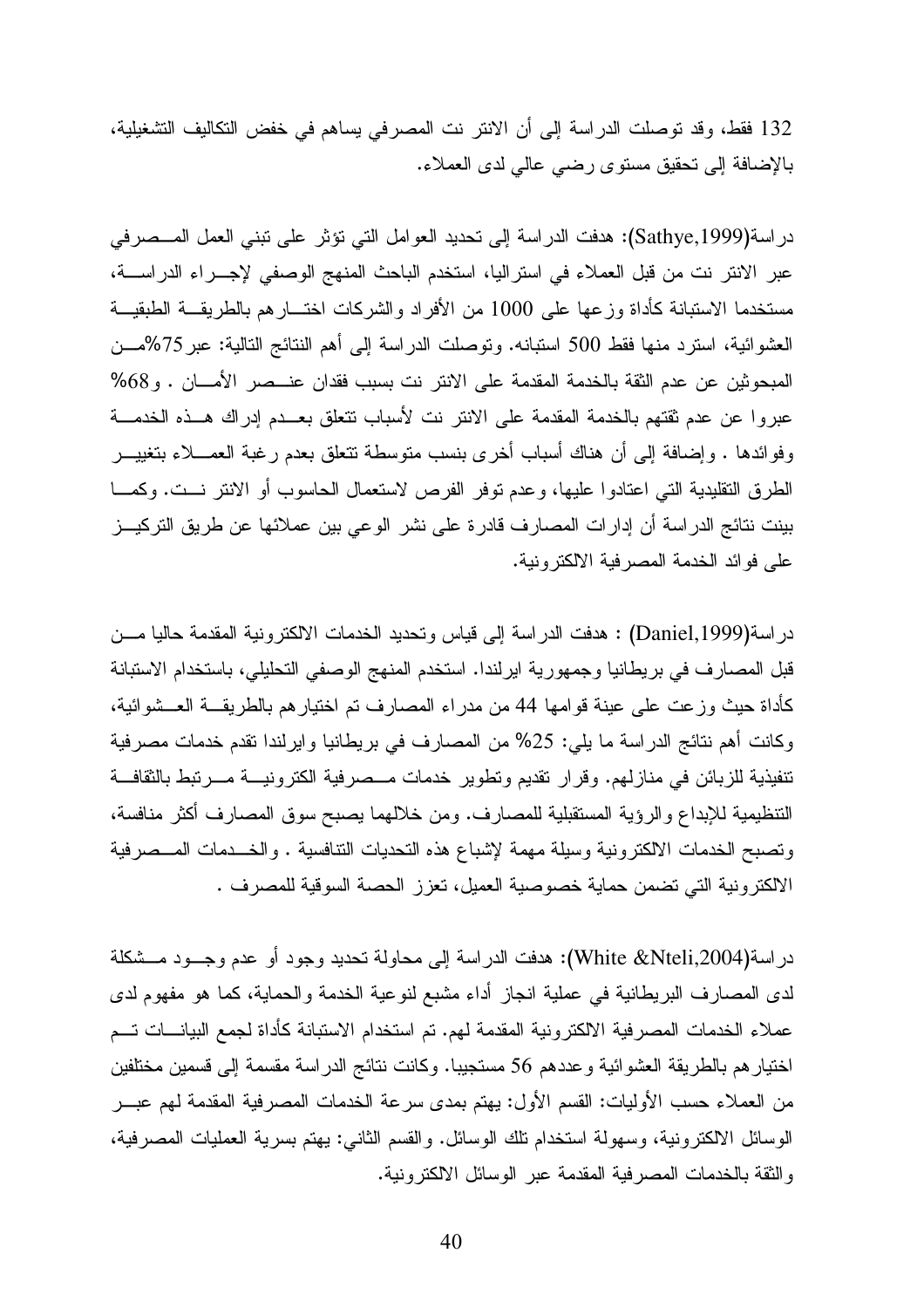4.5.2. تعقيب على الدراسات السابقة:

بعد الاطلاع على الدر اسات السابقة ومر اجعتها، تبين أن هناك اختلاف كبيـــر بينهــــا وبـــين هـــذه الدراسة، حيث جميع نلك الدراسات باستثناء دراسة (منصور،2011 )، تناولت استخدام التكنولوجيا وثورة المعلومات وأثرها على التسويق المصرفي بشكل عام، حيث لم يمثل التسرويج الالكترونسي وأثره على نطور عمل المصارف إلا بشكل هامشي، باعتباره احد عناصر المزيج النسويقي.

بذل الباحث قصار جهوده للعثور على دراسات تتعلق بالترويج الالكتروني بشكل مباشر، إلا انسه تعذر عليه ذلك لندرة الدراسات التبي نتاولت هذا الموضوع مباشرة، سواء على الصعيد المحلـــي أو العربي وحتى الأجنبي. وهذا ما أعطي الدراسة ميزة الندرة لتفتح الآفاق أمام باحثين آخرين لتطوير أبحاثهم.

وهناك أوجه شبه بين هذه الدراسة والدراسات السابقة من حيث المنهجية، حيث يلاحظ أن جميـــع الدراسات دون استثناء استخدمت المنهج الوصفي، وكذلك الاستبيان كأداة لجمع البيانات. أما حجـــم العينة فقد تقاربت في الدراسات التي نتاولت وجهة نظر المدراء حيث تراوحت ما بسين(16–80). أما التي نتاولت وجهات نظر العملاء فقد تباينت تبعا لحجم السكان وعدد المصارف فسي المنطقة الجغر افية التي أجريت فيها الدر اسة، حيث تر اوحت ما بين(100−1000)مبحو ثـــا. إلا أن طريقـــة اختيار العينة كانت متشابهة في جميع الدراسات، حيث اختيـــرت بطريقـــة عـــشوائية، باســـتثناء الدر اسات التبي نتاولت وجهات نظر مختلفة (المدراء والعملاء ورؤساء الأقسام) حيــث اختيـــرت بطريقة طبقية عشوائية. ويمكن توضيح أوجه الشبه والاختلاف وما يميز الدراسة عن الدراســـات السابقة في الجدول التالي:

جدول 2.2–أ: تعقبب على الدر اسات السابقة

| ما يميز هذه الدراسة عن    | أوجه الشبه         | أوجه الاختلاف                   | الدراسة    |
|---------------------------|--------------------|---------------------------------|------------|
| الدر اسات السابقة         |                    |                                 |            |
| نتاولت جوهر موضوع         | إجراءات الدراسة    | - نتاولت واقع استخدام الانتر نت | طايع،1997  |
| تطبيق استخدام التكنولوجيا |                    | في الخدمات المصرفية.            |            |
| الحديثة بمختلف أدواتها    |                    | – من وجهة نظر العملاء           |            |
| ووسائلها على نحسين أداء   | - إجراءات الدراسة  | - واقع استخدام التكنولوجيا في   | البطل،1997 |
| البنوك التجارية.          | - وجهة نظر المدراء | العمل المصرفي.                  |            |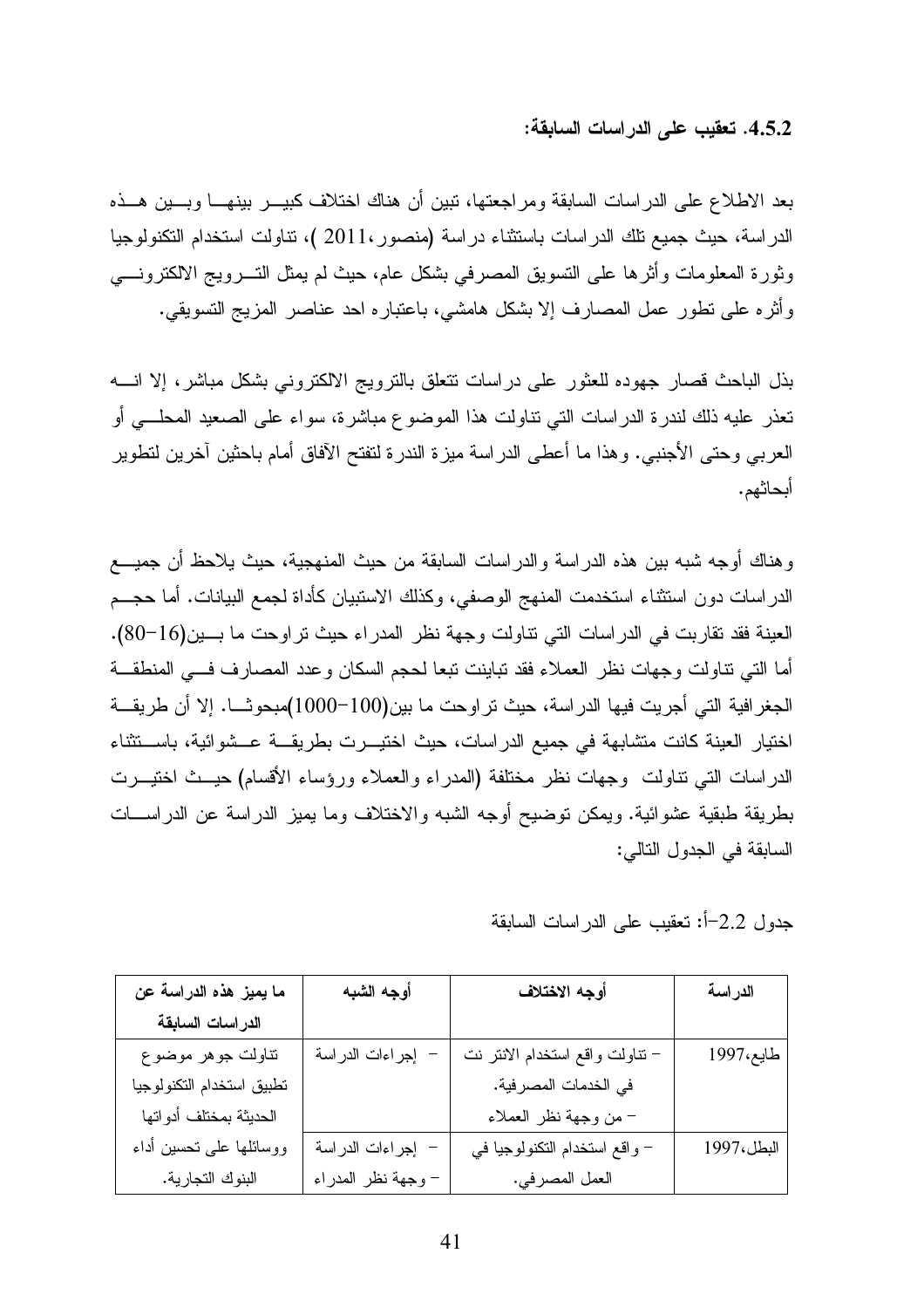| ما يميز هذه الدراسة عن    | أوجه الشبه         | أوجه الاختلاف                   | الدراسة          |
|---------------------------|--------------------|---------------------------------|------------------|
| الدراسات السابقة          |                    |                                 |                  |
| نتاولت جوهر موضوع         | – إجراءات الدراسة  | – نطور نطبيق أنظمة              | الحلو 2000       |
| تطبيق استخدام التكنولوجيا | – إجراءات الدراسة  | النكنولوجيا في العمل المصرفي.   |                  |
| الحديثة بمختلف أدواتها    | – إجراءات الدراسة  | – تطبيق استخدام الانتر نت في    | در اسة الرفاعي   |
| ووسائلها علىى تحسين أداء  | – وجهة نظر المدراء | تقديم الخدمات المصرفية.         | 2002             |
| البنوك التجارية.          | – إجراءات الدراسة  | العوامل المحددة لاستخدام الانتر | القروم 2006      |
|                           |                    | نت في العمل المصرفي.            |                  |
|                           |                    | – وجهتي نظر المدراء والعملاء    |                  |
|                           | - إجراءات الدراسة  | وجهة نظر الموظفين بشكل عام      | منصور 2001       |
|                           |                    | دون تخصيص                       |                  |
|                           | – إجراءات الدراسة  | - مدى نقبل العملاء للخدمات      | Vichuda,<br>2001 |
|                           |                    | الالكترونية في تعاملاتهم        |                  |
|                           |                    | المصر فية.                      |                  |
|                           |                    | - وجهة نظر العملاء              |                  |
|                           | – إجراءات الدراسة  | – العوامل المؤثرة على نبنى      | Sathye, 1999     |
|                           | – وجهة نظر المدراء | الانتر نت في العمل المصرفى.     |                  |
|                           |                    | – وجهة نظر العملاء.             |                  |
|                           | – إجراءات الدراسة  | – قياس وتحديد الخدمات التي      | Daniel, 1999     |
|                           |                    | يقدمها المصرف باستخدام          |                  |
|                           |                    | التكنولوجيا الحديثة.            |                  |
|                           | – إجراءات الدراسة  | مشكلات في تحقيق تحسين الأداء    | Nteli, 2004      |
|                           | – ركزت على تحسين   | المصرفى باستخدام النكنولوجيا.   |                  |
|                           | الأداء             | – وحهة نظر العملاء              |                  |

جدول 2.2-أ: تعقيب على الدراسات السابقة

ويلاحظ أن أكثر الدراسات تشابها للدراسة الحالية دراسة (منصور، 2011)، حيث نتاولــت كلتـــا الدراستين موضوع الترويج الالكتروني، إلا أن هذه الدراسة أكثر شمولية من حيث الموضوع، فقد نتاولت دراسة منصور اثر استخدام النكنولوجيا الحديثة في الترويج للخــدمات المــصرفية علـــي الحصة السوقية للمصرف. في حين نتتاول هذه الدراسة انعكاسات استخدام النكنولوجيا على تحسين أداء البنوك التجار ية.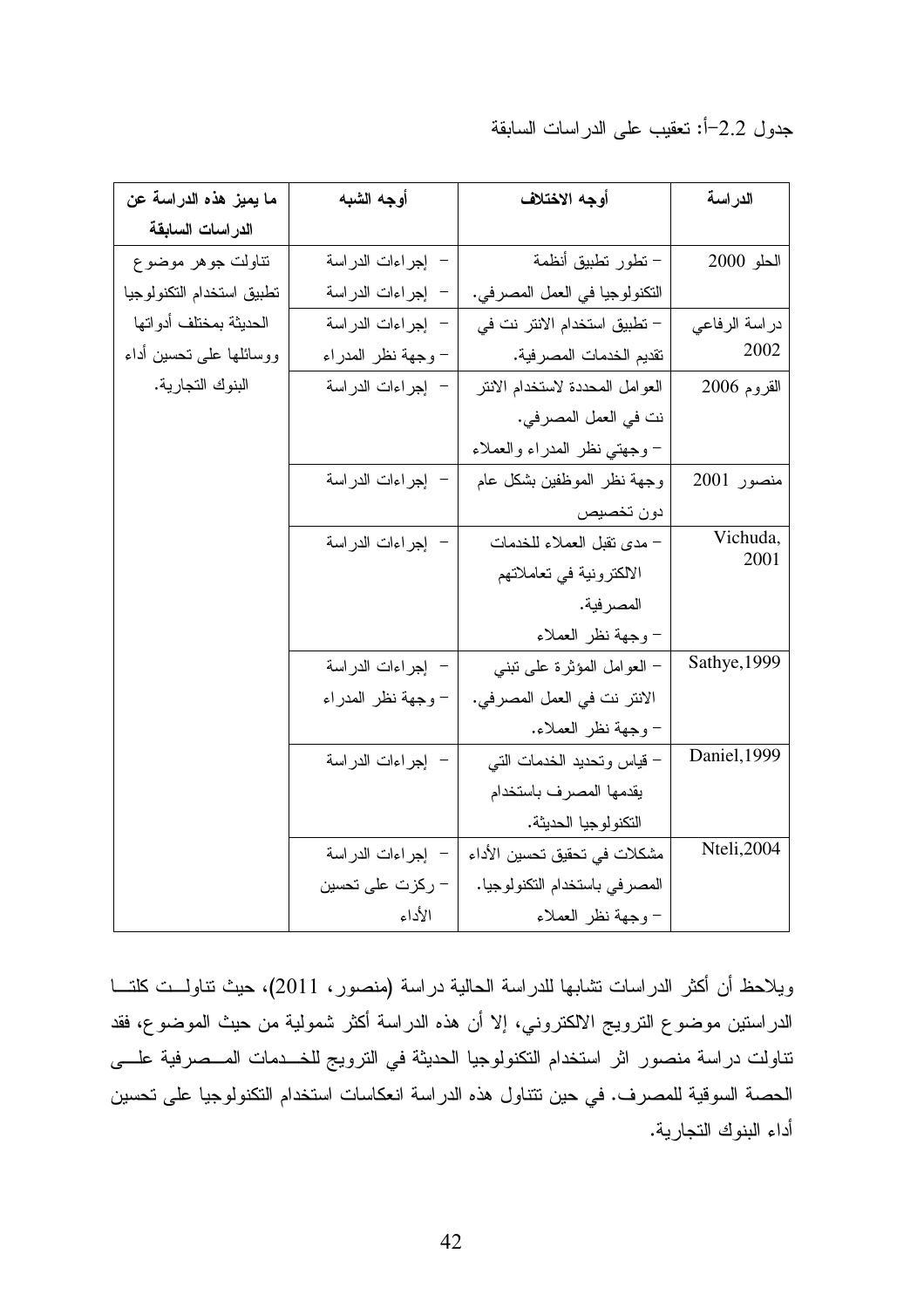ونتثىبه أيضا دراسة (Nteli,2004) حيث نتتاول مشكلات التي نواجه تحقيق تحسين الأداء نتيجـــة استخدام التكنولوجيا في العمل المصرفي، بينما هذه الدراسة تبحث في كيفية انعكاســــات اســـتخدام النكنولوجيا الحديثة على نحسين الأداء.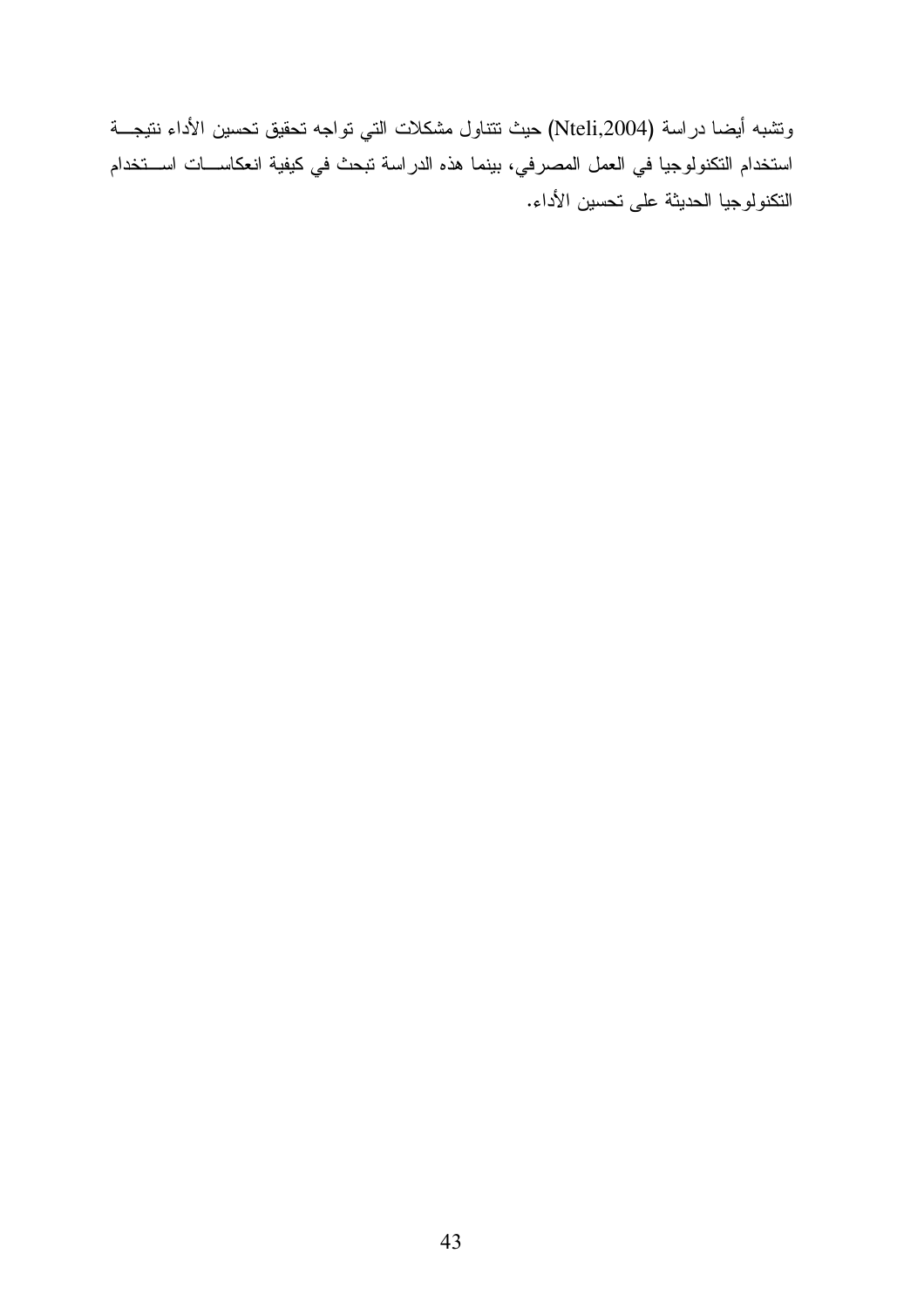الفصل الثالث

# منهج وإجراءات الدراسة

يتناول هذا الفصل إجراءات الدراسة التي اتبعها الباحث، حيث عرض منهج الدراســــة المـــستخدم، ونحديد مجتمع الدراسة، وطريقة اختيار عينة الدراسة وتحديد حجمها، وعرض لكيفيـــة بنـــاء أداة الدراسة(الاستبانة)، والنحقق من صدقها وثباتها وانساق فقراتها، وكذلك الآلية التـى طبقت بهـــا أداة الدراسة ميدانيا، إضافة إلى توضيح أساليب معالجة البيانات إحصائيا.

### 1.3 منهج الدراسة

بعد الاطلاع على العديد من المراجع والمصادر ذات الصلة، نبـــبن أن غالبيــــة نلـــك المـــصـادر استخدمت المنهج الوصفي، باعتباره يلاءم طبيعة الدراسة، لذا تم استخدامه لخدمة أغراض الدراسة كما يلي:

- المنهج الوصفى التحليلي، لوصف واقع استخدام البنوك التجاريـــة للتــــرويج الالكترونــــي، ووصف الصعوبات التي نواجه استخدام البنوك التجارية للترويج الالكتروني.
- المنهج الوصفى ألارتباطي، للكشف عن العلاقة بين المتغير المــستقل(اســتخدام التـــرويج الالكتروني) والمتغير التابع(تحسين أداء البنوك التجارية).

حيث نقوم الدراسة على جمع البيانات عن مشكلة الدراسة، ومن ثم العمل على تصنيف تلك البيانات ونبويبها. تمهيدا لمعالجتها بالطرق الإحصائية المناسبة، في سبيل الوصول إلى تحليلات وتفسيرات واستتتاجات حول الظاهر ة.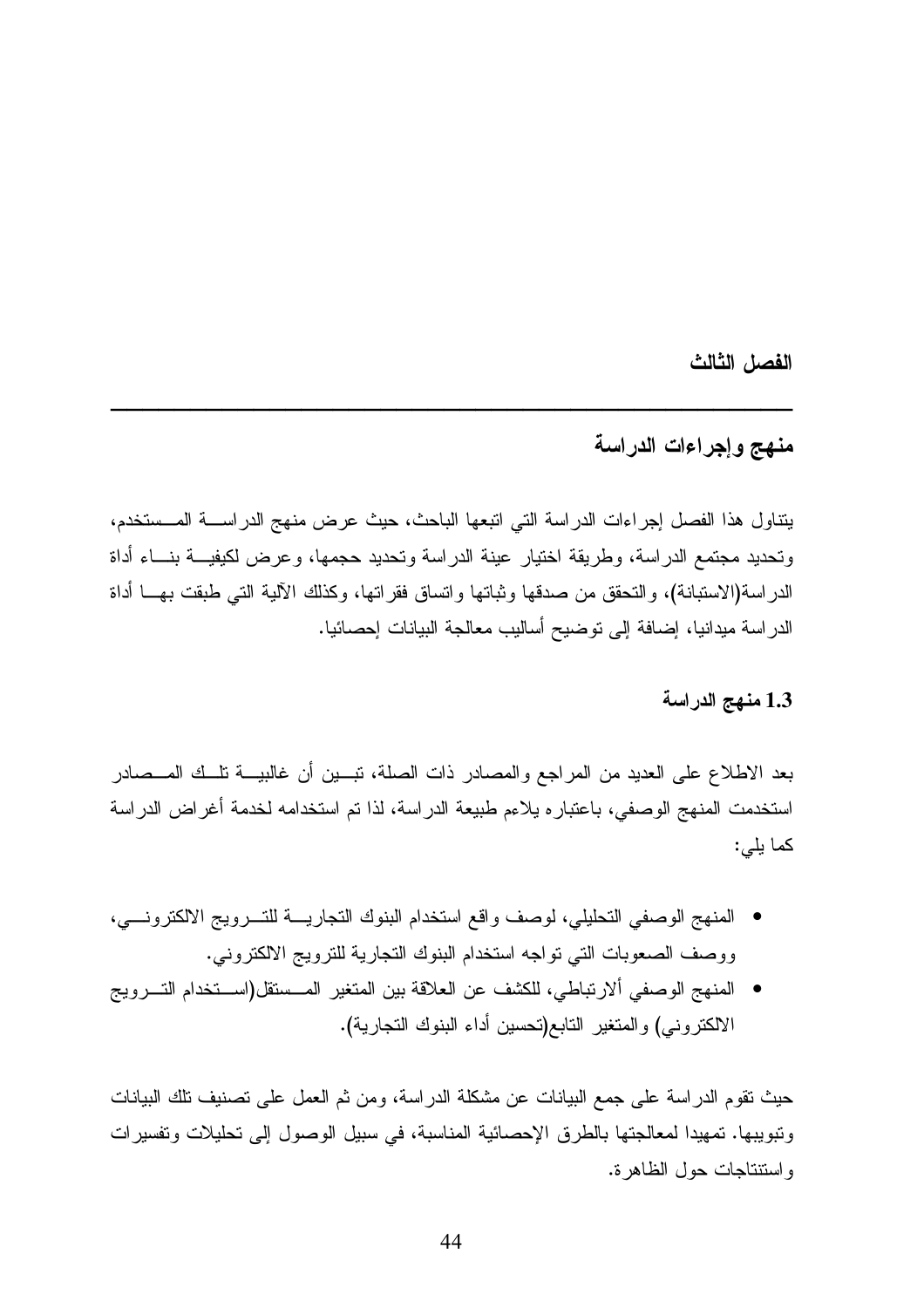2.3 نموذج الدراسة

حدد الباحث تحسين أداء البنوك التجارية في الضفة الغربية، من خلال دراسة أنشطتها في مجالات المنافسة وجودة تقديم الخدمة المصرفية ودقتها، وسرعة انجاز الخدمة بما يساهم في الحفاظ علسي العملاء الحاليين واستقطاب أخرين لتحقيق زيادة في عدد الحسابات المصرفية، وخفــض تكـــاليف الخدمات المصرفية، وزيادة رقعة نشاطات البنك، لتغطي كافة مناطق نشاطها، وذلك مـــن خــــلال استخدام الوسائل الالكترونية الحديثة لإيصال الخدمات إلى كافة العملاء بسرعة (شكل 1.3).

| المتغيرات التابعة(مؤشرات تحسين الاداء) | المتغير المستقل            |
|----------------------------------------|----------------------------|
| القدرة على المنافسة                    |                            |
| خفض النكاليف                           | استخدام النرويج الالكنروني |
| حجم نشاط المصرف                        |                            |
| فاعلية تقديم الخدمات المصرفية          |                            |
| تحقيق رضا العملاء                      |                            |

شكل 1.3: نموذج الدراسة

يوضح الشكل نموذج الدراسة، لتحديد العلاقة بين المتغير المــستقل( درجـــة اســتخدام التـــرويج الالكتروني) والمتغيرات التابعة(القدرة على المنافسة وخفض النكاليف وحجم نشاط البنك وفاعليـــة نقديم الخدمات المصر فية وتحقيق رضا العملاء).

3.3 أداة الدر اسة

قام الباحث بتحديد أداة لجمع البيانات من المبحوثين، حيث صمم استبيان لهذا الغرض.

1.3.3. اختيار الأداة وتصميمها:

بعد مراجعة العديد من المراجع والمصادر، والاطلاع على الدراسات السابقة ذات الصلة بموضوع البحث، وجد الباحث أن الاستبانة الأكثر ملائمة لجمع البيانات من المبحوثين. لذا تم تصميم استبيان كأداة لجمع البيانات، حيث تم التوضيح فيه الغرض من إجراء الدراسة والجهة التي ســـتقدم إليهـــا، واسم الباحث والمشرف على البحث، ونكونت من جزئين: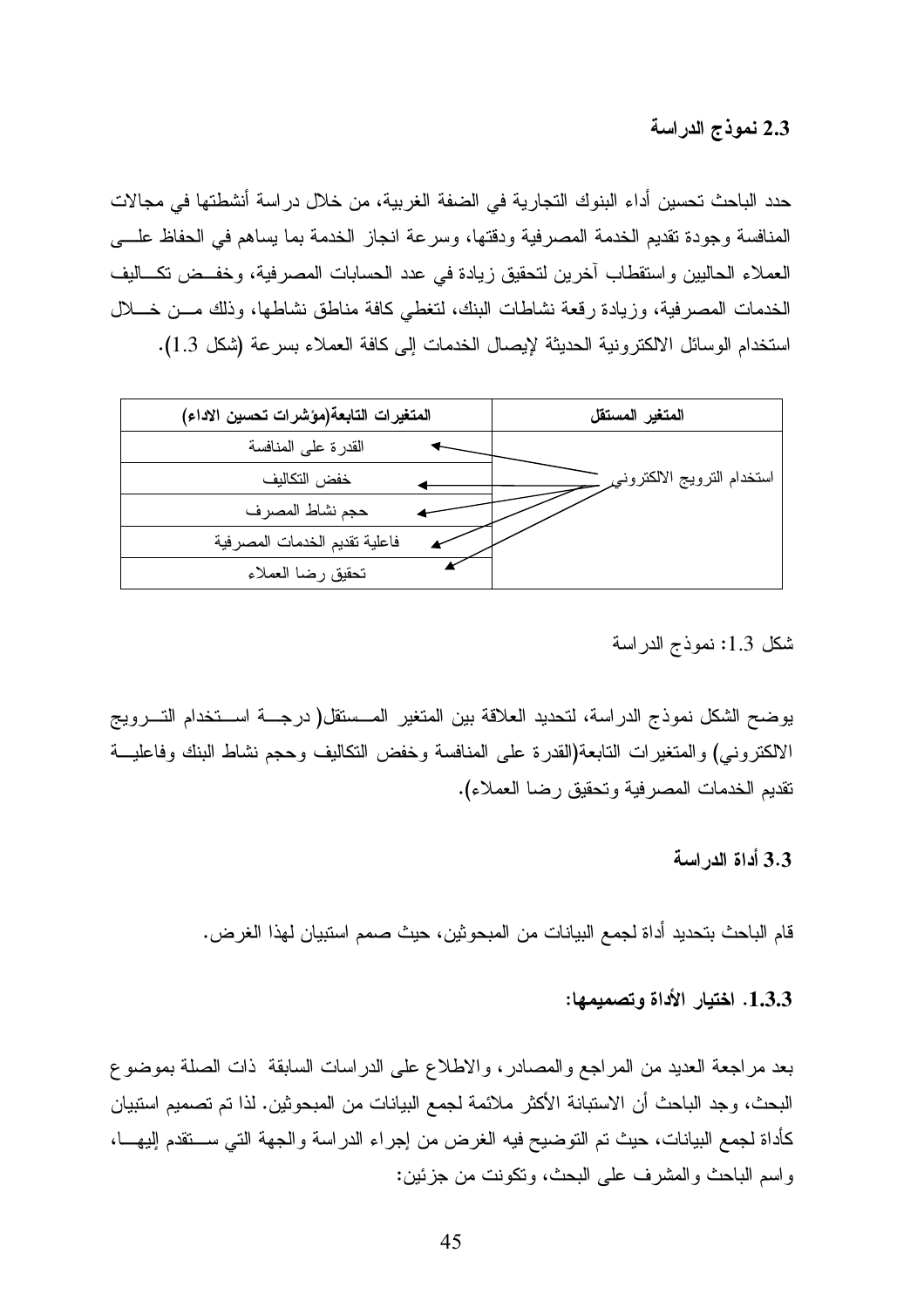• الجزء الأول: ويحتوى على بيانات أساسية(المتغيـــرات الديمغرافيـــة) حـــول المبحـــوثين والمصارف نوضحها كما بلي:

- الإسر ائيلي، بعد تأسيس السلطة الوطنية الفلسطينية. 0 مستوى مزاولة النشاط: محلي، إقليمي، عالمي.
- القسم الثاني: ويتضمن فقرات حول موضوع الدر اسة، موزعة على أربعة مجالات كما يلي:
- المجال الأول: وقد تضمن (15) فقرة لقياس واقع استخدام البنوك التجارية في الــضفة الغربية للترويج الالكتروني.
- المعبال الثانبي: يحوي على (16) فقرة لقياس أهمية اســـتخدام للتــــرويج الالكترونــــي لتحسين البنوك التجار ية في الضفة الغر بية.
- المجال الثالث: احتوى (15) فقرة بحثية لقياس الصعوبات التي تواجه استخدام البنــوك التجارية في الضفة الغربية للترويج الالكتروني.
- المجال الرابع: يتضمن(34) فقرة لقياس العلاقة بين المتغير المستقل (درجة اســـتخدام البنوك النجارية للنرويج الالكتروني والمتغيرات النابعة (القدرة على المنافسة، زيسادة حجم النشاط، خفض التكاليف، فاعلية نقديم الخدمات، نلبية احتياجات العملاء ورضاهم) حيث كان تو زيع الفقر ات كما يلي:
	- √ المحور الأول: يحتوي (8) فقرات لقياس انعكاسات استخدام النزويج الالكتروني على تعزيز المنافسة دور المنافسة .
- √ المحور الثاني: يحتوي (6) فقرات لقياس انعكاسات استخدام الترويج الالكترونــــي على زيادة حجم نشاط البنك.
- √ المحور الثالث: يحتوى (5) فقرات لقياس انعكاسات استخدام الترويج الالكترونسي على خفض النكاليف الإدارية.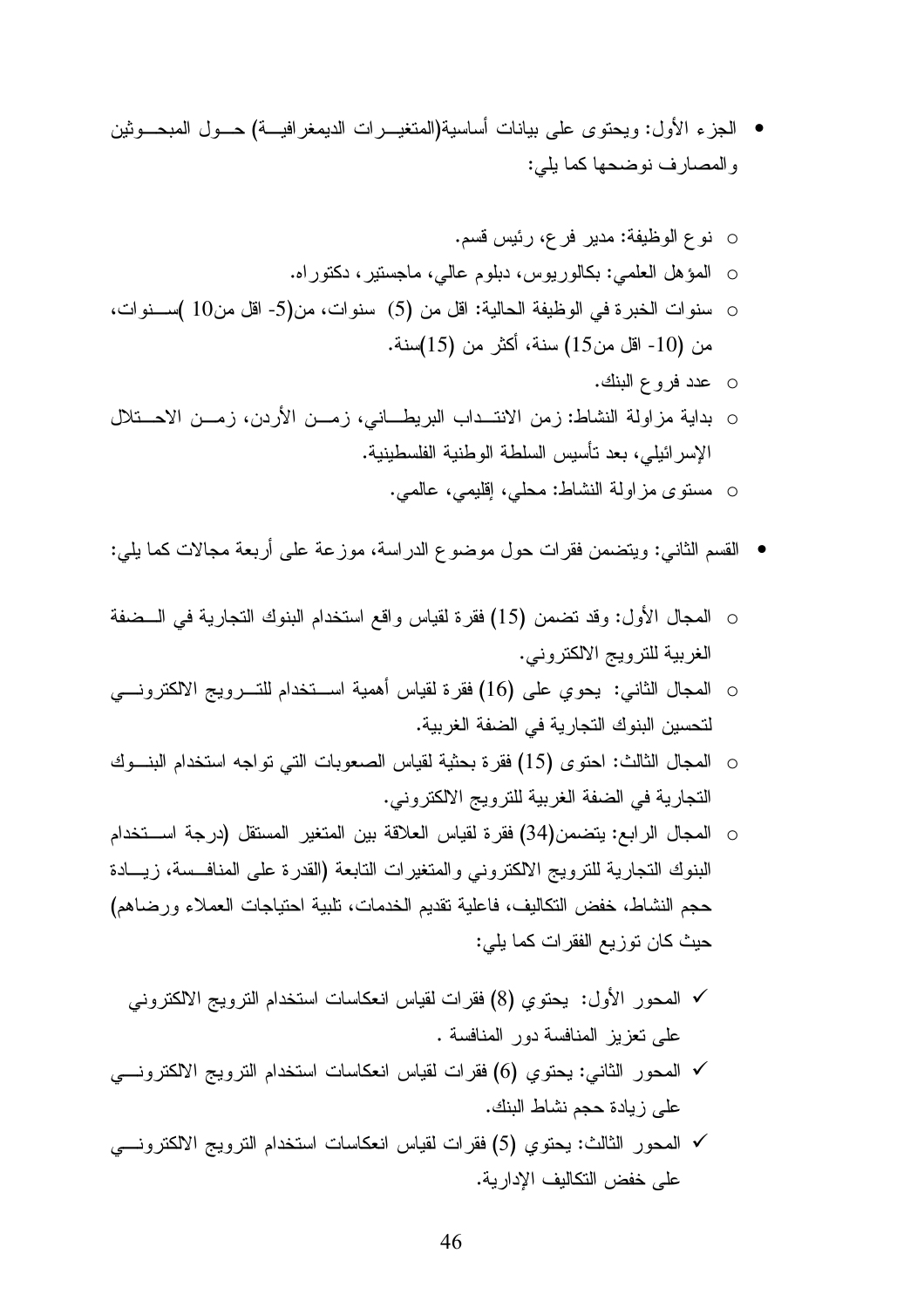√ المحور الرابع: يحتوي (9) فقرات لقياس انعكاسات استخدام النرويج الالكترونــــي على فاعلية تقديم الخدمات المصر فية. √ المحور الخامس: يحتوى(6) فقرات لقياس انعكاسات استخدام الترويج الالكتروني علم مدى تلبية احتياجات العملاء ورضاهم.

وقد صمم الاستبيان بحيث تكون الإجابات المحتملة من نوع المغلق(اختيار من متعدد) حسب مقياس ليكرت الخماسي، وكانت خيارات الإجابة محددة كما يلي:

| القيمة     | الدرجة         |
|------------|----------------|
| 5 درجات    | درجة كبيرة جدا |
| 4 درجات    | درجة كبيرة     |
| 3 درجات    | درجة متوسطة    |
| درجتان     | درجة قليلة     |
| درجة واحدة | درجة قليلة جدا |

جدول 1.3: قيمة كل درجة استجابة حسب سلم ليكرت الخماسي

### 2.3.3. صدق الأداة:

يقصد بصدق الأداة أن تقيس ما أعدت لقياسه، كما يقصد بالصدق شمولية الأداة لكل العناصر التي ندخل في عملية النحليل، ووضوح فقراتها ومفرداتها لكل من يستخدمها (عبيدات وأخرون،2001)، وللتحقق من صدقها من حيث ملائمتها لأغراض الدراسة وشموليتها ووضوحها، تم عرضها علـــي ثلاثة مجموعات من المحكمين، كل مجموعة تضم محكمين اثنين، كما هو موضح أدناه:

- للتحقق من صدق بناء الأداة تم عرضها على محكمين من المختصين في المجال التربو ي.
- للتحقق من صدق المحتوى ومدى ملائمة الفقرات لتحقيق الأهداف، تــم عرضـــها علـــى محكمين من الكفاءات العلمية المتخصصة في مجالي العلوم المالية والمصر فية والتسويق.
- وللنحقق من مدى وضوح الفقرات وشموليتها لكافة جوانب الدراسة، تم عرضـــها علــــي مهنيين(احدهم مدير فرع في البنك العربي والآخر رئيس قسم النسويق في بنك الأردن).

وبعد الانتهاء من عملية التحكيم، تم العمل على إعادة بناء الأداة بصيغتها النهائية، حيث تم إجراء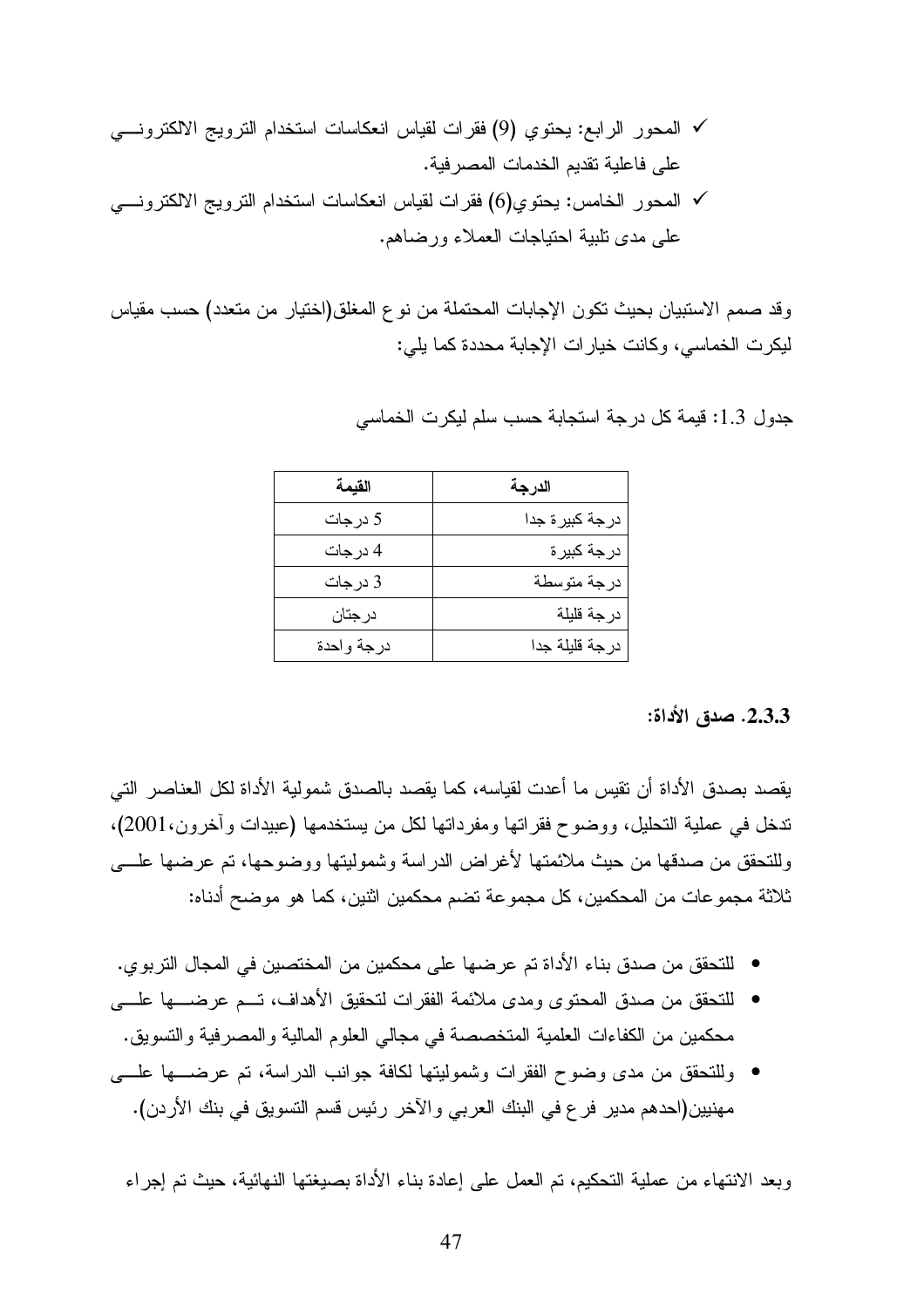التعدبلات التالبة بناء على توصبات أعضاء لجنة التحكيم:

- حذف (6) فقر ات بسبب عدم الملائمة .
- تعديل (3) فقر ات غير مفهومة أو غير واضحة.
	- تسلسل الفقر ات بشكل منطقى.
- إضافة(3) فقرات في مجال واقع استخدام البنوك للترويج الالكتروني، و(فقرتان) في مجال الصعوبات التي نواجه استخدام البنوك للنرويج الالكتروني.
- بعد ذلك نم إعادة بناء الاستبانة بصيغتها النهائية، لتكون صالحة لقياس ما أعدت لقياســـه، وتوز بعها على أفر اد عبنة الدر اسة، وذلك بعد التحقق من ثباتها.

#### 3.3.3. شات الأداة:

ثبات الأداة يعني أن تعطي نتائج متقاربة فيما لو تكرر إعطائها لأفراد يتصفون بنفس خــصائص الأفراد السابقين في فترات زمنية متقاربة (عبيدات وآخرون،2001)، وقد تم التحقق من ثبات الأداة عبر استخدامها على عينة استطلاعية قوامها(20) من أفراد مجتمع الدراسة غير المـــشمولين فــــي العينة، حيث تم حساب معامل ثبات كر ونباخ ألفا(Cronbach,s Alfa) وقد بلـــغ(0.84) تقريبـــا، وهي نسبة مقبولة في الأبحاث الاجتماعية. وأعيدت النجربة الاستطلاعية بعد أسبوع واحد علـــي أفراد من مجتمع الدراسة غير المشمولين أيضا في العينة، وأعطت نتائج قريبة جدا مـــن التجربـــة الأولى، حيث بلغ معامل الثبات(0.86) نقر ببا، مما بدل على اتساق فقر ات الأداة و إمكانية الاعتماد على نتائجها. وقد بلغ معامل ثبات الأداة الكلبي بعد اعتماد الأداة وتوزيعها على أفراد عينة الدراسة واستردادها، كما أظهرت نتائج عملية التحليل، كان قريبا جدا من التجربتين الاستطلاعيتين، حيث بلغ معامل الثبات كما هو مبين في الجدول(2.3):

جدول 2.3: فيم معامل الثبات لكل مجال من مجالات الأداة والمجال الكلبي

| معامل الثبات | المجال                                                    |
|--------------|-----------------------------------------------------------|
| 0.9038       | واقع استخدام البنوك التجارية للترويج الالكتروني           |
| 0.8367       | أهمية استخدام البنوك للنرويج الالكتروني                   |
| 0.7285       | الصعوبات التي نواجه استخدام البنوك للنزويج الالكتروني     |
| 0.8709       | انعكاسات استخدام النزويج الالكتروني على تحسين أداء البنوك |
| 0.889        | في المجال الكلي لجميع الفقرات                             |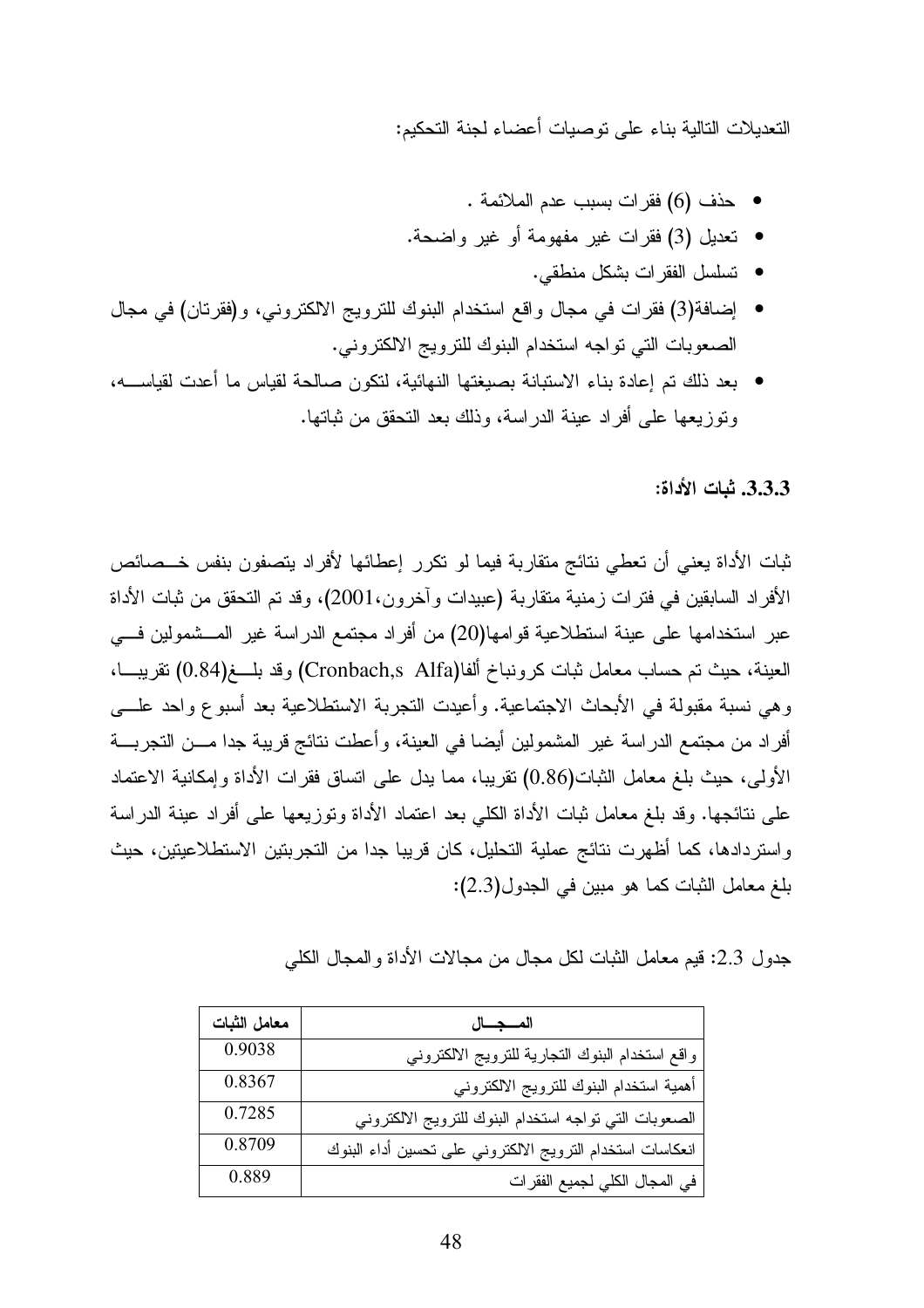#### 4.3.3. أسلوب توزيع الأداة:

حاول الباحث نوزيع الاستبيان مباشرة على أفراد العينة دون اللجوء إلى أي مـــساعدة مـــن فبـــل وسبط، وذلك لرفع نسبة الاستجابة من قبل المبحوثين من جهة، وضمان عملية استردادها من جهة ثانية، إضافة إلى التأكد من الحصول على بيانات نعبر عن آراء المبحوثين أنفسهم ولــــبس أفــــراد أخرين، وذلك تحريا للحصول على نتائج دقيقة وذات مصداقية عالية، للخروج بنتائج حقيقية وذات مصداقية، يمكن تعميمها على مجتمع الدر اسة.

إلا انه تعذر ذلك بسبب ر فض الإدار ات الإقليمية للبنوك النجار ية، لأسباب نتعلق بحساسية طبيعـــة عمل البنوك (حسب رأيهم)، وتعهدوا بالنعاون في توزيعها على أفراد العينة التي يحددها الباحــث من خلال إدارة القوى البشرية في الإدارة الإقليمية لكل بنك، على أن يعيدوها بعد أســـبوعين مـــن تاريخ تسليمها.

وكان من المتوقع أن تبلغ نسبة الاستجابة 70% فقط بسبب هذا الإجـــراء، حيـــث بينـــت نتـــائج التجربنين الاستطلاعيتين التي أجراها الباحث، حيث بلغت نسبة الاستجابة فسي التجربسة الأولسي 68% وفي التجربة الثانية 72%، ولذا عمد الباحث إلى زيادة عدد الاستبيانات عن العدد المطلوب لاسترداد استبيانات صحيحة مساوية لحجم العينة البالغ (64).

#### 4.3 مصادر جمع البيانات

تم جمع البيانات التي تتعلَّق بالجزء النظري من الدراسة، من مصادر ثانوية، حيث تم الاطلاع على العديد من الكتب والدوريات والدراسات والأبحاث السابقة، والرسائل العلميـــة التــــى بحثــت فــــى مواضيع مشابهة. أما في الجزء الثاني من الدراسة فقد تم جمع البيانات من أفراد عينة الدراســــة، عبر استبيان صمم لتحقيق هذا الغرض.

#### 5.3 مجتمع الدراسة

يضم مجتمع الدراسة جميع مدراء ورؤساء أقسام التسويق في كافة فروع البنوك التجارية العاملـــة في الضفة الغربية(أو من ينوب عنهم حيث تختلف المسميات الوظيفية من بنك لآخر ، فبعض البنوك يقوم بمهام عمل رئيس قسم النسويق مدير العلاقات العامة والبعض الأخر يقوم بهـــا مـــدير إدارة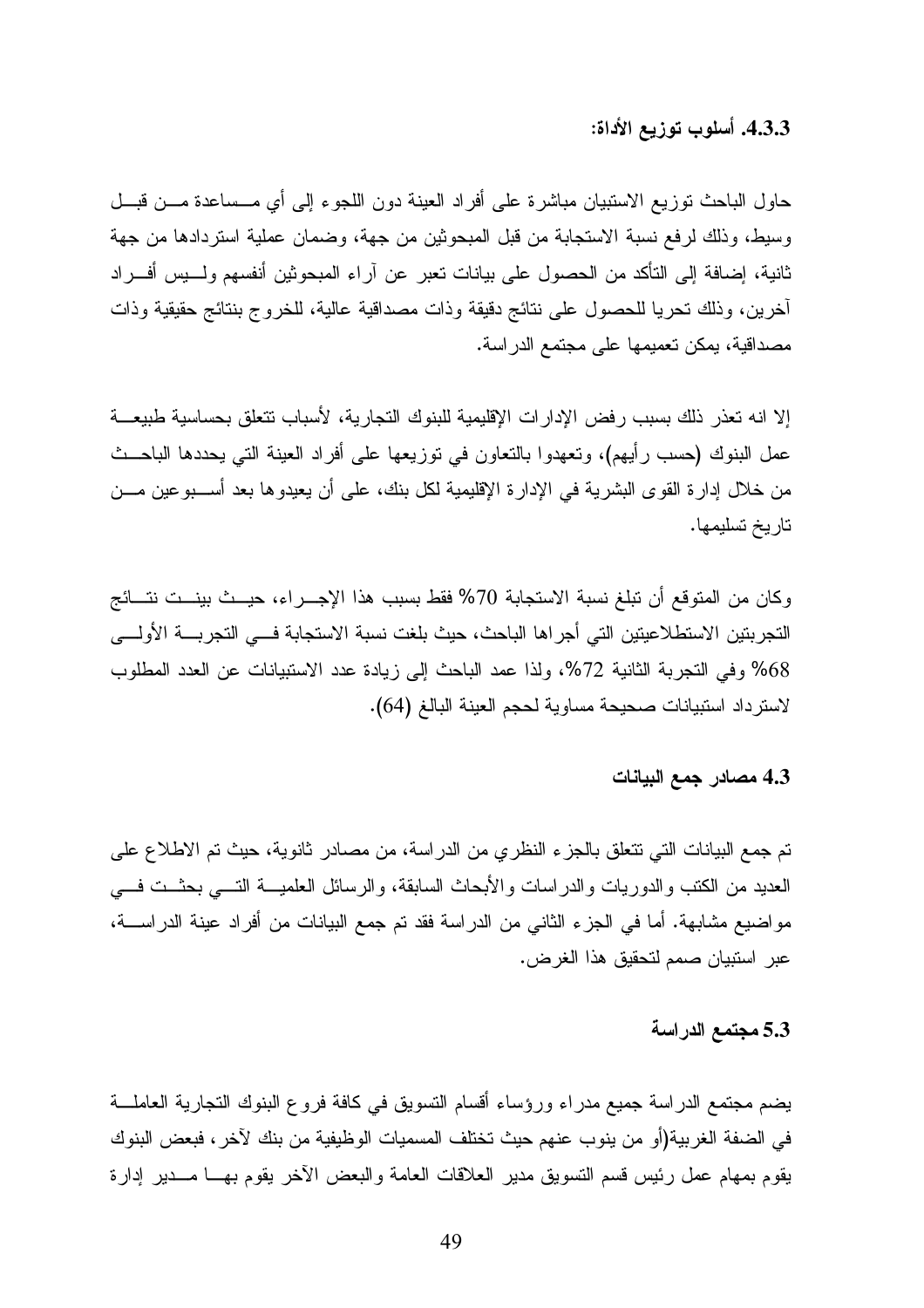الموارد البشرية، واستخدم الباحث مسمى رئيس قسم التسويق على كل نلك الوظائف التي تــؤدي نفس المهام) والبالغ عددهم(362) منهم (181) مدراء فروع البنوك النجارية في الضفة الغربيـــة، و (181) رؤساء أقسام التسويق أو من يؤدي مهامهم في تلك الفروع(سلطة النقد الفلسطينية،2011).

### 6.3 عينة الدراسة

تم اختيار عينة طبقية عشوائية ذات التمثيل المتساوى حجمها(80) وبذلك تكون نسبة تمثيل العينسة في المجتمع حوالي(22%)، حيث قسم الباحث مجتمع الدراسة إلى طبقتـــين متــساويتين، وذلـــك للحصول على البيانات المطلوبة من وجهتي نظر الإدارة وقسم النسويق. حيث تم نقسيم المجتمـــع الے قسمبن:

- الأول: مدراء الفروع البالغ عددهم(181) حيث تم تسجيل أســـمائهم وإعطـــائهم أرقامـــا متسلسلة من 00، 01، 02، ... ،180. وباستخدام الجدول العشوائي تم سحب عينة مــن بينهم حجمها (40).
- الثانبي: رؤساء قسم النسويق في الفروع والبالغ عددهم(181) حيث تم تـــسجيل أســـمائهم وإعطائهم أرقاما متسلسلة من 00، 01، 02 ....، 180. وباستخدام الجدول العشوائي تسم سحب عينة من بينهم حجمها (40).

وقد تم استرداد (65) استبانه فقط، منها (64) صحيحة تم اعتمادها فسى المعالجسة الإحسصائية، واستبانه واحدة غير صالحة تم استثنائها. و(15) استبانه لم تسترد، إما بـــسبب الـــضياع أو عـــدم الاستجابة. وبذلك نكون نسبة العينة النهائية إلى مجتمع الدراسة حوالـي(18%) وهي نسبة مقبولـــة في الدر اسات الوصفية.

### 7.3 توزيع عينة الدراسة

نتائج التحليل الإحصائي بتوزيع أفراد عينة الدراسة تبعا للمتغيرات الديمغرافية كما يلي:

# 1.7.3. أولا: توزيع أفراد عينة الدراسة حسب المسمى الوظيفي:

تم تحديد المسمى الوظيفي للمبحوثين وحصر هم بمدير فرع ومدير قسم التسويق، كون الدراسة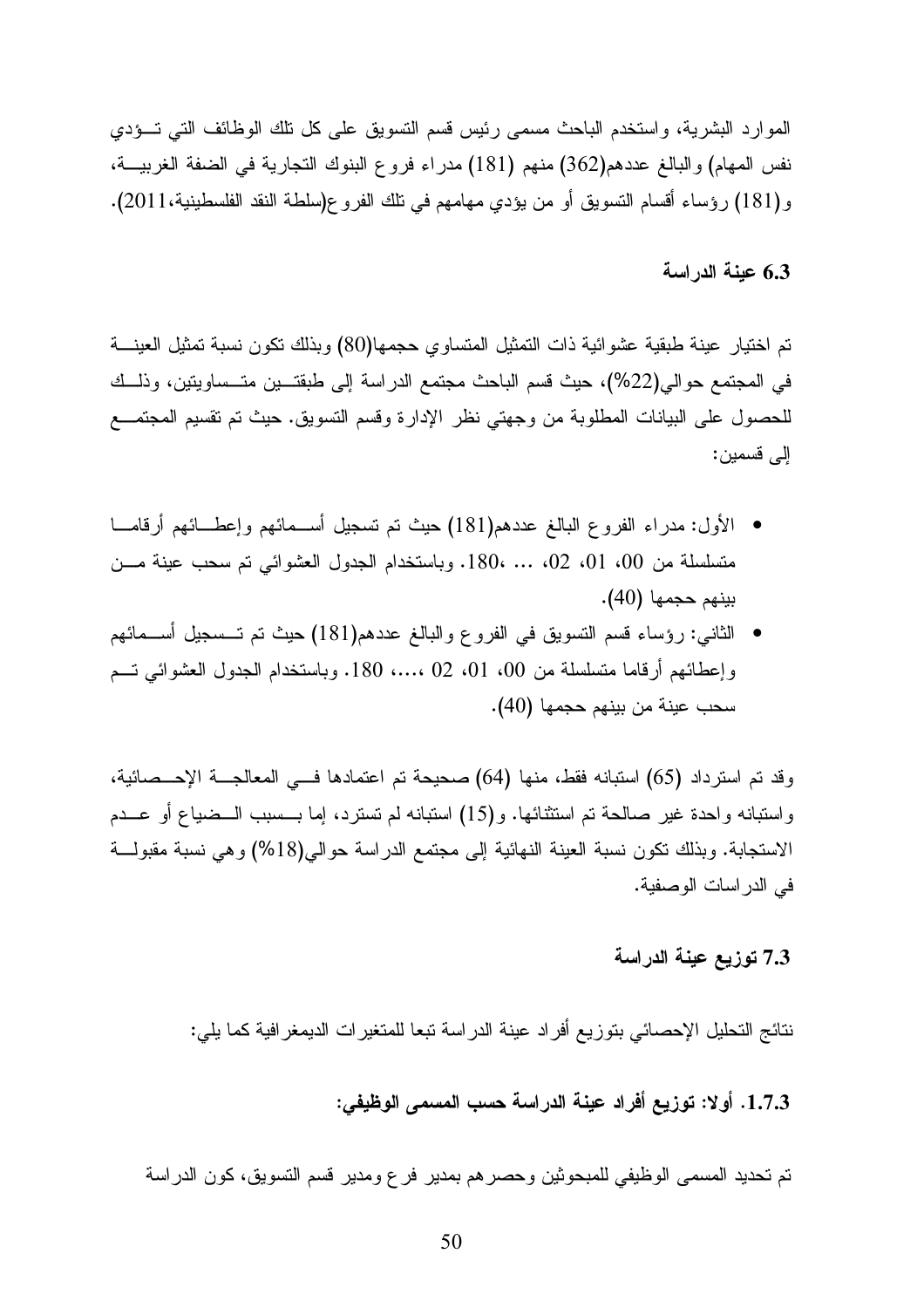محددة بوجهة نظرهم، وكان توزيع المبحوثين حسب المسمى السوظيفي كمسا هسو مبسين فسي الجدول(3.3) التالي:

جدول 3.3: توزيع أفراد العينة حسب المسمى الوظيفي

| النسبة المئوية | التكر ار | المتغير          |
|----------------|----------|------------------|
| 50             |          | مدير فر ع        |
| 50             | 32       | رئيس قسم التسويق |
| 100.00         | 30       | المجمو ع         |

يبين الجدول (4.3) أعلاه نوزيع أفراد عينة الدراسة حسب المسمى الوظيفي، حيث كـــان تمثيـــل مدراء الفروع ورؤساء أقسام النسويق متساوي، وقد بلغ عدد كل منهم في العينة(32) بنسبة تمثيـــل (50%). ويعود ذلك إلى طريقة اختيار العينة التي حددها الباحث، حيث تم اختيــارهم بالطريقــة الطبقية العشوائية ذات التمثيل النسبي المتساوي.

2.7.3. ثانيا: توزيع أفراد عينة الدراسة حسب السن:

بينت نتائج التحليل الإحصائي باستخدام حساب النكر ار توزيع المبحوثين حسب السن (جدول 4.3):

جدول 4.3: توزيع أفراد العينة حسب السن

| النسبة المئوية | التكرار | متغير السن           |
|----------------|---------|----------------------|
| 63             |         | أقل من 30 سنة        |
| 34.3           | 22      | من 30– اقل من 40 سنة |
| 39.1           | 25      | من 40– اقل من 50 سنة |
| 20.3           | 13      | أكثر من 50 سنة       |
| 100.00         | 64      | المجمو ع             |

يبين الجدول رقم(4.3) توزيع أفراد العينة حسب السن، حيث كانت الغالبية العظمـــي مـــن الفئـــة العمرية (30– أقل من 40)سنة، بنسبة تمثيل (39.1%) فقد بلغ عددهم(25). تليها الفئة العمريـــة من (40–اقل من 50) سنة، بنسبة تمثيل(34.3%) حيث بلغ عددهم(22).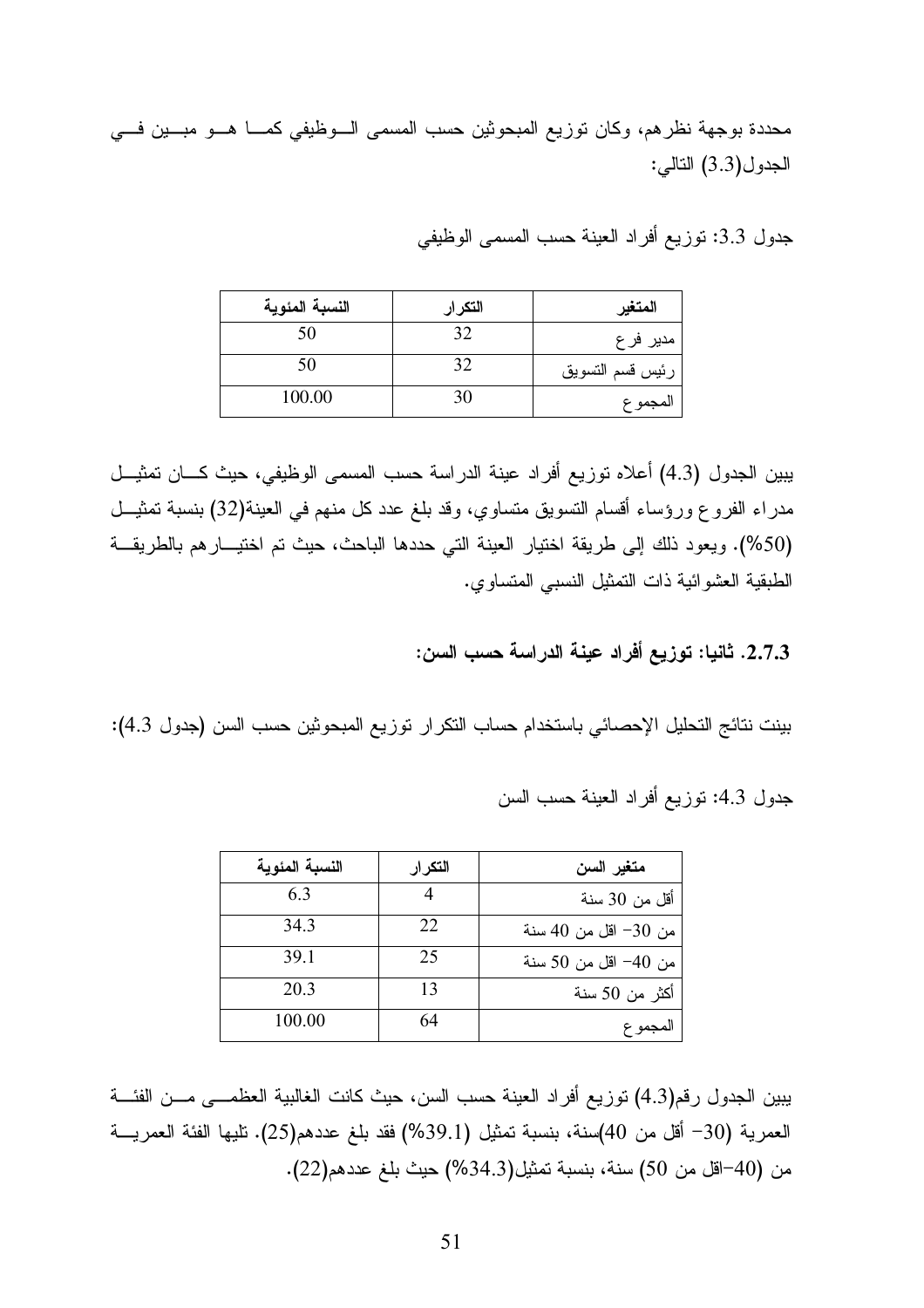بينما الفئة العمرية الشابة التي نقل عن (30) سنة، كانت أدنى نسبة تمثيل، لـــم تتجــــاوز (6.3%) حيث بلغ عددهم(4) فقط. بينما فئة كبار السن التي تزيد عن (50) عاما كانست معتدلسة التمثيسل بنسبة(20.3%)، حيث بلغ عددهم (13).

3.7.3. ثالثا: توزيع أفراد عينة الدراسة حسب المؤهل العلمي:

بينت نتائج التحليل الإحصائي باستخدام حساب التكرار توزيع المبحوثين حسب المؤهل العلمي كما ببين الجدو ل(5.3):

> النسبة المئوية التكرار المتغير 57.8 37 بكالوريوس  $141$  $\mathbf{Q}$ دبلوم عالمي 26.6  $17$ ماجستير  $16$  $\mathbf{1}$ دكتوراه 100.00 64 المجموع

جدول 5.3: نوزيع أفراد العينة حسب المؤهل العلمي

يبين الجدول رقم (5.3) نوزيع أفراد العينة حسب المؤهل العلمي، وقد كانت أعلى نـــسبة للدرجـــة العلمية الدنيا بكالوريوس، بنسبة تمثيل(57.8%)، حيث بلغ عددهم(37). تليها من حملـــة درجـــة الماجستير بنسبة تمثيل(26.6%) حيث كان عددهم(17). أما حملة درجة الدبلوم العسالي، فكانست نسبة تمثيلهم في العينة(14.1%) حيث بلغ عددهم(9). في حين أعلى درجة علمية الدكتوراه فقــد مثلت بشخص واحد فقط.

4.7.3. رابعا: توزيع أفراد عينة الدراسة حسب سنوات الخبرة:

بينت نتائج التحليل الإحصائي باستخدام حساب التكرار توزيع المبحوثين حسب سنوات الخبرة كما يبين الجدول(6.3).

يبين الجدول رقم(6.3) نوزيع أفراد العينة حسب سنوات الخبرة، وكانت أعلى نسبة تمثيل لـــصـالـح الخبرة المتوسطة في مجال العمل المصرفي، التي نتر او ح ما بين(10– اقل من 15)ســـنة، بنـــسبة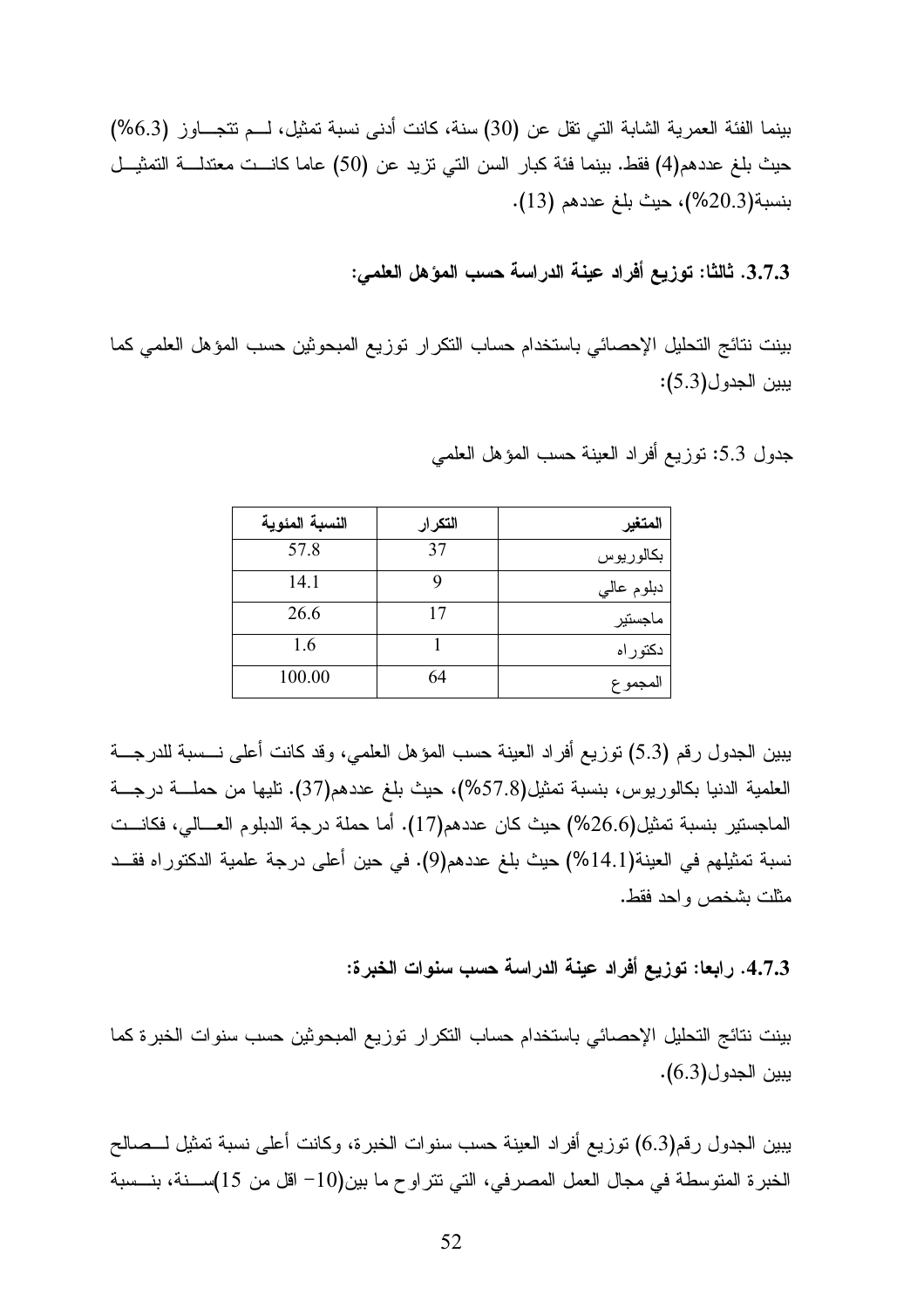تمثيل (64.1%) حيث بلغ عددهم(41). في حين كانت أدنى نسبة تمثيل لسنوات الخبر ة المتدنية في العمل المصرفي، التي نتراوح ما بين (5- اقل من 10سنوات) بنسبة تمثيــل(6.3%) حيــث لـــم يتجاوز عددهم(4). بينما باقي أفراد العينة والبالغ عددهم(19) كان لذوي الخبرة الطويلـــة بالعمـــل المصرفي، حيث بلغت نسبتهم(29.6%).

جدول 6.3: توزيع أفراد العينة حسب متغير سنوات الخبرة

| النسبة المئوية | التكرار | المتغير                |
|----------------|---------|------------------------|
| 63             |         | من 5 – اقل من 10 سنوات |
| 64 1           |         | من 10– اقل من 15 سنة   |
| 29.6           | 19      | أكثر من 15 سنة         |
| 100.00         | 64      | المجمو ع               |

5.7.3. خامسا: توزيع أفراد عينة الدراسة حسب التخصص:

بينت نتائج التحليل الإحصائي باستخدام حساب النكر ار توزيع المبحوثين حسب التخصص كما يبين الجدول(7.3):

جدول 7.3: توزيع أفراد العينة حسب التخصص

| النسبة المئوية | التكرار | المتغير            |
|----------------|---------|--------------------|
| 40.6           | 26      | تسويق              |
| 31.3           | 20      | علوم مالية ومصرفية |
| 17.2           | 11      | محاسبة             |
| 10.9           |         | غير ذلك            |
| 100.00         | 64      | المجمو ع           |

يبين الجدول رقم (7.3) نوزيع أفراد العينة حسب التخصص، فقد كانت أعلى نسبة تمثيل لتخصص النسويق نليها العلوم المالية والمصرفية، بنسبة نمثيل لكل منها على النوالي(40.6%)و (31.3%)، حيث بلغ عدد أفراد العينة من تخصص التسويق(26) وتخصص العلوم المالية والمصرفية(20). أما تخصص المحاسبة فكانت نسبة تمثيلهم في العينة(17.2%) حيث بلغ عددهم(11)، أمـــا بـــاقي أفراد العينة والبالغ عددهم(7) فقد نوزعوا على تخصصات مختلفة.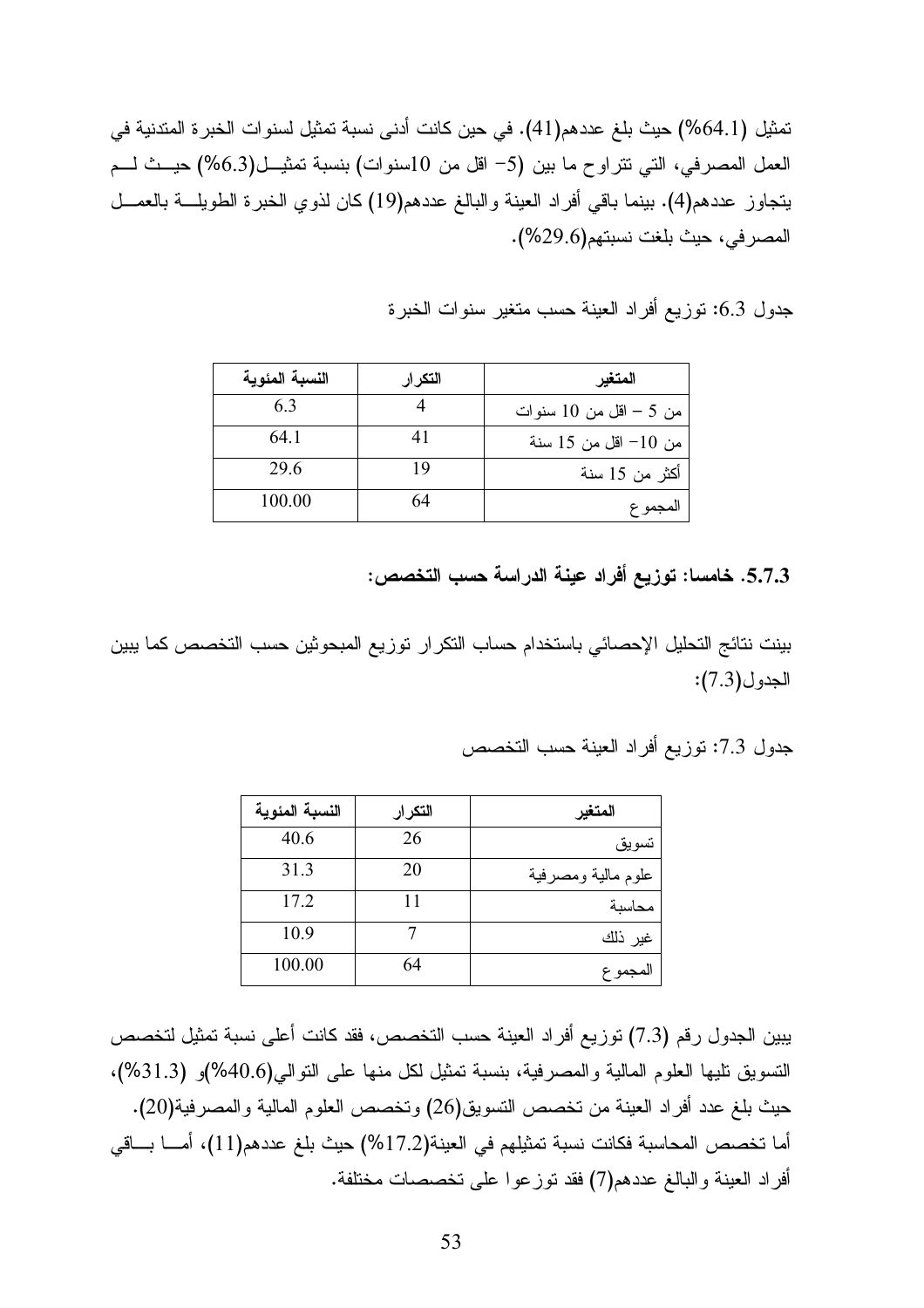6.7.3. سادسا: توزيع أفراد عينة الدراسة حسب عدد فروع البنك:

بينت نتائج التحليل الإحصائي باستخدام حساب التكرار توزيع المبحوثين حسب عدد فروع البنسك كما يبين الجدول(8.3):

| النسبة المئوية | التكرار | المتغير      |
|----------------|---------|--------------|
| 4.7            | 3       | 6 فروع       |
| 7.8            | 5       | 12 فرع       |
| 7.8            | 5       | 13 فرع       |
| 14.1           | 9       | 17 فرع       |
| 12.5           | 8       | 21 فرع       |
| 9.4            | 6       | 22 فرع       |
| 25             | 16      | 32 فرع/ومكتب |
| 18.8           | 12      | 43 فرع       |
| 100.00         | 64      | المجموع      |

جدول 8.3: توزيع أفراد العينة حسب عدد فروع البنك

يبين الجدول رقم (8.3) نوزيع أفراد العينة حسب عدد فروع البنك، حيث نوزع أفراد العينة حسب حجم البنك، فكان من المفترض أن يكون توزيع أفراد العينة حسب حجم البنك بما يتناسب وحجـــم البنك، إلا انه تعذر ذلك بسبب إجراءات مدراء الإدارة الإقليمية للبنوك، حيث حدد بعــضهم عــدد معين من مدراء الفروع ورؤساء أقسام التسويق، مما أثر سلبا على نسب التمثيل في العينة.

فنلاحظ أن أعلى نسبة تمثيل لصالح بنك(الاردن) الذي يحتل الترتيب الثاني من حيث عدد الفروع، حيث يبلغ عدد فروعه (32) ولكن كان الأكثر تمثيلا في العينة بنسبة تمثيل(25%)، بينمــــا بنـــك فلسطين بحتل المرتبة الأولى من حيث حجم الانتشار بواقع(43) فرعا ومكتبا، إلا أن نسبة تمثيلــــه في العينة (18.8) فقط.

بينما البنوك ذات الانتشار المتوسط التي نتراوح عدد فروعها ما بسين(17) و(22) فرعسا، فقــد تراوحت نسبة تمثيلها في العينة ما بين(9.4%)و (14.1%). أما البنوك ذات الانتشار الضعيف في الضفة الغربية(6) فروع و(13) فرعا، فقط كانت نسبة تميلهم على التوالي(4.7%) و(7.8%).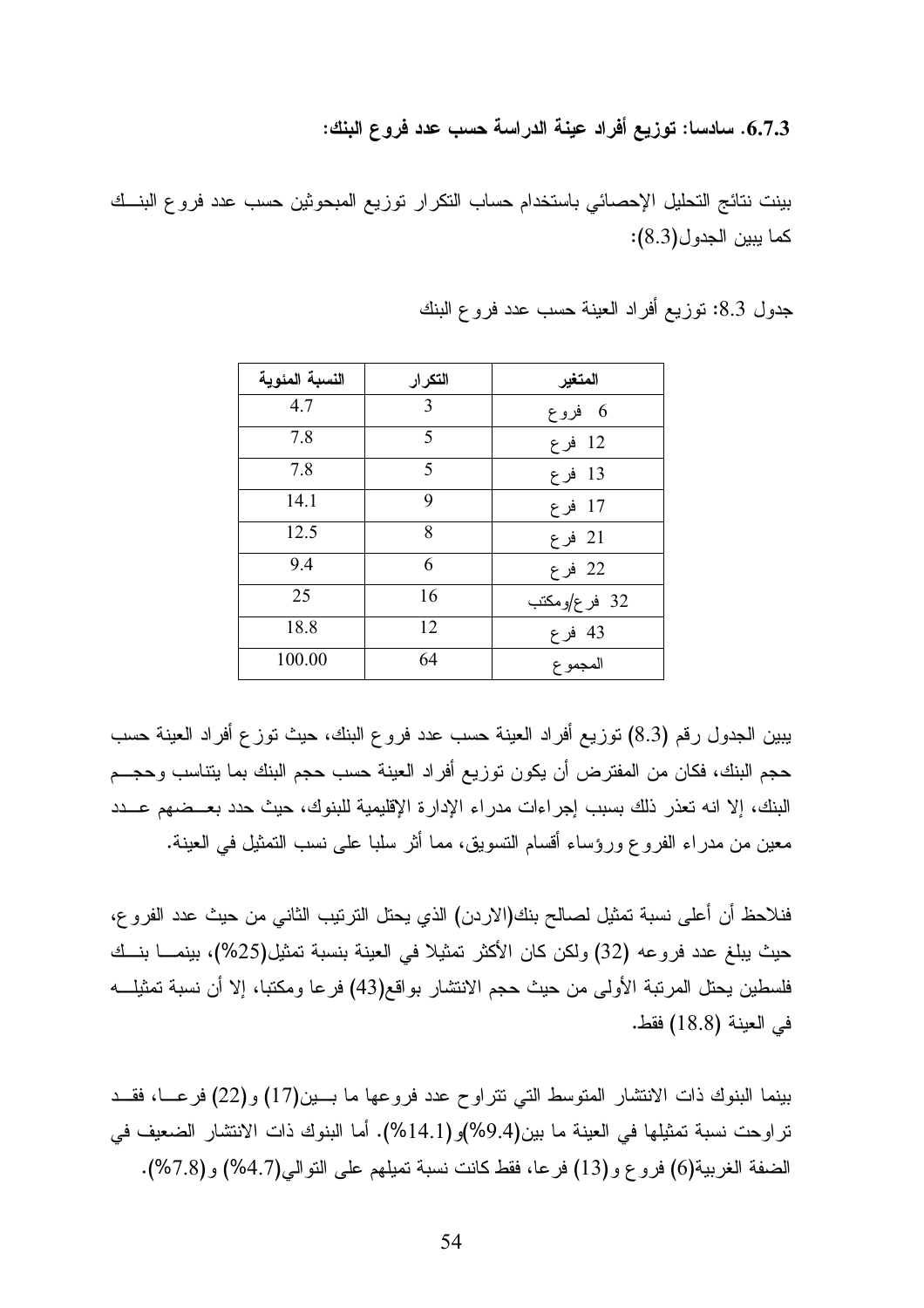7.7.3. سابعا: توزيع أفراد عينة الدراسة حسب زمن تأسيس المصرف:

نتائج التحليل الإحصائي حسب توزيع المبحوثين حسب زمن تأسيس البنك يبينها الجدول(9.3):

| النسبة المئوية | التكرار | المتغير                             |
|----------------|---------|-------------------------------------|
| 94             |         | زمن الانتداب البريطاني              |
| 31             |         | زمن الاحتلال الإسرائيلي             |
| 68.8           | 44      | زمن الأردن                          |
| 18.8           | 12      | بعد تأسيس السلطة الوطنية الفلسطينية |
| 100.00         | 64      | المجمو ع                            |

جدول 9.3: توزيع أفراد العينة حسب زمن التأسيس

يبين الجدول رقم(9.3) توزيع أفراد العينة حسب زمن تأسيس البنك، حيث كانت أعلى نسبة تمثيل لصالح البنوك التي تأسست زمن الأردن، وقد بلغت نسبتها من بين أفراد العينة(68.8%) حيث بلغ عددهم(44)، تليها البنوك التي تأسست بعد تأسيس السلطة الوطنية الفلسطينية حيث بلغ عددهم في العينة(12) بنسبة تمثيل(18.8%). أما البنوك التي تأسست زمن الانتداب البريطـــاني والاحـــتلال الإسرائيلي نلاحظ نسبة تمثيل متدنية، حيــث بلـــغ عـــددهم علــــى التـــوالـي(6) و (2)، بنـــسب تمثيل(9.4%) و (3.1%).

8.7.3. ثامنا: توزيع أفراد عينة الدراسة حسب مستوى مزاولة نشاط المصرف:

نتائج التحليل الإحصائي حول توزيع المبحوثين حسب مستوى مزاولة النشاط يبينها جدول(10.3):

| النسبة المئوية | التكرار | المتغير |
|----------------|---------|---------|
| 35.9           | 23      | محلى    |
| 53.1           | 34      | إقليمي  |
| 11             |         | عالمى   |
| 100.00         | 64      | المجموع |

جدول 10.3: نوزيع أفراد العينة حسب مستوى مزاولة النشاط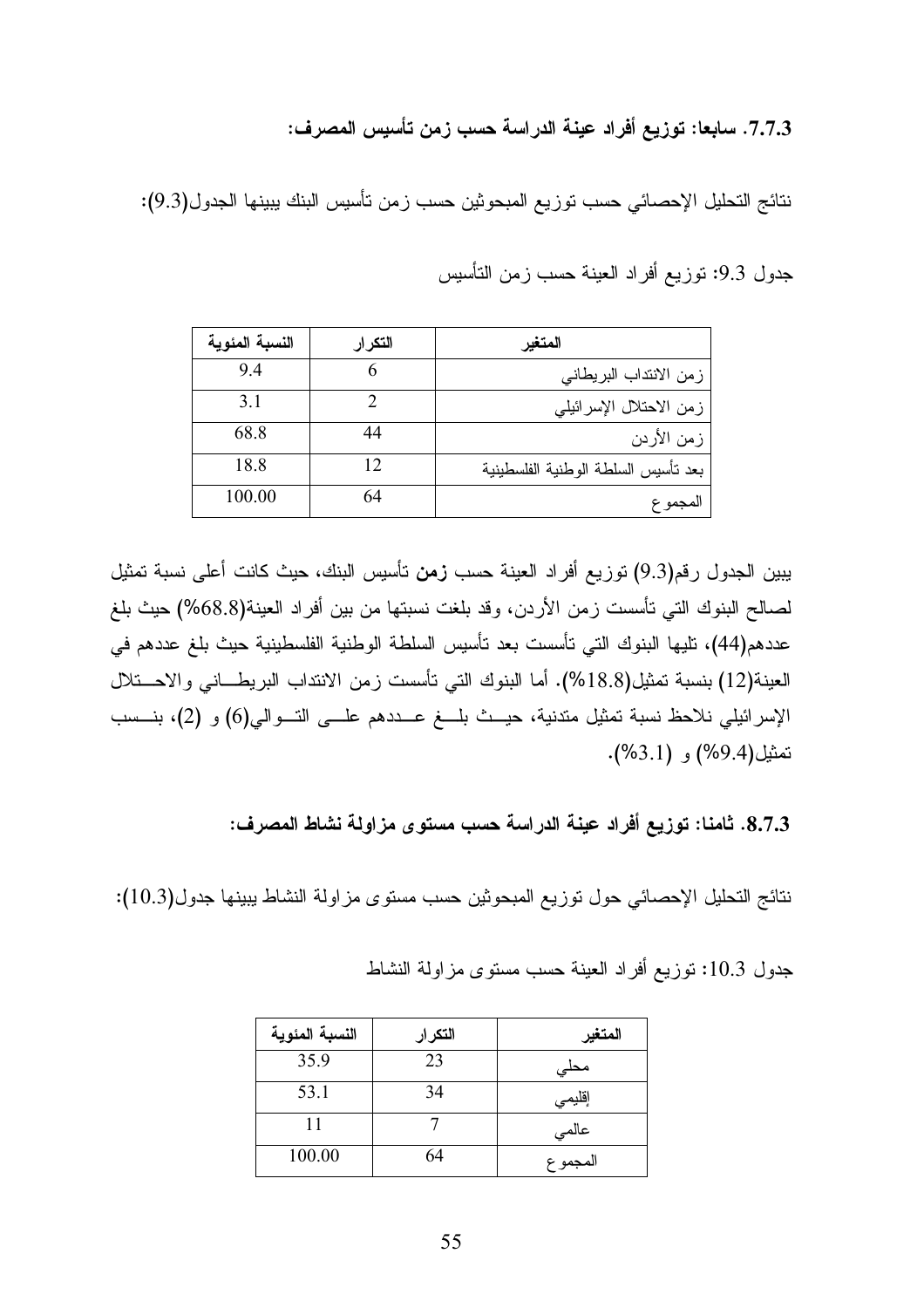يبين الجدول رقم (10.3)، توزيع أفراد العينة حسب مستوى مزاولة النشاط المصرفي، حيث كانت أعلى نسبة تمثيل في العينة لصالح البنوك التي تمارس نشاطها على المستوى الإقليمي، حيث بلـــغ عددهم في العينة (34) بنسبة تمثيل (53.1%).

تليها البنوك التي يقتصر نشاطها على المستوى المحلي (داخل مناطق السلطة الوطنية الفلـسطينية في الضفة الغربية وقطاع غزة)، حيث بلغ عددهم في العينة (23) بنسبة تمثيــل (35.9%). أمـــا البنوك التي نزاول نشاطها على المستوى العالمي، فكانت أدنى نسبة تمثيل، حيث بلغ عددهم في العينة فقط (7) بنسبة تمثيل (11%).

### 8.3 المعالجة الإحصائية

تم استخدام الرزمة الإحصائية SPSS لتحليل البيانات التي جمعها من أفراد عينة الدراسة، حيــث اعتمدت الأساليب الإحصائية الوصفية التالية:

- التكرار : تم استخراج التكرارات لتحديد النسب المئوية لتمثيل أفراد عينة الدراســــة حـــسب المتغير ات الديمغر افية.
- مقاييس النز عة المركز ية ومقاييس التشتت: للكشف عن إجابات المبحو ثين من خلال حساب المنوسط الحسابي والانحراف المعياري .
- معامل ارتباط بير سون والانحدار البسيط: لتحديد العلاقة بين المتغير المستقل والمتغيــرات التابعة وانجاهها ودر جتها.
	- معامل الثبات ألفا: بهدف قياس درجة الاتساق الداخلي لفقرات الاستبيان.
- التباين الأحادي(One-way ANOVA): لاختبار الفرضــــيات المتعلقـــة بــــالفروق فــــي استجابات المبحوثين للمتغيرات الديمغر افية .

#### 9.3 الصعوبات التي واجهها الباحث

تتناول الدراسة المؤسسات المصرفية التي تعتبر الأكثر حساسية في المجتمع، حيث نتميـــز عـــن مختلف المؤسسات كونها نلعب دورا رئيسيا في النشاط الاقتصادي، وتعتبر مؤشرا حقيقيا لمدى قوة أو ضعف النشاط الاقتصادي في المجتمع. وبما أن غالبية نشاطاتها المصرفية محاطة بسرية كاملة من الصعب اطلاع الأخرين عليها، وخصوصا ما ينعلق بحسابات ونعاملات العملاء، ممـــا شـــكل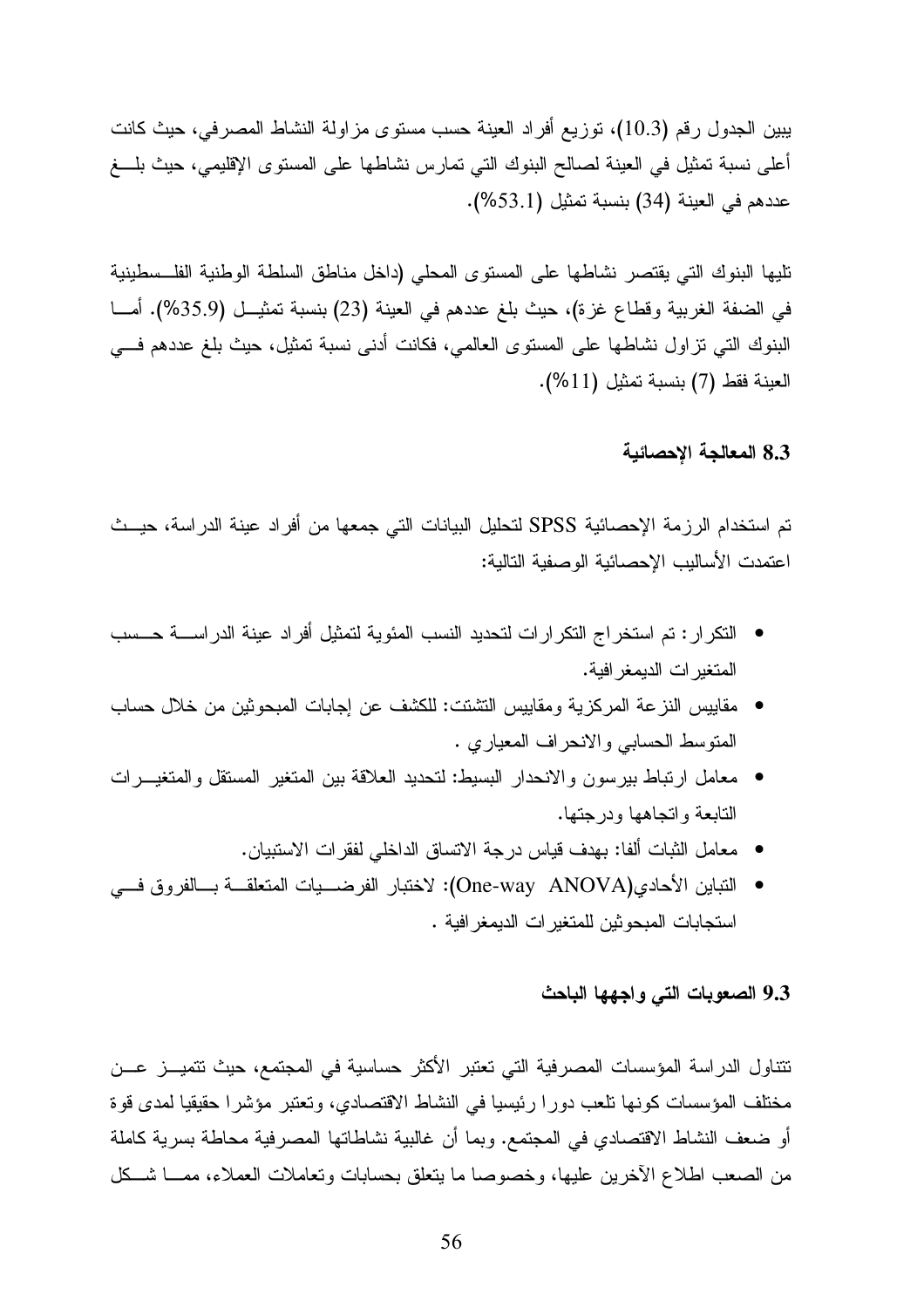صعوبة في تجاوب إدارات المصارف مع الدارس، حيث بذل جهودا مضنية للحصول على بيانات ذات صلة بموضوع الدر اسة، وتعذر الحصول على بعض البيانات التي من شانها إثر اء الدر اســــة، ويمكن حصر الصعوبات التي واجهت الدارس بما يلي:

- تعذر الحصول على تطور عدد الحسابات المصرفية في كل مصرف.
- امتناع المدراء ورؤساء الأقسام في بعض الفروع في النجاوب مع الدارس للإجابـــة عـــن فقرات الاستبيان، رغم التوضيح لهم بان الدراسة ستستخدم لأغراض البحث العلمي فقــط، وإرفاق كتاب تسهيل مهمة من إدارة البرنامج في الجامعة. مما اضطر الباحث إلى نوزيــــع الاستبيان من خلال الإدار ات الإقليمية للبنوك في ر ام الله.
- ندرة الدراسات التي تتتاول الترويج الالكتروني، حيث بذل الباحث جهود مضنية للوصـــول إلى دراسات مشابهة لإثراء الدراسة، حيث لم نتجاوز الدراسات التـــي نتتـــاول موضـــو ع النزويج الالكتروني في الجامعات العربية عدد أصابع اليد. مما اضطر الباحث اللجوء إلى أبحاث نناولت النسويق الالكتروني، وتعرضت للنرويج على هامش نلك الدراسات.
- اختلاف المعايير من مصرف لآخر لتحديد بعض المفاهيم، مثلا حجم المصرف هناك مـــن يستند إلى معيار رأس المال، وأخر يستند إلى عدد الحسابات المصرفية وثالث إلــــى عـــدد الفر و ع، و هكذا، لذا عمل الباحث لترك الخيار ٍ مفتوحا للمبحوثين لوضيع عدد فر و ع البنــك الذي يعملون به لتحديد حجم البنك بناء على هذا المعيار .
- لتوضيح المفاهيم المتعلقة بالمتغيرات الديمغر افية للمصارف كما حددها الدارس، نوردهـــا كما يلي:
- أولا: حجم البنك: حيث يقدر حجم البنك استنادا إلى عدد الفروع العاملة لكل بنك، ومع أن هناك معايير أخر ي لتحديد حجم البنك، إلا انه يكتنفهـــا الـــصعوبة، حيـــث تحجـــم المصـارف الإفصـاح عن عدد الـحسابات مثلا، أو حجم الودائـع والمدخرات وغيرها.
- ثانيا: بداية مز اولة النشاط المصر في: تم تحديد بداية مز اولة النشاط المـــصر في(ز مـــن التأسيس) إلى أربع فترات تاريخية، نتيجة الظروف السياسية التي عــصفت بالــضفة الغربية، وتعاقب وقوعها تحت سلطات سياسية مختلفة. حيث مثلت الفترة الأولى تأسيس مصارف تجارية زمن الانتداب البريطاني من سنة 1918-1948. والفترة الثانية زمن الوحدة مع المملكة الأردنية الهاشمية من سنة 1948-1967. والفتـــرة الثالثـــة زمـــن الاحتلال الإسرائيلي من سنة 1967 حتى قدوم السلطة الوطنية الفلسطينية عام 1994،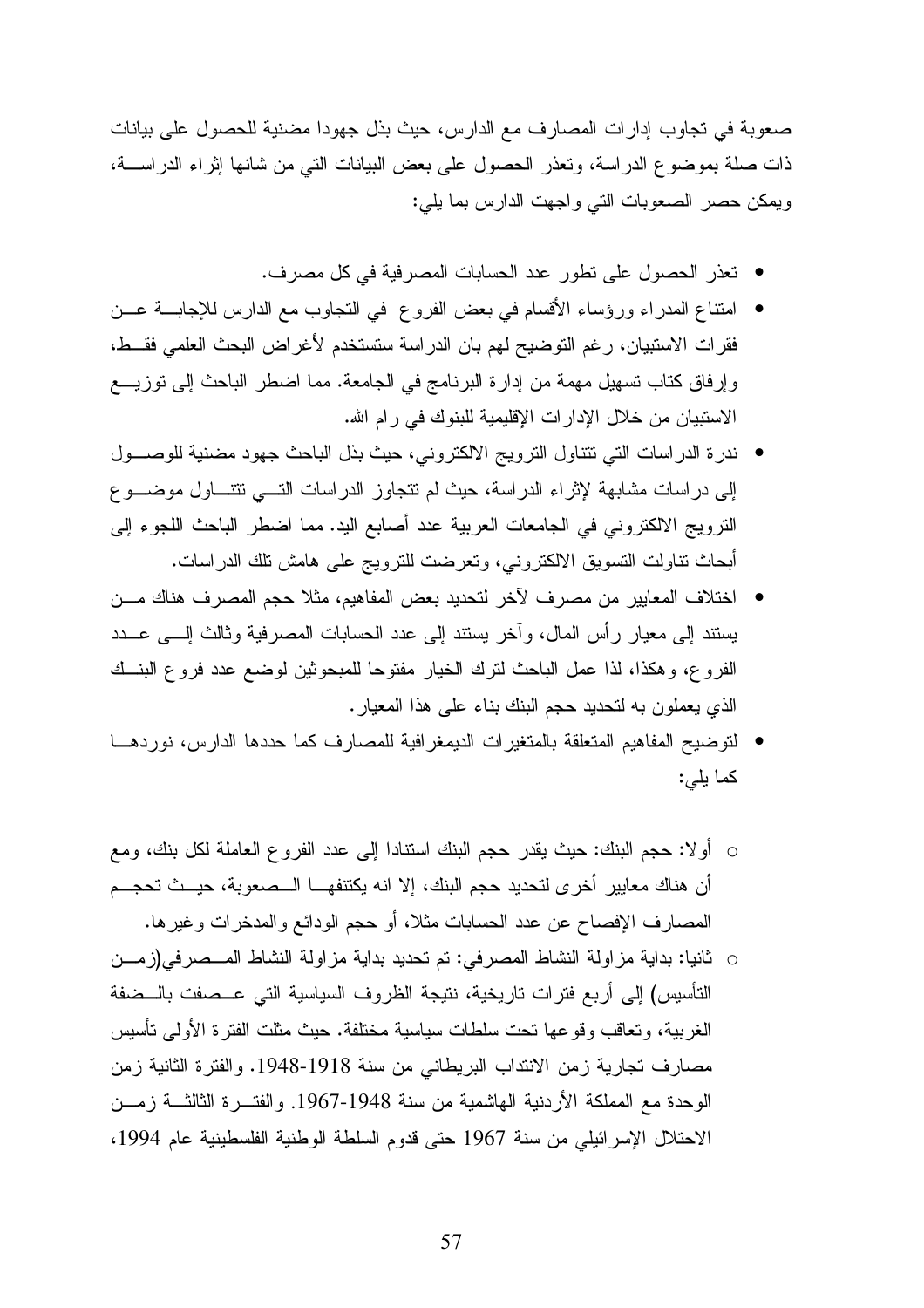والفترة الرابعة والأخيرة التي بدأت عام 1994 أي منذ قدوم السلطة الوطنية الفلسطينية حتى اليوم

• ثالثًا: مستوى مزاولة النشاط المصرفي حاليا: محلي(على مستوى مناطق السلطة الوطنيــة الفلسطينية)، وإقليمي( على مستوى الدول العربية)، ودولي( في مختلف أقطار العالم).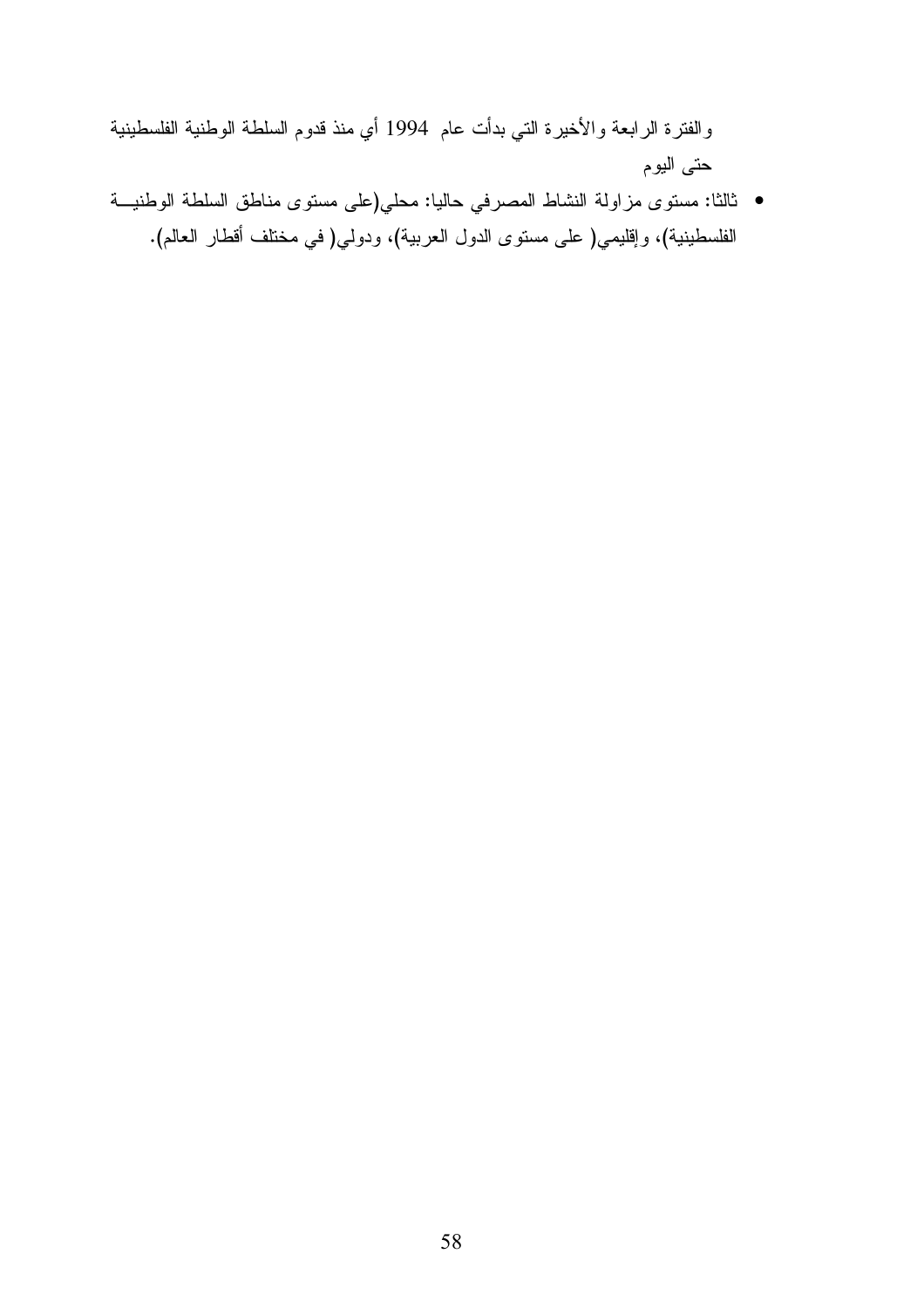الفصل الرابع

عرض نتائج الدراسة ومناقشتها

#### 1.4 مقدمة

يتناول هذا الفصل عرض نتائج تحليل إجابات المبحوثين ومناقشتها وتفسيرها، وذلك بعــد تحليــل إجاباتهم باستخدام الرزمة الإحصائية SPSS، حيث تم تحليل الاستجابات والتعليق عليها ومناقشتها، من خلال حساب المنوسطات الحسابية والانحراف المعياري، وذلك للإجابة عن أسئلة الدراســـة. ولاختبار الفرضية الرئيسية الأولى التي نتعلق بفحص العلاقة بين المتغيــر التـــابـع والمتغيــرات المستقلة، استخدم معامل ارتباط "بيرسون" والانحدار البسيط ومعامل التحديد، لإجابات أفراد العينة، وذلك للكشف عن العلاقة بين المتغيرات، وتحديد درجتها واتجاهها. ولاختبار الفرضيات المتعلقة بالفروق في إجابات المبحوثين، استخدم تحليل النباين الأحادي(One-way Anova).

2.4 مفتاح الأداة

لتسهيل الإجابة عن أسئلة الدراسة وتفسيرها وتحليلها، فقد تم تحويل درجة الاستجابة إلى قيم كمية بإعطاء الدرجات كما يلي:

|                         | من2– 2.99  درجة قليلة   |
|-------------------------|-------------------------|
|                         |                         |
|                         | من 3– 3.99  درجة كبيرة. |
| من 4– 5  درجة كبيرة جدا |                         |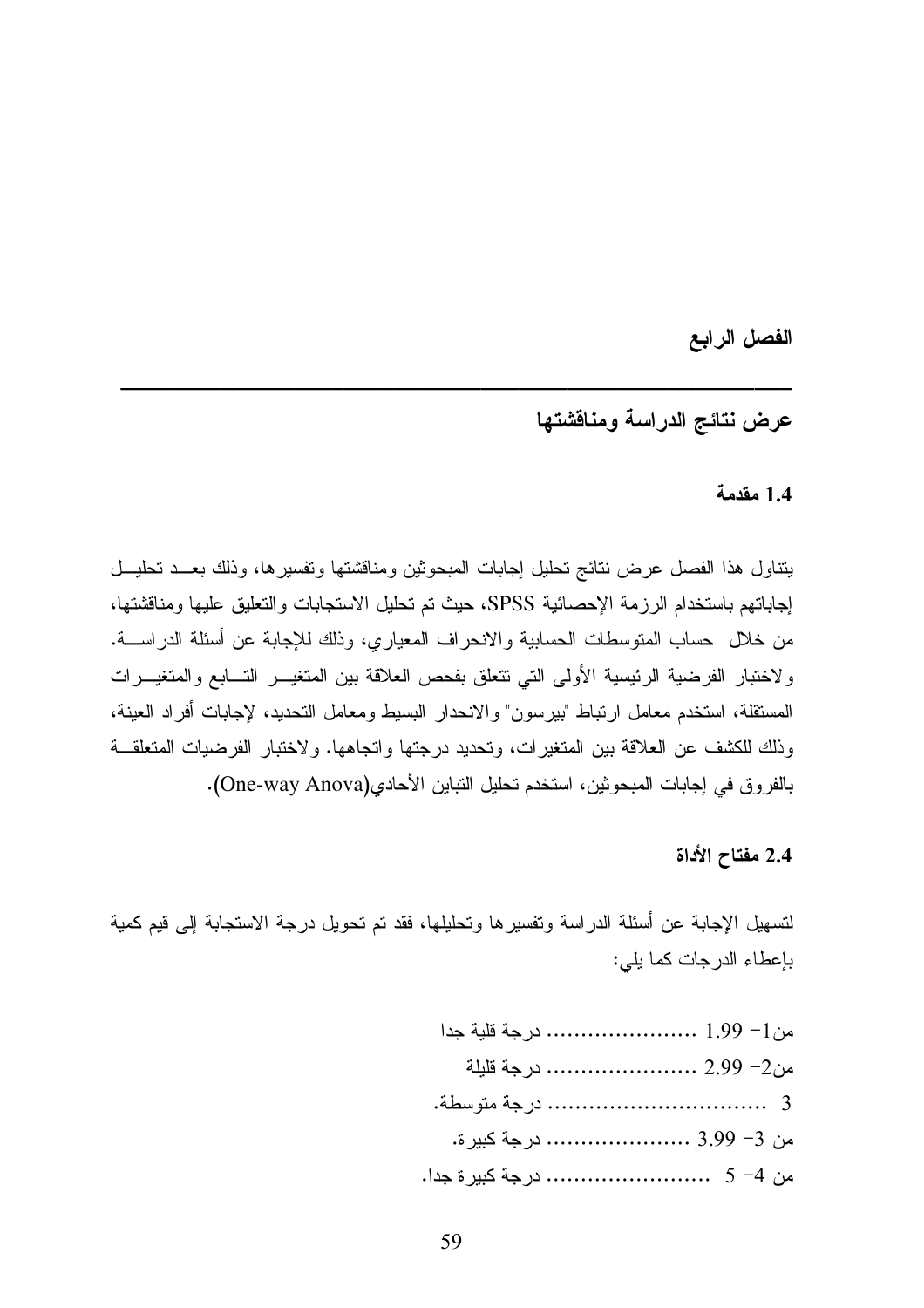# 3.4 الاجابة عن أسئلة الدر اسة

1.3.4. أولا: الإجابة عن السؤال الأولى:

نص السؤال: " ما واقع استخدام البنوك التجارية في الضفة الغربية للترويج الالكتروني ؟ للإجابـــة عن هذا السؤال استخدم الإحصـاء الوصفي، حيث تم حساب المتوسط الحسابي والانحراف المعياري لإجابات المبحوثين كما هو مبين في الجدول (1.4):

جدول 1.4: جدول يبين المتوسط الحسابي والانحراف المعياري لإجابات أفراد العينة حول واقع استخدام البنوك التجارية في الضفة الغربية للترويج الالكتروني

| النتيجة    | الانحراف  | المتوسط | الفقرة                                               |                |
|------------|-----------|---------|------------------------------------------------------|----------------|
|            | المعيار ي | الحسابى |                                                      | الرقم          |
| كبير ة جدا | 0.612     | 4.578   | الصراف الآلي ATM للترويج للخدمة المصرفية             | A <sub>1</sub> |
| كبير ة جدا | 0.752     | 4.422   | الهاتف الخلوي للترويج للخدمة المصرفية                | A <sub>2</sub> |
| كبير ة جدا | 0.689     | 4.531   | بطاقة الفيزا للترويج للخدمة المصرفية                 | A <sub>3</sub> |
| كبير ة جدا | 0.733     | 4.453   | البنك الناطق للترويج للخدمة المصرفية                 | A <sup>4</sup> |
| كبير ة جدا | 0.776     | 4.484   | البطاقة الذهبية للترويج للخدمة المصرفية              | A <sub>5</sub> |
| كبير ة جدا | 0.548     | 4.281   | الرسائل القصيرة للترويج للخدمة المصرفية              | A6             |
| كبير ة جدا | 0.69      | 4.545   | شبكة الانتر نت                                       | A7             |
| كبير ة جدا | 0.689     | 4.437   | وسائل النرويج الالكنروني المستخدمة كافية             | A8             |
| كبير ة جدا | 0.756     | 4.250   | متابعة أنشطة المنافسين في استخدام الترويج الالكتروني | A <sup>9</sup> |
| كبير ة جدا | 0.769     | 4.390   | مواكبة البنك النكنولوجيا الحديثة في مجال النزويج     | A10            |
| كبير ة جدا | 0.75      | 4.406   | الوسائل المستخدمة تغطي كافة مناطق نشاط البنك         | A11            |
| كبير ة جدا | 0.515     | 4.640   | الوسائل النبي يستخدمها البنك معروفة لدى العملاء      | A12            |
| كبير ة جدا | 0.781     | 4 343   | نتوفر برامج ندريب للموظفين لاستخدامها                | A13            |
| كبيرة جدا  | 0.776     | 4.468   | سهولة استخدام وسائل النزويج من قبل العملاء           | A14            |
| كبيرة جدا  | 0.61      | 4.593   | يتابع البنك مدى كفاءة وسائل النزويج المستخدمة        | A15            |
| كبيرة جدا  | 0.326     | 4.541   |                                                      | الدرجة الكلية  |

يبين الجدول(1.4) إجابات المبحوثين حول واقع استخدام البنوك النجارية للنرويج الالكتروني. ومن خلال قراءة النتائج نرى أن هناك توافق في الإجابات بدرجة كبيرة جدا، سواء بما يتعلق بالوسائل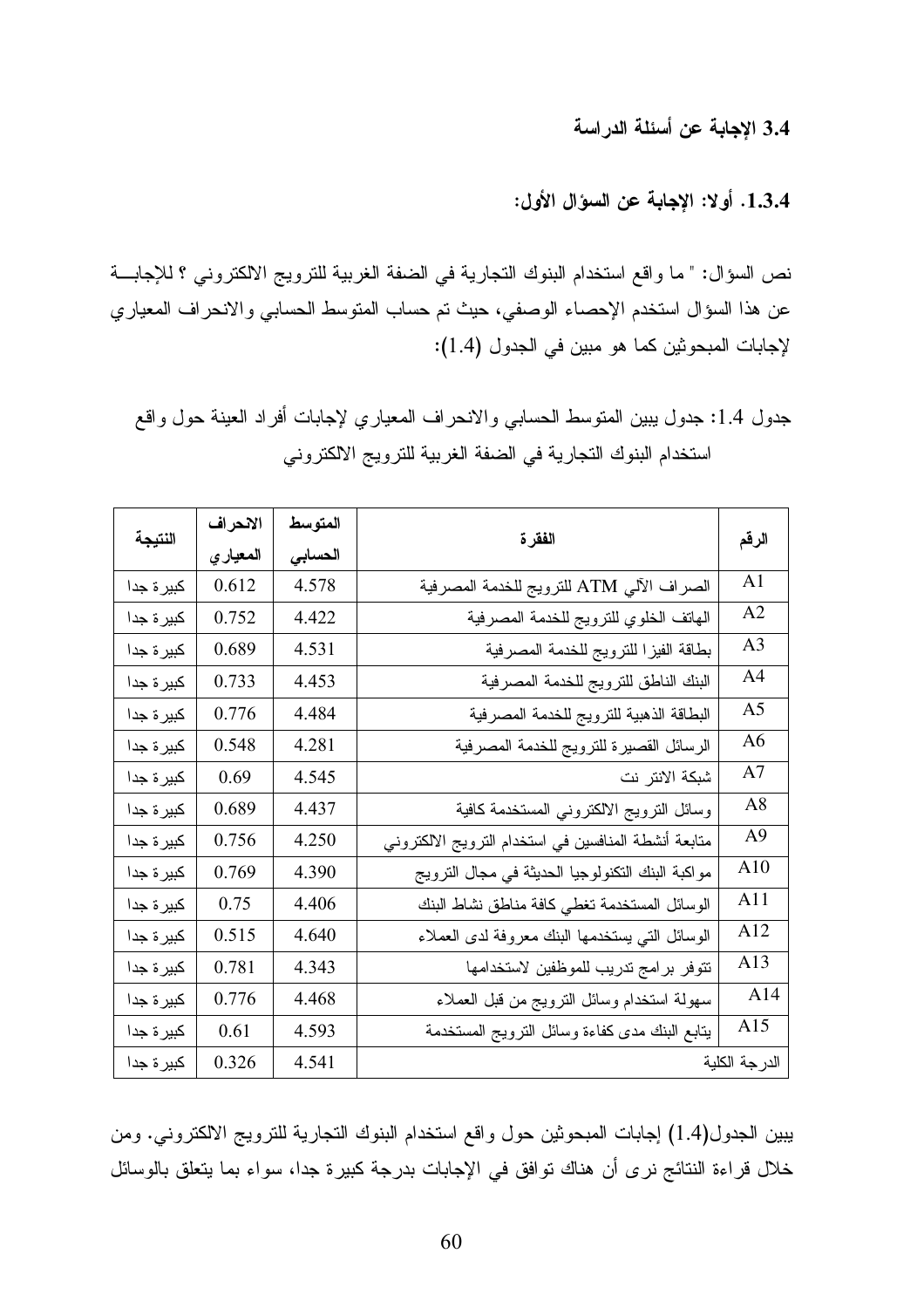التي يستخدمها البنك، المتمثلة بالفقرات من(1–7). أو بإدارة الاستخدام المتمثلة بالفقرات(8–15). وبشكل عام نبين نتائج إجابات المبحوثين حول واقع استخدام البنوك النجارية للترويج الالكتروني، بدرجة كبير ة جدا حيث بلغ المتوسط الحسابي للإجابات(4.541) و الانحر اف المعيب ارى(326.0). و هذا ينسجم مع جميع نتائج الدر اسات السابقة التي بحثت في و اقع استخدام البنوك التجارية للترويج الالكتروني. مما يؤكد على أهمية استخدام التكنولوجيا الحديثة والمتطورة فسي خـــدمات التــــرويج الالكتروني للعمل المصرفي، وخصوصا أن البنوك التجارية على مستوى العالم تواجسه منافسة شديدة، في ظل سياسة العولمة وحرية التجارة العالمية. ولتضمن البنوك التجارية حصتها السسوقية واستمر ارية بقائها في سوق العمل المصرفي، منوط بها تحسين أدائها في تقديم الخدمات المصرفية، ونعريف اكبر قطاع ممكن من رجال الأعمال والمواطنين بتلك الخدمات التي تقدمها، وذلك عبـــر النزويج لها باستخدام التكنولوجيا الحديثة والمتطورة، التي تعتبر مــن أســـرع الوســـائل انتــشارا وشمولية وإمكانية لتغطية مختلف المناطق الجغرافية التي يمارس البنك فيها نشاطه.

وقد مثل استخدام الصراف الآلي لنزويج الخدمات المصرفية أكثر الأدوات استخداما من قبل البنوك التجارية في الضفة الغربية، حيث مثل درجة استجابة كبيــرة جــدا بمتوســط حــسابي(4.578) وانحراف معياري(0.612). ثم تليه شبكة الانتسر نست بمتوســط حــسابـي(4.545) وانحـــراف معياري(0.69). بينما مثل استخدام الرسائل القصيرة على الهانف الخلوي أدنى درجـــة اســـتجابة بمنوسط حسابي(4.281) وانحراف معباري(0.548) .

تتفق هذه النتيجة مع در اسة(Serkin A, Akinsi ,S and Eda ,A2004) التـــي جـــاءت تحــت عنوان" تبني الصيرفة عبر الانتر نت من قبل العملاء المثقفين في الدول النامية المتقدمة". حيــث بينت نتائج الدراسة أن العملاء غير المستخدمين للانتر نت يفضلون اســـتخدام بطاقـــة الـــصراف الآلي(ATM) بالدرجة الأولى، ومستخدمي الانتر نت يفضلون الصيرفة عبر الانتـــر نــت، أمـــا بالنسبة للخدمة المصرفية عبر الهاتف كانت الأقل أفضلية.

ونتوافق هذه النتيجة أيضا مع در اسة (Shay Elias,2003) التي هدفت إلى التعرف على تطــور استخدام النكنولوجيا الحديثة والاتصالات السريعة على إدارة تسويق الأعمال، وقد أشارت نتسائج الدراسة إلى أن شبكة الانتر نت كان لها الأثر الأكبر على حجم التسويق. وبالنسبة لاستجابة أفراد عينة الدراسة حول إدارة استخدام الترويج الالكتروني، فقد كانت إجابتهم بدرجة كبيرة جدا علـــي جميع الفقرات، وكانت أعلى درجة إجابة للفقرة التي نتعلق باستخدام البنوك لوسائل معروفة لـــدى العملاء، حيث بلغ المنوسط الحسابي لهذه الفقرة(4.640) والانحراف المعيـــاري(0.515). تليهـــا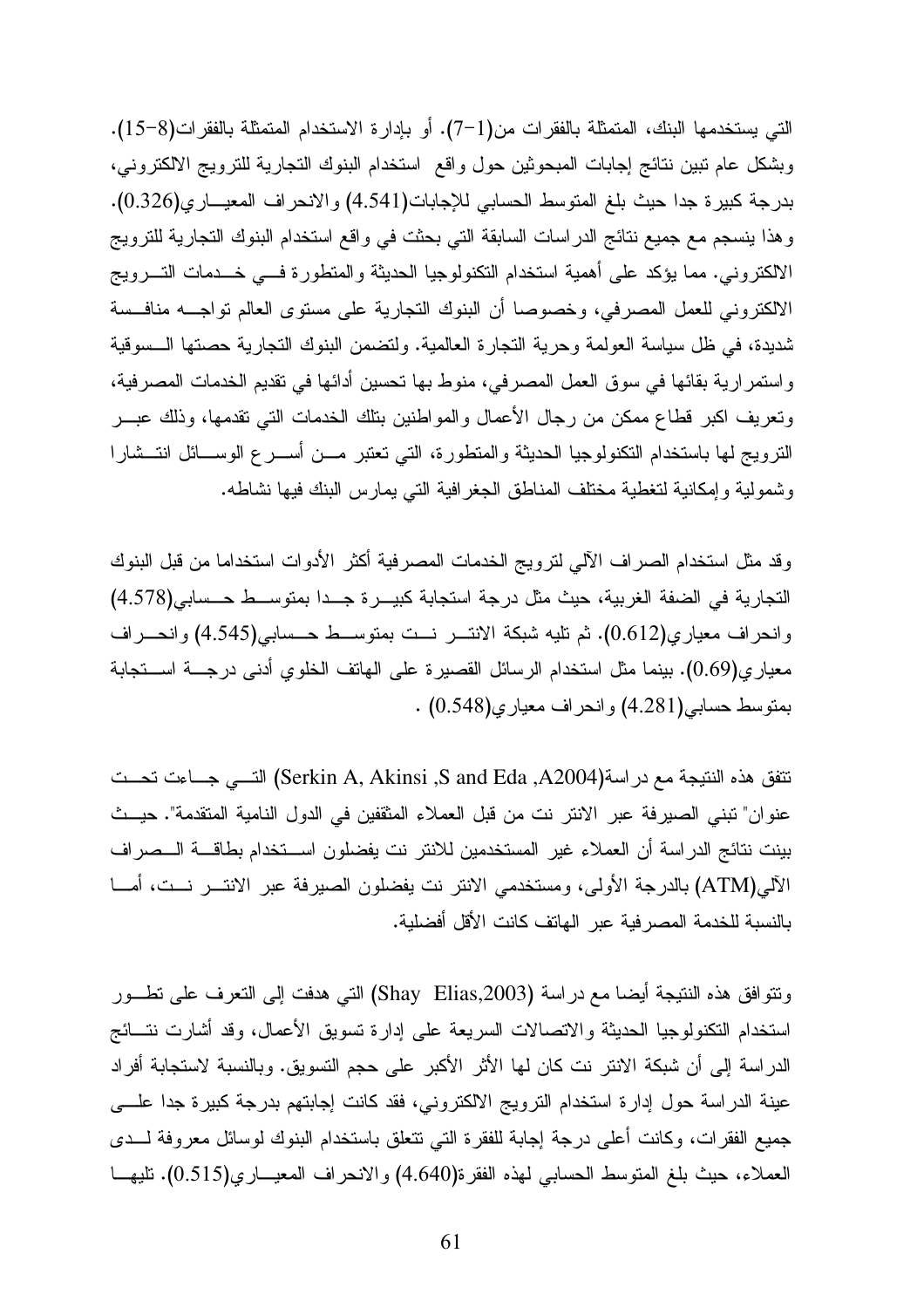بالدرجة الثانية الفقرة التي نتعلق بمتابعة إدارة البنوك لمدى كفاءة وســائل التـــرويج المـــستخدمة بمنوسط حسابي(4.593) و انحر اف معيار ي(0.61).

وتشبه هذه النتيجة در اسة(Sathye,1999) التي خلصت إلى أن عدم إدراك الخدمة وفهمها من قبل العملاء، تحول دون استخدامها في تعاملاتهم المصرفية. وهذا ما يبـــرر تركيـــز إدارات البنـــوك النجارية على استخدام وسائل نرويج الكترونية معروفة لدى العملاء، ولديهم القدرة على استخدامها.

ولو تأملنا طبيعة البنوك النجارية بشكل عام، نجد أنها نتبع نظام سوق احتكار القلة، حيــث يــسود تنافس شديد بين هذه المؤسسات. إلا أنها تختلف بعض الشيء عن مختلف مؤسسات احتكار القلـــة الأخرى، حيث أن النتافس في هذا السوق يعتمد بالدرجة الأساسية على الخـــدمات التــــى تقـــدمها. فالعميل دائما بطمح للحصول على خدمة ذات جودة عالية من حيث الدقة والسرعة ونوفر عنـــصر الأمان.

كما تطمح المؤسسات المصرفية دائما إلى تخفيض تكاليف تقديم الخدمة، من اجل تعظيم أرباحهـــا، ولذا نبحث باستمر ار عن استخدام وسائل أكثر فعالية في نقديم الخدمات من حيث حجـــم الانتـــشار والنوسع في نزويج الخدمة وسرعة ليصالها وبأقل كلفة. ولذا نرى أن البنوك لا نتوانى عن استخدام كل ما يستجد من وسائل ونقنيات حديثة لنرويج خدماتها. إلا انه في بعض الأحيان يتعـــذر علــــي إدارات البنوك نبني بعض الوسائل الالكترونية الأكثر نجاحا، حيث يعود الأمر إلى متلقى الخدمـــة، ففي حال عدم قدرة العميل على نلقى خدمة من وسيلة يستخدمها البنك لإيصال الخدمــة، فانــــه لا جدوى من استخدامها مهما بلغت من النطور، على غرار النلفزيون النفاعلي، حيث نخلــو البنــوك النجارية في الضفة الغربية من استخدام هذه الوسيلة، رغم أنها احد أهم الوسائل التي تستخدم فـــي الدول المتقدمة.

وهذا ما يفسر عدم ملء الفراغ للسؤال المفتوح الذي طرحه الباحث، والذي نرك للمبحوث الإجابة عنه، حيث ترك فراغا للمبحوث لذكر أي وسيلة أخرى يستخدمها البنك في ترويج خدماته، وكانت الإجابة عن تلك الفقر ة(00)، أي أن جميع الوسائل المستخدمة في تلك البنوك وردت في أداة البحث.

2.3.4. ثانيا: السؤال الثاني:

نص السؤال: " ما أهمية استخدام البنوك التجارية في الضفة الغربية للترويج الالكتروني ؟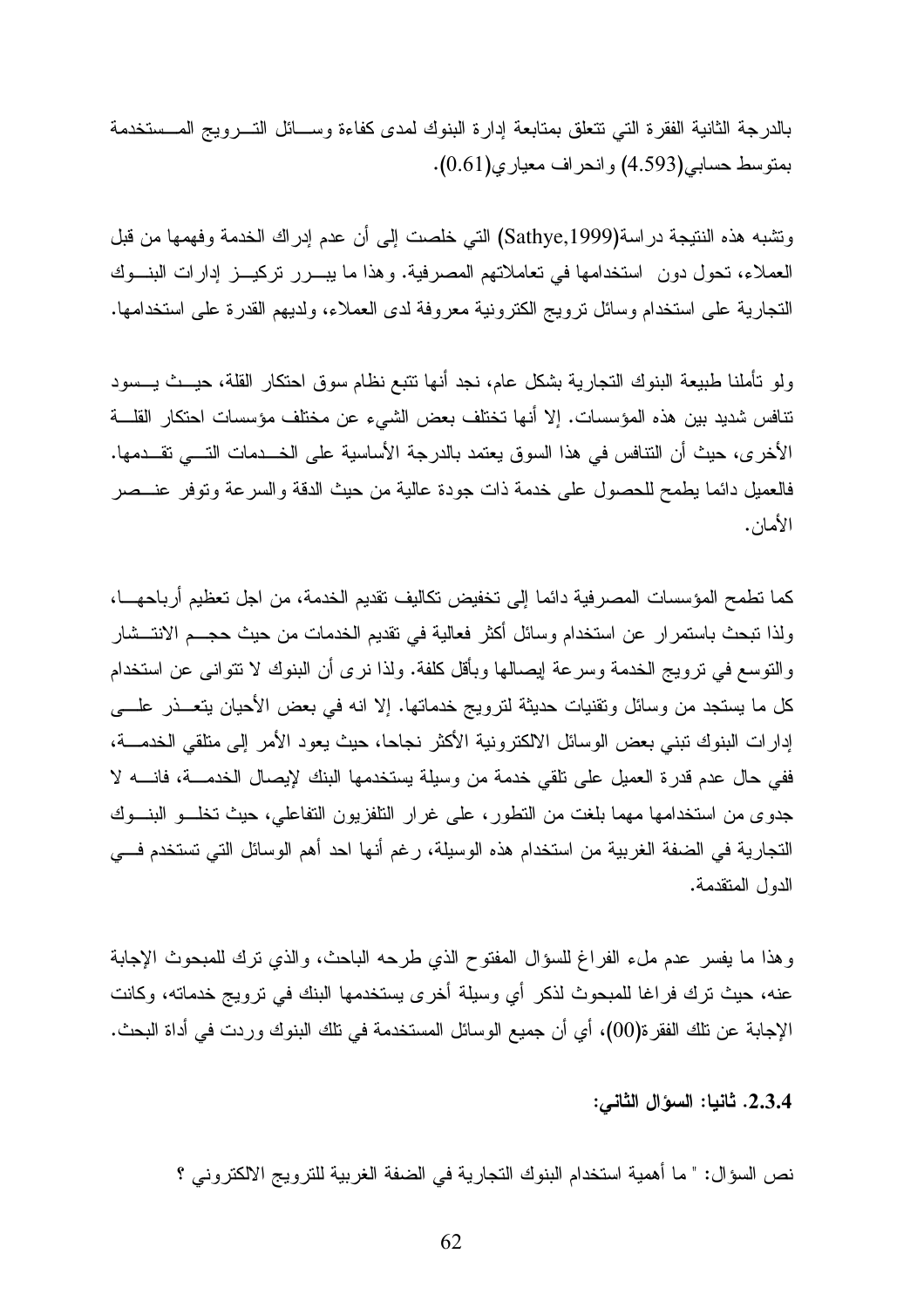للإجابة عن هذا السؤال، تم حساب المتوسط الحسابي والانحراف المعياري لإجابات المبحوثين كما هو مبين في الجدول (2.4):

جدول 2.4: المتوسط الحسابي والانحر اف المعياري لإجابات المبحوثين حول أهمية استخدام البنوك النجارية في الضفة الغربية للترويج الالكتروني

|            | الانحراف  | المتوسط |                                                        |                |
|------------|-----------|---------|--------------------------------------------------------|----------------|
| النتيجة    | المعيار ي | الحسابى | الفقرة                                                 | الرقم          |
| كبير ة جدا | 0.333     | 4.875   | نوفر نكاليف الاتصال بالعملاء                           | B <sub>1</sub> |
| كبير ة جدا | 0.350     | 4.859   | نتيح سرعة الوصول إلى العملاء                           | B <sub>2</sub> |
| كبير ة جدا | 0.612     | 4.578   | سهولة إبصال المعلومات إلىي العملاء                     | B <sub>3</sub> |
| كبير ة جدا | 0.380     | 4.859   | شمولية إيصال المعلومات إلىى العملاء                    | <b>B4</b>      |
| كبير ة جدا | 0.612     | 4.578   | تحقيق رضي العملاء عن الخدمات المصرفية                  | B <sub>5</sub> |
| كبير ة جدا | 0.754     | 4.453   | إيصال المعلومات للعملاء في الوقت المناسب               | <b>B6</b>      |
| كبير ة جدا | 0.526     | 4.593   | تعزيز الولاء بين العملاء والبنك                        | B <sub>7</sub> |
| كبير ة جدا | 0.59      | 4.453   | زيادة النمو السنوي في عدد الحسابات البنكية             | B <sub>8</sub> |
| كبير ة جدا | 0.754     | 4.453   | اطلاع العملاء على التسهيلات التي يمنحها البنك          | <b>B9</b>      |
| كبير ة جدا | 0.587     | 4.14    | اطلاع العملاء على أسعار الفائدة                        | <b>B10</b>     |
| كبير ة جدا | 0.587     | 4.312   | إخبار العملاء بأسعار صرف العملات باستمرار              | <b>B11</b>     |
| كبير ة جدا | 0.751     | 4.422   | إعلام العملاء بفرص الاستثمار المتاحة في السوق          | <b>B</b> 12    |
| كبير ة جدا | 0.754     | 4.453   | النواصل مع العملاء في أوقات العطل والأعياد             | <b>B13</b>     |
| كبير ة جدا | 0.511     | 4.734   | نتوع خدمات البنك بما يلاءم الاحتياجات المختلفة للعملاء | <b>B14</b>     |
| كبير ة جدا | 0.754     | 4.453   | نتيح معرفة مدى رضا العملاء عن خدمات البنك              | <b>B15</b>     |
| كبير ة جدا | 0.908     | 4.484   | التوسع الجغرافي في نشاطات البنك                        | <b>B16</b>     |
| كبير ة جدا | 0.335     | 4.542   |                                                        | الدرجة الكلية  |

يبين الجدول(2.4) إجابات المبحوثين حول أهمية استخدام البنوك التجارية فسي السضفة الغربيسة للنرويج الالكتروني. وكما هو ملاحظ أن درجة إجابة أفراد العينة على جميع فقرات هذا المجـــال كانت (كبيرة جدا). أي أن إدراك المبحوثين لأهمية النرويج الالكتروني كانت متوافقة. وقد مثلــت أعلى درجة استجابة الفقرة التي تتعلق بتوفير تكاليف الاتصال بسالعملاء، حيــث بلـــغ المتوســـط الحسابي لهذه الفقر ة(4.875) والانحراف المعياري(0.333). وهذه النتيجـــة تتـــسجم مــــع نتـــائج در اسة(الحلو ،2000) التي هدفت إلى إثبات أن المصارف الأردنية لن تستطيع الاستمر ار بالعمل أو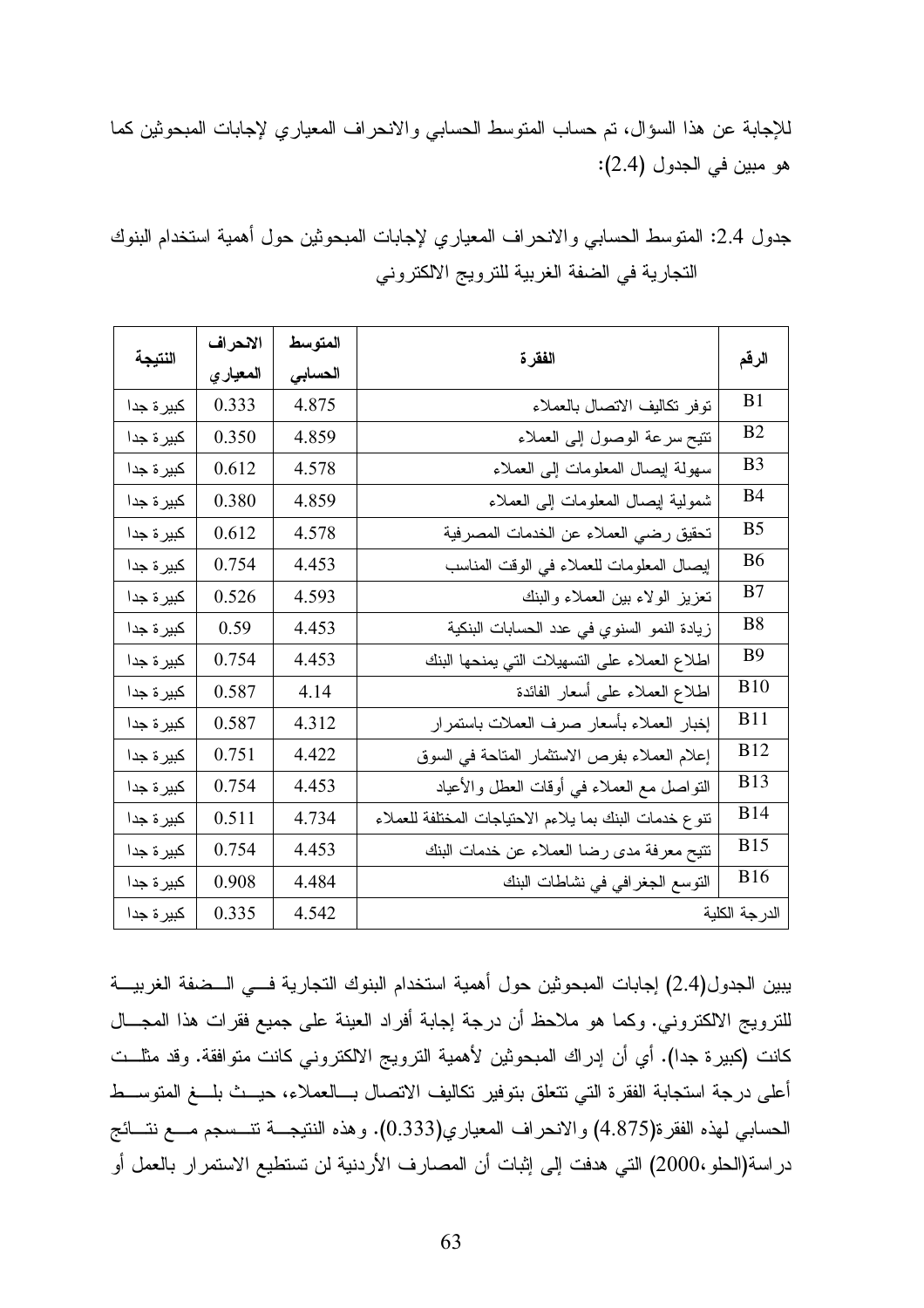النتافس إذا لم توظف التكنولوجيا بنو عيها المعلوماتية والاتصالات. حيث توصلت الدر اسة إلــــى أن الاستثمار في تكنولوجيا المعلومات والاتصالات يؤدي إلى رفع مستوى الخدمة المقدمـــة وخفــض التكاليف .

ثم تأتي الأهمية المتعلقة بشمولية إيصال المعلومات إلى كافة العملاء بمتوسـط حــسابي(4.859) وانحراف معياري(380). ثم أهميـــة إيـــصـال المعلومـــات إلــــى العمــــلاء بـــسهولة، بمتوســـط حسابي(4.859) وانحراف معيـــاري(0.350). ونتوافـــق هـــذه النتـــائج مـــع دراســـة(مـــشعل وعباس،2002)، التي هدفت إلى تحليل إمكانية تطبيق المصرف الالكتروني فسي الأردن. حيــث كانت أهم نتائج الدراسة تسهيل الاتصال والنواصل مع العملاء والنعرف على احتياجاتهم باستمرار .

بينما كانت أدنى درجة استجابة للفقرات التي نتعلق بالجوانب المعرفية، في الفقرات التسي نتعلــق باطلاع العملاء على أسعار الفائدة وإخبارهم بأسعار صرف العملات، مثلتا أدنى درجة اســـتجابة بمنوسط حسابي على النوالي (4.14) و (4.312)وانحراف معياري(0.587) و (0.587). ولكـــن لا يعني هذا الأمر النقليل من شان أهمية اطلاع العملاء على الجوانب المعرفية، لأنها تعتبر ضرورية في المحصلة النهائية، حيث رغم أنهما احتلتا أدنى درجات سلم التسلسل في الأهمية إلا أن درجــــة أهميتها كبير ة جدا.

3.3.4. ثالثًا: السوِّال الثالث:

نص السؤال: " ما أهم الصعوبات التي تواجه استخدام البنوك التجارية في الضفة الغربية للتـــرويج الالكتروني؟ للإجابة عن السؤال الثالث، تم حساب المتوسط الحسابي والانحراف المعياري لإجابات المبحوثين كما هو مبين في الجدول (3.4):

جدول 3.4-أ: المنوسط الحسابي والانحراف المعياري لإجابات المبحوثين حول الصعوبات النسي تواجه استخدام البنوك التجارية في الضفة الغربية للترويج الالكتروني

| النتيجة | الانحراف | المتوسط | الفقر ة                                      | الرقم          |
|---------|----------|---------|----------------------------------------------|----------------|
|         | المعيارى | الحسابى |                                              |                |
| كبير ة  | 0.799    | 3.109   | عدم متابعة العملاء للوسائل الالكترونية       | C <sub>1</sub> |
| كبير ة  | 0.835    | 3.750   | صعوبة استخدام العملاء لبعض الوسائل المستخدمة | C <sub>2</sub> |
| قليلة   | 0.870    | 3.812   | عدم ثقة العملاء بالوسائل الالكترونية         | C <sub>3</sub> |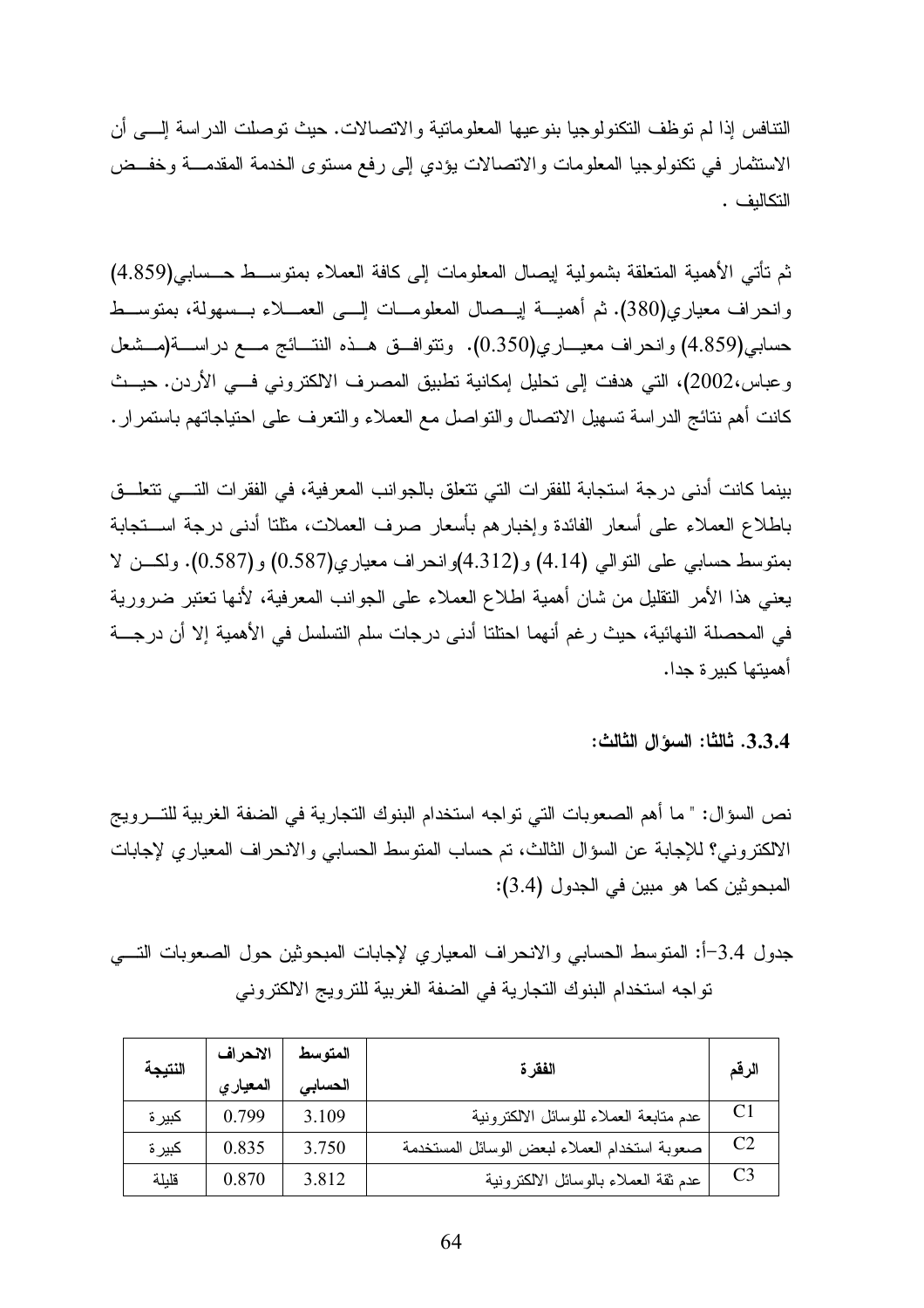جدول 3.4-ب: المنوسط الحسابي والانحراف المعياري لإجابات المبحوثين حول الصعوبات النبي تواجه استخدام البنوك التجارية في الضفة الغربية للترويج الالكتروني

| النتيجة    | الانحراف  | المتوسط | الفقر ة                                       |                |
|------------|-----------|---------|-----------------------------------------------|----------------|
|            | المعيار ي | الحسابى |                                               | الرقم          |
| كبيرة      | 0.841     | 3.078   | نباين إدراك العملاء للمفاهيم المستخدمة        | C <sub>4</sub> |
| كبيرة جدا  | 0.908     | 4.484   | صعوبة الحفاظ على سرية الخدمات المقدمة للعملاء | C <sub>5</sub> |
| قليلة      | 0.478     | 2.156   | عدم كفاية الوسائل الالكترونية المستخدمة       | C6             |
| قليلة      | 0.467     | 2.062   | تعطل الأجهزة الالكترونية لأسباب فنية          | C7             |
| قليلة      | 0.908     | 2.593   | قلة وجود مراكز صبانة الأجهزة المستخدمة        | C8             |
| كبيرة جدا  | 1.15      | 4.484   | تعرض الأجهزة للاعتداء من قبل الآخرين          | C9             |
| كبير ة جدا | 0.908     | 4.484   | اقتصار توفير الخدمة للمشتركين فقط             | C10            |
| فليلة      | 0.908     | 2.047   | الوقوع في الأخطاء أثناء نقديم الخدمة          | C11            |
| قليلة      | 0.628     | 2.047   | عدم نوفر الموظفين المؤهلين المدربين بشكل كافي | C12            |
| فلبلة      | 0.723     | 2 1 2 5 | عدم كفاية برامج التدريب للموظفين              | C13            |
| فلبلة      | 1.015     | 2.219   | عدم وضوح المعلومات المرسلة للعملاء            | C14            |
| فلبلة      | 1.36      | 2.734   | معوقات تشريعية "قانونية"                      | C15            |
| كبيرة      | 0.34      | 3.041   |                                               | الدرجة الكلية  |

يبين الجدول (3.4) إجابات المبحوثين حول الصعوبات التي تواجهها البنوك التجارية في السضفة الغربية في استخدام الوسائل الالكترونية المتطورة في الترويج لخدماتها المصرفية. حيــث تظهــر الإجابات أن هناك صعوبات نتعلق بالعملاء، وصعوبات نتعلق بنوعية الوسائل المستخدمة، وأخرى نتعلَّق بإدارة تلك الخدمات من قبل الموظفين. فالفقرات من(1–5) والتي تتعلَّق بالصعوبات التَّـــي مصدرها العملاء، نلاحظ أن الفقرة التي تتحدث عن تخوف العملاء من عدم الحفاظ علـــي ســـرية المعلومات، مثلت أعلى درجة استجابة من قبل أفراد العينة، بمتوسط حسابي(4.484) وانحـــراف معياري(0.908). في حين مثلت الفقرة عدم متابعة العملاء للوسائل الالكترونية المستخدمة أدنـــي درجة استجابة بمتوسط حسابي(3.109) وانحراف معياري(0.799).

ويرى الباحث أن العملاء يحرصون على عدم اطلاع الآخرين على أسرار نعاملاتهم البنكية، لـــذا بلجئون إلىي إتمام معاملاتهم المصرفية مباشرة وبأساليب نقليدية، حفاظا علـــي امـــن المعلومـــات الخاصة بتعاملاتهم، وهذا الأمر يحجب عنهم نلقى خدمات الانصال والتواصـــل مـــع المـــصرف بالطرق الالكترونية، مما يحد من وصول خدمات النرويج الالكتروني إليهم. وتتوافق هذه النتيجة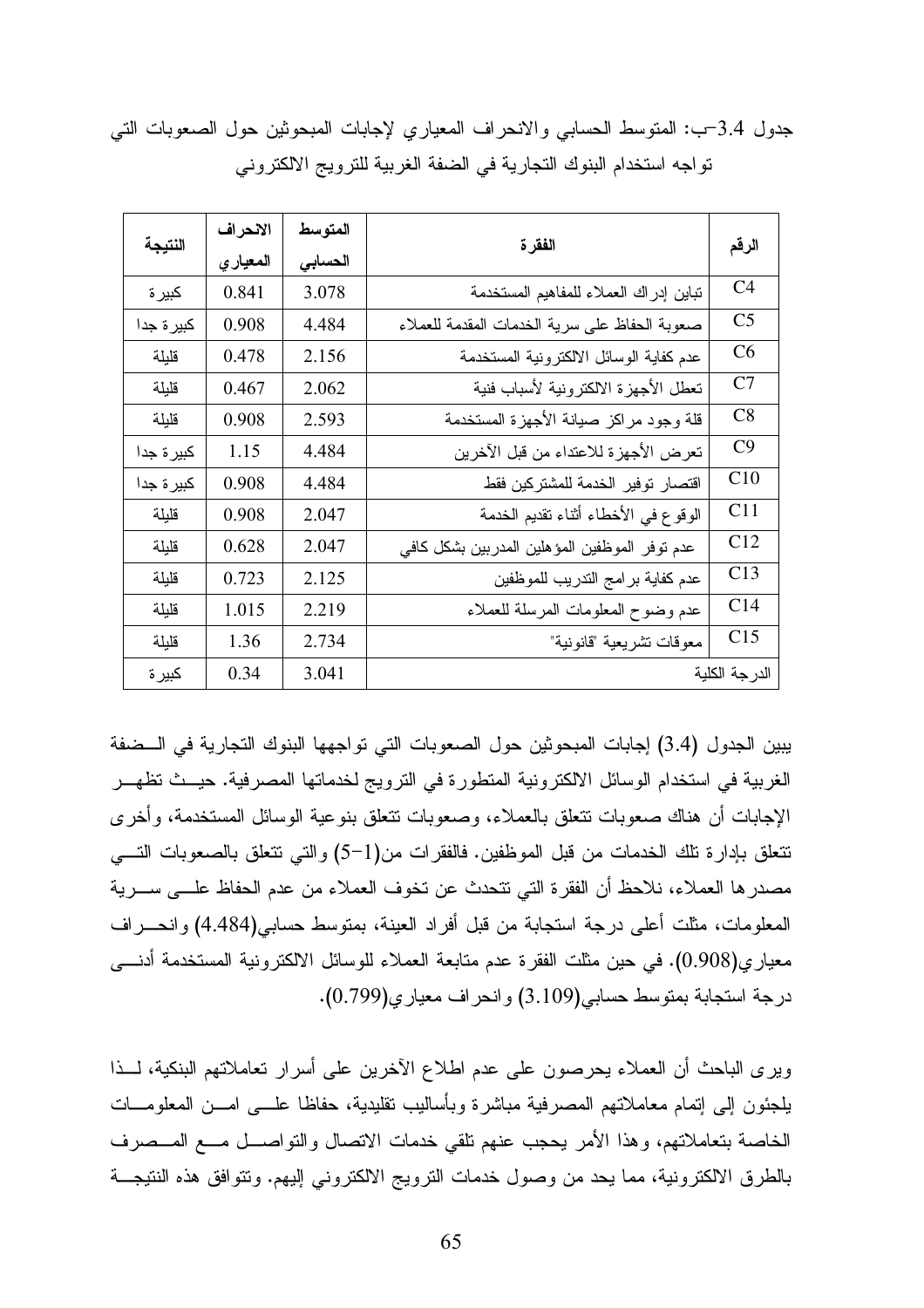مع در اسة(Milind,1999)،التي هدفت إلى در اسة العوامل المؤثرة على اختيار الانتر نت من قبل العملاء الاستر اليين. حيث توصلت الدر اسة إلى أن الاعتبار ات الأمنية ونقص الوعي، تعتبر ابرز معوفات استخدام الالكتروني لإتمام معاملاتهم. وكذلك در اسة (البطــل، 1998)، حيــث خلــصت الدر اسة إلى أن إحجام العملاء عن استخدام التكنولوجيا في أعمالهم المصر فية، خوفا من التحايـــل والغش وإهدار سربة بيانات العملاء.

أما الصعوبات التي نتعلق بالوسائل المستخدمة، والتي تحدثت عنها الفقرات(6–9)، فكانت أعلـــي درجة في صعوبات استخدام التكنولوجيا الحديثة لخدمات الترويج الالكترونسي، نتمثَّــل بتعـــرض الأجهزة المستخدمة للاعتداء من قبل الآخرين، وخصوصا أجهزة الصراف الآلسي، حيــث بلـــغ المتوسط الحسابي(4.484) والانحراف المعياري(1.15). بينما مثلت أدنى درجة استجابة تعطــل الأجهزة المستخدمة لأسباب فنية بمتوسط حسابي(2.062) وانحراف معيـــاري(0.467). ويـــري الباحث أن فرض الأمن والنظام وسيادة القانون في مناطق الضفة الغربية من قبل أجهـــزة الأمـــن الفلسطينية، عززت استخدام تلك التكنولوجيا حيث لم تتعرض لأى اعتداء من قبل المواطنين إلا في حالات نادر ة.

أما الصعوبات التي لها علاقة بإدارة خدمات الترويج الالكتروني، والتي تمثلت بالفقرات(10-14)، فقد كانت أعلى درجة صعوبة نتعلق باقتصار نقديم الخدمات علسي العمـــلاء فقــط دون ســـواهم، بمنوسط حسابي(4.484) وانحراف معياري(0.908). في حين مثلت فقرتي الوقوع في الأخطـــاء أثناء نقديم الخدمة، وعدم نوفر الموظفين المؤهلين بشكل كافي أدنسي درجسة استجابة بمنوسط حسابي(2.047) لكل منها. ونلاحظ أن هذه النتائج نتفق مع نتائج در اسة(السقا،2000)، حيث بينت أن الكوادر التي تستخدم شبكة الانترنت والوسائل الأخرى في التسويق المـــصرفي الالكترونـــي، مؤهلة لاستخدامها بشكل جيد. ودراسة(جابر،2003) التي بينت أن استخدام التسويق الالكترونـــي يقلل من احتمالية الوقوع في الأخطاء، وحرص المــصارف علـــى اختيـــار مـــوظفين مـــن ذوي الاختصاص والخبرة والكفاءات العالية.

ير ي الباحث أن إدارات البنوك تحرص دائما على اختيار موظفين على كفاءة عاليـــة ويتمتعـــون بخبرات طويلة في النعامل مع الوسائل الالكترونية، لاستخدامها في خدمات التــسويق والتـــرويج للخدمات المصر فية، لأنها بحاجة إلى مهارات اتصال واضحة وسريعة ودقيقة في آن معا، لجــذب العملاء واستقطابهم من جهة، ونحقيق رضا العملاء الحاليين والحفاظ عليهم من جهة أخرى. وهذا ما يفسر اعتبار الخبرة احد أهم أولويات اختيار الموظف في البنوك بشكل عام.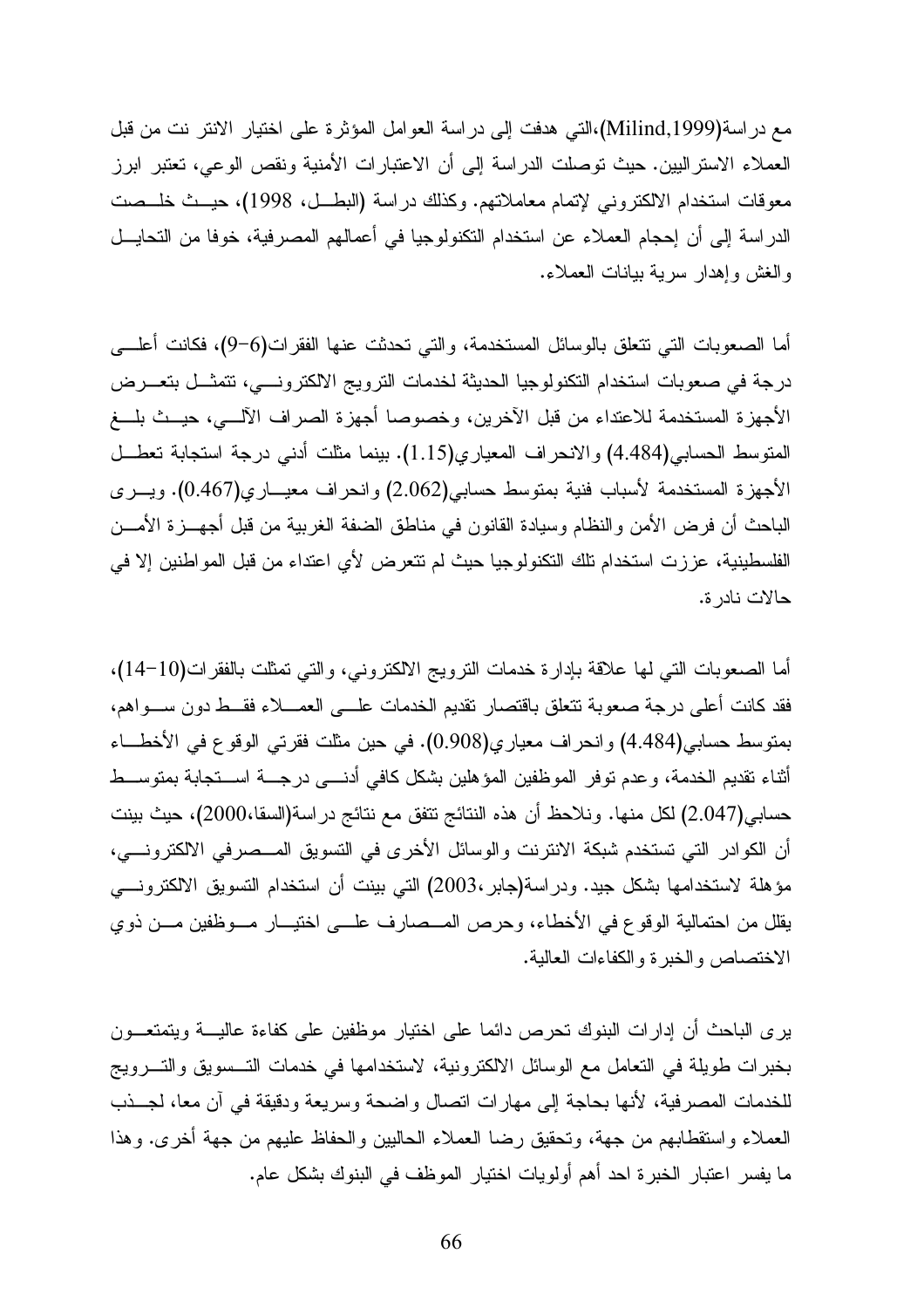#### 4.4 اختبار الفرضيات

1.4.4. أولا: اختبار الفرضية الرئيسية الأولى:

نص الفرضية: " لا توجد علاقة ذات دلالة إحصائية عند (0.052a) بين استخدام البنوك التجارية للترويج الالكتروني وتحسين أداء البنوك التجارية في الضفة الغربية"، ويتفرع عنهـــا الفرضــــيات الفر عبة التالية:

#### 1.1.4.4. الفرضية الفرعية الأولى:

لا توجد علاقة ذات دلالة إحصائية عند مستوى دلالة(22-0.0) بين استخدام البنوك التجارية فسي الضفة الغربية للترويج الالكتروني وتعزيز قدرة البنك على المنافسة. ولمناقشة هذه الفرضـــية تـــم تحليل اتجاهات أفراد عينة الدراسة حول مجال تعزيز المنافسة، لذا استخدم الإحــصـاء الوصــــفي، حيث تم حساب المتوسط الحسابي والانحراف المعياري لإجابات أفراد عينة الدراسة على جميــع فقرات هذا المجال والمجال الكلي. حيث كانت نتائج التحليل كما هو مبين في الجدول(4.4):

جدول 4.4: المنوسط الحسابي والانحراف المعياري لكل فقرة من فقرات تعزيز دور المنافسة

|            | الانحراف | المتوسط |                                                    |                |
|------------|----------|---------|----------------------------------------------------|----------------|
| النتيجة    | المعياري | الحسابى | الفقر ة                                            | الرقم          |
| كبيرة جدا  | 0.505    | 4.672   | سهولة استخدام الوسائل الالكترونية المستخدمة        | D <sub>1</sub> |
| كبيرة جدا  | 0.55     | 4.625   | إناحة فرصة الحصول على الخدمة خارج أوقات الدوام     | D <sub>2</sub> |
| كبيرة جدا  | 0.776    | 4.484   | نوفير كافة المعلومات النى يطلبها العملاء باستمرار  | D <sub>3</sub> |
| كبيرة جدا  | 0.453    | 4.781   | سهولة حصول العملاء على الخدمة                      | D <sub>4</sub> |
|            | 0.393    | 4.812   | نكيف العملاء مع التغيرات المستمرة في استخدام وسائل | D <sub>5</sub> |
| كبيرة جدا  |          |         | ترويج حديثة                                        |                |
| كبيرة جدا  | 0.609    | 4.703   | تحقيق رضي العملاء عن الخدمة المقدمة لهم            | D <sub>6</sub> |
| كبيرة جدا  | 0.641    | 4.531   | دقة نقديم الخدمات                                  | D7             |
| كبير ة جدا | 0.515    | 4.64    | سرعة نقديم الخدمات                                 | D <sub>8</sub> |
| كبيرة جدا  | 0.334    | 4.656   |                                                    | الدرجة الكلية  |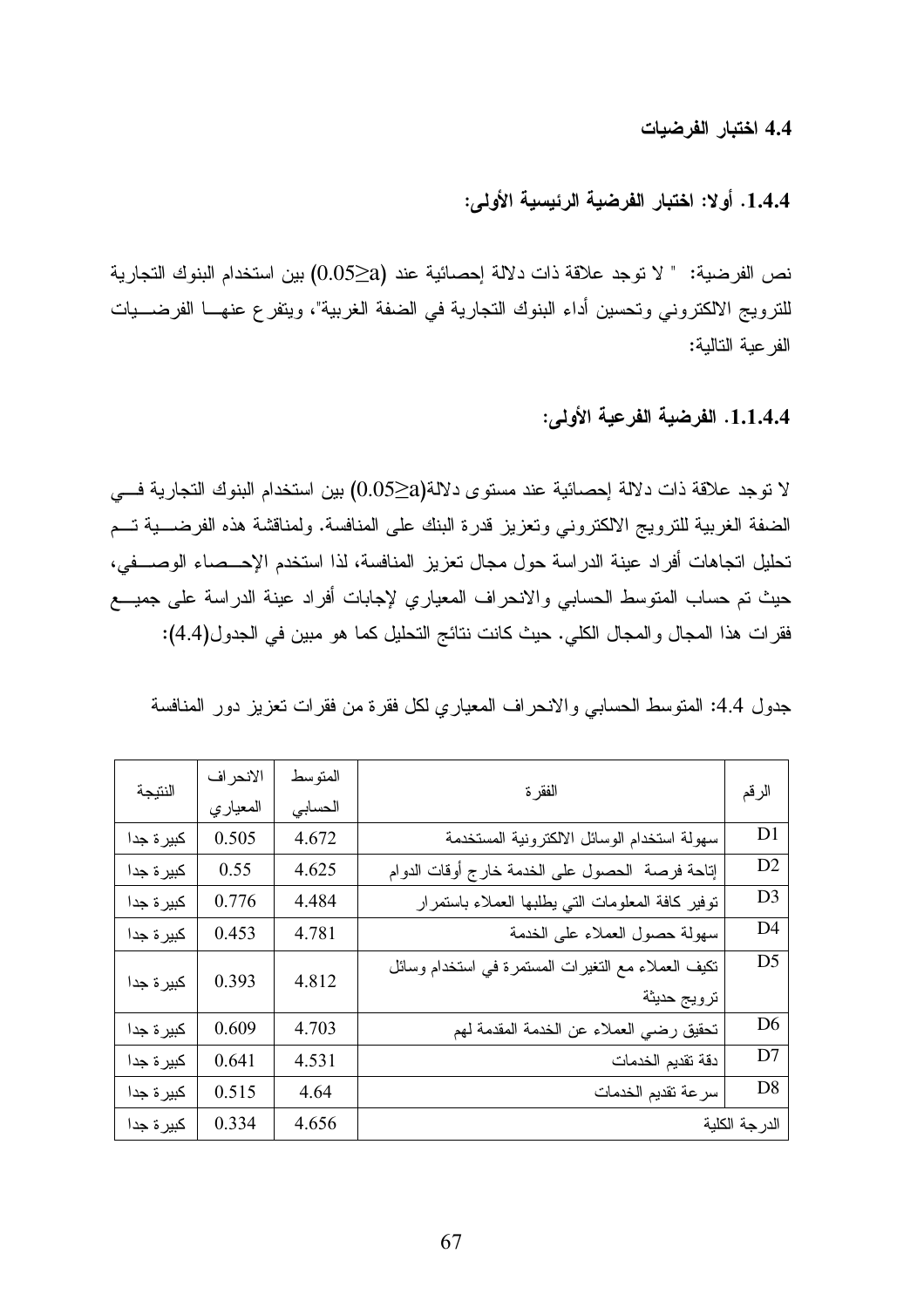يبين الجدول(4.4) إجابات أفراد عينة الدراسة لجميع الفقرات، في مجال انعكاسات استخدام الترويج الالكتروني على تعزيز المنافسة لدى البنوك التجارية في الضفة الغربية، بدرجة كبيرة جدا، حيــث بلغ المتوسط الحسابي (4.656) والانحراف المعياري(0.334). وهذا يمثل درجة توجـــه ايجـــابي بدرجة كبيرة جدا نحو انعكاسات استخدام الترويج الالكتروني على تعزيز المنافسة لدى تلك البنوك.

و لاختبار الفرضية تم استخدام تحليل التباين الأحادي (ANOVA) لاختبار معنوية الانحدار البسيط كما هو مبين في الجدول(5.4):

| مستوى الدلالة | قبمة"f"  | معدل المربعات | درجة الحرية | مجموع    | المجال   |
|---------------|----------|---------------|-------------|----------|----------|
|               | المحسوية |               |             | المريعات |          |
| 0.000         | 54.514   | 2.746         |             | 2.746    | المعالحة |
|               |          | 0.05          | 62          | 3.123    | الخطأ    |
|               |          |               | 63          | 5.869    | المجمو ع |

جدول 5.4: نتائج تحليل التباين (ANOVA) لاختبار معنوية الانحدار

يوضح جدول(5.4) نتائج اختبار التباين الأحادي(ANOVA) لاختبار معنوية الانحدار، حيث نجد أن قيمة "f" المحسوبة(54.514) أكبر من قيمتها الجد ولية البالغة(4.001)، وبذلك نرفض فرضية العدم، التبي نتص على عدم وجود علاقة ذات دلالة إحصائية عند(0.05 $\geq$ 0). لذا نقبــل الفـــرض البديل، وبالتالي توجد علاقة ذات دلالة إحصائية بين المتغير المستقل(استخدام الترويج الالكتروني) والمتغير التابع(تعزيز دور المنافسة). كما تبين نتائج الاختبار أن مستوى الدلالة بــساوى (000)، وهي أقل من مستوى المعنوية(0.05) أي أن الانحدار معنوي، وبالنالي نوجد علاقة بسين درجـــة استخدام البنوك التجارية في الضفة الغربية للترويج الالكتروني، وتعزيز دور المنافسة لــدى تلــك البنوك. ولتحديد نوع العلاقة واتجاهها نوضحها من خلال اختبار معامل ارتباط "بيرسون" كما هـــو مبين في الجدول (6.4).

جدول 6.4: نتائج تحليل الانحدار البسيط بين استخدام النرويج الالكتروني وتعزيز المنافسة

| الخطأ في التقدير | معامل التحديد | معامل ارتباط "بيرسون" | المجال         |
|------------------|---------------|-----------------------|----------------|
| 0.2244           | 0.468         | 0.684                 | تعزيز المنافسة |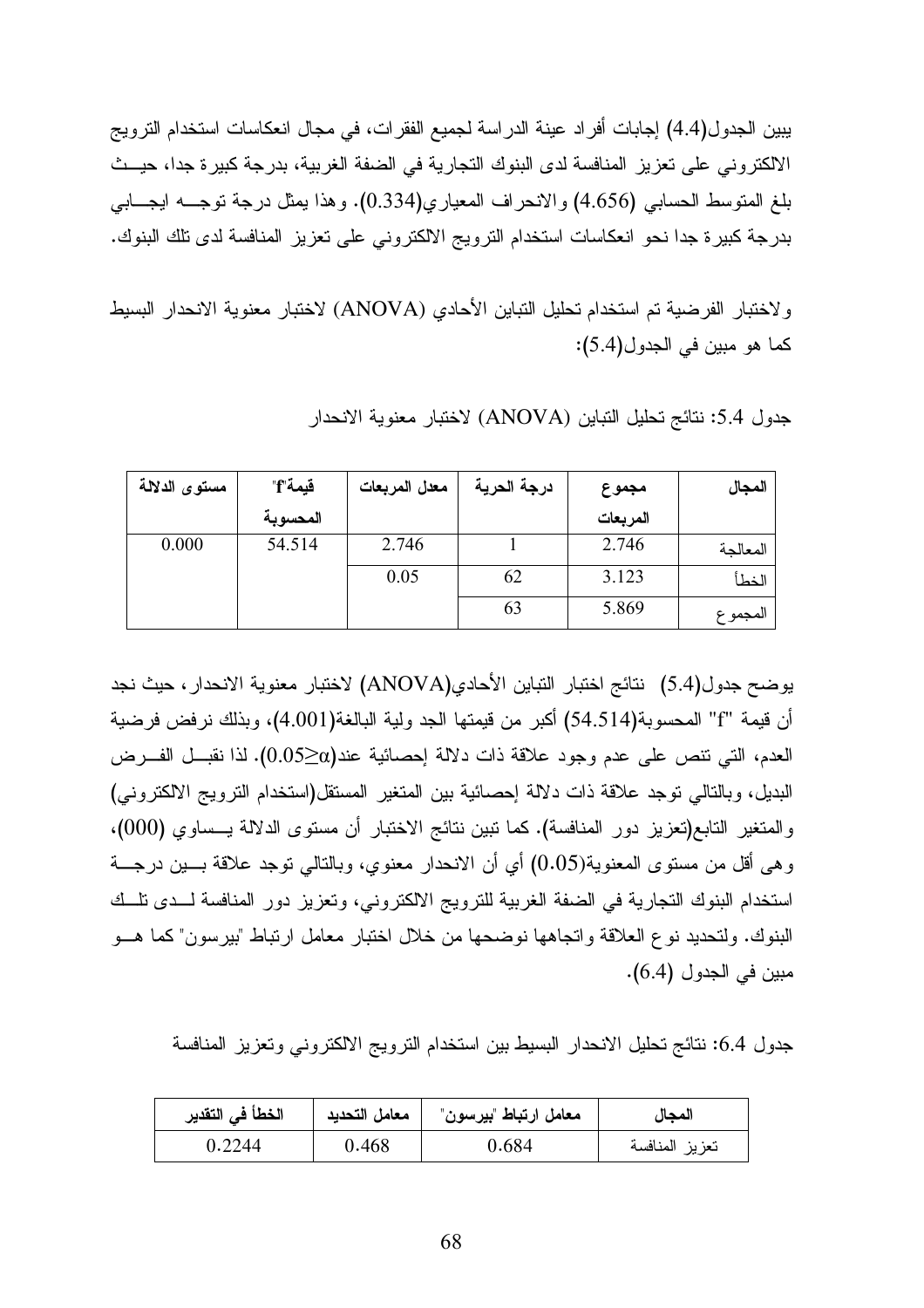يبين الجدول (6.4) أن العلاقة بين استخدام البنوك النجارية للنرويج الالكتروني وتعزيـــز دورهـــا النتافسي، علاقة طردية قوية. حيث بلغ معامل ارتباط بيرسون"0.684"، أي كلما تطورت درجـــة استخدام البنوك للنرويج الالكتروني، كلما عززت دور المنافسة لدى نلك البنوك.

2.1.4.4. الفرضية الفرعية الثانية:

لا توجد علاقة ذات دلالة إحصائية عند مستوى دلالة(<0.05) بين استخدام البنوك التجارية فـــى الضفة الغربية للنرويج الالكتروني وزيادة حجم نشاطها. ولمناقشة هذه الفرضية تم تحليل اتجاهات أفراد عينة الدراسة في مجال زيادة حجم نشاط البنوك، لذا استخدم الإحصاء الوصفي، حيــث تـــم حساب المتوسط الحسابي والانحراف المعياري لجميع فقرات المجال والمجال الكلي. وكانت نتائج التحليل كما هو مبين في الجدول(7.4).

جدول 7.4: يبين المنوسط الحسابي والانحراف المعياري لكل فقرة من فقرات زيادة حجم النشاط

|            | الانحراف  | المتوسط |                                             |                 |
|------------|-----------|---------|---------------------------------------------|-----------------|
| النتيجة    | المعيار ي | التسابى | الفقرة                                      | الرقم           |
| كبير ة جدا | 0.61      | 4.593   | استخدام النرويج الالكتروني بزيد عدد العملاء | D <sup>9</sup>  |
| كبيرة جدا  | 0.55      | 4.625   | يساهم في الحفاظ على العملاء الحاليين        | D10             |
| كبيرة جدا  | 0.752     | 4.422   | يساهم فى استقطاب عملاء جدد                  | D <sub>11</sub> |
| كبيرة جدا  | 0.69      | 4.844   | إيصال المعلومات إلى كافة مناطق نشاط البنك   | D <sub>12</sub> |
| كبيرة جدا  | 0.666     | 4.515   | ضمان وصول المعلومات إلى كافة العملاء        | D13             |
| كبيرة جدا  | 0.833     | 12-4.32 | يساهم في فتح فروع جديدة                     | D <sub>14</sub> |
| كبيرة جدا  | 0.297     | 4.492   |                                             | الدرجة الكلية   |

يبين الجدول(7.4) إجابات أفراد عينة الدراسة على كافة الفقرات في مجال انعكاســـات اســـتخدام الترويج الالكتروني على زيادة حجم نشاط البنوك التجارية في الضفة الغربية، بدرجة كبيرة جــدا، حيث بلغ المتوسط الحسابي (4.492) والانحراف المعياري(0.297). وهذا يمثـــل درجــــة توجــــه ايجابي بدرجة كبيرة جدا نحو استخدام النرويج الالكتروني في زيادة حجم نشاط نلك البنوك.

ولاختبار هذه الفرضية تم استخدام تحليل التباين الأحادي (ANOVA) لاختبار معنوية الانحدار كما هو مبين في الجدول (8.4):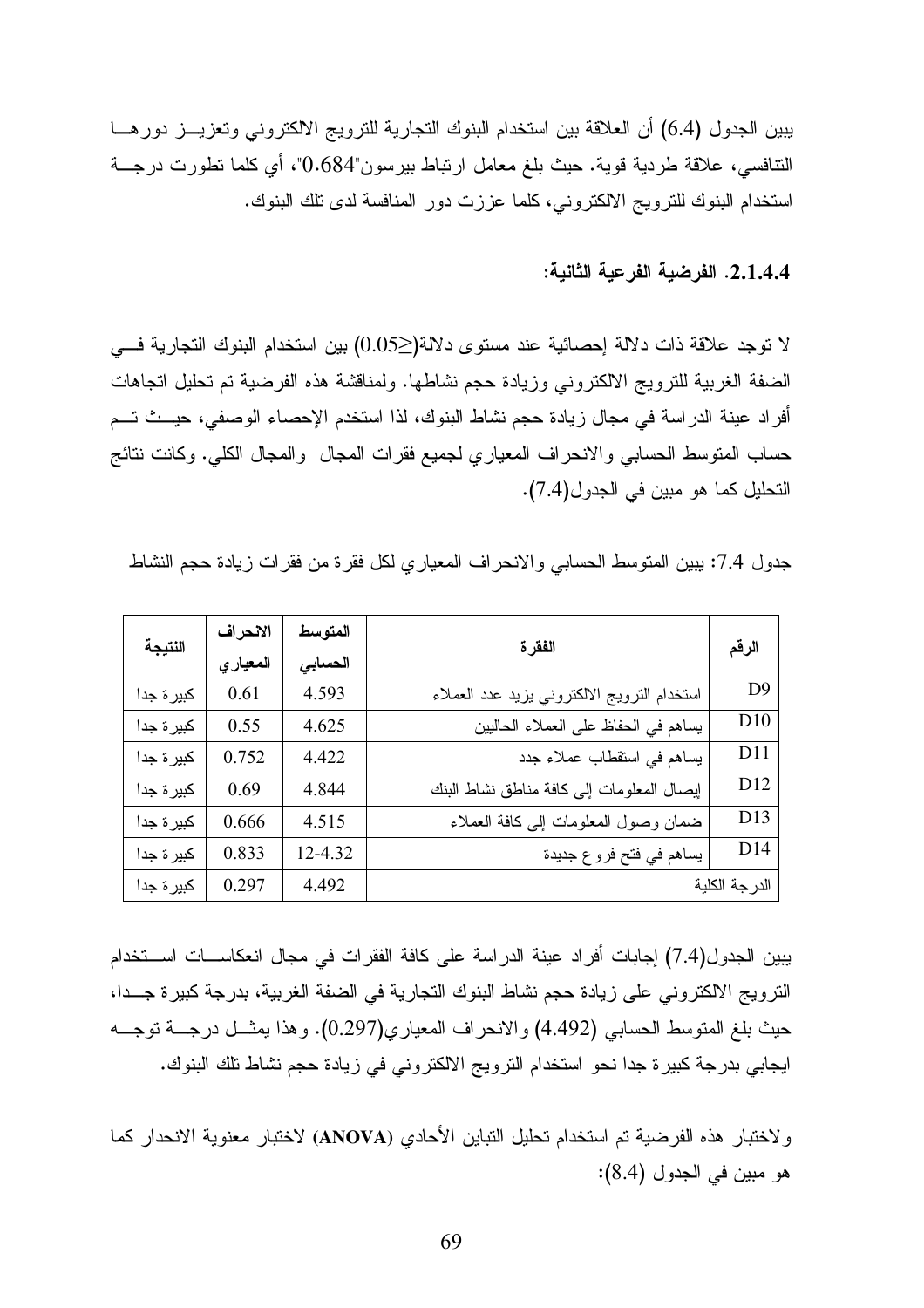جدول 8.4: يبين نتائج تحليل النباين (ANOVA) لاختبار معنوية الانحدار

| مستوى الدلالة | قيمة"f" المحسوبة | معدل المربعات | درجة الحرية | مجموع المربعات | المجال   |
|---------------|------------------|---------------|-------------|----------------|----------|
| 0.000         | 15.854           | 1.195         |             | 1.195          | المعالحة |
|               |                  | 0.075         | 62          | 4.673          | الخطأ    |
|               |                  |               | 63          | 5.868          | المجمو ع |

يوضح جدول(8.4) نتائج اختبار التباين الأحادي(ANOVA) لاختبار معنوية الانحدار ، حيث نجد أن فيمة "f" المحسوبة(15.854) أكبر من فيمتها الجد ولية البالغة(4.001)، لذا نـــرفض فرضــــية العدم، التي نتص على عدم وجود علاقة ذات دلالة إحصائية عند(0.05 $\geq$ ). إذا نقبـــل الفـــرض البديل، وبالنالي نوجد علاقة ذات دلالة بين المتغيرين المستقل (استخدام النسرويج الالكترونسي) والمتغير التابع (زيادة حجم نشاط البنوك في الضفة الغربية). كما نبين نتائج الاختبار أن مـــستوى الدلالة يساوي (000)، وهي أقل من مستوى المعنوية(0.05) أي أن الانحدار معنـــوي، وبالتــــالـي توجد علاقة بين درجة استخدام البنوك التجارية في الضفة الغربية للترويج الالكتروني، وزيادة حجم نشاط تلك البنوك. ولتحديد نوع العلاقة واتجاهها نوضحها من خلال اختبار معامل ارتباط "بيرسون" كما هو مبين في الجدول (9.4)

جدول 9.4: يبين نوع ودرجة العلاقة بين استخدام الترويج الالكتروني وزيادة حجم نشاط البنوك

| الخطأ في التقدير | معامل التحديد ا | معامل ارتباط "بيرسون" | المجال           |
|------------------|-----------------|-----------------------|------------------|
| 0.2745           | 0.204           | 0.451                 | زيادة حجم النشاط |

يبين الجدول (9.4) أن العلاقة بين استخدام البنوك التجارية للترويج الالكتروني وزيادة حجم نشط البنوك التجارية في الضفة الغربية، علاقـــة طرديـــة متوســـطة، حيـــث بلـــغ معامـــل ارتبـــاط بيرسون"0.451"، أي كلما ازدادت درجة استخدام البنوك للترويج الالكتروني، كلمـــا ازداد حجـــم نشاط تلك البنوك.

3.1.4.4. الفرضية الفرعية الثالثة:

لا نوجد علاقة ذات دلالة إحصائية عند مستوى دلالة(≤0.05) بين استخدام البنوك التجارية فـــي الضفة الغربية للنرويج الالكتروني وخفض النكاليف . لمناقشة هذه الفرضية تم تحليـــل اتجاهـــات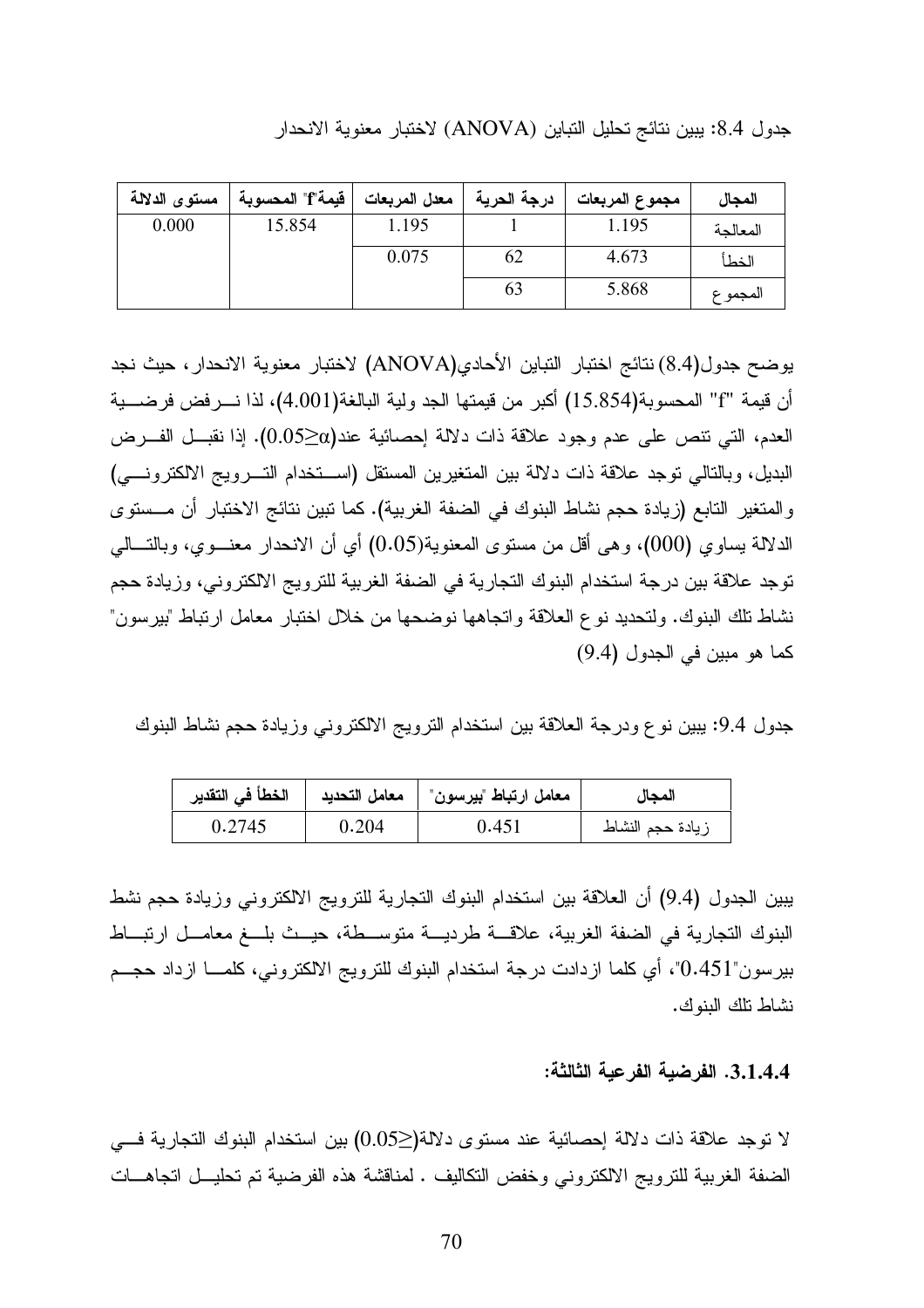أفراد عينة الدراسة في خفض التكاليف، لذا استخدم الإحصاء الوصفي، حيث تم حساب المتوســط الحسابي والانحراف المعياري لجميع فقرات المجال والمجال الكلي. وكانت نتائج التحليل كما هـــو مبين في الجدول (10.4).

جدول 10.4: يبين المتوسط الحسابي والانحراف المعياري لكل فقرة من فقرات خفض التكاليف

|            | الانحراف  | المتوسط<br>الفقرة |                                                     |                 |
|------------|-----------|-------------------|-----------------------------------------------------|-----------------|
| النتيجة    | المعيار ي | التسابى           |                                                     | الرقم           |
| كبيرة جدا  | 0.61      | 4.593             | يخفض نكاليف القرطاسية اللازمة لتقديم الخدمة للعملاء | D <sub>15</sub> |
| كبير ة جدا | 0.69      | 4.5               | يخفض من تكلفة تخصيص مكاتب كثيرة لتقديم الخدمة       | D <sub>16</sub> |
| كبير ة جدا | 0.752     | 4.422             | يخفض من التكاليف الإدارية                           | D17             |
| كبيرة جدا  | 0.505     | 4.672             | يخفض من نكاليف توظيف موارد بشرية                    | D18             |
| كبيرة جدا  | 0.732     | 4.437             | بوفر مصاريف الدعاية والإعلان النقليدية              | D <sub>19</sub> |
| كبيرة جدا  | 0.354     | 4.525             |                                                     | الدرجة الكلية   |

يبين الجدول (10.4) أن إجابات أفراد عينة الدراسة على كافة الفقرات في مجال انعكاسات استخدام الترويج الالكتروني على خفض التكاليف لدى البنوك التجارية في الضفة الغربية، كانست بدرجـــة كبيرة جدا، حيث بلغ المتوسط الحسابي (4.525) والانحراف المعياري(0.354). وهذا يمثل درجة توجه ايجابي بدرجة كبيرة جدا نحو استخدام الترويج الالكتروني في خفض التكاليف. ولاختبار هذه الفرضية تم استخدام تحليل التباين الأحادي (ANOVA) لاختبار معنوية الانحدار (جدول 11.4):

جدول 11.4: يبين نتائج تحليل التباين (ANOVA) لاختبار معنوية الانحدار

| مستوى الدلالة | قيمة"f" المحسوبة | معدل المربعات | درجة الحرية | مجموع المربعات | المجال     |
|---------------|------------------|---------------|-------------|----------------|------------|
| 000           | 57.093           | 2.813         |             | 2.813          | المعالحة   |
|               |                  | 0.0492        | 62          | 3.055          | الخطأ      |
|               |                  |               | 63          | 5.868          | . المجمو ع |

يوضح جدول(11.4) نتائج اختبار التباين الأحادي(ANOVA) لاختبار معنوية الاختبار، حيث نجد أن فيمة "f" المحسوبة (57.093) أكبر من قيمتها الجدولية البالغة(4.001)، لذا نسرفض فرضسية العدم، التبي نتص على عدم وجود علاقة ذات دلالة إحصائية عند (0.05 $\geq$ 0).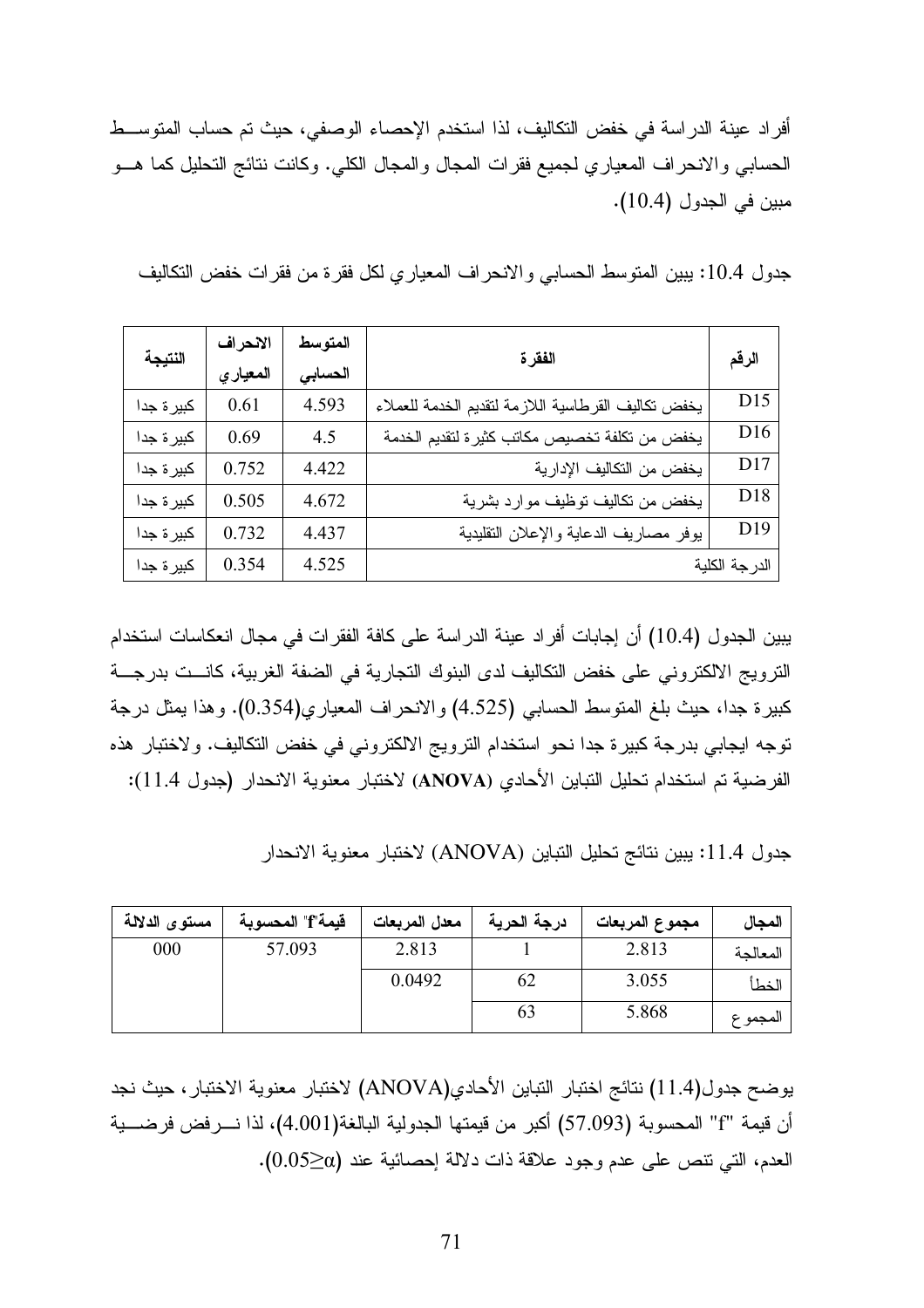إذا نقبل الفرض البديل، وبالنالي نوجد علاقة ذات دلالة إحصائية بين المتغير المــسنقل(اســـنخدام الترويج الالكتروني) والمتغير التابع(خفض التكاليف). كما نبين نتائج الاختبار أن مستوى الدلالـــة يساوي (000)، وهي أقل من مستوى المعنوية(0.05) أي أن الانحدار معنوي، وبالتسالمي توجــد علاقة بين درجة استخدام البنوك التجارية في الضفة الغربية للترويج الالكتروني وخفض التكاليف. ولتحديد نوع وانجاه العلاقة بين استخدام النرويج الالكتروني وخفض النكاليف، نوضحها من خلال اختبار معامل ارتباط "بيرسون" كما هو مبين في الجدول (12.4):

جدول 12.4: يبين نوع ودرجة العلاقة بين استخدام الترويج الالكتروني وخفض التكاليف

| الخطأ ف <i>ي</i> التقدير | معامل التحديد | معامل ارتباط "بيرسون" | المجال       |
|--------------------------|---------------|-----------------------|--------------|
| 0.222                    | 0.479         | 0.692                 | خفض النكالىف |

يبين الجدول (12.4) أن العلاقة بين استخدام البنوك التجارية للترويج الالكتروني وخفض التكاليف، علاقة طردية قوية، حيث بلغ معامل ارتباط بير سون"0.692"، أي كلما ازدادت درجــــة اســـتخدام البنوك للترويج الالكتروني، كلما انخفضت تكاليف تقديم الخدمة المصرفية.

## 4.1.4.4. الفرضية الفرعية الرابعة:

لا توجد علاقة ذات دلالة اِحصائية عند مستوى دلالة(<0.05) بين استخدام البنوك التجارية فـــى الضفة الغربية للترويج الالكتروني وفاعلية تقديم الخدمات المصرفية. لمناقشة هذه الفرضـــية تـــم تحليل اتجاهات أفراد عينة الدراسة حول استخدام الترويج الالكتروني وفاعليـــة تقـــديم الخـــدمات المصرفية، لذا استخدم الإحصاء الوصفي، حيث تم حساب المنوسط الحسابي والانحراف المعياري لجميع فقرات هذا المجال وفي المجال الكلي. وكانت نتائج التحليل (جدول 13.4).

جدول 13.4–أ: يبين المنوسط الحسابي والانحراف المعياري لكل فقرة من فقرات فاعليــــة نقـــديم الخدمات المصر فبة

| النتيجة    | الانحراف<br>المعيارى | المتوسط<br>الحسابى | الفقر ة                   | الرقم |
|------------|----------------------|--------------------|---------------------------|-------|
| كبير ة جدا | 0.545                | 4.64               | نقديم خدمة ذات جودة عالية | D20   |
| كبير ة جدا | 0.763                | 4.36               | تقديم خدمة مصرفية دقيقة   | D21   |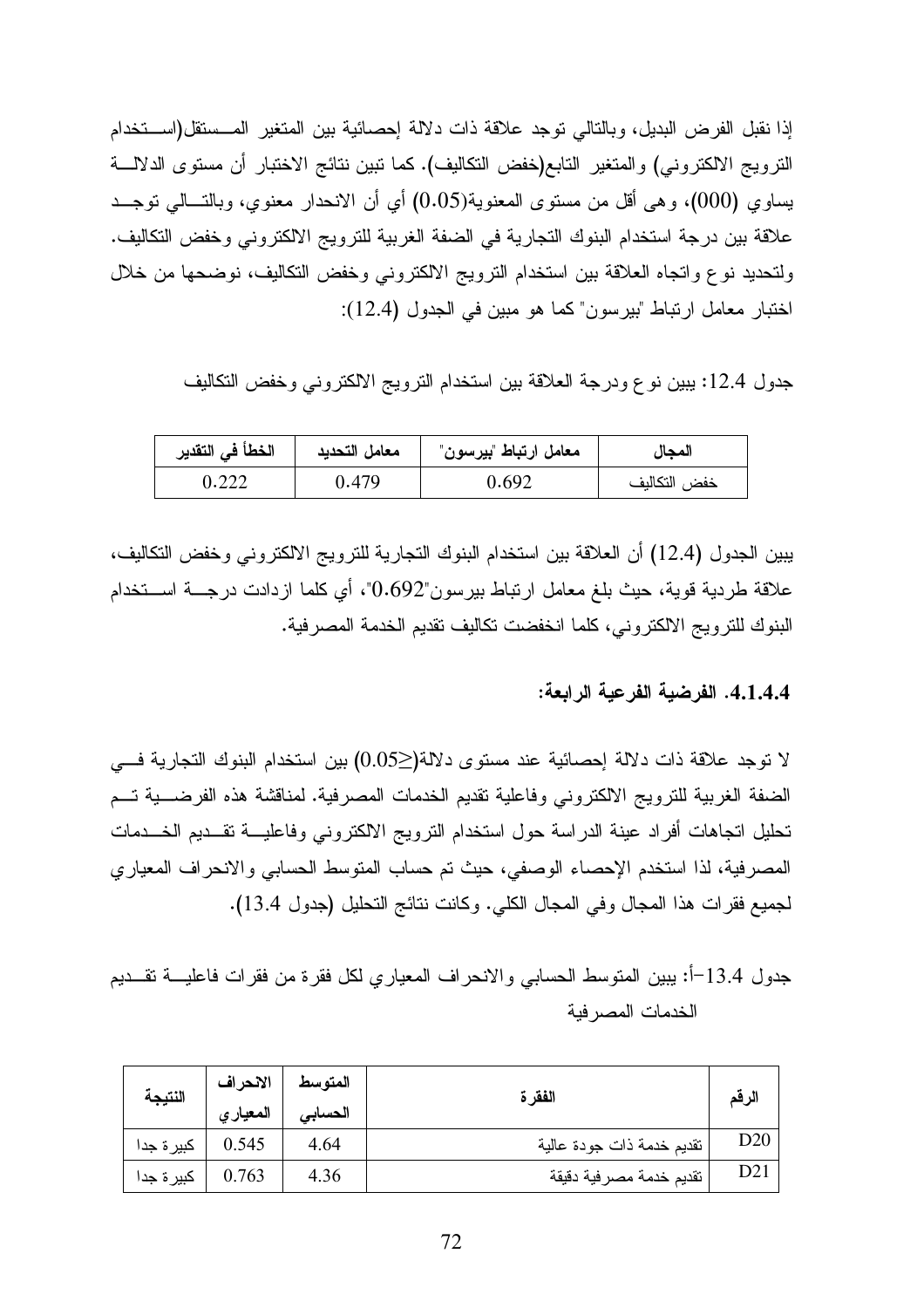جدول 13.4−ب: يبين المتوسط الحسابي والانحراف المعياري لكل فقرة من فقرات فاعلية تقــديم الخدمات المصر فبة

| النتيجة    | الانحراف  | المتوسط | الفقرة                                 | الرقم           |
|------------|-----------|---------|----------------------------------------|-----------------|
|            | المعيار ي | التسابى |                                        |                 |
| كبير ة جدا | 0.752     | 4.422   | نوفير الوقت اللازم لنقديم الخدمة       | D22             |
| كبير ة جدا | 0.69      | 4.531   | تقديم الخدمة بأقل جهد                  | D23             |
| كبيرة جدا  | 0.55      | 4.625   | سرعة الوصول إلى العملاء                | D24             |
| كبيرة جدا  | 0.776     | 4.484   | إيصال الخدمة إلى جميع العملاء          | D <sub>25</sub> |
| كبيرة جدا  | 0.55      | 4.625   | تغطية الخدمة لكافة مناطق نشاط البنك    | D <sub>26</sub> |
| كبيرة جدا  | 0.61      | 4.594   | يوفر معلومات واضحة يفهمها جميع العملاء | D27             |
| كبيرة جدا  | 0.71      | 4.453   | تحقيق استجابة عالية من قبل العملاء     | D <sub>28</sub> |
| كبيرة جدا  | 0.37      | 4.526   |                                        | الدرجة الكلية   |

يبين الجدول (13.4) أن إجابة أفراد عينة الدراسة على كافة الفقرات في مجال انعكاسات استخدام الترويج الالكتروني على فاعلية خدمات الترويج الالكتروني لدى البنوك التجاريـــة فـــي الـــضفة الغربية، بدرجة كبيرة جدا، حيث بلغ المتوسط الحسابي (4.526) والانحراف المعيباري(0.37). وهذا يمثل درجة نوجه ايجابي بدرجة كبيرة جدا نحو استخدام النرويج الالكتروني في فاعلية نقديم الخدمات المصرفية. ولاختبار هذه الفرضية تم استخدام تحليل التباين الأحادي (ANOVA) لاختبار معنوية الانحدار كما هو مبين في الجدول(14.4):

جدول 14.4: يبين نتائج تحليل التباين (ANOVA) لاختبار معنوية الانحدار

| مستوى الدلالة | قيمة"f" المحسوبة | معدل المربعات | درجة الحرية | مجموع المربعات | المجال   |
|---------------|------------------|---------------|-------------|----------------|----------|
| 000           | 122.64           | 3.898         |             | 3.898          | المعالحة |
|               |                  | 0.0317        | 62          | 1.970          | الخطأ    |
|               |                  |               | 63          | 5.868          | المجمو ع |

يوضح جدول(14.4) نتائج اختبار التباين الأحادي(ANOVA) لاختبار معنوية الاختبار ، حيث نجد أن قيمة "f" المحسوبة (122.64) أكبر من قيمتها الجد ولية البالغة(4.001)، لذا نرفض فرضـــية العدم، التبي نتص على عدم وجود علاقة ذات دلالة إحصائية عند(0.05 $\geq$ ). إذا نقبــل الفـــرض البديل، وبالنالبي نوجد علاقة ذات دلالة إحصائية بين المتغير المستقل(استخدام النرويج الالكتروني)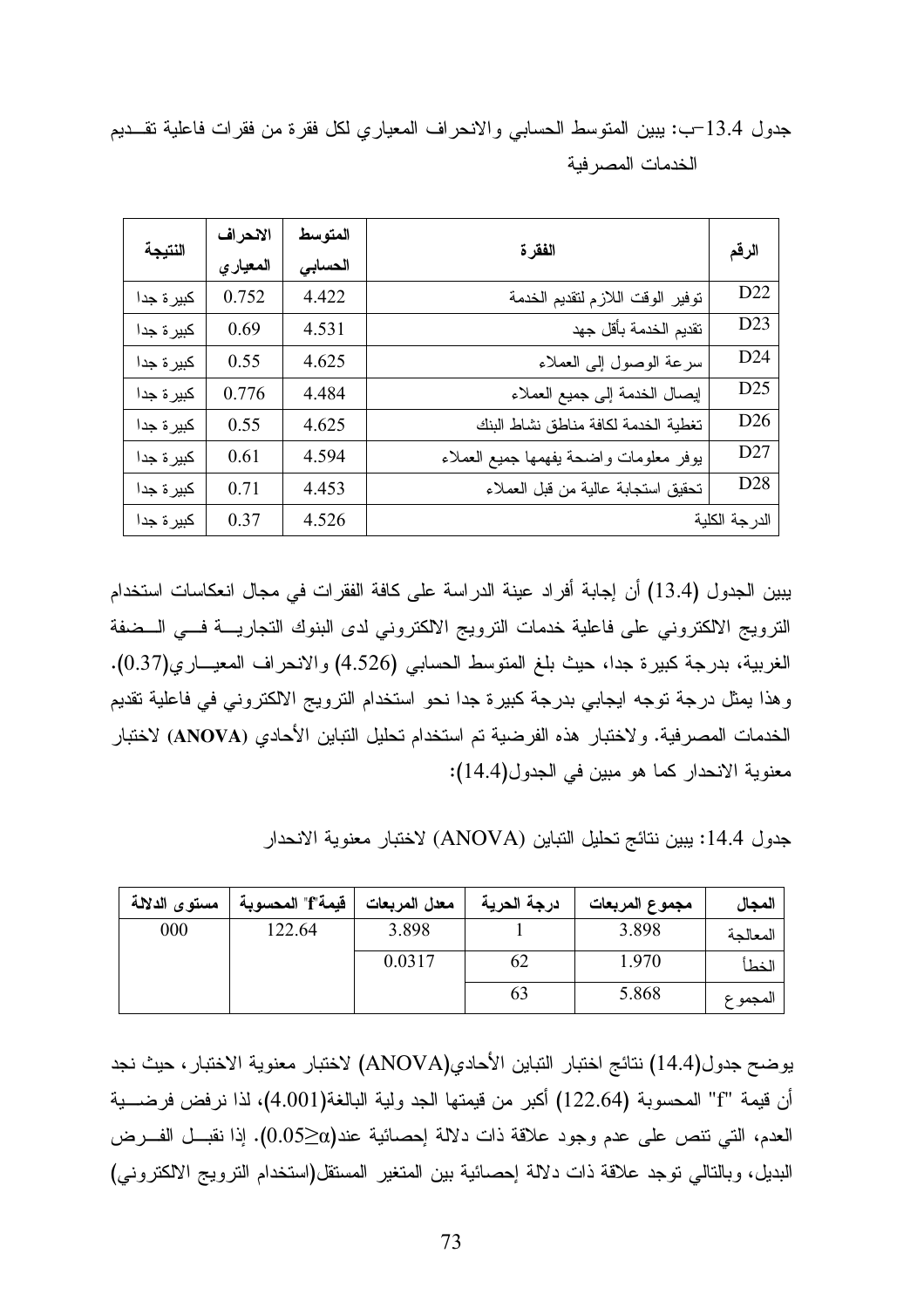والمتغير التابع(فاعلية نقديم الخدمات المصرفية). كما نبين نتائج الاختبار أن مستوى الدلالة يساوي (000)، و هي أقل من مستوى المعنوية(0.05) أي أن الانحدار معنوي، وبالتالي توجد علاقة بسين درجة استخدام البنوك التجارية في الضفة الغربية للترويج الالكتروني وفاعليـــة تقــديم الخــدمات المصرفية. ولتحديد نوع وإنجاه العلاقة بين درجة استخدام الترويج الالكترونسي وفاعليسة تقسديم الخدمات المصرفية ، نوضحها من خلال اختبار معامل ارتباط "بيرسون" (جدول 15.4):

جدول 15.4: يبين نوع ودرجة العلاقة بين استخدام الترويج الالكتروني وفاعلية تقديم الخدمات

| الخطأ في التقدير | معامل التحديد | معامل ارتباط "بيرسون" | المجال               |
|------------------|---------------|-----------------------|----------------------|
| 0.1783           | 0.664         | 0.815                 | فاعلية نقديم الخدمات |

يبين الجدول (15.4) العلاقة بين استخدام البنوك التجارية للترويج الالكترونسي وفاعليـــة تقـــديم الخدمات المصر فية، علاقة طريبة قوية، حيث بلغ معامل ارتباط بيرســـون" 0.815 "، أي كلمـــا ازدادت درجة استخدام البنوك للترويج الالكتروني، كلما ازداد فعالية نقديم الخدمات المصرفية.

# 5.1.4.4. الفرضية الفرعية الخامسة:

لا توجد علاقة ذات دلالة إحصائية عند مستوى دلالة $(0.05 \geq 0)$  بين استخدام البنوك التجارية في الضفة الغربية للترويج الالكتروني وتحقيق رضا العملاء. ولمناقشة هذه الفرضية تم تحليل اتجاهات أفراد عينة الدراسة حول تحقيق رضا العملاء، لذا استخدم الإحصاء الوصفي، حيث تـــم حـــساب المنوسط الحسابي والانحراف المعياري لجميع فقرات هذا المجال والمجال الكلي. حيث كانت نتائج التحليل كما هو مبين في الجدول(16.4).

جدول 16.4–أ: يبين المنوسط الحسابي والانحراف المعياري لكل فقرة من فقرات تحقيـــق رضــــا العملاء

| النتيجة    | الانحراف          | المتوسط        | الفقر ة                                          | الرقم           |
|------------|-------------------|----------------|--------------------------------------------------|-----------------|
| كبير ة جدا | المعياري<br>0.712 | الحسابى<br>4.5 | اطلاع العملاء على مختلف المعلومات التي يحتاجونها | D <sub>29</sub> |
| كبير ة جدا | 0.549             | 4.625          | إعلام العملاء بالتسهيلات الائتمانية التى يمنحها  | D30             |
| كبير ة جدا | 0.734             | 4.468          | الرد على استفسارات العملاء دون تأخير             | D32             |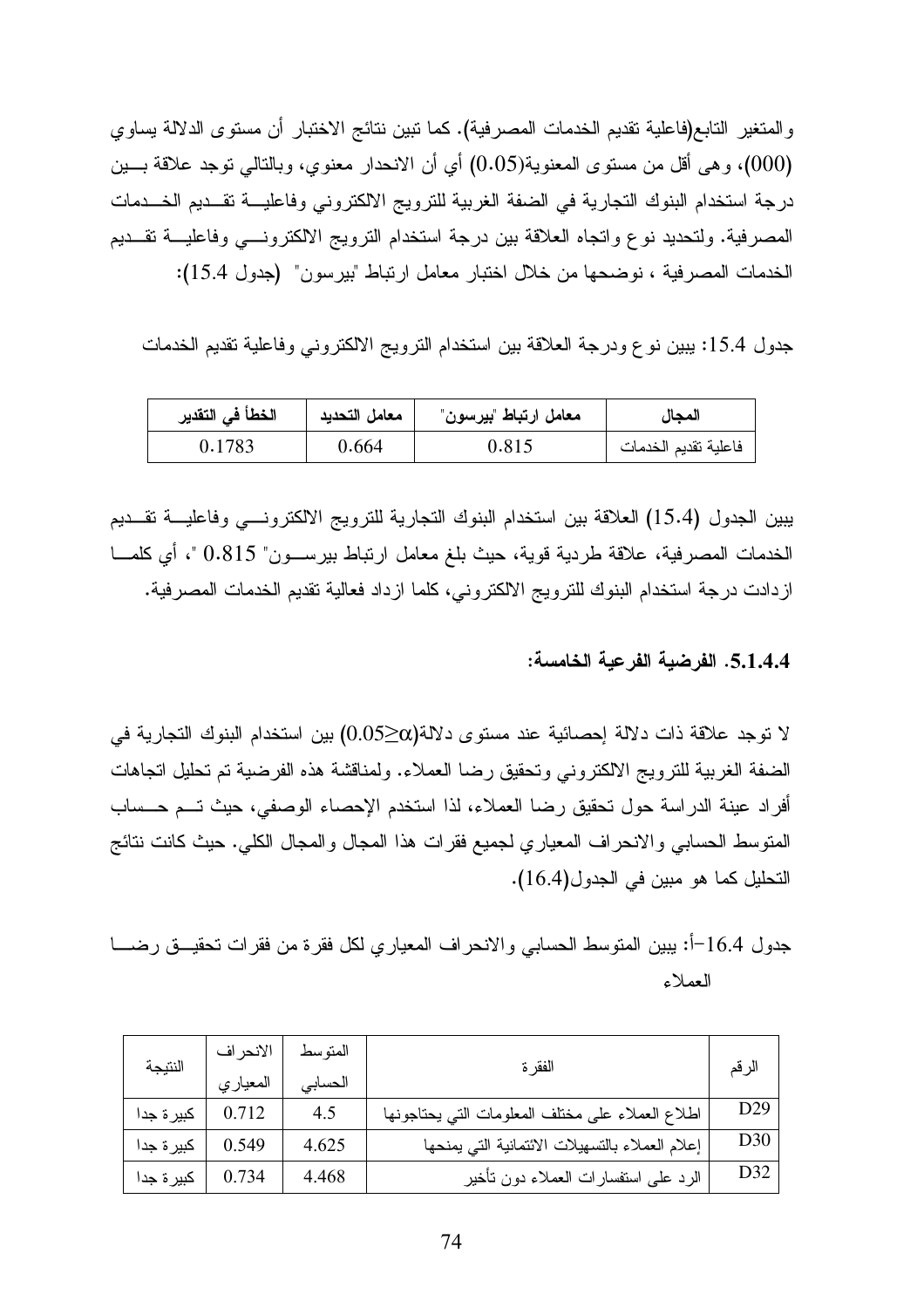جدول 16.4-ب: يبين المتوسط الحسابي والانحراف المعياري لكل فقرة من فقرات تحقيق رضـــا العملاء

| النتيجة    | الانحراف            | المتوسط | الفقر ة                                          |               |
|------------|---------------------|---------|--------------------------------------------------|---------------|
|            | المعياري<br>الحسابى |         |                                                  | الرقم         |
| كبير ة جدا | 0.712               | 4.469   | إعلام العملاء بالخدمات المصرفية الجديدة          | D33           |
| كبير ة جدا | 0.549               | 4.625   | إتاحة فرصة تقديم الخدمة خارج أوقات الدوام الرسمي | D34           |
| كبيرة جدا  | 0.812               | 4.422   | إشعار العملاء بالحركات المصرفية باستمرار         | D35           |
| كبيرة جدا  | 0.361               | 4.518   |                                                  | الدرجة الكلية |

يبين الجدول(16.4) المتوسط الحسابي لتقدير أفراد عينة الدراسة على كافة الفقرات فــي مجـــال انعكاسات استخدام الترويج الالكتروني على تحقيق رضا العملاء في البنوك التجارية. حيــث بلـــغ المتوسط الحسابي (4.518) والانحراف المعياري(0.361)، وهذا يمثل درجة توجه ايجابي بدرجة كبيرة جدا نحو استخدام الترويج الالكتروني في تحقيق رضا العملاء. ولاختبار هذه الفرضية تسم استخدام تحليل التباين الأحادي (ANOVA) لاختبار معنويـــة الانحـــدار كمــــا هـــو مبـــين فـــي الجدول (17.4):

جدول 17.4: نتائج تحليل التباين (ANOVA) لاختبار معنوية الانحدار

| المجال   | مجموع المربعات | درجة الحرية | معدل المربعات | قيمة"f" المحسوبة | مستوى الدلالة |
|----------|----------------|-------------|---------------|------------------|---------------|
| المعالحة | 3.463          |             | 3.463         | 89.253           | 000           |
| الخطأ    | 2.405          | 62          | 0.0388        |                  |               |
| المجمو ع | 5.868          | 63          |               |                  |               |

يوضح جدول(17.4) نتائج اختبار التباين الأحادي(ANOVA) لاختبار معنوية الانحدار ، حيــث نجد أن فيمة "f" المحسوبة (253.83) أكبر من قيمتها الجد ولية البالغـــة(4.001)، لـــذا نــــرفض فرضية العدم، التي نتص على عدم وجود علاقة ذات دلالة إحصائية عنـــد(0.05 $\geq$ ). إذا نقبـــل الفرض البديل، وبالنالي نوجد علاقة ذات دلالة إحصائية بين المنغير المستقل(اســنخدام التـــرويج الالكتروني) والمتغير التابع(تحقيق رضا العملاء). كما ونبين النتائج أن مستوى الدلالــــة يــــساوي (000)، وهي أقل من مستوى المعنوية(0.05) أي أن الانحدار معنوي، وبالنالي توجد علاقة بين درجة استخدام البنوك التجارية في الضفة الغربية للترويج الالكتروني وتحقيق رضا العملاء.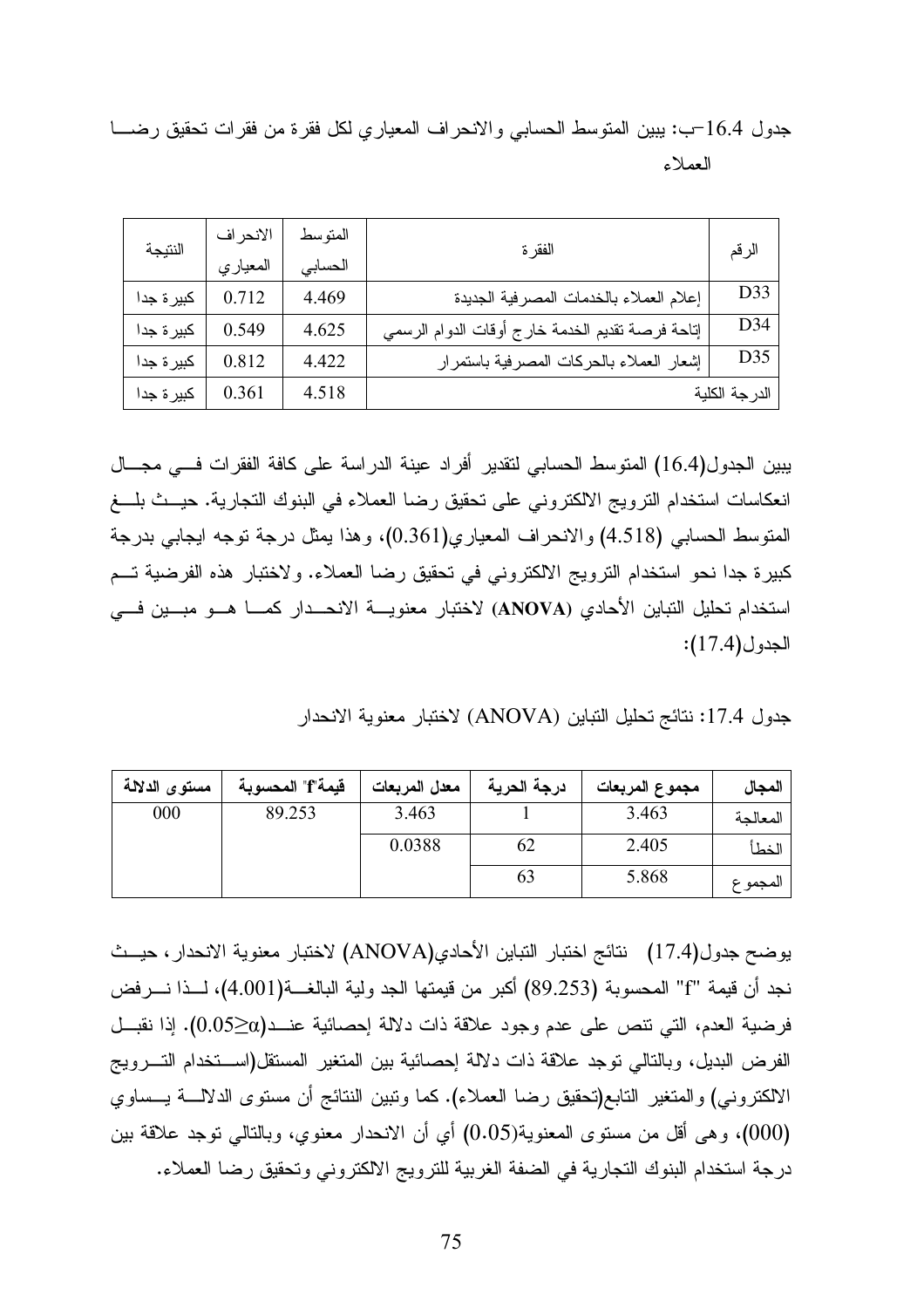ولتحديد نوع واتجاه العلاقة بين درجة استخدام الترويج الالكتروني وتحقيق رضا العملاء، نوضحها من خلال اختبار معامل ارتباط "بيرسون" كما هو مبين في الجدول (18.4).

جدول 18.4: نوع ودرجة العلاقة بين استخدام النرويج الالكتروني تحقيق رضا العملاء

| الخطأ في التقدير | معامل التحديد | معامل ارتباط "بيرسون"   " | المجال            |
|------------------|---------------|---------------------------|-------------------|
| 0.1297           | 0.59          | 0.768                     | تحقيق رضا العملاء |

يبين الجدول (18.4) أن العلاقة بين استخدام البنوك التجارية للترويج الالكتروني وتحقيق رضــــا العملاء، علاقة طردية قوية، حيث بلغ معامل ارتباط بيرسون " 0.768 "، أي كلما ازدادت درجــة استخدام البنوك للنرويج الالكتروني، كلما ازداد رضا العملاء عن الخدمات المصرفية.

2.4.4. ثانيا: اختبار الفرضبة الرئيسبة الثانية:

نص الفرضية: " لا توجد فروق ذات دلالة احصائية في اِجابات المبحوثين عند (0.05 $\geq$ 0) تبعــا لمتغيرات (نوع الوظيفة والسن والمؤهل العلمي وسنوات الخبرة والتخصص). ويتفرع عـــن هـــذه الفر ضبة الفر ضبات الفر عبة التالبة:

1.2.4.4. الفرضية الفرعية الأولى:

لا توجد فروق ذات دلالة إحصائية عند (0.05 $\geq$ 0) في إجابات المبحوثين حسب نـــو ع الوظيفـــة. لاختبار الفرضية تم استخدم تحليل التباين الأحادي(Anova) كما هو مبين في الجدول(19.4).

جدول 19.4–أ: نتائج اختبار التباين الأحادي(Anova) لفحص الفرضية حسب متغير نوع الوظيفة

| مستوى   | F قيمة   | متوسط    | درجات  | مجموع    | المجال                                      |
|---------|----------|----------|--------|----------|---------------------------------------------|
| الدلالة | المحسوبة | المربعات | الحرية | المريعات |                                             |
| 0.085   | 3.056    | 0.267    |        | 0.267    | واقع استخدام البنوك التجارية للتكنولوجيا في |
|         |          |          |        |          | الترويج للخدمة المصرفية                     |
| 0.662   | 0.193    | 0.22     |        | 0.22     | أهمية استخدام البنسوك النجاريسة للنسرويج    |
|         |          |          |        |          | الإلكتروني                                  |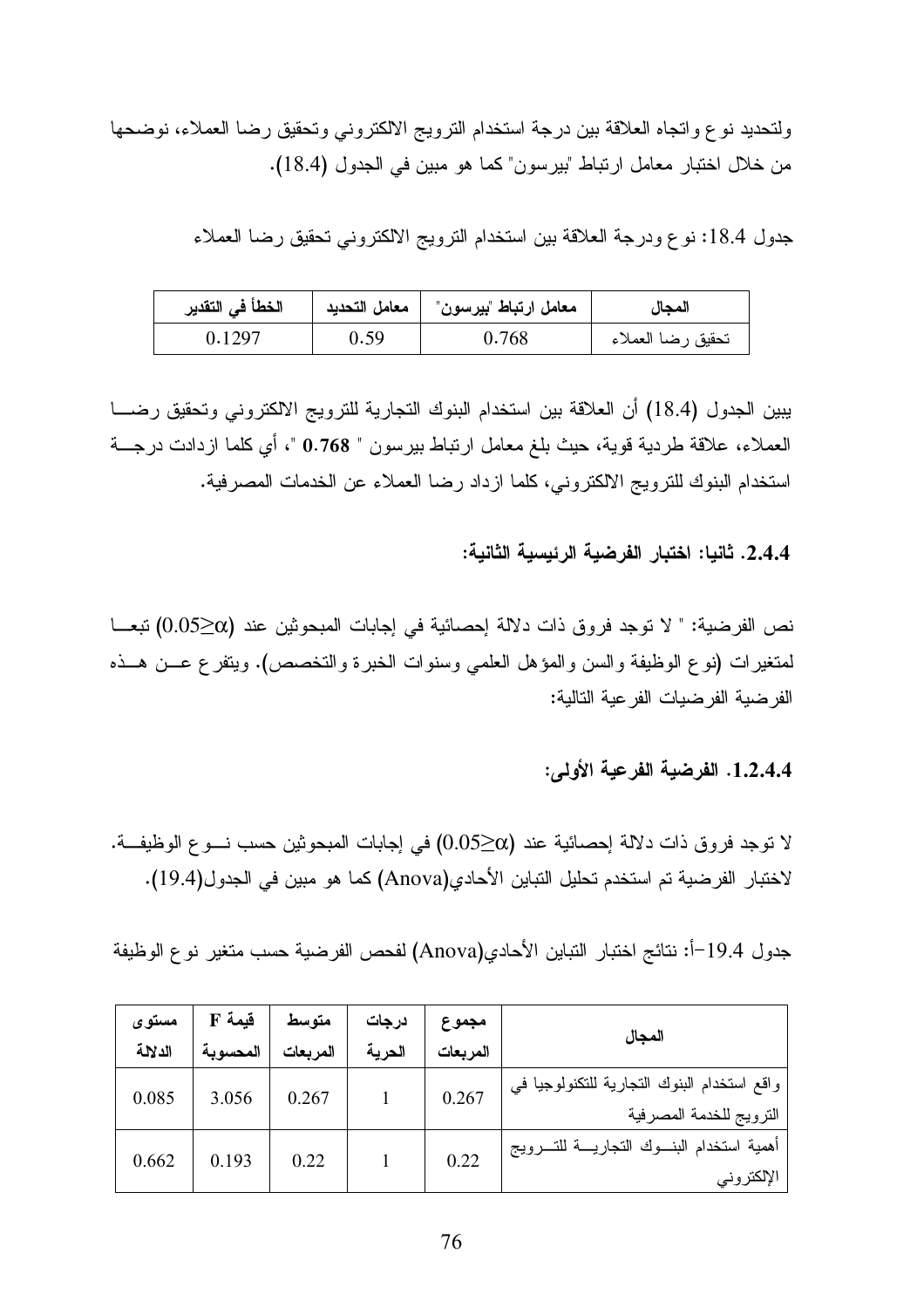جدول 19.4–ب: نتائج اختبار التباين الأحادي(Anova) لفحص الفرضية حـــسب متغيـــر نـــو ع الو ظبفة

| مستوى<br>الدلالة | F قيمة<br>المحسوبة | متوسط<br>المربعات | درجات<br>الحرية | مجموع<br>المريعات | المجال                                                                  |
|------------------|--------------------|-------------------|-----------------|-------------------|-------------------------------------------------------------------------|
| 0.241            | 1.399              | 1.6               |                 | 1.6               | الصعوبات التي نواجــه اســنخدام البنــوك<br>التجارية للترويج الإلكتروني |
| 0.671            | 0.182              | 0.0083            |                 | 0.0083            | المجال الكلى                                                            |

يبين الجدول (19.4) انه لا توجد فروق ذات دلالة إحصائية في إجابات المبحوثين حـــسب نـــو ع الوظيفة، في جميع مجالات الدراسة والمجال الكلي، حيث مستوى الدلالة اكبر مـن (0.05) فــي جميع المجالات والمجال الكلي. فقد بلغ مستوى الدلالة في إجابات أفراد العينة حول واقع استخدام البنوك التجارية في الضفة الغربية للترويج الالكتروني(0.085)، وفي مجال أهمية استخدام البنوك النجارية للنرويج الإلكتروني(0.662)، وفي مجال الصعوبات النسي نواجـــه اســـنخدام النــــرويج الالكتروني(0.241)، وفي المجال الكلي بلغ مستوى الدلالة(0.671). لذا لا توجد فروق في إجابات المبحوثين في جميع مجالات الدراسة والمجال الكلي حسب نوع الوظيفة.

2.2.4.4. الفرضية الفرعية الثانية:

لا نوجد فروق ذات دلالة إحصائية عند (Ω∑−0.05) في إجابات المبحوثين حسب السن. لاختبـــار الفرضية تم استخدم تحليل التباين الأحادي(Anova) كما هو مبين في الجدول(20.4):

| المجال                                       | مجموع    | درجات  | متوسط    | F فبمة   | مستوى   |  |  |
|----------------------------------------------|----------|--------|----------|----------|---------|--|--|
|                                              | المربعات | الحرية | المريعات | المحسوبة | الدلالة |  |  |
| واقع استخدام البنوك التجارية للتكنولوجيا فسى | 0.409    | 3      | 0.136    | 1.498    | 0.224   |  |  |
| الترويج للخدمة المصرفية                      |          |        |          |          |         |  |  |
| أهمية استخدام البنوك التجارية للنرويج        | 0.772    | 3      | 0.257    | 2.444    | 0.073   |  |  |
| الصعوبات التى نواجه استخدام البنوك التجارية  | 0.993    | 3      | 0.331    | 3.175    | 0.030   |  |  |
| للنرويج الإلكتروني                           |          |        |          |          |         |  |  |
| المجال الكلى                                 | 0.246    | 3      | 0.082    | 1.896    | 0.140   |  |  |

جدول 20.4: نتائج اختبار التباين الأحادي(Anova) لفحص الفرضية حسب متغير السن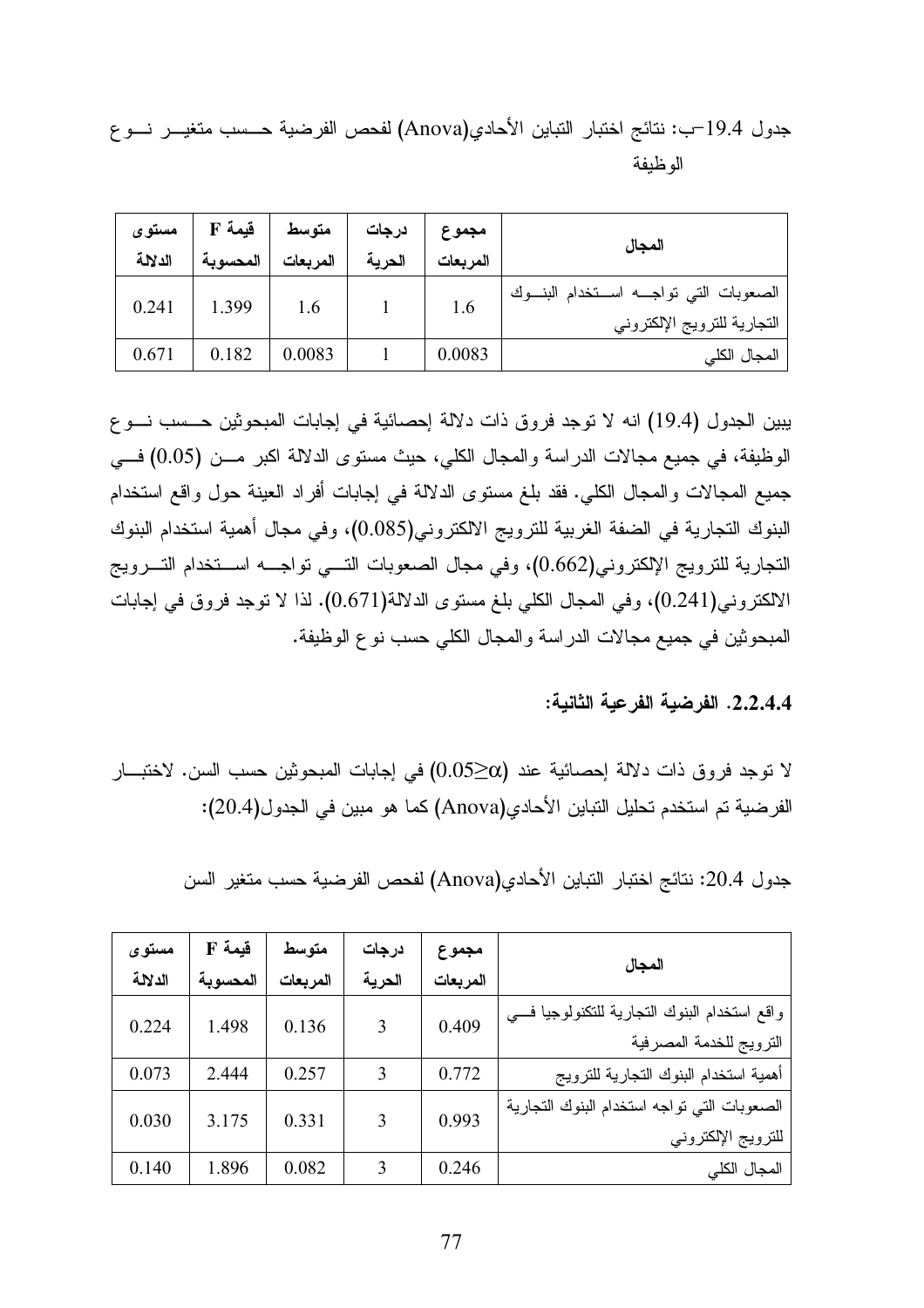يبين الجدول(20.4) انه لا نوجد فروق ذات دلالة إحصائية في إجابات المبحوثين حسب السن فسي مجالي الدر اسة (و اقع استخدام البنوك التجارية في الضفة الغربية للتسر ويج الالكتر ونسى و أهميسة استخدام البنوك التجارية للترويج الإلكتروني) والمجال الكلي، حيث مستوى الدلالـــة اكبـــر مـــن (0.05) في هذين المجالين والمجال الكلي. فقد بلغ مستوى الدلالة في إجابات المبحوثين حول وإقع استخدام البنوك التجارية في الضفة الغربية للترويج الالكتروني(0.224)، وفي مجال أهمية استخدام البنوك النجارية للنرويج الإلكتروني(0.073)، وفي المجال الكلي بلغ مستوى الدلالة(140.1).

بينما نقبل الفرضية العدمية في مجال الصعوبات التي تواجه استخدام الترويج الالكتروني، حيث بلغ مستوى الدلالة (0.03) وهو اقل من(0.05). لذا لا توجد فروق في إجابات المبحوثين في مجـــالـي واقع استخدام البنوك التجارية في الضفة الغربية للترويج الالكتروني وأهميـــة اســـتخدام البنـــوك النجارية للنزويج الإلكتروني والمجال الكلي حسب السن. وهناك فروق ذات دلالة إحـــصائية فـــي إجابات المبحوثين في مجال الصعوبات التي تواجه استخدام الترويج الالكتروني حسب السن.

3.2.4.4. الفرضية الفرعية الثالثة:

لا توجد فروق ذات دلالة إحصائية عند (0.05⁄2a) في إجابات المبحوثين حسب المؤهل العلمي. لاختبار الفرضية تم استخدم تحليل التباين الأحادي(Anova) كما هو مبين في الجدول(21.4):

جدول 21.4: نتائج اختبار التباين الأحادي(Anova) لفحص الفرضية حسب متغير المؤهل العلمي

| مستوى   | قبمة F   | متوسد    | درجات  | مجموع    |                                             |
|---------|----------|----------|--------|----------|---------------------------------------------|
| الدلالة | المحسوية | المربعات | الحرية | المربعات | المجال                                      |
| 0.509   | 0.781    | 0.073    | 3      | 0.220    | واقع استخدام البنوك التجارية للتكنولوجيا في |
|         |          |          |        |          | الترويج للخدمة المصرفية                     |
| 0.732   | 0.431    | 0.0498   | 3      | 0.149    | أهمية استخدام البنسوك النجاريسة للتسرويج    |
|         |          |          |        |          | الإلكتروني                                  |
| 0.001   | 6.757    | 0.610    | 3      | 1.831    | الصعوبات التى تواجــه اســتخدام البنـــوك   |
|         |          |          |        |          | التجارية للترويج الإلكتروني                 |
| 0.732   | 0.43     | 0.02     | 3      | 0.0598   | المجال الكلي                                |

يبين الجدول(21.4) انه لا توجد فروق ذات دلالة إحصائية في إجابات المبحوثين حسب المؤهل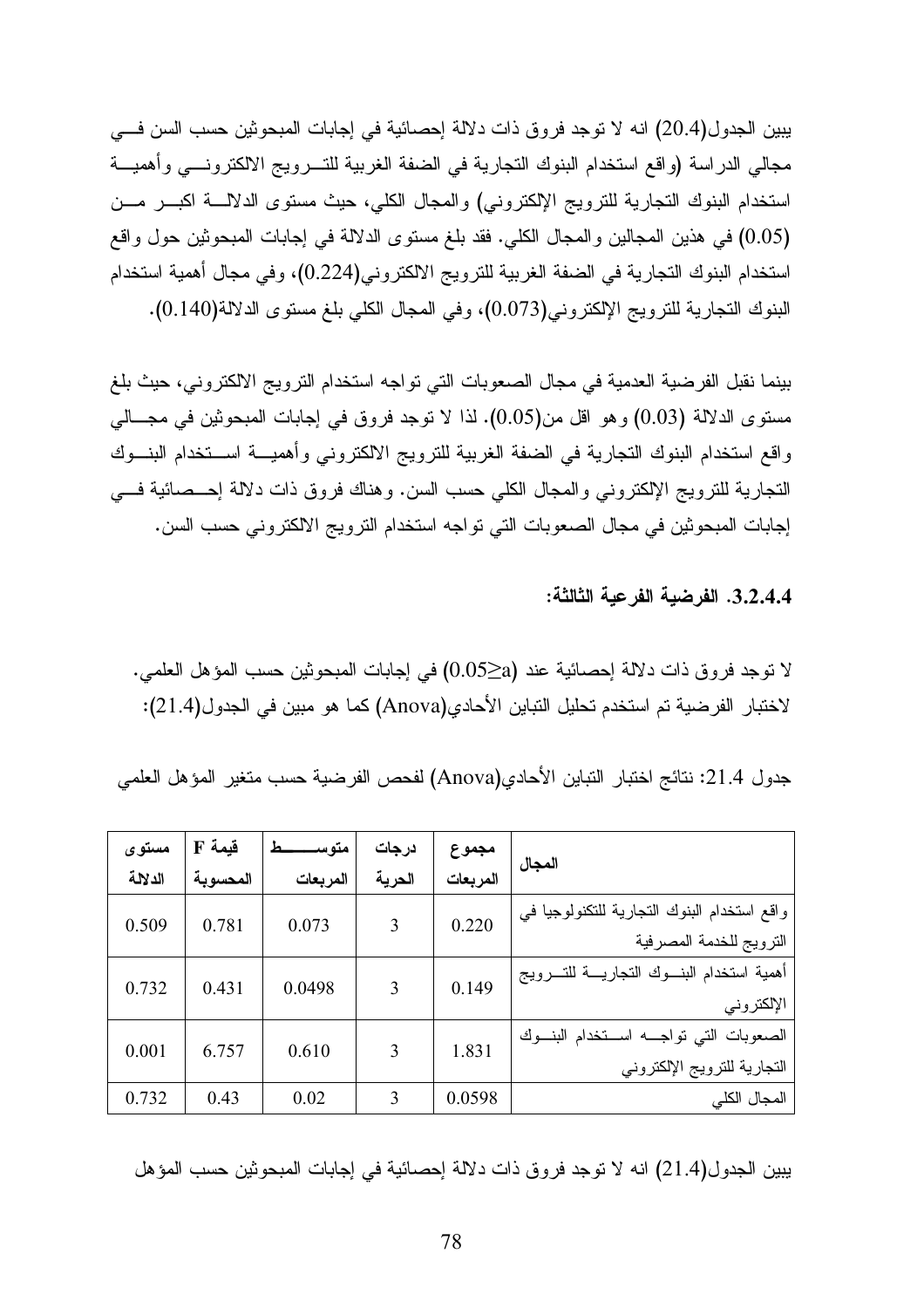العلمي في مجالي الدراسة واقع استخدام البنوك التجارية في الضفة الغربية للتسرويج الالكترونسي وأهمية استخدام البنوك التجارية للترويج الإلكتروني والمجال الكلي، حيث مستوى الدلالة اكبر من (0.05) في هذين المجالين والمجال الكلي. فقد بلغ مستوى الدلالة في إجابات أفراد العينــــة حـــول و اقع استخدام البنوك التجارية في الضفة الغربية للترويج الالكتروني(0.509)، وفي مجال أهميـــة استخدام البنوك النجارية للنرويج الإلكترونسي(0.732)، وفسي المجسال الكلسي بلسغ مسستوى الدلالة(0.140). بينما نقبل الفرضية العدمية في مجال الصعوبات التي تواجه استخدام التسرويج الالكتروني، حيث بلغ مستوى الدلالة (0.001) وهو اقل من(0.05).

لذا لا نوجد فروق في إجابات المبحوثين في مجالي واقع استخدام البنوك التجاريــــة فــــي الـــضفة الغربية للترويج الالكتروني وأهمية استخدام البنوك التجارية للترويج الإلكتروني والمجـــال الكلــــي حسب المؤهل العلمي. وهناك فروق ذات دلالة إحصائية فسي إجابـــات المبحـــوثين فــــى مجـــال الصعوبات التي نواجه استخدام النرويج الالكتروني حسب المؤهل العلمي.

4.2.4.4. الفرضية الفرعية الرابعة:

لا توجد فروق ذات دلالة إحصائية عند (0.05⁄2a) في إجابات المبحوثين حسب سنوات الخبرة. لاختبار الفرضية تم استخدام تحليل التباين الأحادي(Anova) كما هو مبين في الجدول(22.4):

جدول 22.4: نتائج اختبار التباين الأحادي(Anova) لفحص الفرضية حسب سنوات الخبر ة

| مستوى   | F قيمة   | متوسط    | درجات                       | مجموع    |                                             |
|---------|----------|----------|-----------------------------|----------|---------------------------------------------|
| الدلالة | المحسوبة | المربعات | الحرية                      | المربعات | المجال                                      |
| 0.001   | 7.439    | 0.575    | $\overline{2}$              | 1.151    | واقع استخدام البنوك التجارية للتكنولوجيا في |
|         |          |          |                             |          | الترويج للخدمة المصرفية                     |
| 0.139   | 2.041    | 0.222    | $\overline{2}$              | 0.445    | أهمية استخدام البنسوك التجاريسة للتسرويج    |
|         |          |          |                             |          | الإلكتروني                                  |
| 0.471   | 0.762    | 0.0883   | 2                           | 0.177    | الصعوبات التى تواجسه استخدام البنسوك        |
|         |          |          |                             |          | التجارية للترويج الإلكتروني                 |
| 0.004   | 6.152    | 0.239    | $\mathcal{D}_{\mathcal{L}}$ | 0.477    | المجال الكلي                                |

يبين الجدول(22.4) انه لا توجد فروق ذات دلالة إحصائية في إجابات المبحوثين حسب سنوات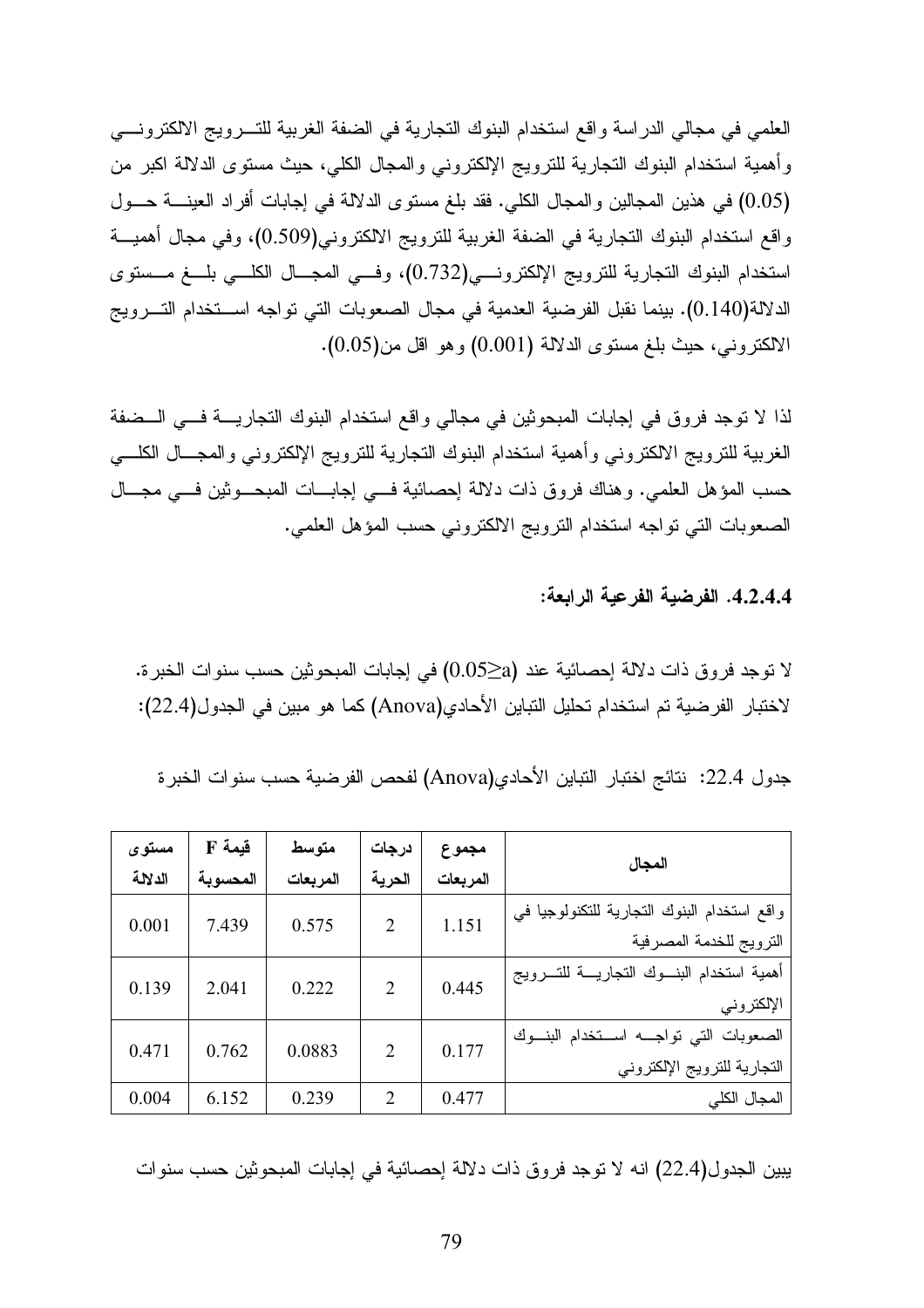الخبر ة في مجالي الدر اسة( الصعوبات التي تواجه البنوك التجارية في استخدام الترويج الالكتروني، وأهمية استخدام البنوك النجارية للنرويج الإلكتروني)، حيث مستوى الدلالة اكبر من (0.05) فـــي المجالين. بينما نقبل الفرضية العدمية في مجال واقع استخدام البنوك التجارية في الضفة الغربيـــة للنرويج الالكنرونـي، حيث بلـغ مسنو ي الدلالـة(0.001)، وهو اقـــل مــــن (0.05). وكـــذلك نقبـــل الفرضية العدمية في المجال الكلي، حيث بلغ مستوى الدلالة(0.004). إذا لا توجد فروق ذات دلالة إحصائية في إجابات المبحوثين حسب سنوات الخبرة في مجالي الصعوبات التي تواجـــه البنـــوك النجارية في استخدام النرويج الالكتروني، وأهمية استخدام البنوك النجارية للنرويج الإلكترونـــي. وهناك فروق في إجابات المبحوثين حول واقع استخدام البنوك التجارية في الضفة الغربية حسب سنو ات الخبر ة.

5.2.4.4. الفرضية الفرعية الخامسة:

لا توجد فروق ذات دلالة إحصائية عند  $\alpha(0.05 \geq \alpha)$  في إجابات المبحـــوثين حـــسب التخـــصص. و لاختبار الفرضية تم استخدم تحليل التباين الأحادي(Anova) كما هو مبين في الجدول(23.4):

| مستوى   | Eقيمة    | متوسط    | درجات  | مجموع    |                                          |
|---------|----------|----------|--------|----------|------------------------------------------|
| الدلالة | المحسوبة | المربعات | الحرية | المربعات | المجال                                   |
| 0.064   | 2.55     | 0.221    | 3      | 0.664    | واقع استخدام البنوك النجارية للنكنولوجيا |
|         |          |          |        |          | في النرويج للخدمة المصرفية               |
| 0.151   | 1.834    | 0.199    | 3      | 0.596    | أهمية استخدام البنوك التجارية للتسرويج   |
|         |          |          |        |          | الإلكتروني                               |
| 0.134   | 1.934    | 0.213    | 3      | 0.639    | الصعوبات التى نواجه استخدام البنوك       |
|         |          |          |        |          | التجارية للترويج الإلكتروني              |
| 0.621   | 0.594    | 0.027    | 3      | 0.082    | المجال الكلي                             |

جدول 23.4: نتائج اختبار النباين الأحادي(Anova) لفحص الفرضية حسب التخصص

يبين الجدول(23.4) انه لا نوجد فروق ذات دلالة إحـــصائية فـــي إجابــــات المبحــــوثين حــــسب التخصص، في جميع مجالات الدراسة والمجال الكلي، حيث مستوى الدلالة اكبر من (0.05) فـــي جميع المجالات والمجال الكلي. فقد بلغ مستوى الدلالة في إجابات المبحوثين حول واقع اســـتخدام البنوك النجارية في الضفة الغربية للترويج الالكتروني(0.064)، وفي مجال أهمية استخدام البنوك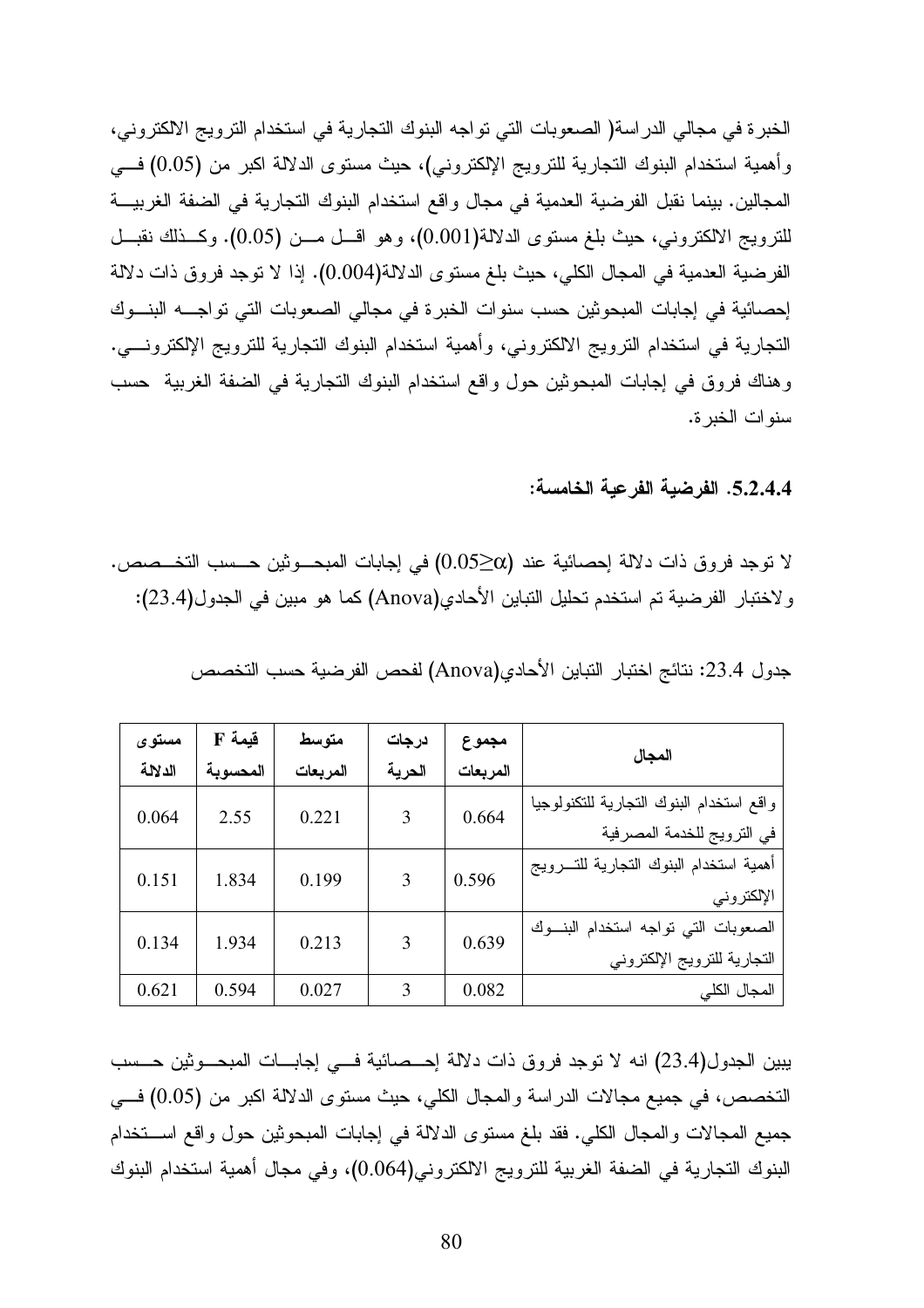النجارية للنرويج الإلكتروني(0.151)، وفي مجال الصعوبات النسي نواجـــه اســـنخدام النــــرويج الالكتروني(0.134)، وفي المجال الكلي بلغ مستوى الدلالة(0.621). لذا لا نوجد فروق في إجابات المبحوثين في جميع مجالات الدر اسة و المجال الكلي حسب التخصص.

3.4.4. اختبار الفرضية الرئيسية الثالثة:

نص الفرضية: " لا توجد فروق ذات دلالة إحصائية في إجابات المبحوثين عنــد مــستوى دلالـــة (0.05 $\geq$ 0) حسب متغيرات (عدد فروع البنك، بداية مزاولة النشاط، ومستوى مزاولــــة النـــشاط). وبنفر ع عنها الفر ضبات الفر عبة التالية:

1.3.4.4. الفرضية الفرعية الأولى:

لا توجد فروق ذات دلالة إحصائية عند (0.05 $\geq$ 0) في إجابات المبحوثين حسب عدد فروع البنك. لاختبار الفرضية تم استخدم تحليل التباين الأحادي(Anova) كما هو مبين في الجدول(24.4):

| جدول 24.4: نتائج اختبار التباين الأحادي(Anova) لفحص الفرضية حسب عدد فروع البنك |  |  |  |
|--------------------------------------------------------------------------------|--|--|--|
|--------------------------------------------------------------------------------|--|--|--|

| مستوى   | قيمة F   | متوسط    | درجات  | مجموع    |                                          |
|---------|----------|----------|--------|----------|------------------------------------------|
| الدلالة | المحسوية | المربعات | الحرية | المربعات | المجال                                   |
| 0.062   | 2.074    | 0.173    | 7      | 1.208    | واقع استخدام البنوك النجارية للتكنولوجيا |
|         |          |          |        |          | في الترويج للخدمة المصرفية               |
| 0.212   | 1.429    | 0.154    | 7      | 1.075    | أهمية استخدام البنوك التجارية للتسرويج   |
|         |          |          |        |          | الإلكتروني                               |
| 0.021   | 2.603    | 0.254    | 7      | 1.779    | الصعوبات التى نواجه استخدام البنوك       |
|         |          |          |        |          | التجارية للترويج الإلكتروني              |
| 0.197   | 1.471    | 0.063    | 7      | 0.441    | المجال الكلي                             |

يبين الجدول(24.4) انه لا توجد فروق ذات دلالة إحصائية في إجابات المبحوثين حسب عدد فروع البنك في مجالي الدراسة (واقع استخدام البنوك النجارية في الضفة الغربية للتـــرويج الالكترونــــى وأهمية استخدام البنوك النجارية للنرويج الإلكتروني) والمحال الكلي، حيث مستوى الدلالة اكبر من (0.05) في هذين المجالين والمجال الكلي.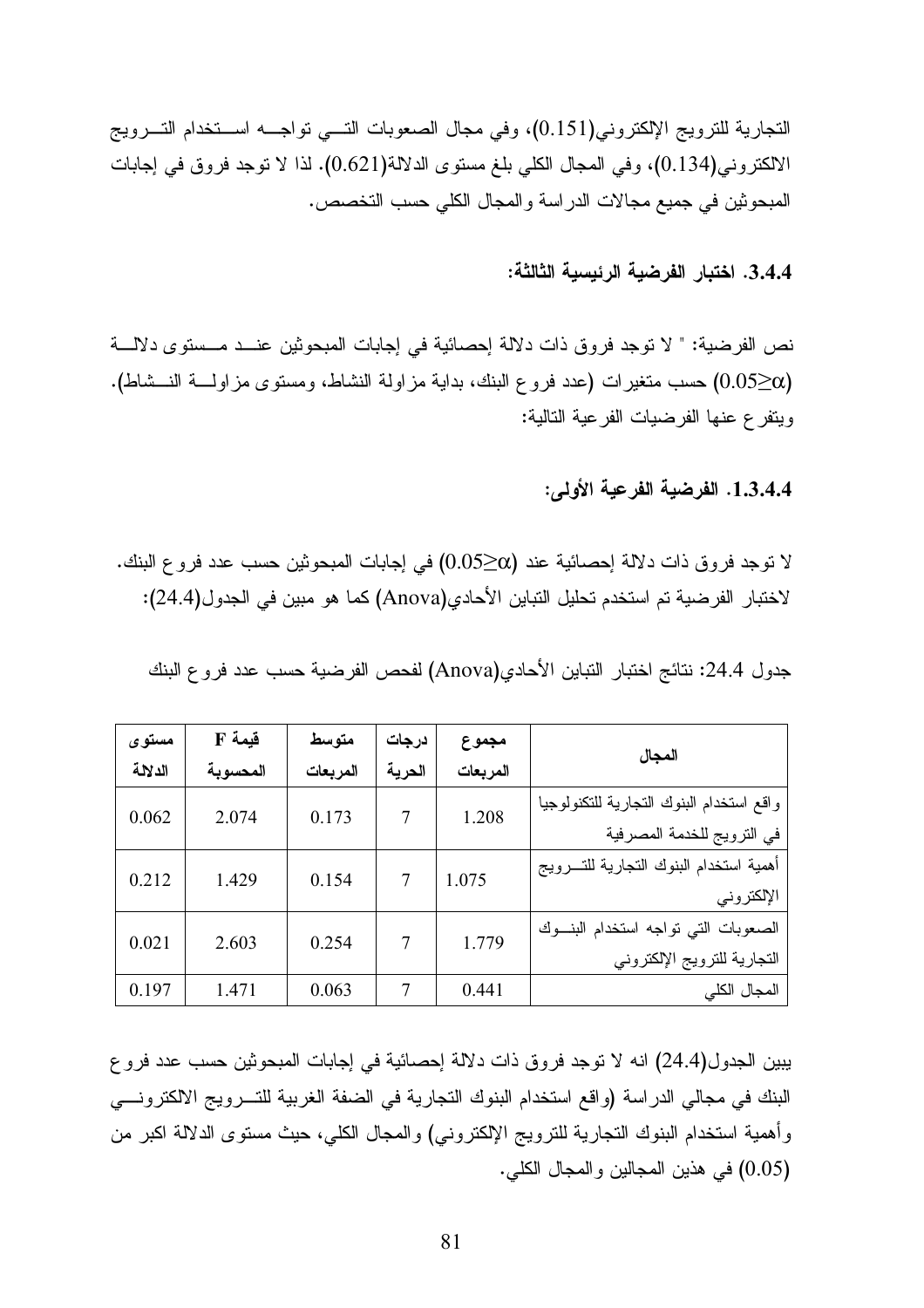فقد بلغ مستوى الدلالة في إجابات المبحوثين حول واقع استخدام البنوك التجارية في الضفة الغربية للتسر ويج الالكتر ونسى(0.062)، وفسى مجسال أهميسة اسستخدام البنسوك التجاريسة للتسر ويج الإلكتروني(0.212)، وفي المجال الكلي بلغ مستوى الدلالة(0.197). بينما نقبل الفرضية العدميــة في مجال الصعوبات التي تواجه استخدام الترويج الالكتروني، حيث بلغ مستوى الدلالة (0.021) وهو اقل من(0.05). لذا لا توجد فروق في إجابات المبحوثين في مجالي واقع استخدام البنوك التجارية في الضفة الغربية للترويج الالكتروني وأهمية استخدام البنوك التجارية للترويج الإلكتروني والمجال الكلَّى حسب عدد فروع البنك. هناك فروق ذات دلالة إحصائية في إجابات المبحوثين في مجال الصعوبات التي نواجه استخدام النرويج الالكتروني حسب عدد فروع البنك.

2.3.4.4. الفرضبة الفرعبة الثانبة:

لا نوجد فروق ذات دلالة إحصائية عند (0.05⁄2a) في إجابات المبحوثين حـــسب بدايــــة مزاولــــة النشاط.

لاختبار الفرضية تم استخدم تحليل التباين الأحادي(Anova) كما هو مبين في الجدول(25.4):

| جدول 25.4: نتائج اختبار النتباين الأحادي(Anova) لفحص الفرضية حسب بداية مزاولة النشاط |  |  |
|--------------------------------------------------------------------------------------|--|--|
|                                                                                      |  |  |

| مستوى   | قيمة F   | متوسط    | درجات  | مجموع    |                                             |
|---------|----------|----------|--------|----------|---------------------------------------------|
| الدلالة | المحسوبة | المربعات | الحرية | المريعات | المجال                                      |
| 0.305   | 1.235    | 0.114    | 3      | 0.341    | واقع استخدام البنوك التجارية للتكنولوجيا في |
|         |          |          |        |          | الترويج للخدمة المصرفية                     |
| 0.076   | 2.409    | 0.254    | 3      | 0.763    | أهمية استخدام البنسوك النجاريسة للنسرويج    |
|         |          |          |        |          | الإلكتروني                                  |
| 0.426   | 0.942    | 0.109    | 3      | 0.326    | الصعوبات التى نواجــه اســتخدام البنــوك    |
|         |          |          |        |          | التجارية للترويج الإلكتروني                 |
| 0.034   | 3.092    | 0.127    | 3      | 0.381    | المجال الكلي                                |

يبين الجدول(25.4) انه لا توجد فروق ذات دلالة إحصائية في إجابات المبحوثين حــسب بدايـــة مزاولة البنك للنشاط المصرفي، في جميع مجالات الدراسة والمجال الكلي، حيـــث كـــان مـــستوى الدلالة اكبر من (0.05) في جميع المجالات. فقد بلغ مستوى الدلالة في إجابات المبحوثين حــول و اقع استخدام البنوك التجارية في الضفة الغربية للترويج الالكتروني(0.305)، وفي مجال أهميـــة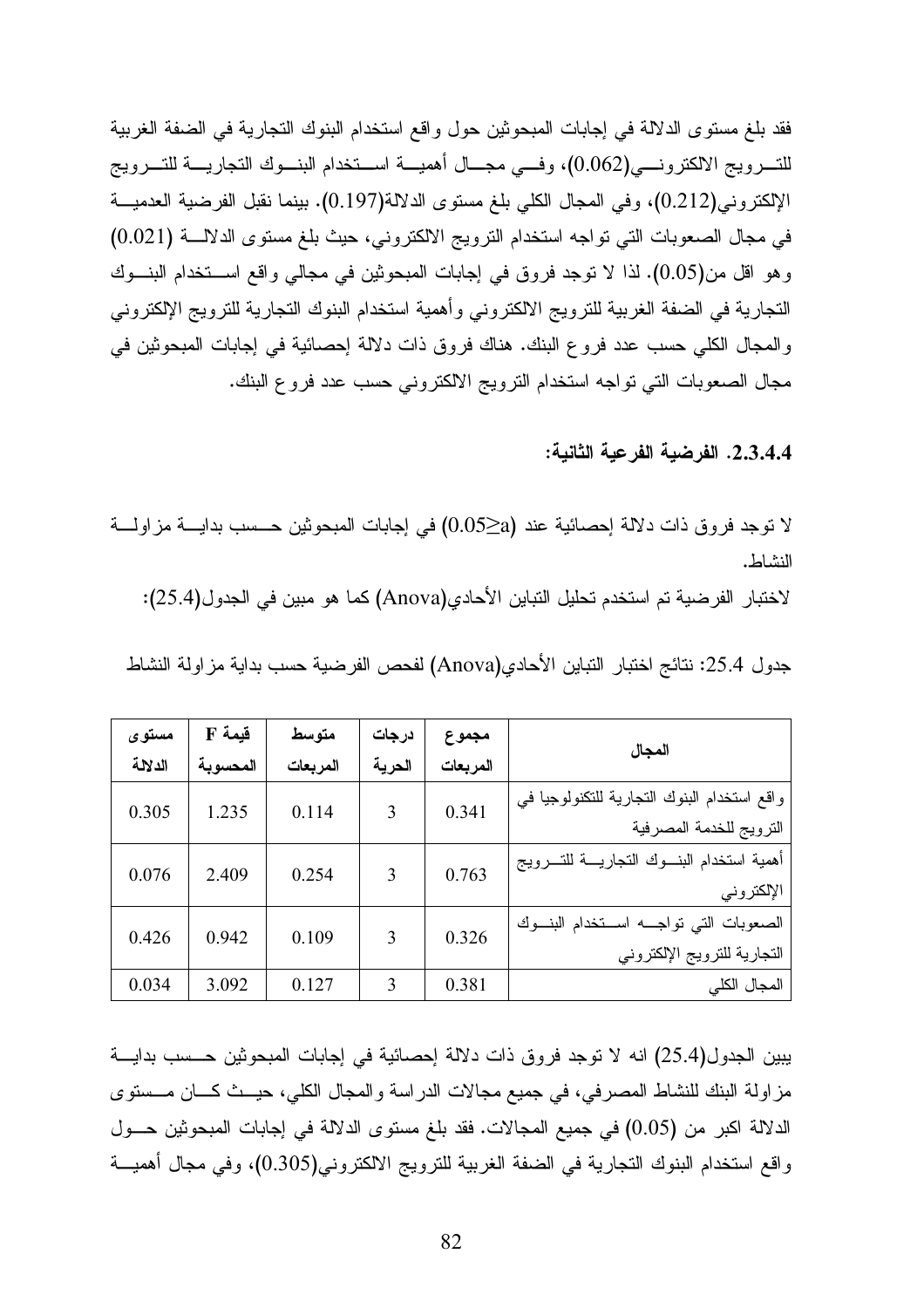استخدام البنوك التجارية للترويج الإلكتروني(0.076)، وفي مجال الصعوبات التي تواجه استخدام التزرويج الالكتزروني(0.426). لذا لا توجد فروق في إجابات المبحوثين في جميع مجالات الدراسة حسب بداية مز اولة البنك للنشاط المصرفي. بينما نقبل الفرضية في المجال الكلي، حيث بلغ مستوى الدلالة(0.034) وهو اقل من (0.05).

3.3.4.4. الفرضية الفرعية الثالثة:

لا توجد فروق ذات دلالة اِحصائية عند (0.05 $\geq$ 0) في اِجابات المبحوثين حسب مـــستوى نـــشاط البنك. لاختبار الفرضية تم استخدم تحليــل التبـــاين الأحــــادي(Anova) كمـــا هـــو مبـــين فــــي الجدول (26.4):

| المجال                                                                 | مجموع<br>المر بعات | درجات<br>الحرية | متوسط<br>المربعات | $F$ قيمة<br>المحسو بة | مستوى<br>الدلالة |
|------------------------------------------------------------------------|--------------------|-----------------|-------------------|-----------------------|------------------|
| واقع استخدام البنوك النجارية للنكنولوجيـ<br>في النرويج للخدمة المصرفية | 0.262              | $\mathcal{L}$   | 0.131             | 1.427                 | 0.248            |
| أهمية استخدام البنوك النجاريسة للتسرويج<br>الإلكتروني                  | 0.442              | 2               | 0.221             | 2.024                 | 0.141            |
| الصعوبات التى نواجه استخدام البنسوك<br>التجارية للترويج الإلكتروني     | 0.126              | 2               | 0.063             | 0.541                 | 0.585            |
| المجال الكلى                                                           | 0.155              | $\overline{2}$  | 0.0777            | 1.765                 | 0.18             |

جدول 26.4: نتائج اختبار التباين الأحادي(Anova) لفحص الفرضية حسب مستوى نشاط البنك

يبين الجدول(26.4) انه لا توجد فروق ذات دلالة إحصائية في إجابات المبحوثين حسب مــستوى مز اولة النشاط المصر في، في جميع مجالات الدر اسة والمجال الكلي، حيث مستوى الدلالة اكبر من (0.05) في جميع المجالات والمجال الكلي. فقد بلغ مستوى الدلالة في إجابات المبحـوثين حـول واقع استخدام البنوك التجارية في الضفة الغربية للترويج الالكتروني(0.248)، وفي مجال أهميـــة استخدام البنوك التجارية للترويج الإلكتروني(0.141)، وفي مجال الصعوبات التي تواجه استخدام النزويج الالكتروني(0.585)، وفي المجال الكلي بلغ مستوى الدلالة(0.18). إذن لا نوجد فروق في إجابات المبحوثين في جميع المجالات والمجال الكلي حسب مستوى مزاولة النـــشاط المـــصرفي.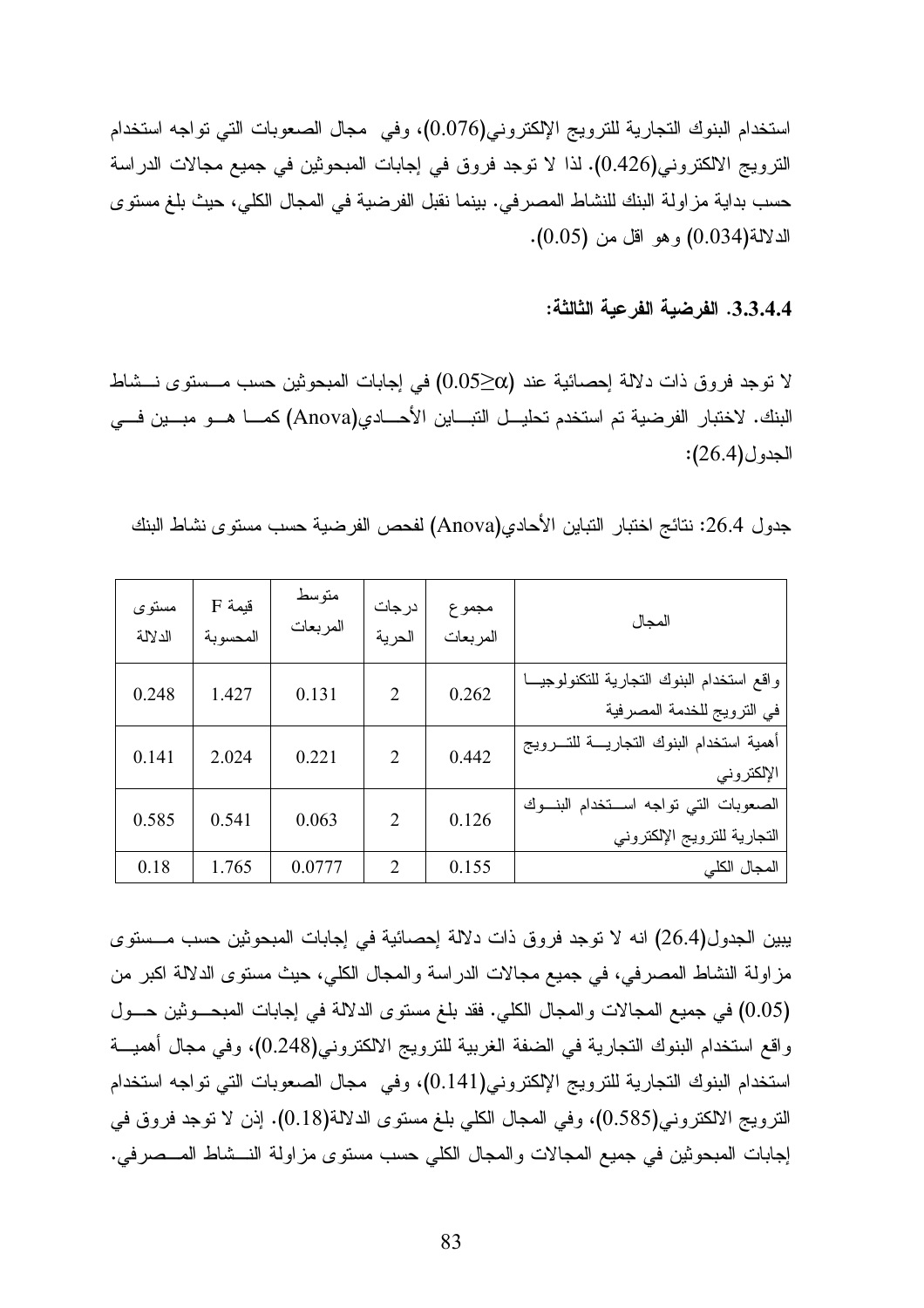الفصل الخامس

# نتائج الدراسة والتوصيات

لقد سعت هذه الدراسة إلى النعرف على انعكاسات استخدام النرويج الالكتروني على تحــسين أداء البنوك التجارية في الضفة الغربية، من وجهة نظر مدراء الفروع ورؤساء قــسم التــسويق. وقــد خصص هذا الفصل لعرض أهم نتائج الدراسة، واستنتاجات الباحث، وكذلك نوصـــيات الدراســـة و الاقتر احات.

### 1.5 نتائج الدراسة

نوصلت الدراسة إلى أهم النتائج التالية:

- تستخدم البنوك التجارية في الضفة الغربية الترويج الالكتروني بدرجة كبيرة جدا، حيث بلغ المنوسط الحسابي لإجابات المبحوثين(4.541)، وكانت النتيجة متوافقة بما يتعلَّــق بواقـــع استخدام الوسائل الالكترونية في الترويج للخدمات المصرفية وإدارة تلك الوسائل.
- هناك إدراك بدرجة كبيرة جدا لدى مدراء الفروع ورؤساء قسم النسويق لأهمية استخدام النزويج الالكتروني في البنوك التجارية في الضفة الغربية لتحسين أدائها، حيث بلغ متوسط إجاباتهم(4.541).
- هناك نباين في الصعوبات التي نواجهها البنوك النجارية في استخدام النرويج الالكترونـــي، حيث بلغت درجة الصعوبات التبي نتعلق باستقبال العملاء لخدمات النرويج بدرجة كبيـــرة جدا، والصعوبات التي تتعلَّق بنوعية الوسائل المستخدمة بدرجة كبيرة، في حـــين كانـــت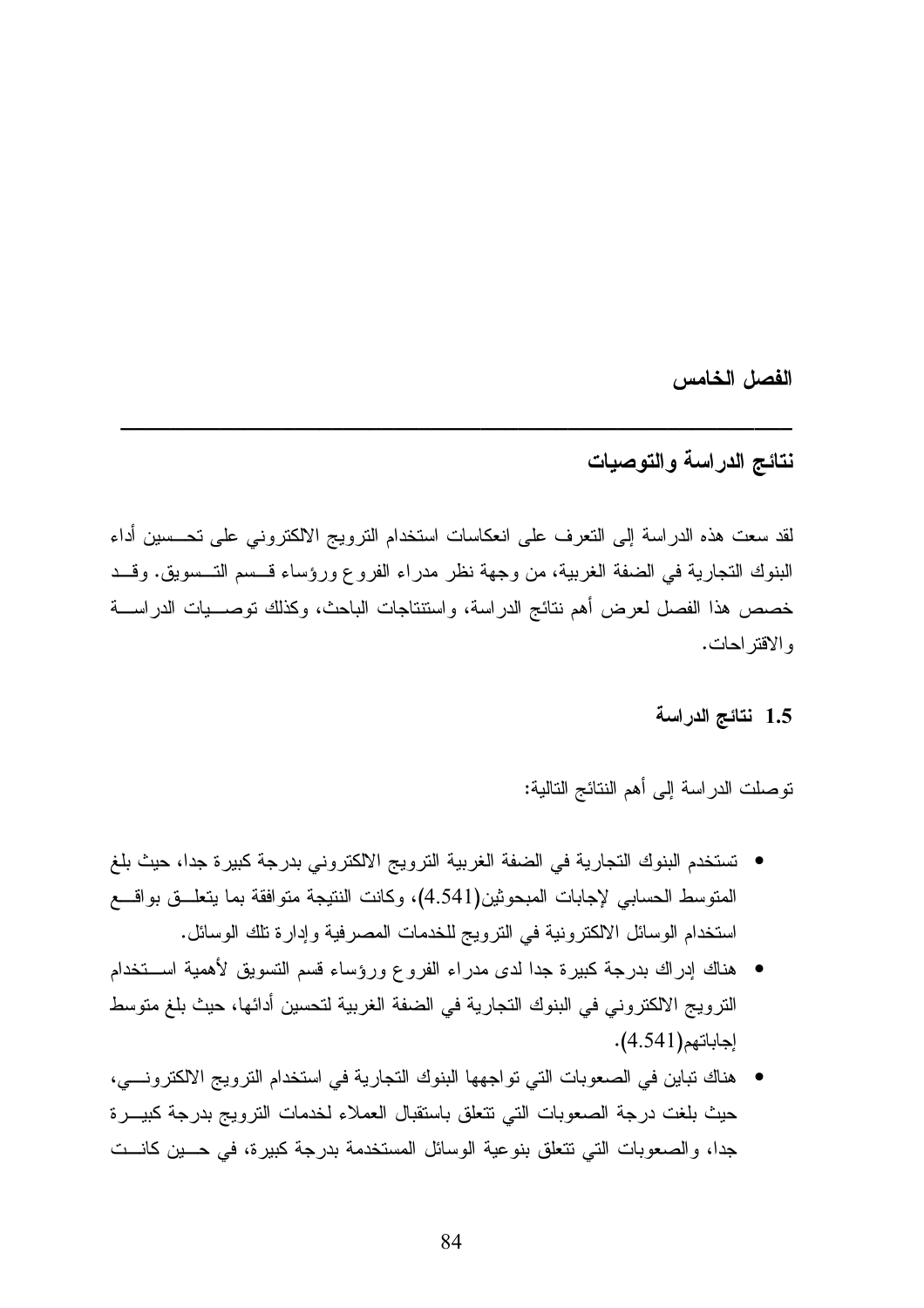الصعوبات التي نتعلق بإدارة استخدام النرويج الالكتروني بدرجة قليلة. أما بشكل عام حول الصعوبات في المستويات الثلاثة كانت بدرجة متوسطة، حيــث بلـــغ متوســـط إجابـــات المبحو ثبن (3.041).

- يدرك مدراء فروع البنوك ورؤساء قسم التسويق أهمية استخدام الترويج الالكترونسي فسي تحسين أداء البنوك التجارية بدرجة كبيرة جدا، حيث بلغ متوسط إجاباتهم في تعزيـــز دور المنافسة (4.656)، وفي زيادة حجم النشاط المصرفي (4.492)، وفاعلية تقديم الخـــدمات المصرفية(4.526)، وخفض النكاليف (4.525) وتحقيق رضا العملاء(4.518).
- كشفت نتائج الدراسة عن وجود علاقة ارتباطيه ايجابية قويسة بسين اسستخدام التسرويج الالكتروني وتحسين أداء البنوك التجارية في الضفة الغربية، حيث بلغ معامل الارتباط بين درجة استخدام النزويج الالكتروني وجميع مؤشرات قياس تحسين الأداء 68.2%.
- لا توجد فروق ذات دلالة إحصائية عند مستوى دلالة (<0.05) في إجابات المبحوثين حول انعكاسات استخدام النزويج الالكتروني على تحسين أداء البنوك التجارية في الضفة الغربية نبعا لمتغيرات (السن ونوع الوظيفة والمؤهل العلمي وسنوات الخبرة والتخصص).
- لا نوجد فروق ذات دلالة إحصائية عند مستوى دلالة(≤0.05) في إجابــات المبحـــوثين استخدام حول انعكاسات استخدام النرويج الالكتروني على تحسين أداء البنوك التجارية في الضفة الغربية حسب متغيرات (عدد فروع البنك ومستوى مزاولة النشاط وبداية مزاولـــة البنك لنشاطه المصر في).
- وجدت فروق دالة إحصائيا في إجابات المبحوثين حول الصعوبات التي تواجههـــا البنـــوك التجارية في الضفة الغربية حسب متغيرات السن والمؤهل العلمي وعدد فروع البنك.

2.5 الاستنتاحات

في ضوء النتائج التي نوصلت إليها الدراسة استنتج الباحث ما يلي:

- يتوقع الباحث بأن نهاية العقد الحالي ستشهد تحولا كبيرا ونوعيا في العمل المصرفي، حيث ستتحول البنوك إلى العمل الالكتروني بشكل كامل.
- التقدم الذي طرٍ أ على تقنيات الاتصال أتاح الفرصة لإدارات البنسوك سبرعة الوصبول والنواصل مع العملاء، مما كان لها الأثر في نقليص الوقــت الــــلازم لنقـــل المعلومـــات، والنعرف على احتياجات العملاء ورغباتهم والاستجابة لها بشكل سريع وفعال، مما يعكس تحقيق رضاهم عن أداء البنك وتعزيز ولائهم.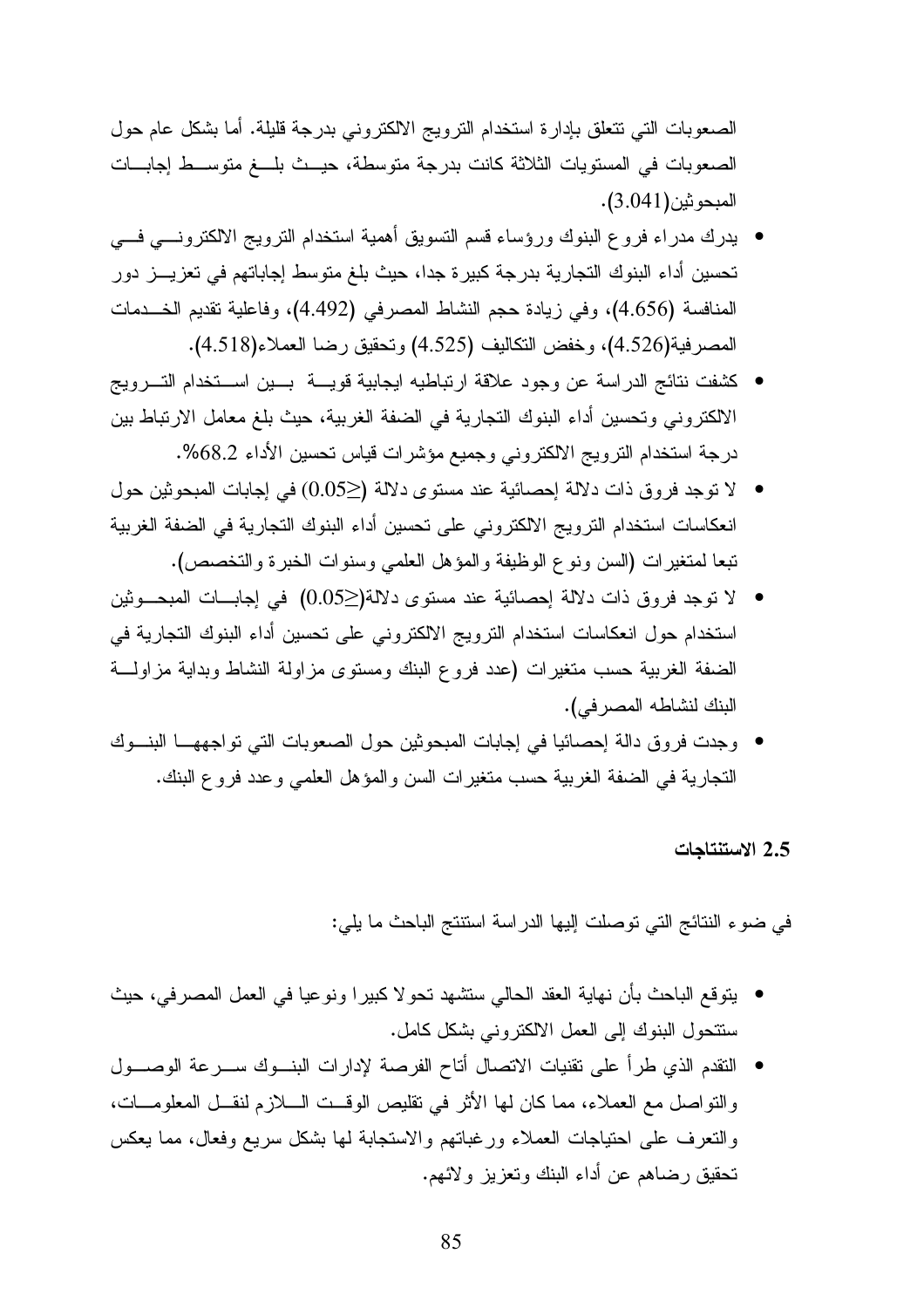- استخدام التكنولوجيا الحديثة في نقل المعلومات إلى العملاء ساهم في تخفيض تكاليف البنك ىشكل كىبر .
- سنتحول البنوك النجارية في إجراء تعاملاتها نحو البنوك الالكترونية الشاملة في غــضون عقد من الزمن.
- ضعف البيئة الثقافية للعملاء في التعامل مع التقنيــات الحديثــة فـــي اســـتقبال وإرســـال المعلومات، مثل شبكة الانتر نت، حيث ما زال الاشتراك في خدمات الشبكة ضعيفا.
- هناك رغبة لدى إدارات البنوك في استخدام احدث الوسائل الالكترونيـــة فـــي التـــرويج لخدماتها، وتجسد ذلك من خلال انتقائها لكوادر بشرية مؤهلة ومتخصصة لتوظيفها في هذا المجال، و تكثيفها لبر امج الندر بب على استخدام تلك النقنية.
- لم تعمل إدارات البنوك التجارية على تعريف العملاء في كيفية تلقى المعلومات باستخدام الوسائل الالكتر ونبة المختلفة.
- المعلومات التي نتشرها البنوك التجارية في الضفة الغربية عبر الوسائل الالكترونية تصل إلى العملاء فقط، مما يحول دون وصولها إلى مختلف شرائح المجتمع الأخرى.

3.5 التوصيات

بناء على نتائج الدراسة واستنتاجاتها، بوصبي الباحث بما بلي:

- يوصبي الباحث إدار ات البنوك التجارية بالعمل على تهيئة البنية التحتية بما يؤهلها للتحــول للعمل الالكتروني بشكل كامل في غضون السنوات القادمة.
- ضرورة قيام البنوك النجارية على نعريف الجمهور بخدماتها الالكترونية من خلال الإعلان في الصحف اليومية ووسائل الإعلام المحلية الأخرى.
- ضرورة قيام البنوك النجارية بحملات نوعية وطمأنة للعملاء بأمن المعلومات التي نستخدم عبر الوسائل الالكتر ونية، لتبديد مخاوفهم.
- العمل المستمر في إجراء البحوث والدراسات لمعرفة سلوك واتجاهات العملاء واحتياجاتهم للمعلومات، وكيفية إيصالها بالطرق التي تلائمهم.
- العمل على نوعية العملاء بكيفية استخدام مختلف الوسائل الالكترونية والاستفادة منها فسى حصولهم على المعلومات التي يريدونها.
- العمل على إجراء مسوحات دورية لعدد منلقى خدمات النرويج الالكنروني، ونقيـــبم مـــدى كفاءتها وفاعليتها باستمرار، لمعرفة مصادر القوة وتعزيزها، ومواطن الضعف ومعالجتها.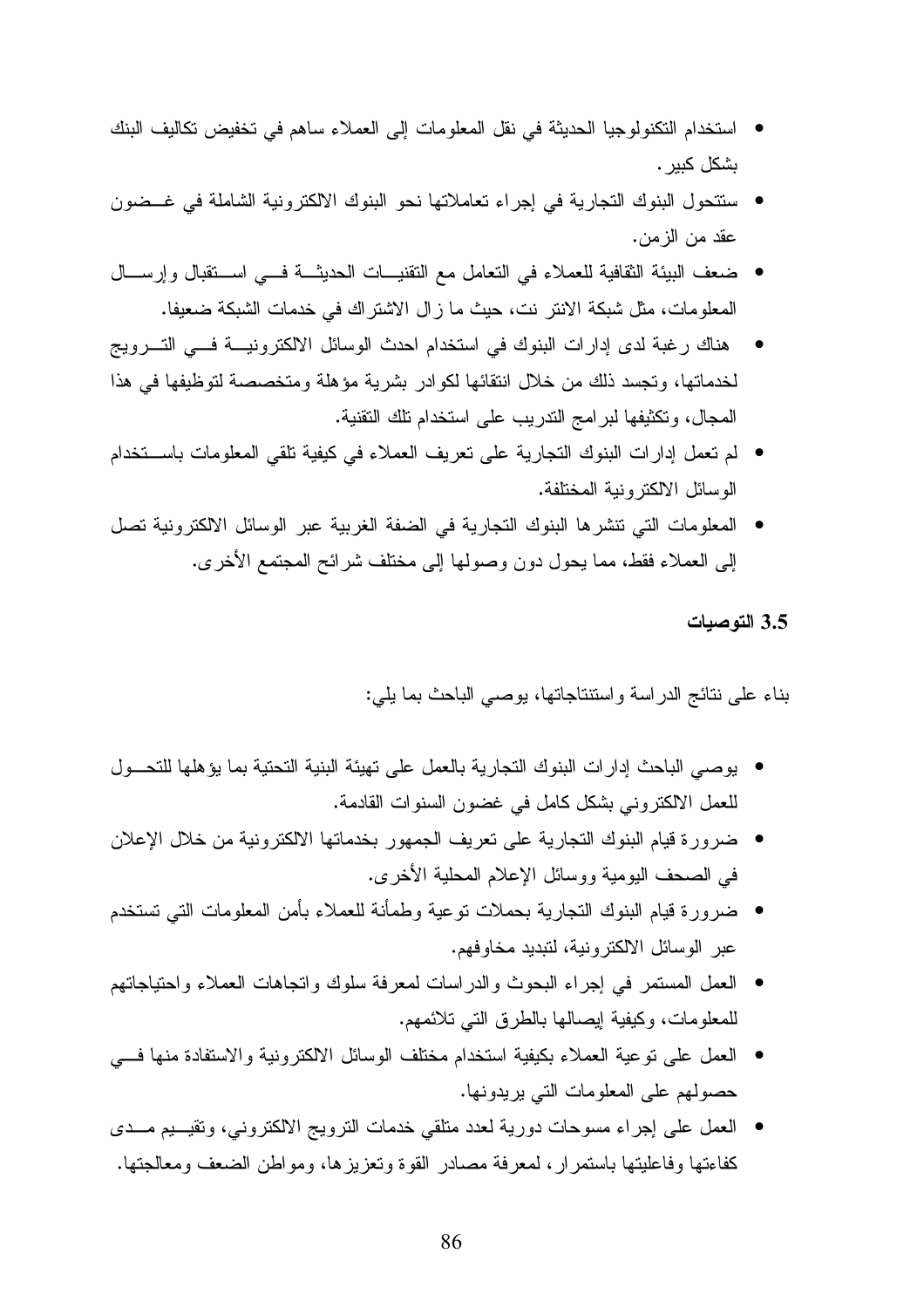- أن نعمل البنوك على إنشاء موقع شبكي يسهل الوصول إليه، يتــضمن كافـــة المعلومـــات الخدمية والنزويجية لخدمات البنك، بطريقة تسمح للعميل بالاستفسار وإبـــداء رايــــة عبــــر الموقع.
- وأخيرًا يوصبي الباحث بإجراء مزيدًا من الدراسات حول هذا الموضوع ونتاوله من وجهات نظر رجال الأعمال والمواطنين، لإثراء الموضوع بشكل أفضل من خلال عملية نطــوير الأبحاث.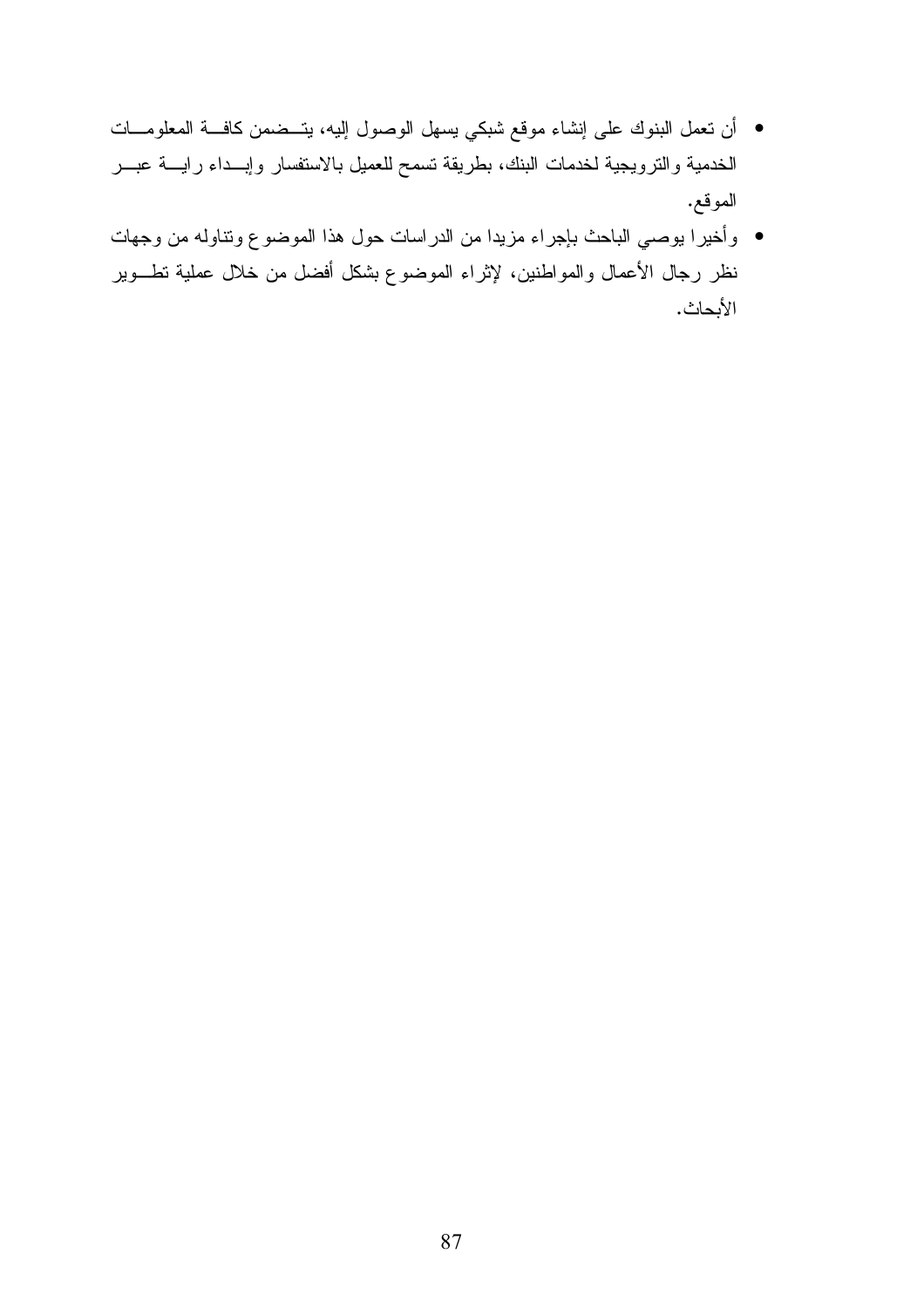# المراجع

#### المراجع العربية

- أبو عكر، إيناس(2005)، اثر تقديم الخدمات المصرفية عبر الانتـــر نــت علـــى العمـــل المصرفي، رسالة ماجستير غير منشورة، جامعة اليرموك، اربد– الاردن.
- أبو فارة، يوسف(2002)، إستراتيجية النجارة الالكترونية، كلية التمويل والنجارة، جامعـــة الخلبل.
- أبو فارة، يوسف(2009)، التسويق الالكتروني، عناصر المزيج الالكتروني عبر الانتر نت، دار وائل للطباعة والنشر، ط2، عمان.
- أبو قحف، عبد السلام(2002)، التسويق حمـــدخل نطبيقـــي، الـــدار الجامعيــــة الحديثـــة، الإسكندرية.
	- أللوزي، سليمان وآخرون(1997)،إدارة البنوك، دار الفكر للطباعة والنشر، عمان.
- جابر ، حسن(2002)، استخدام التقنيات المعلوماتية في خدمة زبائن المــصـارف اللبنانيـــة، رسالة ماجستير غير منشورة، الجامعة الإسلامية، لبنان.
	- الحاج، طارق وأخرون(1997)، التسويق، دار صفاء للنشر والنوزيع، ط2، عمان.
- حريم،حسين(2003)،إدارة المنظمات–منظور كمبي، دار الحامد للطباعة والنشر والنوزيع ، عمان.
- الحسيني، الدوري، فلاح، مؤيد(2003)، إدارة البنوك− مدخل كمي واستراتيجي معاصــــر، دار وائل للطباعة والنشر ،ط2، عمان.
- حَشَاد، نبيل(1999)، الإصلاح النقدي والمصرفي في الدول العربيـــة، الجمعيـــة العربيـــة للبحوث الاقتصادية، مؤسسة الأبحاث العربية، بيروت.
- الحلو، برهان(2000)، اثر استخدام نظم وتكنولوجيا المعلومات على الخدمات المـــصرفية المتكاملة في البنوك النجارية الأردنية، رسالة ماجستير غير منشورة، جامعــــة أل البيـــت، المفر ق− الأر دن.
- الحمزاوي، محمد كمال(1997)، اقتصاديات الائتمان المصرفي، منشاة المعارف للنـــشر، الإسكندرية.
- الحموري، ناهد(2009)، الأوراق التجارية الالكترونية–دراسة تحليلية مقارنة، دار الثقافــة للطباعة والنشر، عمان.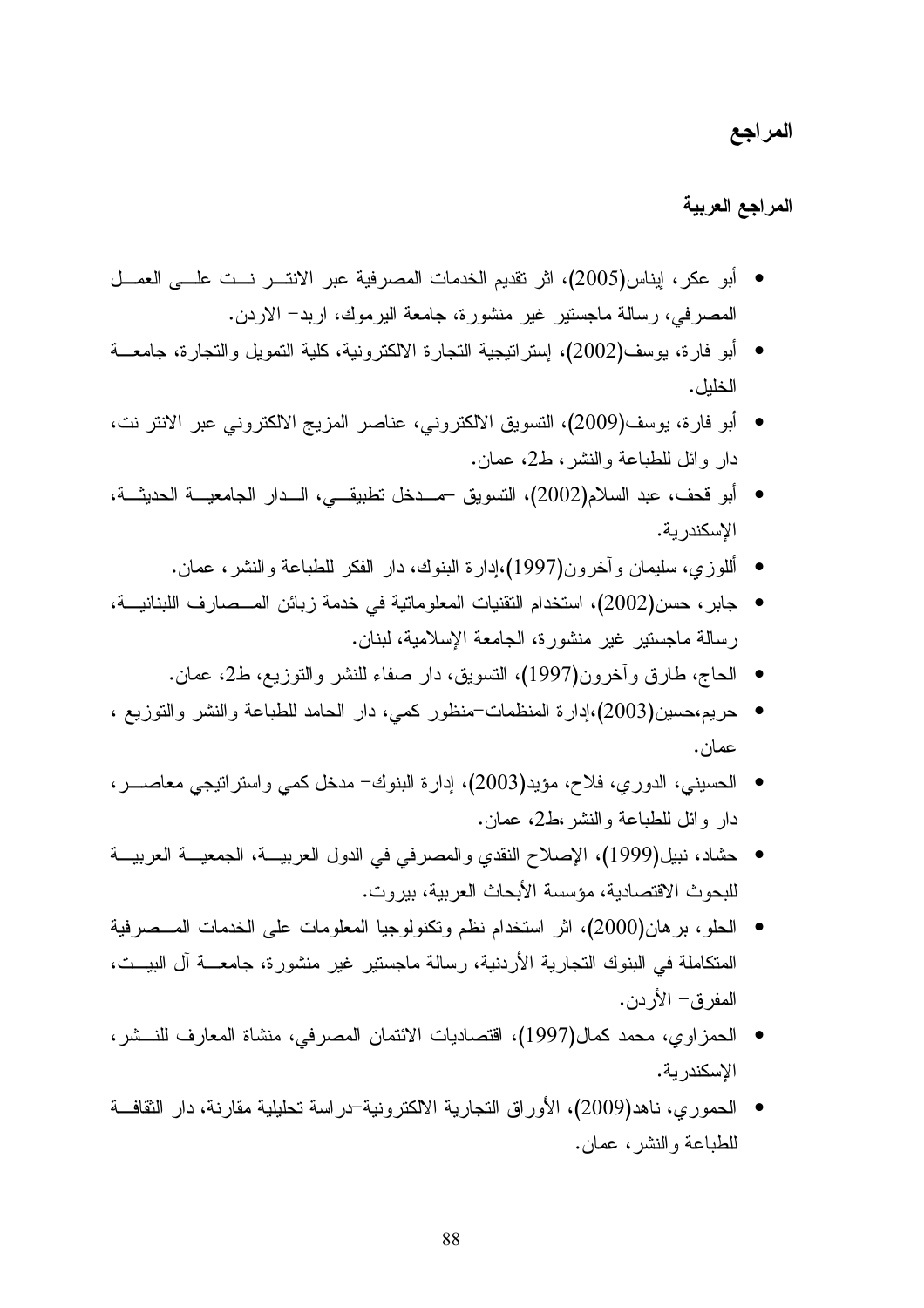- الديوه جي، أبـي سعيد(2000)، المفهوم الحديث لإدارة النسويق، دار الحامد للطباعة والنشر و التوزيع،عمان.
- الرفاعي، ياسين، غالب و سعد(2002)، الأعمال الالكترونية في المصارف(حالة الأردن)، مجلة الزيتونة للدراسات والبحوث العلمية،مجلد1، عدد:2، الأردن.
- رمضان، زياد(2000)، الانجاهات المعاصرة فسي إدارة البنـــوك، دار وائـــل للطباعـــة و النشر ،عمتان.
- الزيواني، عواطف(2004)، انعكاسات النجارة الالكترونية على الأداء التسويقي للمنظمات الخدمية، رسالة دكتوراه غير منشورة، جامعة الموصل– العراق.
- سفر، احمد(2006)، العمل المصرفي الالكتروني في البلدان العربية، المؤســسة الحديثــة للكتاب،طر ابلس-لبنان.
- السقا، محمد(2000)، التسويق عبر الانتر نت في سوريا–الواقع والأفاق، رسالة ماجستير غیر منشورة، جامعة دمشق، سوریا.
	- سلطة النقد الفلسطينية(2002)، دائرة الأبحاث والسياسات النقدية .
	- سلطة النقد الفلسطينية(2003)، دائرة الأبحاث والسياسات النقدية .
	- سلطة النقد الفلسطينية(2005)، دائرة الأبحاث والسياسات النقدية .
	- سلطة النقد الفلسطينية(2010)، دائرة الأبحاث والسياسات النقدية .
- )CC8 =CC@- -CCW 8 7CC9 2CC1 @(2002)5@
CC المصرية،عدد:42122، 4 ابريل، القاهرة.
- الشريف، إبراهيم(2006)، مبادئ النسويق والنرويج، دار أســـامة للنـــشر والنوزيــــع،ط1، الأر دن– عمان.
- الصميدعي،محمود جاسم(2000)، إستراتيجية التسويق مدخل كمي وتحليلي، دار الحامــد للطباعة والنشر والنوزيع،ط1، عمان.
- صيام، وليد(2000)، انعكاسات العولمة على أنظمة الرقابة المصرفية، مجلة البنـــوك فـــي الأردن، مجلد19،عدد:4، عمان.
- طابع، سامي(1997)، استخدام شبكة المعلومات(الانتر نت) في الحملات الإعلامية،المجلة المصرية لبحوث الإعلام،مصر – جامعة القاهرة.
	- عاشور ، يوسف(2003) أفاق النظام المصرفي الفلسطيني، فلسطين .
- عبد الله، خالد(2002)، العمليات المصرفية–طرق المحاسبية الحديثة، دار وائـــل للطباعـــة والنشر ، ط3، عمان.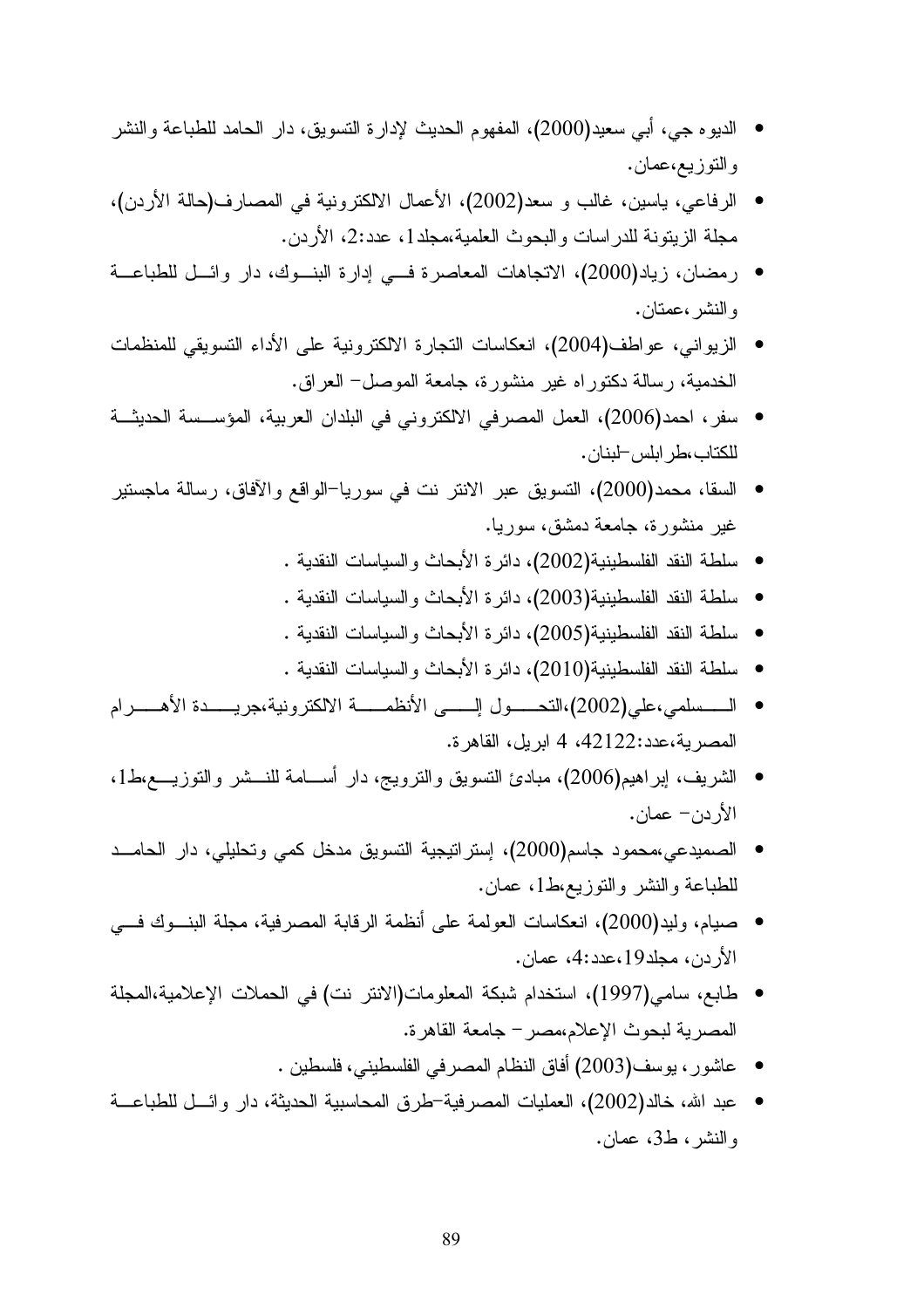- عبده، ناجي(2003)، تسويق الخدمات المصرفية− الأسس والتطبيق العملي فـــي البنـــوك، اتحاد المصارف العربية،بيروت-لبنان.
- عبود، طلال(2000)، التسويق عبر الانتر نت، دار الرضا للطباعة والنشر، ط1، سوريا− دمشق.
- $\bullet$  عرب، يونس(2000)، "البنوك الالكترونية" البنوك فــي الأردن، مجلــد19،ع:1، الأردن  $\cdot$ عمان
- عرب، يونس(2006)، الدراسة الـــشاملة حـــول البنـــوك الالكترونيـــة–المـــصارف فـــي الأردن،مجلد25،عدد:3، الأردن– عمان.
- العشماوي، علاء الدين(2006)، نقييم فاعلية النسويق الالكتروني للشركات الأردنية، رسالة ماجستير غير منشورة، جامعة أل البيت، المفرق– الأردن.
	- العلاق، بشير عباس(1999)، تسويق الخدمات، دائرة المكتبة الوطنية، عمان.
- العلاق، بشير عباس(2003)، تطبيقات الانتر نت في التــسويق، دار المنـــاهج للطباعـــة والنشر، الأردن–عمان.
- العلاق، بشير عباس(2005)، الاتصالات النسويقية الالكترونية، مؤسسة الوراق للطباعــة و النشر ، الأر دن، عمان
- عماري،جمعة(2002)،التسويق في المؤسسة الجزائريـــة، ملتقـــي المنظومـــة المـــصرفية الجز ائرية والنحولات الاقتصادية.
	- قانون المصارف الأردني لعام (2000).
- القروم، أسماء(2006)، تسويق الخدمات المصرفية عبر شبكة الانتر نت في الأردن، رسالة ماجستير غير منشورة، جامعة أل الببيت، المفرق– الأردن.
- قطناني، جازيه(2004)، التواقيع الالكترونية، مجلة الحاســوب– صـــادرة عـــن جمعيـــة الحاسبات الأردنية، عدد52، عمان.
- كونلر، فيليب(2001)، كونلر يتحدث عن التـــسويق،ترجمة فيـــصل بابكر ،مكتبـــة جريـــر للطباعة والنشر ،ط1.
- مجموعة مؤلفين(2000)، النجارة الالكترونية والخدمات المصرفية والمالية عبر الانتر نت، اتحاد المصارف العربية،بيروت-لبنان.
- مصلح، يحيى(2001)، التجارة على الانتر نت، دار المؤتمن للنشر والتوزيع،ط1، الرياض
	- معلا، ناجى(2004)،أصول النسويق مدخل نحليلي، دار وائل للنشر ، الأردن.
- منصور، مجيد(2011)،علاقة النرويج الالكتروني بالحصة السوقية لدى المــصارف فـــي نسمال الضفة الغربية، بحث منشور، جامعة الأزهر، غزة–فلسطين.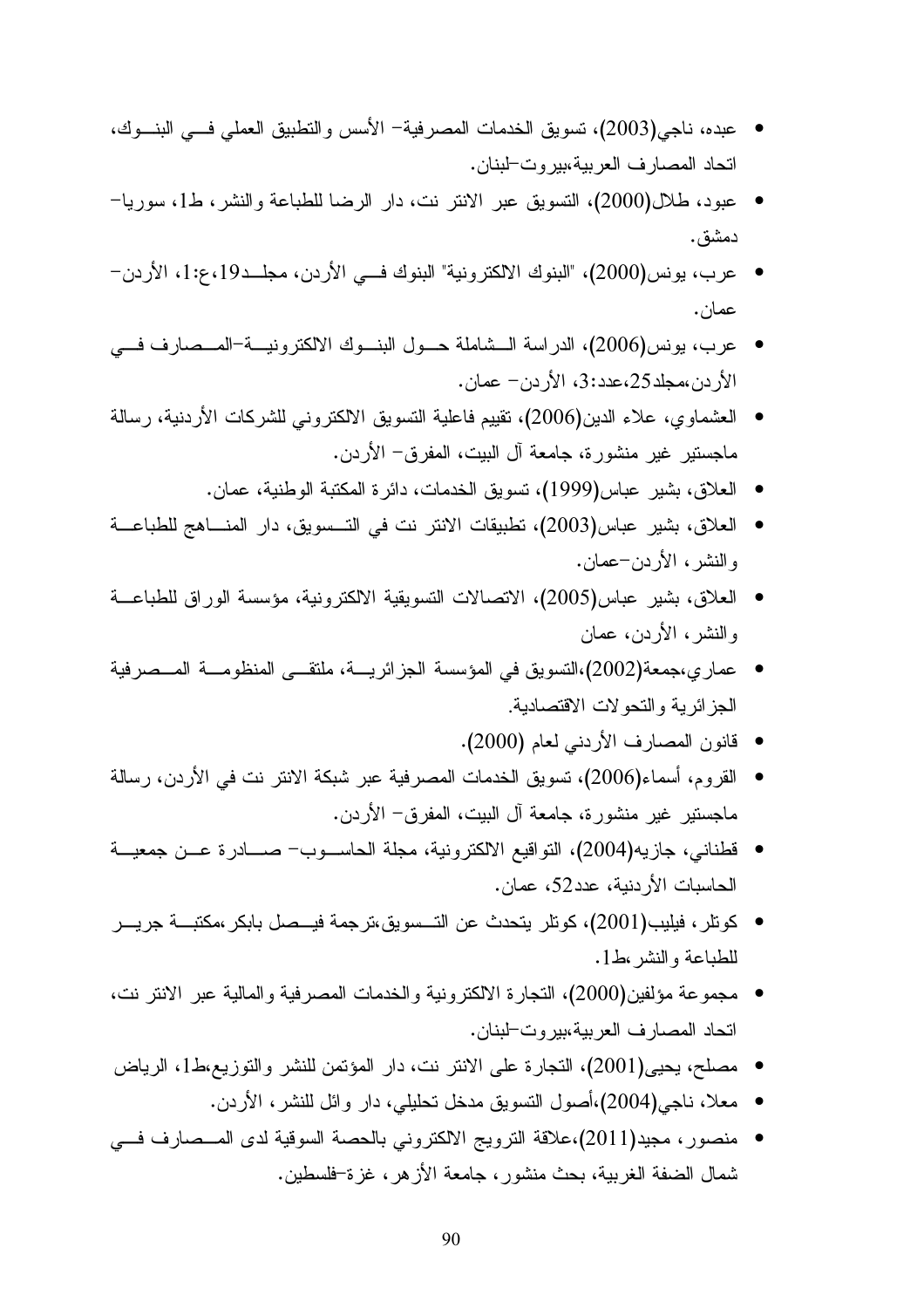- النجار ، فريد(2004)، الاستثمار بالنظم الالكترونية والاقتصاد الرقصــي، مؤســـسة شـــباب الجامعة، الإسكندرية.
	- $\bullet$  نجم، عبود(2004)، الإدارة الالكترونية، دار المريخ، الأردن– عمان.

المراجع الأجنبية

- 14. West,. Louise. (2001), Online Banking Becomes a Commodity in Europe, Bank Technology News, Vol 14, Issue 5.
- Brien, J. (2000),Introduction to Information Systems, 9,ed ,Irwin Mc Graw-Hill,U.S.A .
- Daniel, E. (1999), Provision of Electronic Banking in the UK and the Republic of Irland,"International Journal of Bank marketing "Vol 17.
- Dipp, Smkin &Sally, L. (1996), The market segmentation Work book, 1. ed, Routledge.
- Eccles,R.G(1999),The Performance Measurement Manifesto, HBR, Vol, 69,No.1 .
- Kotler, P.(1997),"Marketing Management", The Millunnium Edition Prented in the U.S.A .
- Milind, S. (1999), Adoption of internet banking by Australian consumers : anemperecal investigations www. Emerald – library.com.
- Miller k. & Bromiley P(1990), Strategic Risk & Measurement, AMJ, Vol 33,No. 4.
- Naylor, Bartlett(2001)," Bankers ReassessThe Inter- net only Threat", Amerecan Bankers, Vol 21, issue 48.
- Robins, J. & Wiersema, M.(1995), Approach to malti- business Firms: Empirical Analysis of portfolio interrelationships of corporate financial performance, SMJ, Vol,166, No 10.
- Roth, Andrew (2001),Middle East Web Could Draw U.S. Bankers. Bank Technology News, Vol 14, Issue 5.
- Sathye, Milind(1999), " Adoption of Inter net Banking by Australian consumers: An empirical investigation", International Journal of Bank Marketing, , Vol 17, Issue 6/7.
- Shelly, Garry, B. Cashman, Thomas, J. & Vermatt, Misty, E.(2004), Discovering Computers-Agate Way to information Web, Thomson Cource Technology .
- Vichuda, N & Serab, E.(2001), An empirical investigation of Turkish consumers.
- Whyte, W.S. (2001), "Enabling e-Business Intergating Technologies Archite ctures &Applications" Jone Wiely & Sons Ltd., New York.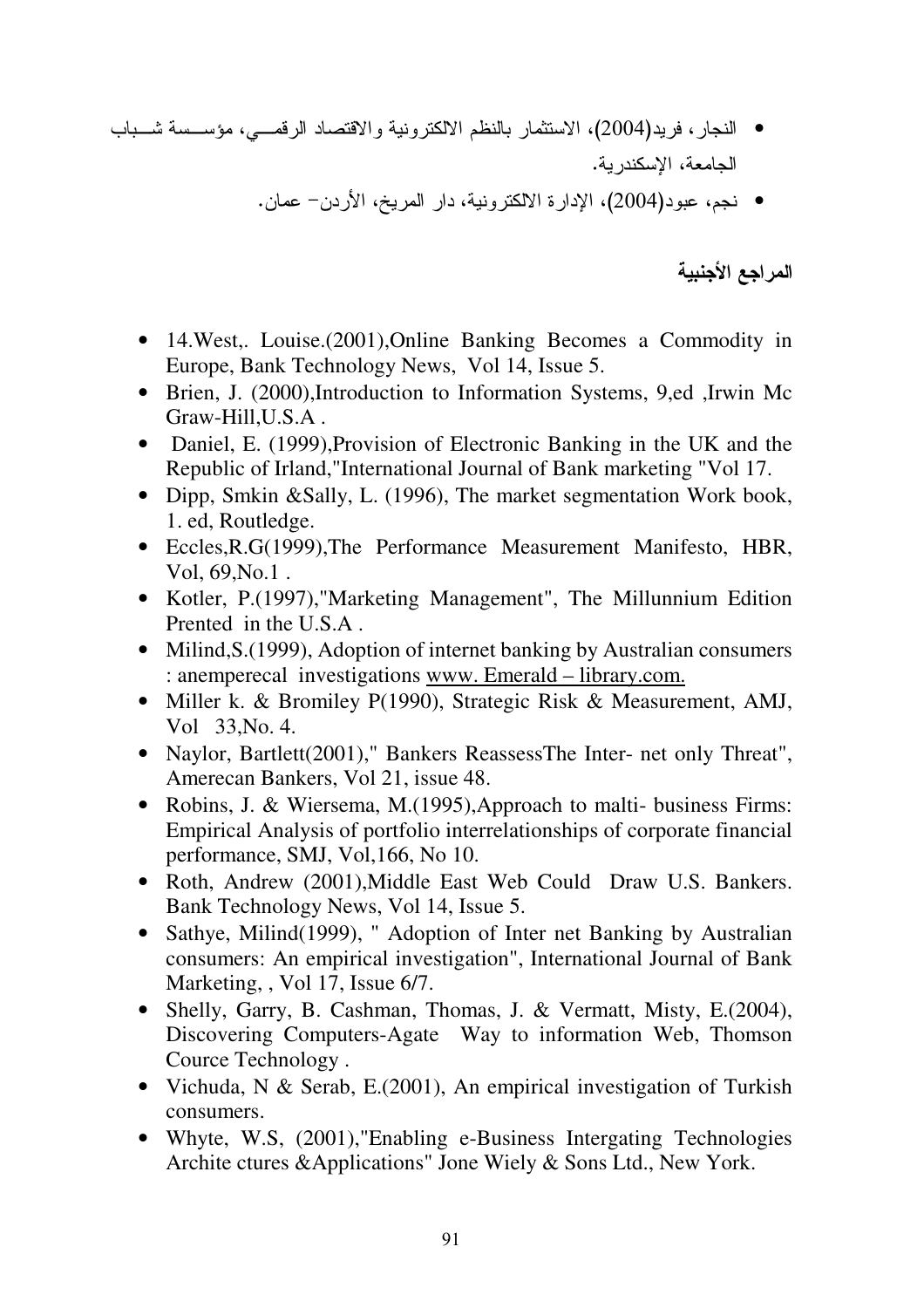ملحق 1.3 : رسالة تحكيم الإستبانة.

## الموضوع: تحكيم استبانه

حضرة الدكتور الفاضل.......................... المحترم

نضم بين أيديكم هذا الاستبيان الذي يحتوي فقرات بحثية لدراسة بعنـــوان " انعكاســـات اســـتخدام الترويج الالكتروني على الدور التتموي للبنوك التجارية العاملة في الضفة الغربية"، حيث ســـبقدم البحث لاستكمال الحصول على درجة الماجستير من جامعة القدس في تخصص التتميــــة الريفيـــة المستدامة.

نرجو من حضرتكم التكرم بتحكيم الاستبانة بما يخدم تحقيق الأهداف التي تسعى الدراسة لتحقيقهـــا وهي :

- النعرف على واقع استخدام البنوك التجارية في الضفة الغربية للترويج الالكتروني.
- التعرف على أهمية استخدام البنوك التجارية في الضفة الغربية للترويج الالكتروني.
- النعرف على أهم الصعوبات التي نواجه استخدام النرويج الالكتروني لدى نلك البنوك.
	- التعرف على انعكاسات استخدام الترويج الالكتروني على البنوك التجارية.
- النعرف على الفروق في إجابات المبحوثين لمنغيرات حجم البنك وزمن النأسيس ومكـــان العمل.
- النعرف على الفروق في إجابات المبحوثين نبعا لمنغيرات (نوع الوظيفة والمؤهل العلمـــي وسنوات الخبرة).

وكلنا ثقة بقدراتكم وخبراتكم للقيام بهذا الواجب دعما وخدمة للبحث العلمي في جامعاتنا الوطنيـــة، ودمتم ذخرا وسندا للوطن، مع جزيل الشكر.

الباحث: يوسف أبو زيد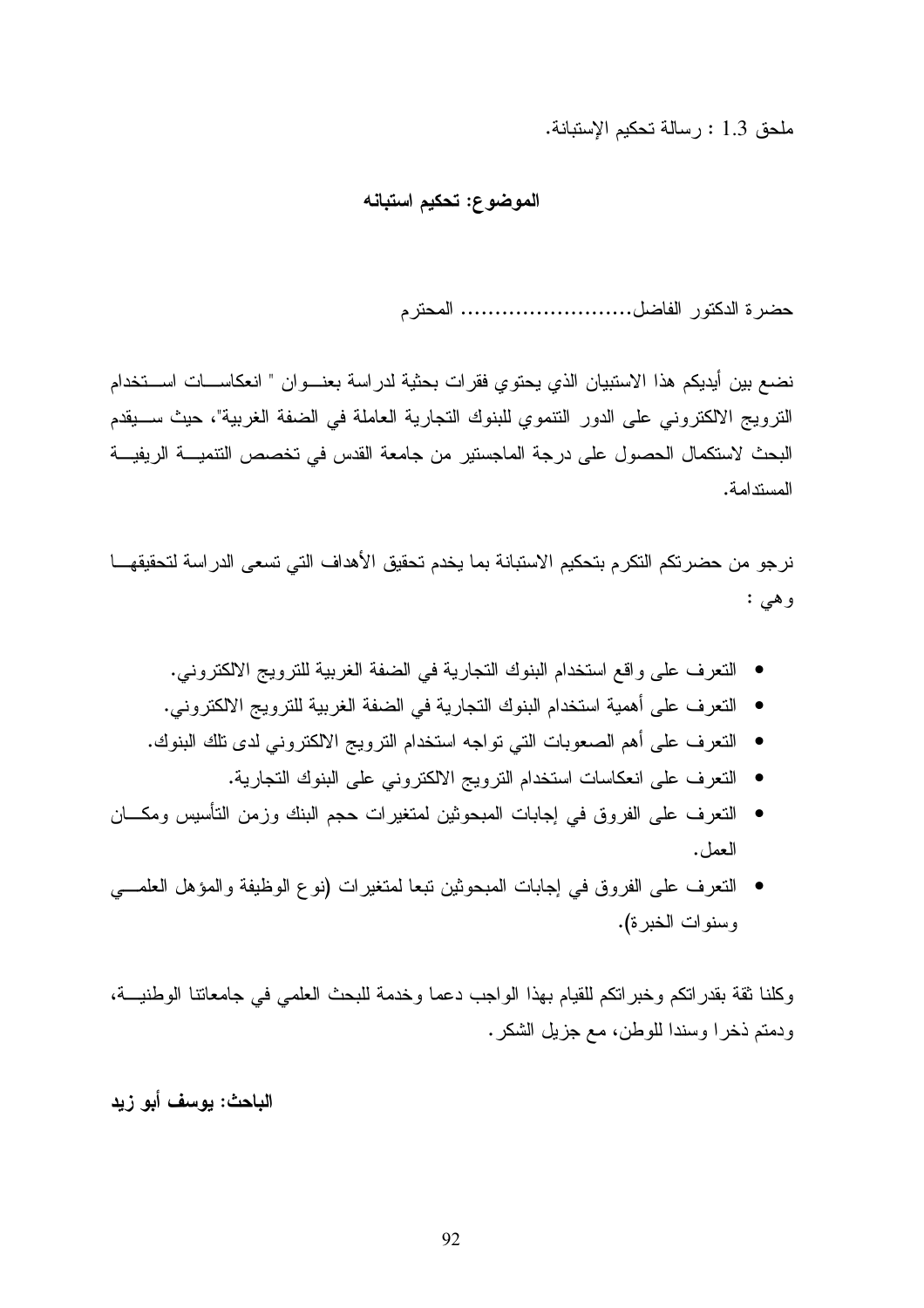ملحق 2.3: قائمة المحكمين

- د. زياد قنام /مدير معهد النتمية الريفية -جامعة القدس.
- . نور الدين أبو الرب/ محاضر إدارة الأعمال في الجامعة العربية الأمريكية.
	- د. ذياب جرار/ محاضر إدارة الأعمال في جامعة القدس.
	- د. زكريا الجمال/ محاضر في قسم الاقتصاد جامعة القدس المفتوحة.
		- د. فايز الدباس / المدير الإقليمي لبنك الأردن في الضفة الغربية.
	- د.سليمان العبادي / محاضر في كلية الإدارة الجامعة العربية الأمريكية.
		- أ. مدير فر ع البنك العربي –جنين.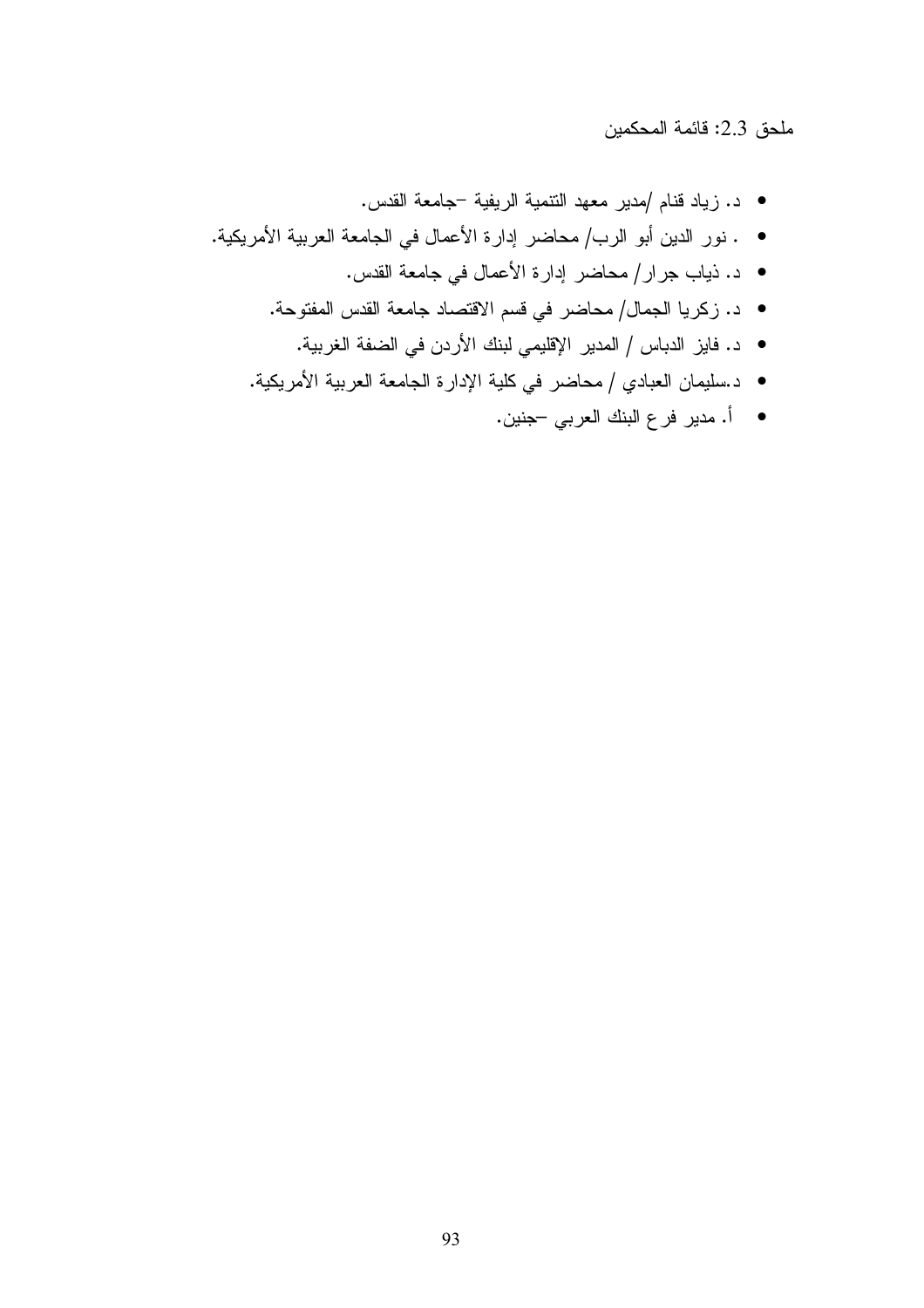#### ملحق 3.3. الاستبانة

بسم الله الرحمن الرحيم



حضرة الأخ المحترم...........

تهدف هذه الاستبانة إلى معرفة:

# "انعكاسات الترويج الالكتروني على تحسين البنوك التجارية في الضفة الغربية"

حيث سيقدم البحث لاستكمال الحصول على درجة الماجستير من جامعة القــدس فـــى تخصص التتمية الريفية المستدامة، فرع "بناء مؤسسات".

لذا نرجو من حضرتكم التكرم بالإجابة عن فقرات الاستبيان بكل دقسة وموضـــوعية خدمة لأغراض البحث العلمي شاكرين حسن تعاونكم.

الباحث: يوسف أبو زيد المشرف: د. مجيد منصور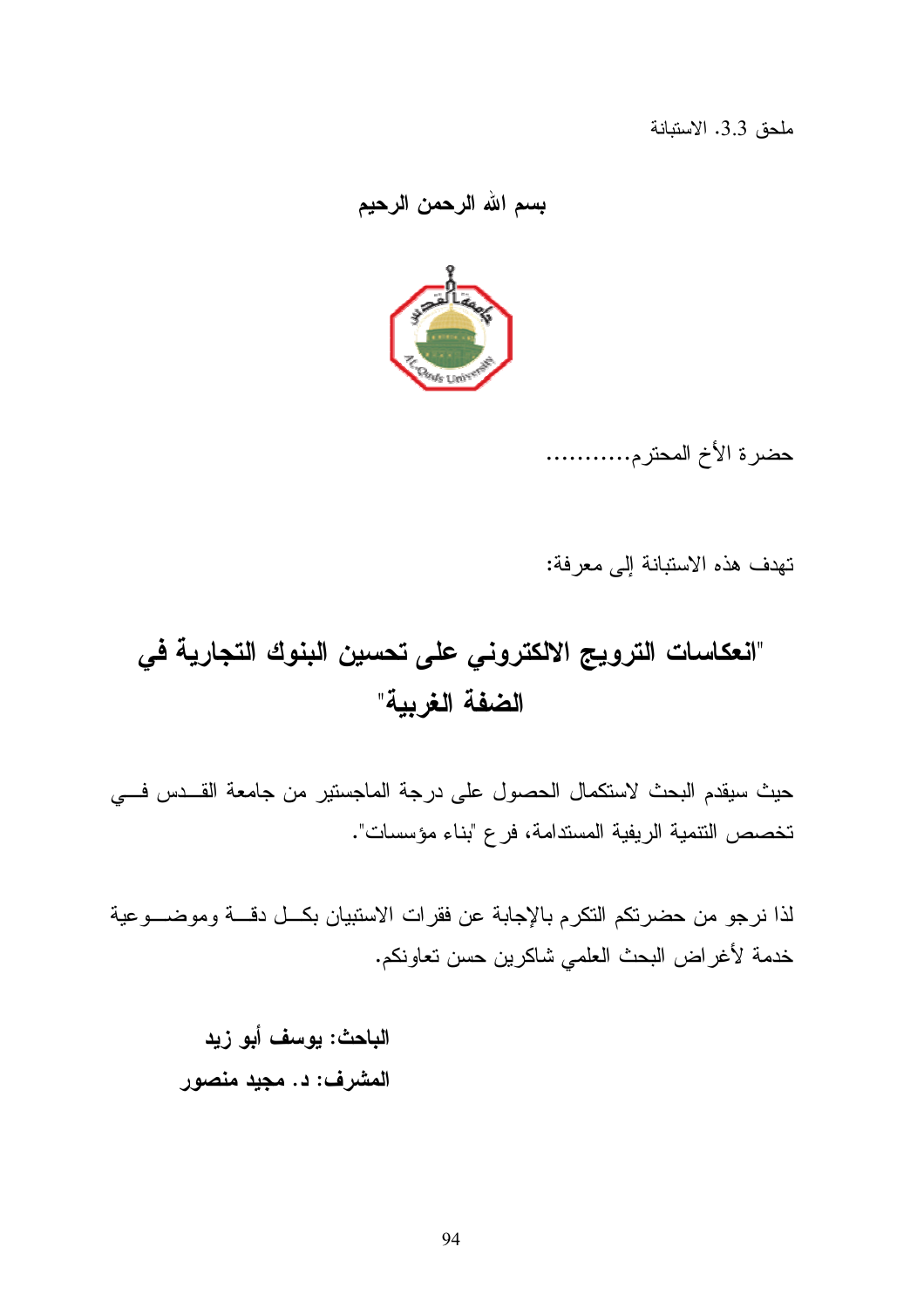أولا: البيانات الأساسية: نرجو وضع إشارة (X) فيما تنطبق عليه الحالة.

| 2) رئيس قسم التسويق<br>1) مدير فر ع                     | $\Box$ | الوظيفة                | $\mathbf{1}$            |
|---------------------------------------------------------|--------|------------------------|-------------------------|
| 2) من (30- اقل من 40) سنة<br>1) اقل من (30) سنة         | $\Box$ | السن                   | $\overline{2}$          |
| 4) أكثر من (50)سنة<br>3) من (30- اقل من 50) سنة         |        |                        |                         |
| 2) دبلوم عـــالي<br>1) بكالوريوس فاقل                   | $\Box$ | المؤهل العلمي          | 3                       |
| 4) دکتوراه<br>3) ماجستير                                |        |                        |                         |
| (1) قـــــل مــــــن (5) ســــــنوات                    | $\Box$ | سنوات الخبرة في العمل  | $\overline{\mathbf{4}}$ |
| 4) أكثر من (15)<br>3) من (10-15)                        |        | المصرفي                |                         |
| 1) تسويق<br>2) علوم مالية ومصرفية                       | $\Box$ | التخصص                 | 5                       |
| 4) غير ذلك "حدد":<br>3) محاسبة                          |        |                        |                         |
|                                                         | $\Box$ | عدد فروع البنك         | 6                       |
| 2) زمن الاحتلال الإسرائيلي<br>1) زمن الانتداب البريطاني | $\Box$ | بداية مزاولة النشاط في | $\overline{7}$          |
| 4) بعد نأسبس السلطة الوطنية<br>3) زمــــــن الأردن      |        | فلسطيـــن              |                         |
| الفلسطينية                                              |        |                        |                         |
| 3) عالمي<br>2) اقليمي<br>1) محلي                        | $\Box$ | مستوى مزاولة النشساط   | 8                       |

القسم الثاني: ويحتوي فقرات حول موضوع الدراسة، حيث قسمت إلى أربعة مجالات

| قليلة | قليلة | متوسطة | كبيرة | كبيرة | المجال الأول: درجة استخدام البنك الذي تعمل به             | الرقم          |
|-------|-------|--------|-------|-------|-----------------------------------------------------------|----------------|
| جدا   |       |        |       | جدا   | الوسائل الالكترونية التالية للترويج الالكتروني            |                |
|       |       |        |       |       | الصراف الآلي ATM للنرويج للخدمة المصرفية                  | A <sub>1</sub> |
|       |       |        |       |       | الهاتف الخلوي للترويج للخدمة المصرفية                     | A <sub>2</sub> |
|       |       |        |       |       | بطاقة الفيزا للترويج للخدمة المصرفية                      | A <sub>3</sub> |
|       |       |        |       |       | البنك الناطق للترويج للخدمة المصرفية                      | A <sub>4</sub> |
|       |       |        |       |       | البطاقة الذهبية للترويج للخدمة المصرفية                   | A <sub>5</sub> |
|       |       |        |       |       | الرسائل القصيرة للترويج للخدمة المصرفية                   | A <sub>6</sub> |
|       |       |        |       |       | شبكة الانتر نت                                            | A7             |
|       |       |        |       |       | واقع استخدام البنك للتكنولوجيا في الترويج للخدمة المصرفية |                |
|       |       |        |       |       |                                                           |                |
|       |       |        |       |       | وسائل النزويج الالكتروني المستخدمة كافية                  | A8             |
|       |       |        |       |       | منابعة أنشطة المنافسين في استخدام النزويج الالكتروني      | A <sup>9</sup> |
|       |       |        |       |       | مواكبة البنك النكلوجيا الحديثة في مجال النرويج            | A10            |
|       |       |        |       |       | الوسائل المستخدمة تغطى كافة مناطق نشاط البنك              | A11            |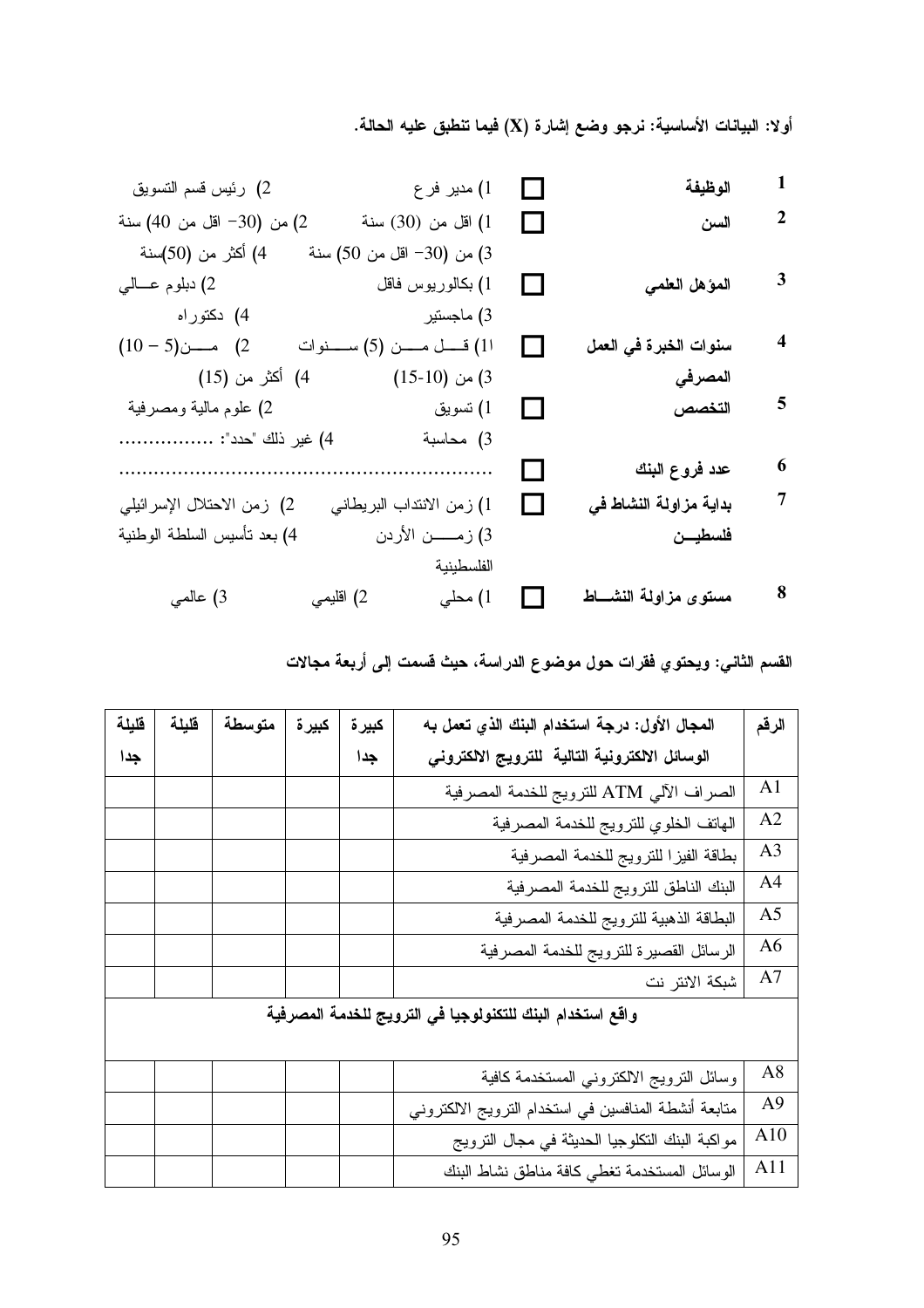|  | الوسائل التي يستخدمها البنك معروفة لدى العملاء                      | A12            |
|--|---------------------------------------------------------------------|----------------|
|  | نتوفر برامج ندريب للموظفين لاستخدامها                               | A13            |
|  | سهولة استخدام وسائل النزويج من قبل العملاء                          | A14            |
|  | بتابع البنك مدى كفاءة وسائل النرويج المستخدمة                       | A15            |
|  | أي وسائل الكترونية يستخدمها البنك للترويج .                         | A16            |
|  | المجال الثاني: أهمية  استخدام البنوك التجارية للترويج الالكتروني    |                |
|  | نوفر نكاليف الاتصال بالعملاء                                        | B <sub>1</sub> |
|  | نتيح سرعة الوصول إلىي العملاء                                       | B <sub>2</sub> |
|  | سهولة إيصال المعلومات إلىي العملاء                                  | B <sub>3</sub> |
|  | شمولية ليصال المعلومات إلىي العملاء                                 | <b>B4</b>      |
|  | تحقيق رضى العملاء عن الخدمات المصرفية                               | B <sub>5</sub> |
|  | إيصال المعلومات للعملاء في الوقت المناسب                            | B <sub>6</sub> |
|  | نعزيز الولاء ببين العملاء والبنك                                    | B7             |
|  | زيادة النمو السنوي في عدد الحسابات البنكية                          | B <sub>8</sub> |
|  | اطلاع العملاء على التسهيلات التي يمنحها البنك                       | <b>B</b> 9     |
|  | اطلاع العملاء على أسعار الفائدة                                     | <b>B10</b>     |
|  | إخبار العملاء بأسعار صرف العملات باستمرار                           | <b>B11</b>     |
|  | إعلام العملاء بفرص الاستثمار المتاحة في السوق                       | <b>B12</b>     |
|  | النواصل مع العملاء في أوقات العطل والأعياد                          | <b>B13</b>     |
|  | نتوع خدمات البنك بما يلاءم الاحتياجات المختلفة                      | <b>B14</b>     |
|  | للعملاء                                                             |                |
|  | نتيح معرفة مدى رضا العملاء عن خدمات البنك                           | <b>B15</b>     |
|  | النوسع الجغرافي في نشاطات البنك                                     | <b>B16</b>     |
|  | المجال الثالث:الصعوبات التي تواجه استخدام البنوك للترويج الالكتروني |                |
|  | عدم منابعة العملاء للوسائل الالكترونية                              | C <sub>1</sub> |
|  | صعوبة استخدام العملاء لبعض الوسائل المستخدمة                        | C <sub>2</sub> |
|  | عدم ثقة العملاء بالوسائل الالكترونية                                | C <sub>3</sub> |
|  | تباين إدراك العملاء للمفاهيم المستخدمة                              | C <sub>4</sub> |
|  | صعوبة الحفاظ على سرية الخدمات المقدمة للعملاء                       | C <sub>5</sub> |
|  | عدم كفاية الوسائل الالكترونية المستخدمة                             | C6             |
|  | تعطل الأجهزة الالكترونية لأسباب فنية                                | C7             |
|  | قلة وجود مراكز صيانة الأجهزة المستخدمة                              | C8             |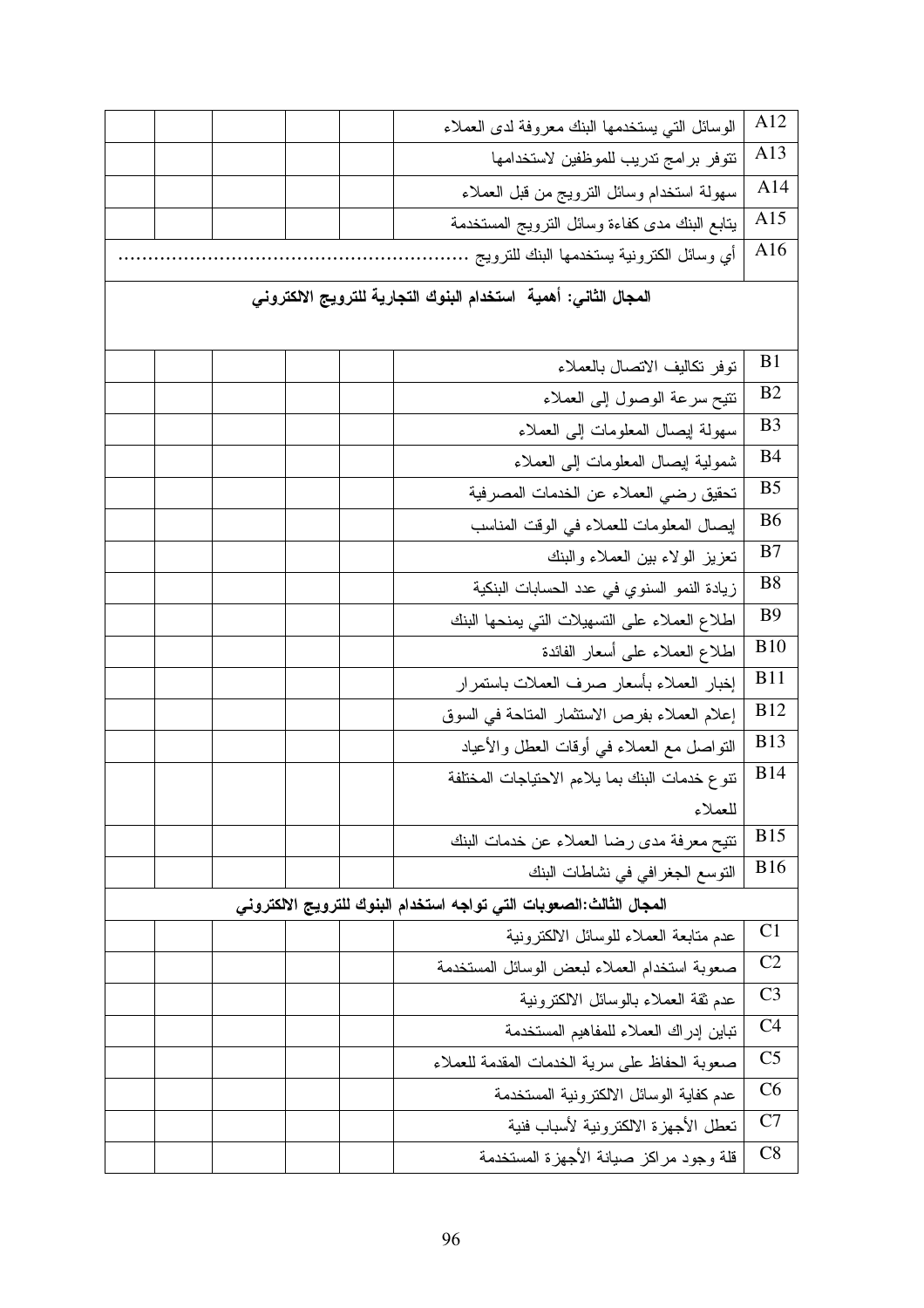|                     | تعرض الأجهزة للاعتداء من قبل الأخرين                                                                                                                                | C9              |  |
|---------------------|---------------------------------------------------------------------------------------------------------------------------------------------------------------------|-----------------|--|
|                     | اقتصار توفير الخدمة للمشتركين فقط                                                                                                                                   | C10             |  |
|                     | الوقوع في الأخطاء أثناء نقديم الخدمة                                                                                                                                | C <sub>11</sub> |  |
|                     | عدم نوفر الموظفين المؤهلين المدربين بشكل كافى                                                                                                                       | C12             |  |
|                     | عدم كفاية برامج التدريب للموظفين                                                                                                                                    | C13             |  |
|                     | عدم وضوح المعلومات المرسلة للعملاء                                                                                                                                  | C <sub>14</sub> |  |
|                     | معوقات تشريعية "قانونية"                                                                                                                                            | C15             |  |
|                     | صعوبات أخرى لم تذكر                                                                                                                                                 |                 |  |
|                     | المجال الرابع: الترويج الالكتروني وانعكاساته على تحسين البنوك التجارية في الضفة الغربية<br>في مجال المنافسة توفر الميزات التالية تساهم في تعزيز المنافسة لدى المصرف |                 |  |
|                     | سهولة استخدام الوسائل الالكترونية المستخدمة                                                                                                                         | D1              |  |
|                     | إتاحة فرصة الحصول على الخدمة خارج أوقات الدوام                                                                                                                      | D2              |  |
|                     | نوفير كافة المعلومات الني يطلبها العملاء باستمرار                                                                                                                   | D <sub>3</sub>  |  |
|                     | سهولة حصول العملاء على الخدمة                                                                                                                                       | D <sub>4</sub>  |  |
|                     | نكيف العملاء مع النغيرات المستمرة في استخدام وسائل                                                                                                                  | D <sub>5</sub>  |  |
|                     | ترويج حديثة                                                                                                                                                         |                 |  |
|                     | تحقيق رضي العملاء عن الخدمة المقدمة لهم                                                                                                                             | D <sub>6</sub>  |  |
|                     | دقة تقديم الخدمات                                                                                                                                                   | D7              |  |
|                     | سرعة تقديم الخدمات                                                                                                                                                  | D <sub>8</sub>  |  |
|                     | ثانيا: زيادة حجم نشاط البنك                                                                                                                                         | D <sub>9</sub>  |  |
|                     | استخدام النرويج الالكتروني يزيد عدد العملاء                                                                                                                         | D <sub>10</sub> |  |
|                     | يساهم في الحفاظ على العملاء الحاليين                                                                                                                                | D11             |  |
|                     | بساهم في استقطاب عملاء جدد                                                                                                                                          | D <sub>12</sub> |  |
|                     | إيصال المعلومات إلى كافة مناطق نشاط البنك                                                                                                                           | D13             |  |
|                     | ضمان وصول المعلومات إلى كافة العملاء                                                                                                                                | D14             |  |
|                     | يساهم في فتح فروع جديدة                                                                                                                                             |                 |  |
| ثالثا: خفض التكاليف |                                                                                                                                                                     |                 |  |
|                     | يخفض نكاليف القرطاسية اللازمة لتقديم الخدمة للعملاء                                                                                                                 | D15             |  |
|                     | يخفض من تكلفة تخصيص مكاتب كثيرة لتقديم الخدمة                                                                                                                       | D <sub>16</sub> |  |
|                     | يخفض من النكاليف الإدارية                                                                                                                                           | D17             |  |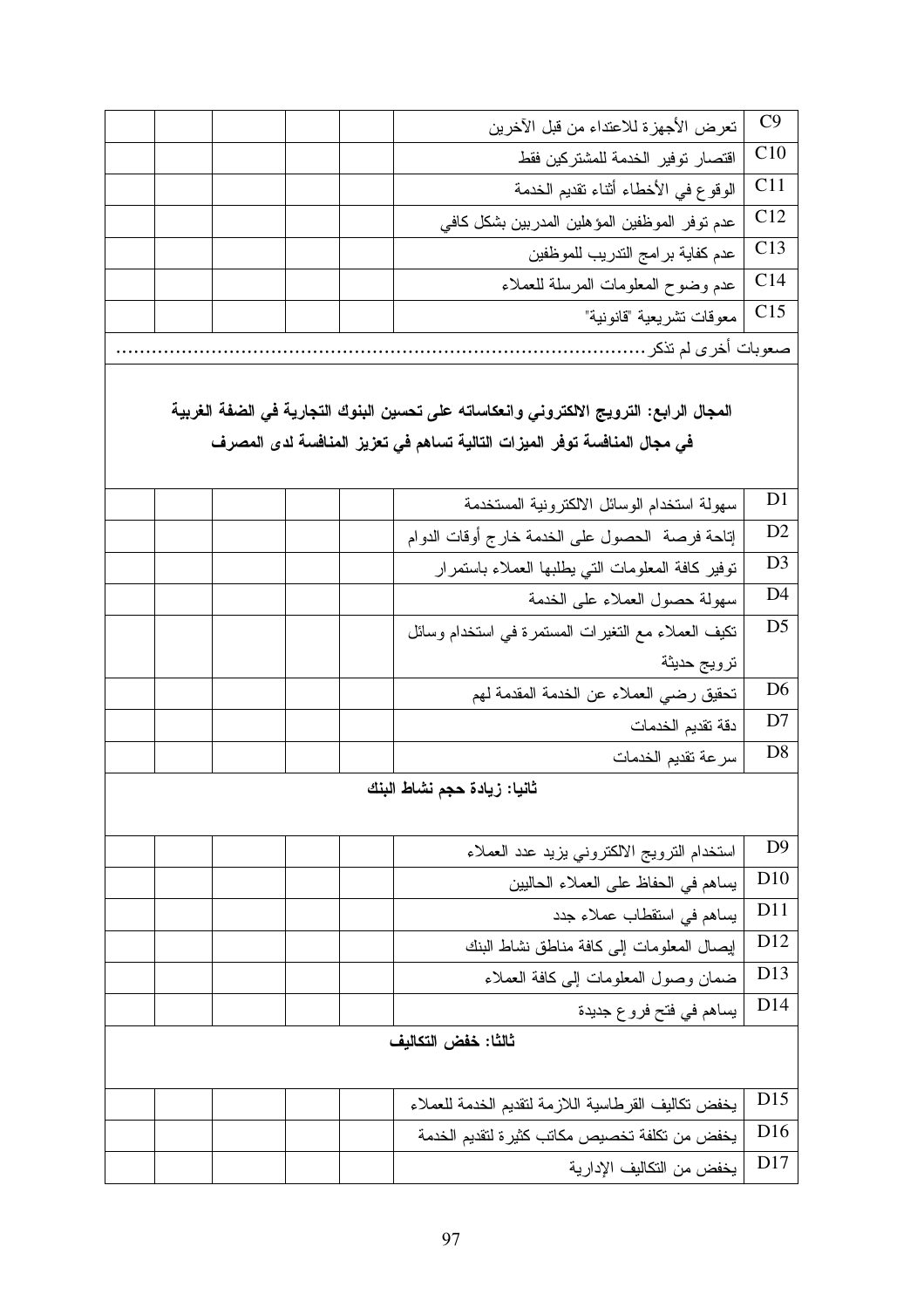| يخفض من نكاليف توظيف موارد بشرية                 | D18             |
|--------------------------------------------------|-----------------|
| بوفر مصاريف الدعاية والإعلان النقليدية           | D <sub>19</sub> |
| رابعا: فاعلية تقديم الخدمات                      |                 |
|                                                  |                 |
| تقديم خدمة ذات جودة عالية                        | D <sub>20</sub> |
| تقديم خدمة مصرفية دقيقة                          | D21             |
| نوفير الوقت اللازم لتقديم الخدمة                 | D22             |
| نقديم الخدمة بأقل جهد                            | D23             |
| سرعة الوصول إلى العملاء                          | D24             |
| إيصال الخدمة إلى جميع العملاء                    | D <sub>25</sub> |
| تغطية الخدمة لكافة مناطق نشاط البنك              | D <sub>26</sub> |
| بوفر معلومات واضحة يفهمها جميع العملاء           | D27             |
| تحقيق استجابة عالية من قبل العملاء               | D <sub>28</sub> |
| خامسا: تلبية احتياجات العملاء ورضاهم             |                 |
|                                                  |                 |
| اطلاع العملاء على مختلف المعلومات التي يحتاجونها | D <sub>29</sub> |
| إعلام العملاء بالتسهيلات الائتمانية التى يمنحها  | D30             |
| الرد على استفسارات العملاء دون نأخير             | D32             |
| إعلام العملاء بالخدمات المصرفية الجديدة          | D33             |
| إتاحة فرصة تقديم الخدمة خارج أوقات الدوام الرسمي | D34             |
| إشعار العملاء بالحركات المصرفية باستمرار         | D35             |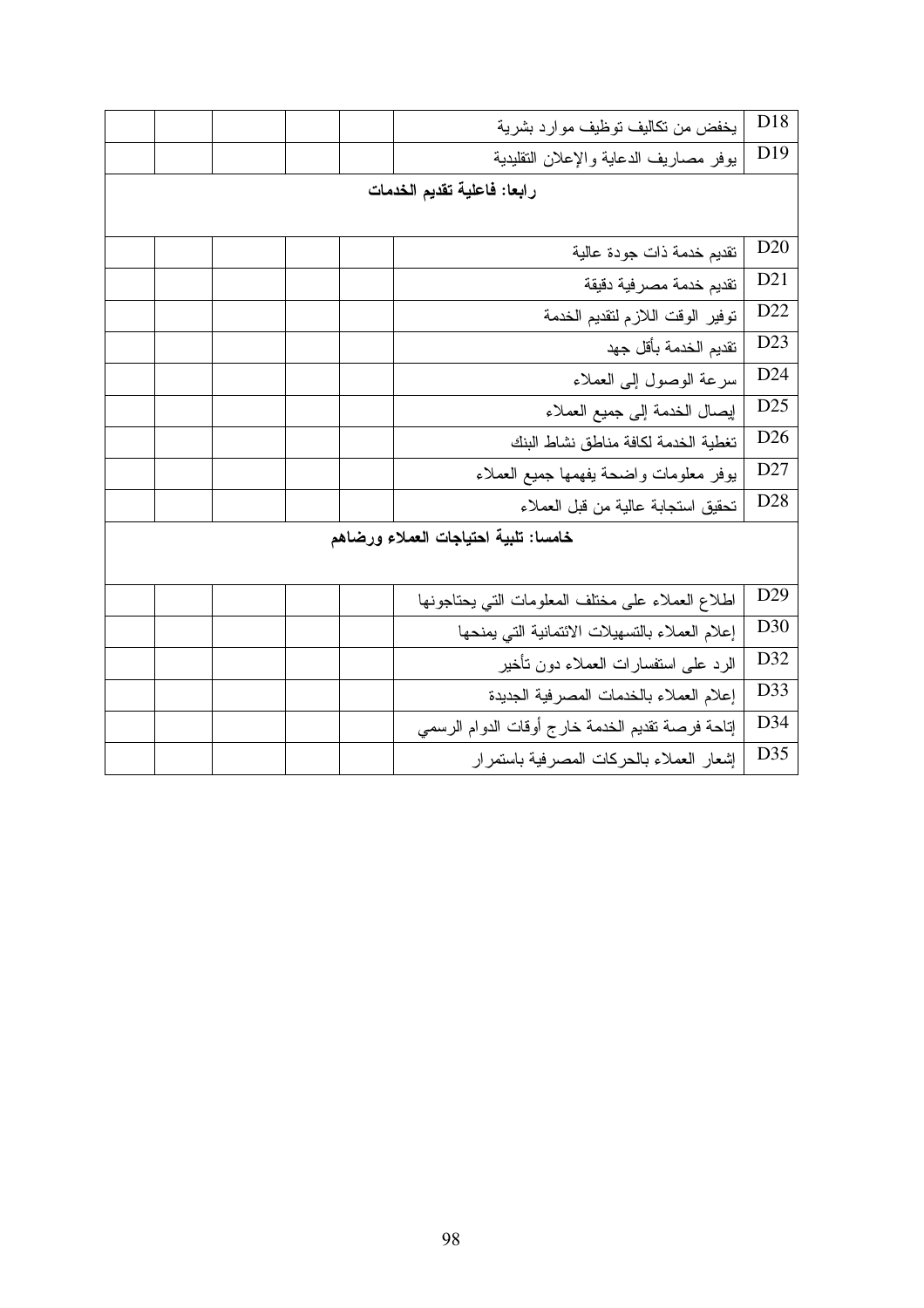## فهرس الملاحق

| الصفحة | العنوان | الر قم         |
|--------|---------|----------------|
| 92     |         | 1.3            |
| 93     |         | 2 <sub>3</sub> |
| 94     |         | 3.3            |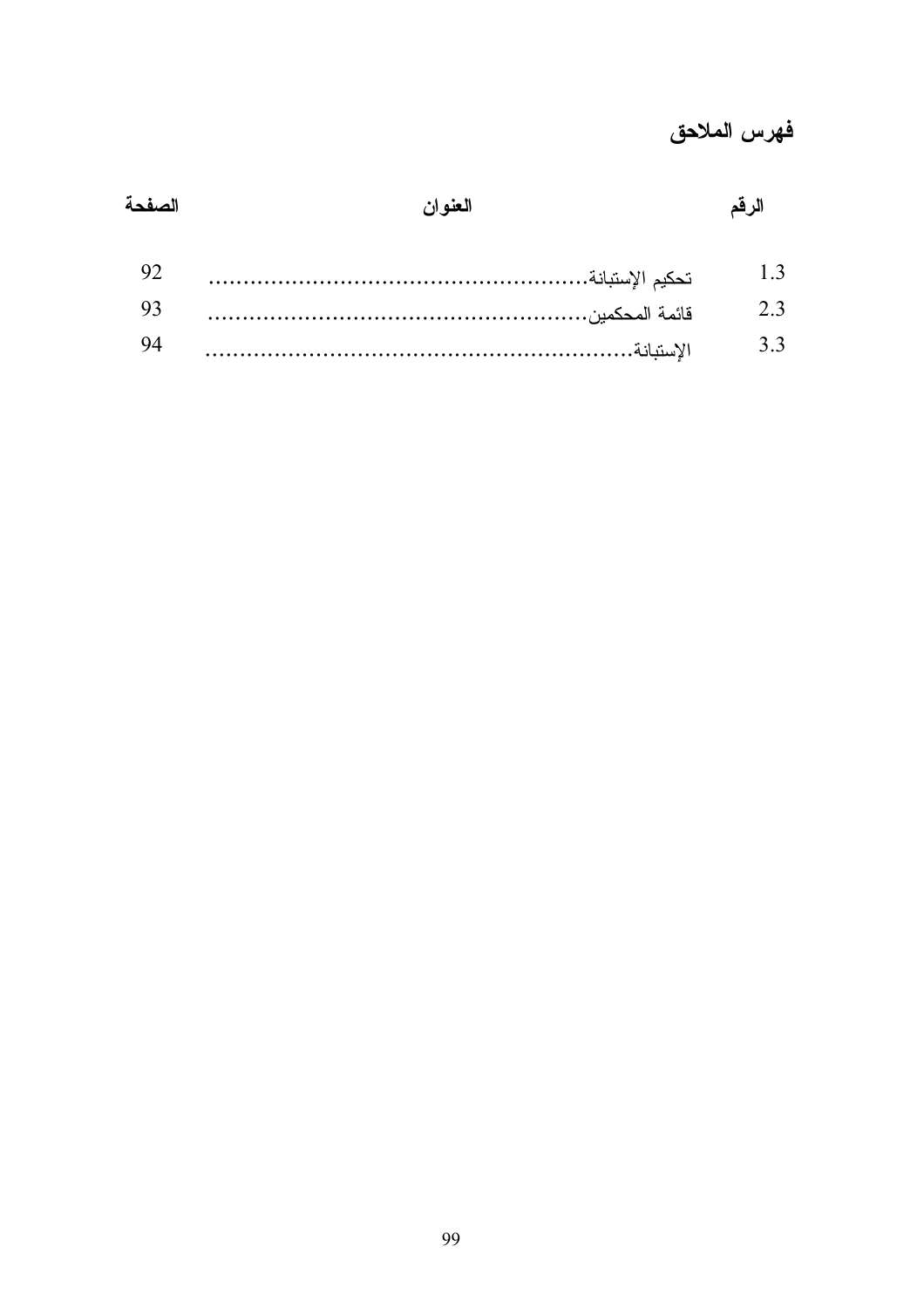## فهرس الأشكال

| الصفحة | العنو ان | الرقم |
|--------|----------|-------|
| -45    |          | 1.3   |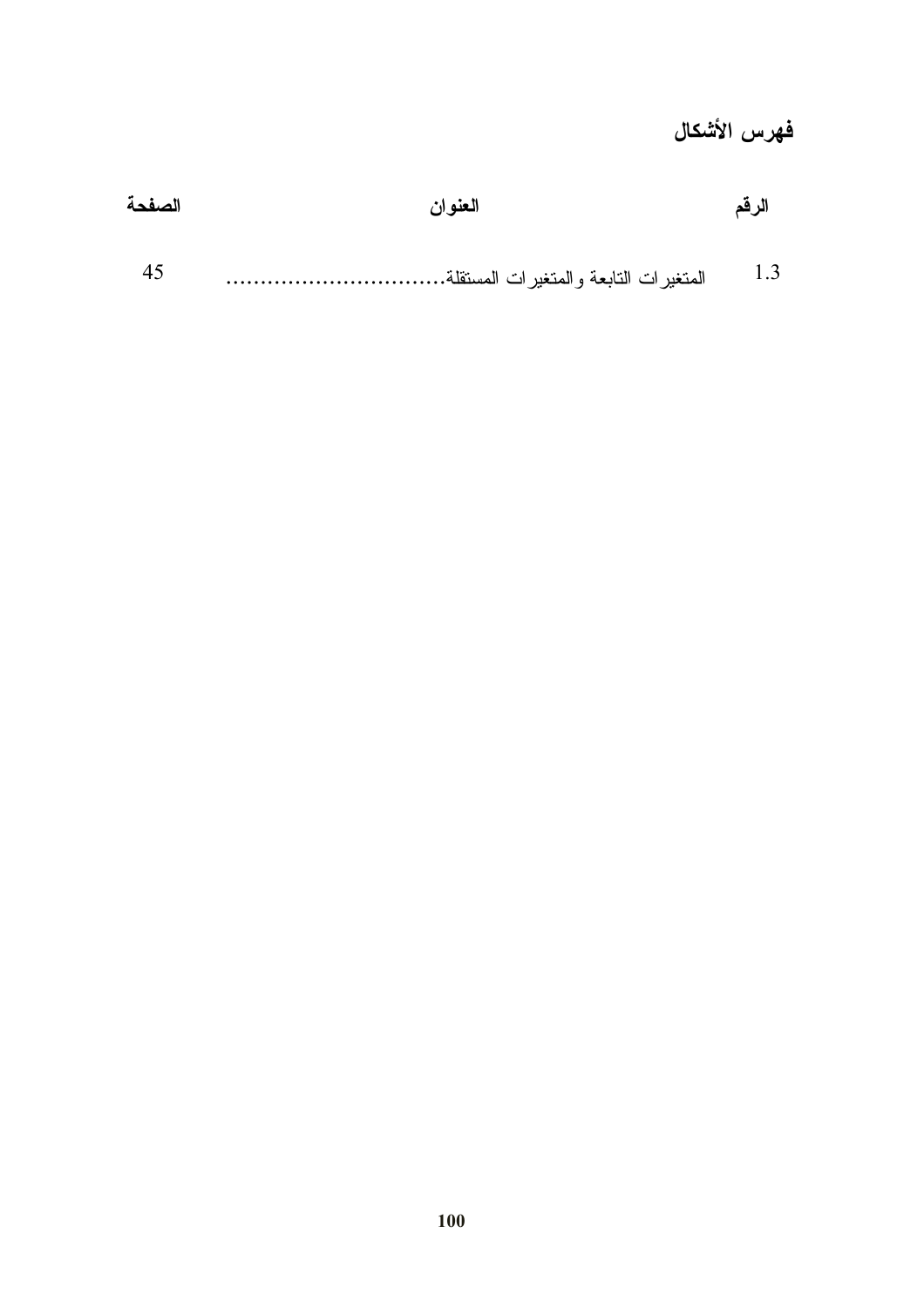الرقم<br>الرقم

العنوان

الصفحة

| العنو |  |  |
|-------|--|--|
|       |  |  |
|       |  |  |

$$
\begin{array}{lll}\n\text{S1} & \text{S2} \\
\text{S3} & \text{S3} \\
\text{S4} & \text{S5} \\
\text{S5} & \text{S6} \\
\text{S6} & \text{S6} \\
\text{S7} & \text{S8} \\
\text{S8} & \text{S1} \\
\text{S1} & \text{S2} \\
\text{S2} & \text{S1} \\
\text{S1} & \text{S2} \\
\text{S2} & \text{S3} \\
\text{S1} & \text{S2} \\
\text{S2} & \text{S3} \\
\text{S1} & \text{S2} \\
\text{S2} & \text{S3} \\
\text{S3} & \text{S4} \\
\text{S4} & \text{S5} \\
\text{S5} & \text{S6} \\
\text{S6} & \text{S7} \\
\text{S7} & \text{S8} \\
\text{S8} & \text{S9} \\
\text{S1} & \text{S1} \\
\text{S2} & \text{S2} \\
\text{S3} & \text{S3} \\
\text{S4} & \text{S5} \\
\text{S5} & \text{S6} \\
\text{S6} & \text{S7} \\
\text{S7} & \text{S8} \\
\text{S8} & \text{S9} \\
\text{S1} & \text{S1} \\
\text{S2} & \text{S2} \\
\text{S3} & \text{S3} \\
\text{S4} & \text{S5} \\
\text{S5} & \text{S6} \\
\text{S6} & \text{S7} \\
\text{S7} & \text{S8} \\
\text{S8} & \text{S9} \\
\text{S1} & \text{S1} \\
\text{S2} & \text{S2} \\
\text{S1} & \text{S3} \\
\text{S2} & \text{S4} \\
\text{S1} & \text{S5} \\
\text{S2} & \text{S6} \\
\text{S1} & \text{S1} \\
\text{S2} & \text{S2} \\
\text{S3} & \text{S3} \\
\text{S4} & \text{S5
$$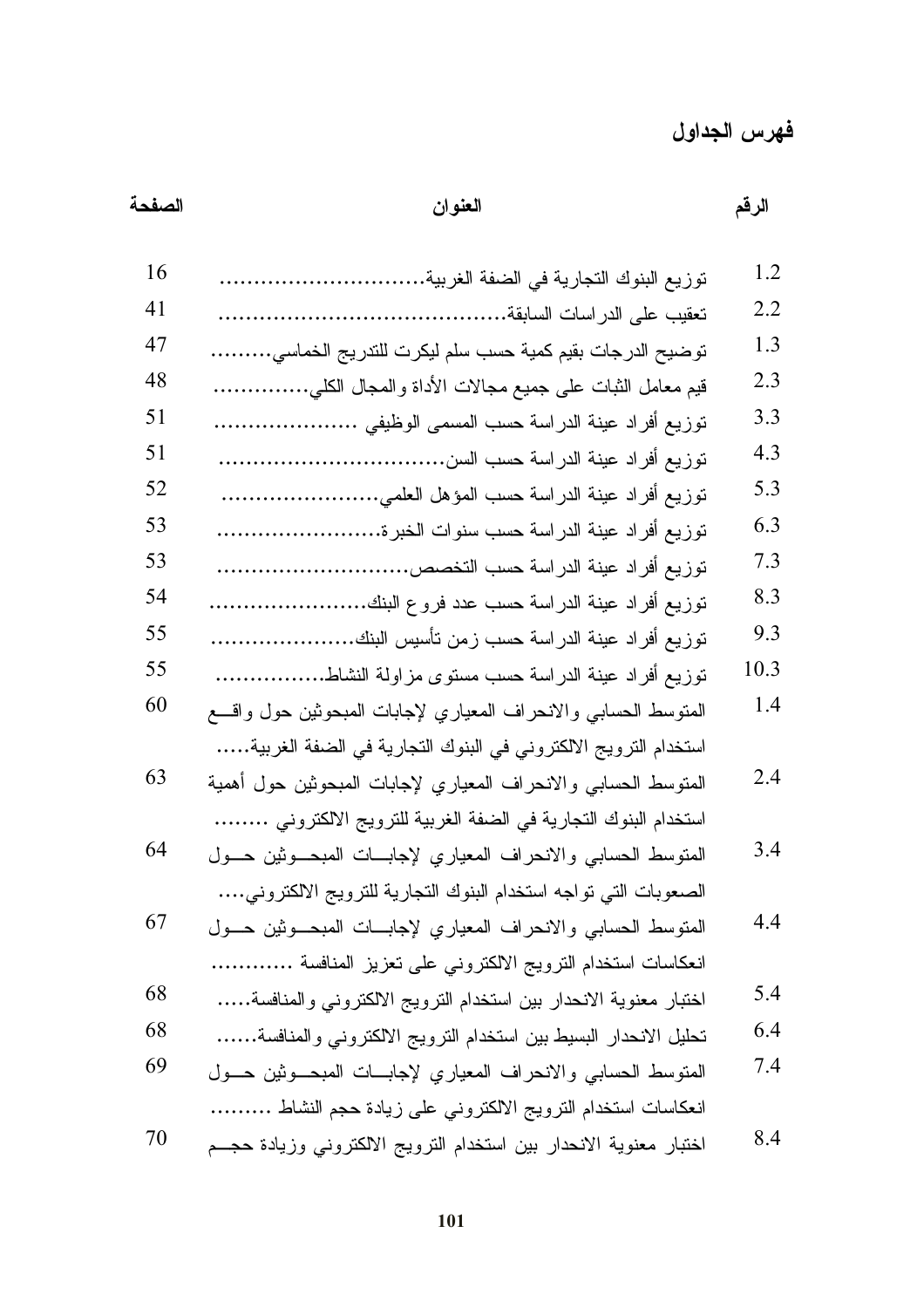|    | النشاط                                                                |      |
|----|-----------------------------------------------------------------------|------|
| 70 | تحليل الانحدار البسيط بين استخدام النرويج الالكتروني وزيسادة حجــم    | 9.4  |
|    |                                                                       |      |
| 71 | المنوسط الحسابي والانحراف المعياري لإجابات المبحوثين حسول             | 10.4 |
|    | انعكاسات استخدام النرويج الالكتروني على خفض النكاليف                  |      |
| 71 | اختبار معنوية الانحدار بين استخدام التسرويج الالكترونسي وخفسض         | 11.4 |
|    |                                                                       |      |
| 72 | تحليل الانحدار البسيط بين استخدام النرويج الالكتروني وخفض التكاليف    | 12.4 |
| 72 | المنوسط الحسابي والانحراف المعياري لإجابات المبحـوثين حــول           | 13.4 |
|    | انعكاسات استخدام النرويج الالكتروني على فاعلية نقديم الخدمات          |      |
| 73 | اختبار معنوية الانحدار بين استخدام النزويج الالكتروني وفاعلية تقــديم | 14.4 |
|    | الخدمات                                                               |      |
| 74 | تحليل الانحدار البسيط بين استخدام النرويج الالكتروني وفاعلية تقــديم  | 15.4 |
|    | الخدمات                                                               |      |
| 74 | المنوسط الحسابي والانحراف المعياري لإجابات المبحـوثين حـول            | 16.4 |
|    | انعكاسات استخدام النرويج الالكتروني على تحقيق رضا العملاء             |      |
| 75 | اختبار معنوية الانحدار بين استخدام الترويج الالكتروني وتحقيق رضـــا   | 17.4 |
|    | العملاء                                                               |      |
| 76 | تحليل الانحدار البسيط بين استخدام الترويج الالكتروني وتحقيق رضـــا    | 18.4 |
|    |                                                                       |      |
| 76 | التباين الأحادي لاختبار الفرضية حسب نوع الوظيفة                       | 19.4 |
| 77 |                                                                       | 20.4 |
| 78 | التباين الأحادي لاختبار الفرضية حسب المؤهل العلمي                     | 21.4 |
| 79 | التباين الأحادي لاختبار الفرضية حسب سنوات الخبر ة                     | 22.4 |
| 80 |                                                                       | 23.4 |
| 81 | التباين الأحادي لاختبار الفرضية حسب عدد فروع البنك                    | 24.4 |
| 82 | التباين الأحادي لاختبار الفرضية حسب متغير زمن مزاولة النشاط           | 25.4 |
| 83 | النباين الأحادي لاختبار الفرضية حسب متغير مستوى مزاولة النشاط         | 26.4 |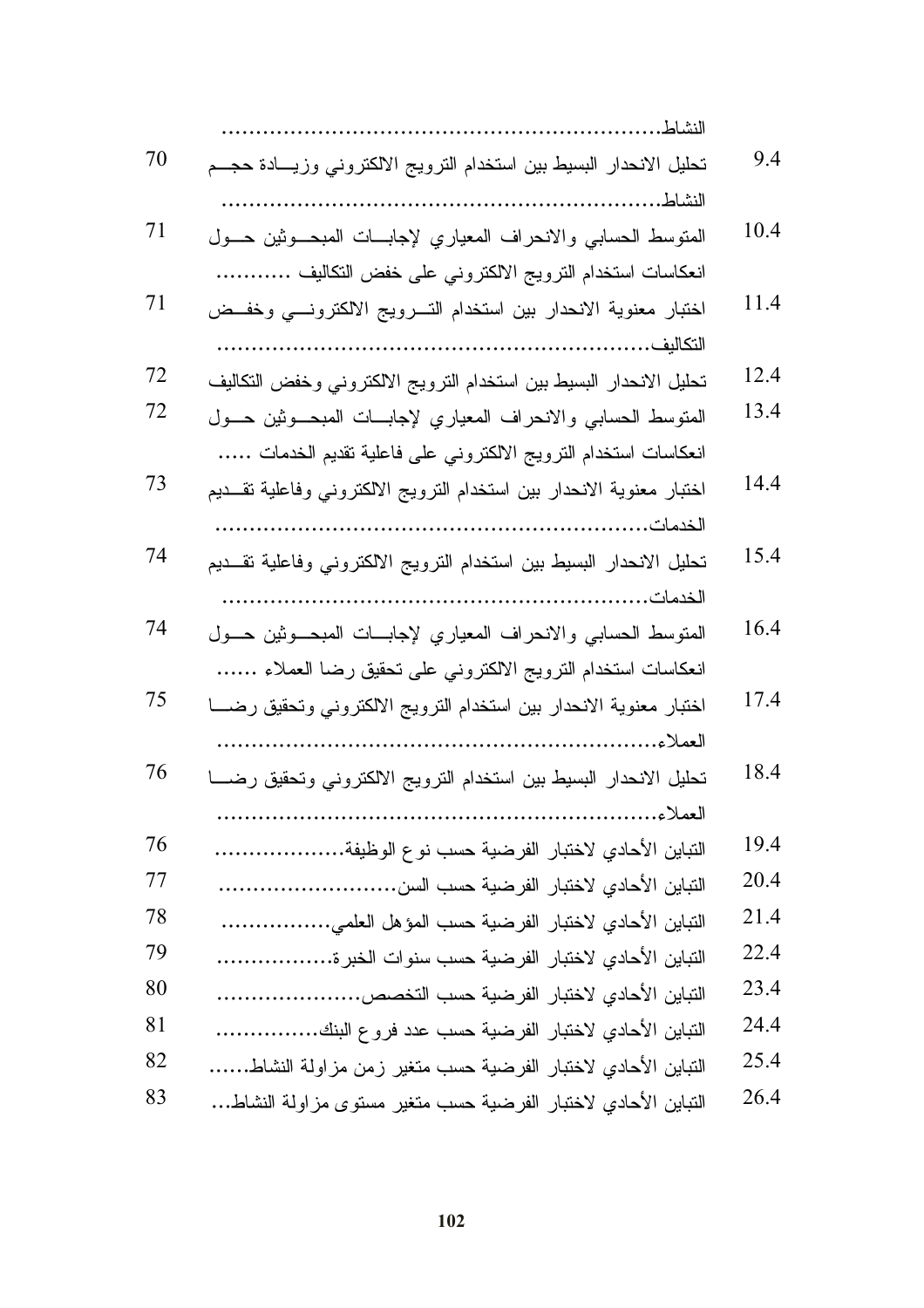## فهرس المحتويات

| الصفحة         | العنوان | الرقم |
|----------------|---------|-------|
|                |         |       |
| أ              |         |       |
| ب              |         |       |
|                |         |       |
| جح             |         |       |
| ٥              |         |       |
| ز              |         |       |
|                |         |       |
|                |         |       |
| 1              |         |       |
|                |         |       |
| $\mathbf{1}$   |         | 1.1   |
| $\overline{4}$ |         | 2.1   |
| 5              |         | 3.1   |
| 5              |         | 4.1   |
| 6              |         | 5.1   |
| 7              |         | 6.1   |
| 8              |         | 7.1   |
| 9              |         | 8.1   |
| 10             |         | 9.1   |
|                |         |       |
| 11             |         |       |
|                |         |       |
|                |         |       |
| 11             |         | 1.2   |
| 11             |         | 1.1.2 |
| 13             |         | 2.1.2 |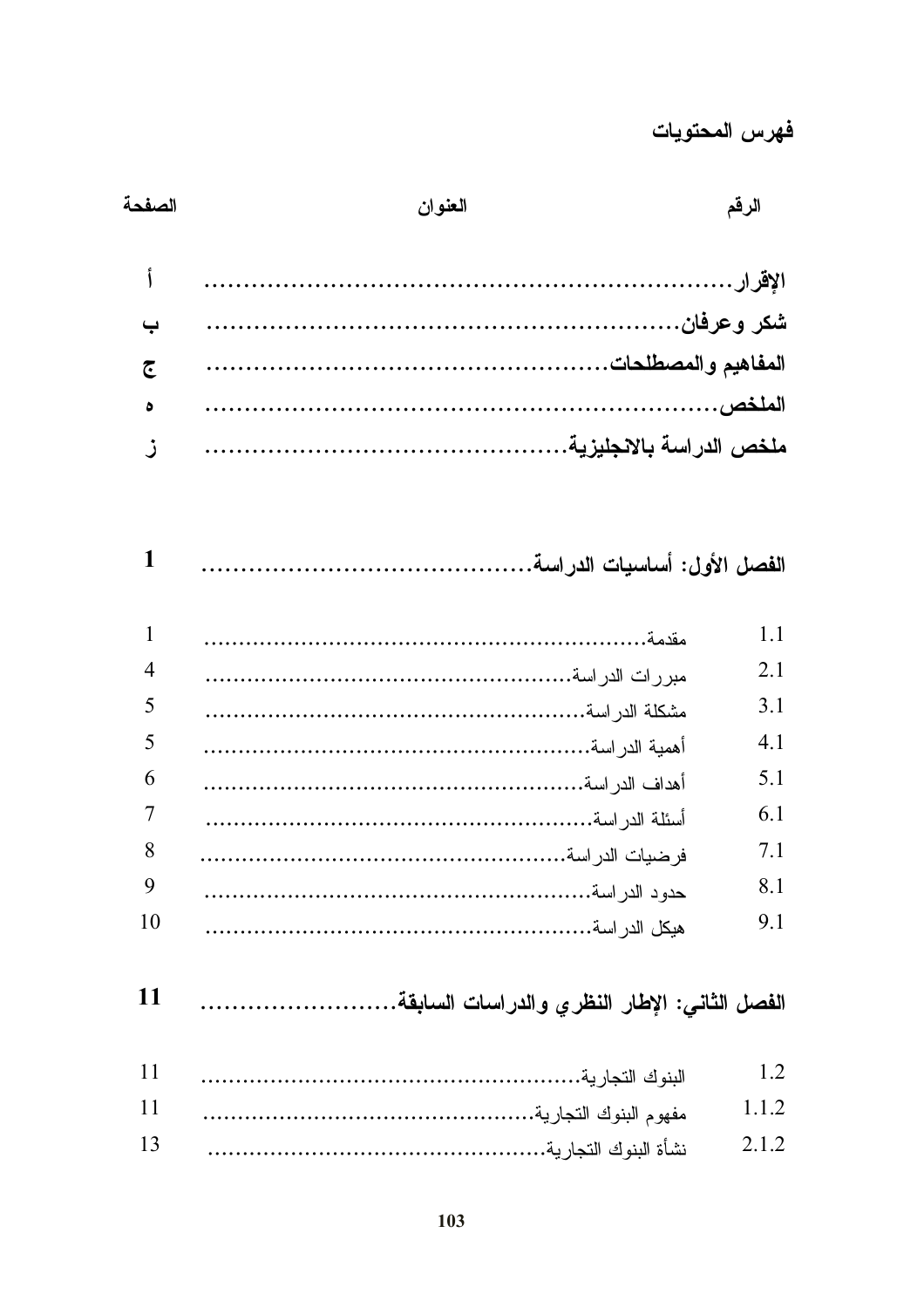| 15 |                                                | 3.1.2   |
|----|------------------------------------------------|---------|
| 15 |                                                | 4.1.2   |
| 17 |                                                | 2.2     |
| 17 |                                                | 1.2.2   |
| 18 |                                                | 2.2.2   |
| 18 |                                                | 3.2.2   |
| 20 |                                                | 4.2.2   |
| 21 |                                                | 5.2.2   |
| 22 |                                                | 6.2.2   |
| 22 |                                                | 3.2     |
| 22 |                                                | 1.3.2   |
| 23 |                                                | 2.3.2   |
| 25 |                                                | 3.3.2   |
| 28 |                                                | 4.3.2   |
| 30 |                                                | 5.3.2   |
| 31 | الصعوبات التي نواجه استخدام النزويج الالكتروني | 6.3.2   |
| 31 |                                                | 1.6.3.2 |
| 32 |                                                | 2.6.3.2 |
| 32 |                                                | 3.6.3.2 |
| 33 |                                                | 7.3.2   |
| 34 |                                                | 4.2     |
| 34 |                                                | 1.4.2   |
| 35 |                                                | 2.4.2   |
| 36 | استخدام النزويج الالكتروني والنوسع الجغرافي    | 3.4.2   |
| 36 |                                                | 4.4.2   |
| 36 |                                                | 5.4.2   |
| 37 |                                                | 6.2     |
| 37 |                                                | 1.6.2   |
| 38 |                                                | 2.6.2   |
| 39 |                                                | 3.6.2   |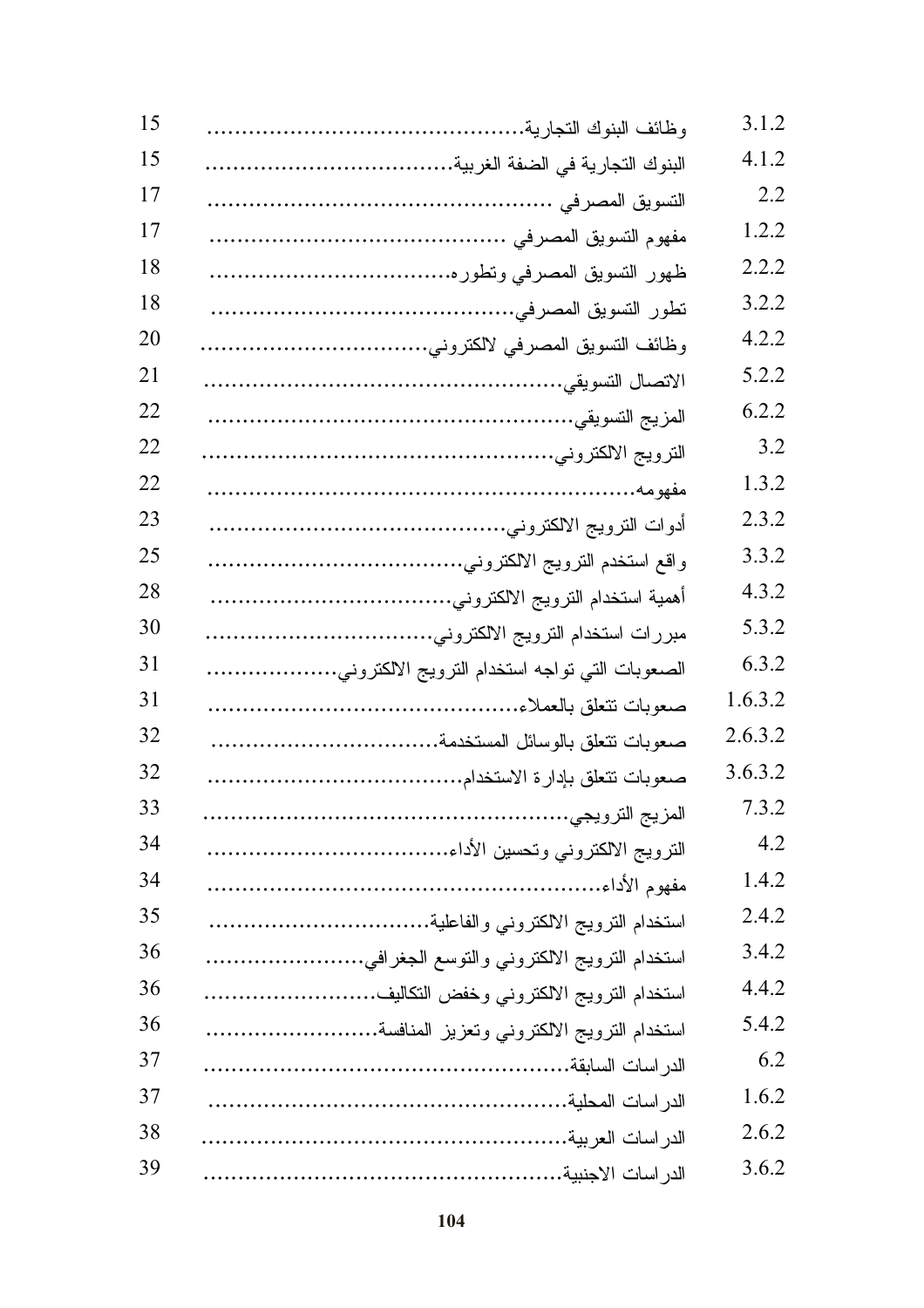|                                                              | 4.6.2  |
|--------------------------------------------------------------|--------|
|                                                              |        |
|                                                              | 1.3    |
|                                                              | 2.3    |
|                                                              | 3.3    |
|                                                              | 1.3.3  |
|                                                              | 2.3.3  |
|                                                              | 3.3.3  |
|                                                              | 4.3.3  |
|                                                              | 43     |
|                                                              | 53     |
|                                                              | 6.3    |
|                                                              | 7.3    |
| أولا: نوزيع أفراد عينة الدراسة حسب المسمى الوظيفي            | .1.7.3 |
|                                                              | .2.7.3 |
| ثالثا: توزيع أفراد عينة الدراسة حسب المؤهل العلمي            | .3.7.3 |
| رابعا: توزيع أفراد عينة الدراسة حسب سنوات الخبرة             | .4.7.3 |
| خامسا: توزيع أفراد عينة الدراسة حسب التخصص                   | .5.7.3 |
| سادسا: نوزيع أفراد عينة الدراسة حسب عدد فروع البنك           | .6.7.3 |
| سابعا: توزيع أفراد عينة الدراسة حسب زمن نأسيس المصرف         | .7.7.3 |
| ثامنا: توزيع أفراد عينة الدراسة حسب مستوى مزاولة نشاط المصرف | .8.7.3 |
|                                                              | 8.3    |
|                                                              | 9.3    |
| الفصل الرابع: عرض نتائج الدراسة ومناقشتها                    |        |
|                                                              | 1.4    |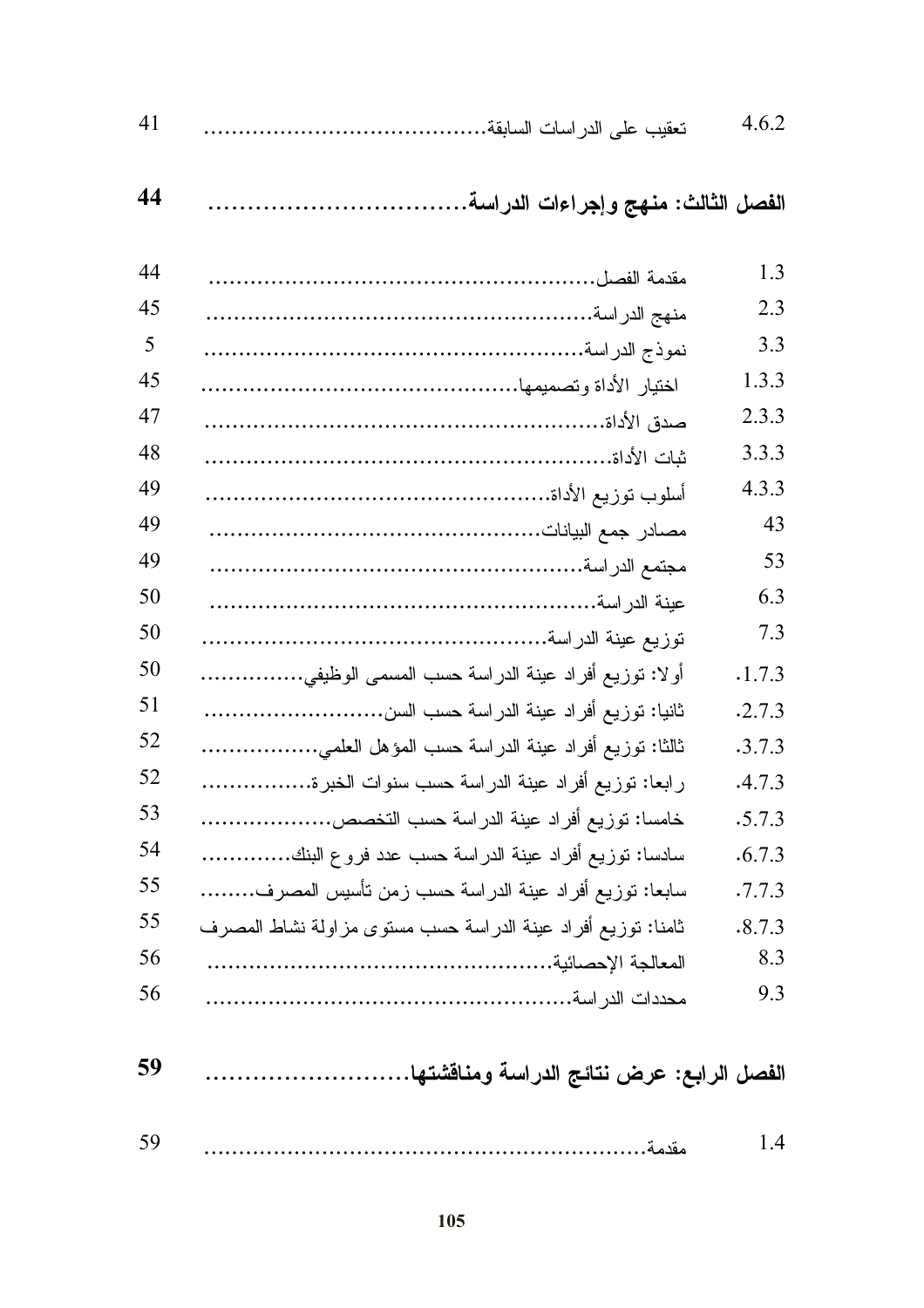| 59 | 2.4      |
|----|----------|
| 60 | 3.4      |
| 60 | .1.3.4   |
| 62 | .2.3.4   |
| 64 | .3.3.4   |
| 67 | 4.4      |
| 67 | .1.4.4   |
| 67 | .1.1.4.4 |
| 69 | .2.1.4.4 |
| 70 | 3.1.4.4  |
| 72 | .4.1.4.4 |
| 74 | .5.1.4.4 |
| 76 | .2.4.4   |
| 76 | .1.2.4.4 |
| 77 | .2.2.4.4 |
| 78 | .3.2.4.4 |
| 79 | .4.2.4.4 |
| 80 | .5.2.4.4 |
| 81 | .3.4.4   |
| 81 | .1.3.4.4 |
| 82 | .2.3.4.4 |
| 83 | .3.3.4.4 |
| 84 |          |
| 84 | 1.5      |
| 85 | 2.5      |
| 86 | 3.5      |